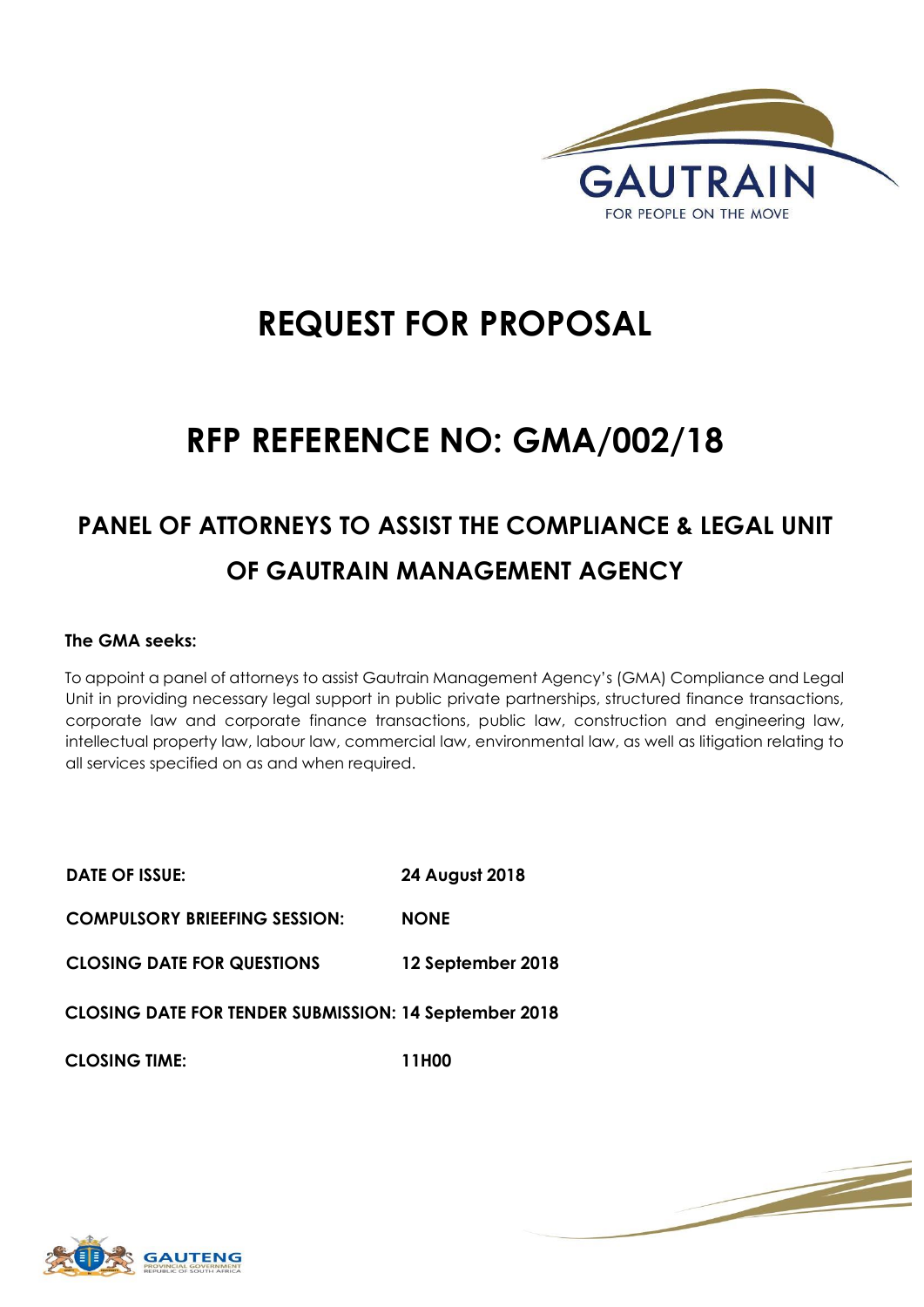## **CONTENTS**

## **GAUTRAIN MANAGEMENT AGENCY – REQUEST FOR PROPOSAL**

|                                                    | Page            |
|----------------------------------------------------|-----------------|
|                                                    | 5               |
|                                                    | 5               |
|                                                    | 7               |
| <b>RFP PART A</b>                                  |                 |
|                                                    | 8               |
|                                                    | 9               |
|                                                    | 9               |
|                                                    | 10              |
| Rules governing this RFP and the Tendering Process |                 |
|                                                    | 11              |
| <b>REQUEST FOR PROPOSAL</b>                        |                 |
|                                                    | 11              |
|                                                    | $\overline{11}$ |
|                                                    | 12              |
|                                                    | 12              |
|                                                    | 12              |
| Communication during the tender process            |                 |
| Requests for clarification and further information | 13              |
|                                                    | 13              |
|                                                    | 14              |
|                                                    | 14              |
|                                                    | 15              |
| Tender documents                                   |                 |
|                                                    | 16              |
|                                                    | 15              |
|                                                    | 15              |

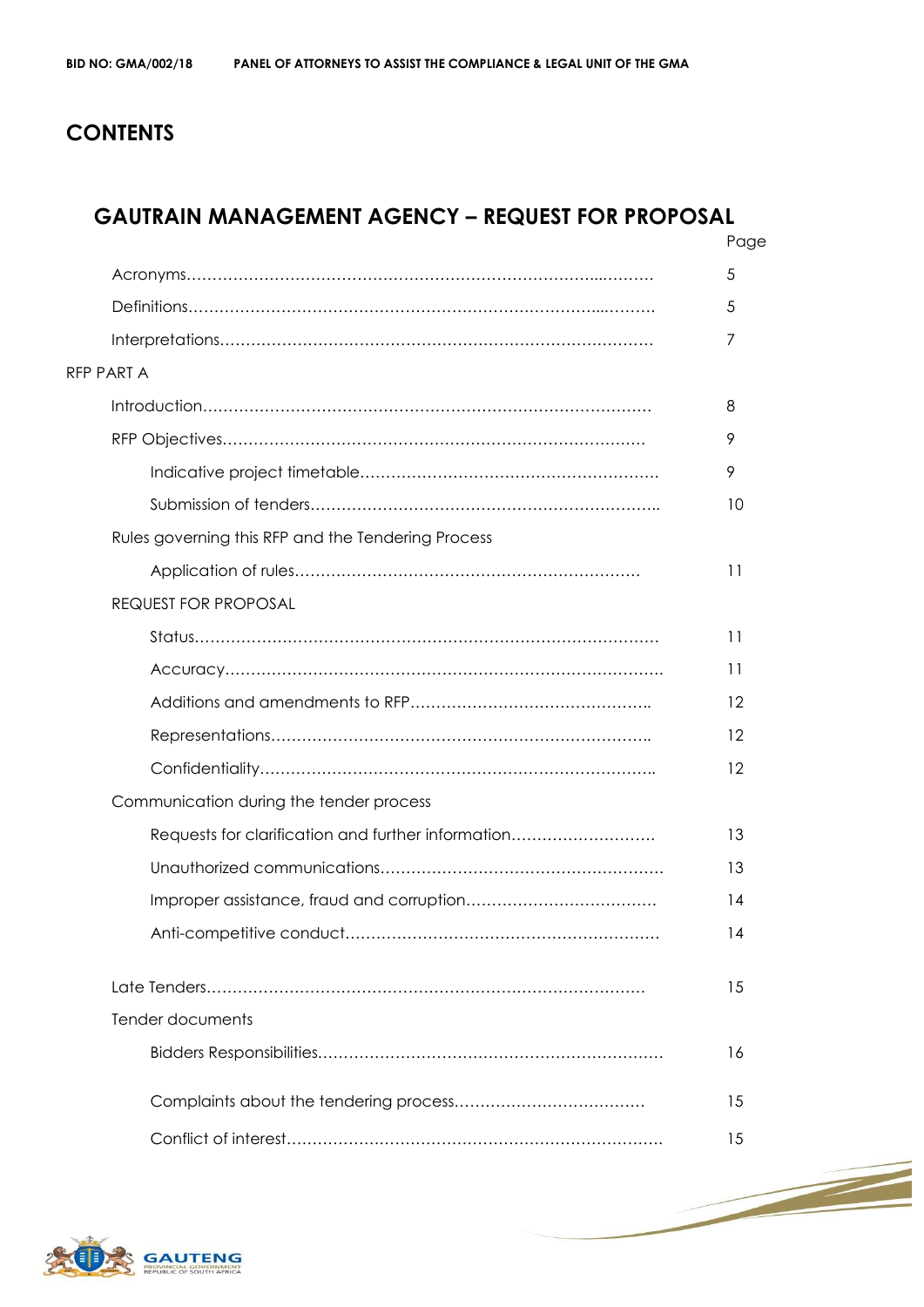| <b>BID NO: GMA/002/18</b><br>PANEL OF ATTORNEYS TO ASSIST THE COMPLIANCE & LEGAL UNIT OF THE GMA | 16 |
|--------------------------------------------------------------------------------------------------|----|
|                                                                                                  | 17 |
|                                                                                                  | 17 |
|                                                                                                  | 17 |
| Disclosure of tender contents and tender information                                             | 17 |
|                                                                                                  | 18 |
|                                                                                                  | 18 |
|                                                                                                  | 18 |
| <b>Tender Response</b>                                                                           |    |
|                                                                                                  | 19 |
|                                                                                                  | 19 |
|                                                                                                  | 20 |
|                                                                                                  | 20 |
| <b>Contract Disclosure Requirements</b>                                                          |    |
|                                                                                                  | 21 |
|                                                                                                  | 21 |
|                                                                                                  | 21 |
| Evaluation of tenders                                                                            | 21 |
|                                                                                                  | 21 |
|                                                                                                  | 22 |
|                                                                                                  | 23 |
|                                                                                                  | 23 |
|                                                                                                  | 24 |
|                                                                                                  | 24 |



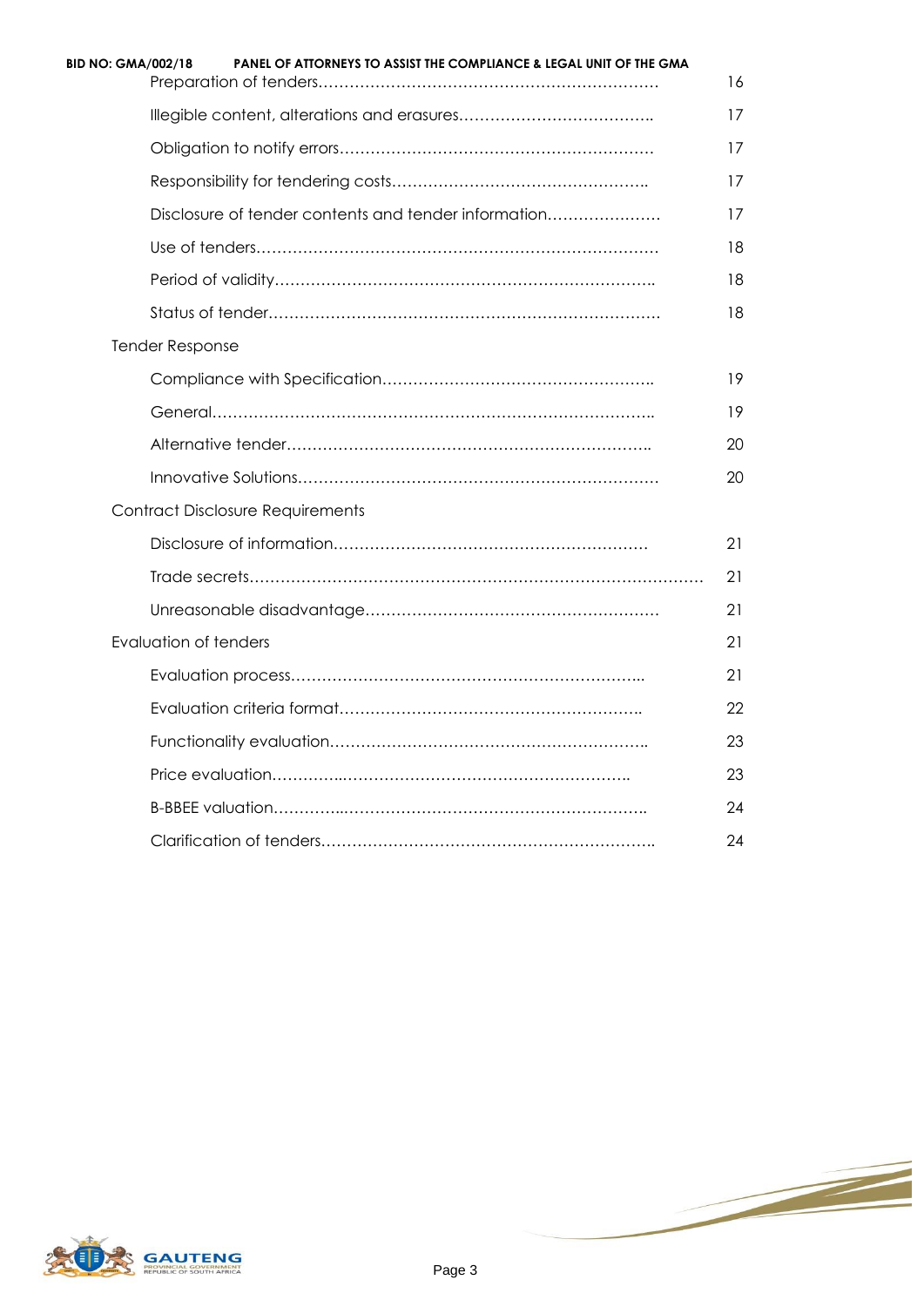| <b>BID NO: GMA/002/18</b> | PANEL OF ATTORNEYS TO ASSIST THE COMPLIANCE & LEGAL UNIT OF THE GMA | 25 |
|---------------------------|---------------------------------------------------------------------|----|
|                           |                                                                     | 25 |
| Successful Tenders        |                                                                     |    |
|                           |                                                                     | 26 |
|                           |                                                                     | 26 |
|                           |                                                                     | 26 |
|                           |                                                                     | 26 |
|                           |                                                                     | 27 |
|                           |                                                                     | 27 |
|                           |                                                                     | 28 |
|                           |                                                                     | 28 |
|                           |                                                                     | 29 |
|                           | RFP PART C - BIDDERS DECLARATION AND RESPONSE                       | 51 |
| <b>CSD</b>                |                                                                     | 54 |
| SBD1                      |                                                                     | 55 |
| SBD 3.1                   |                                                                     | 57 |
| SBD <sub>4</sub>          |                                                                     | 59 |
| SBD 6.1                   |                                                                     | 64 |
| SBB 7.2                   | Contract Form - Rendering of Services                               | 70 |
| SBD <sub>8</sub>          | Declaration of Bidders Past SCM practices                           | 72 |
| SBD <sub>9</sub>          | Certificate of Independent Bid Determination                        | 75 |
| <b>SHE</b>                |                                                                     | 78 |
| RFP PART - D              | SUPPLIER CODE OF CONDUCT                                            | 80 |
| <b>CHECKLIST</b>          |                                                                     | 89 |

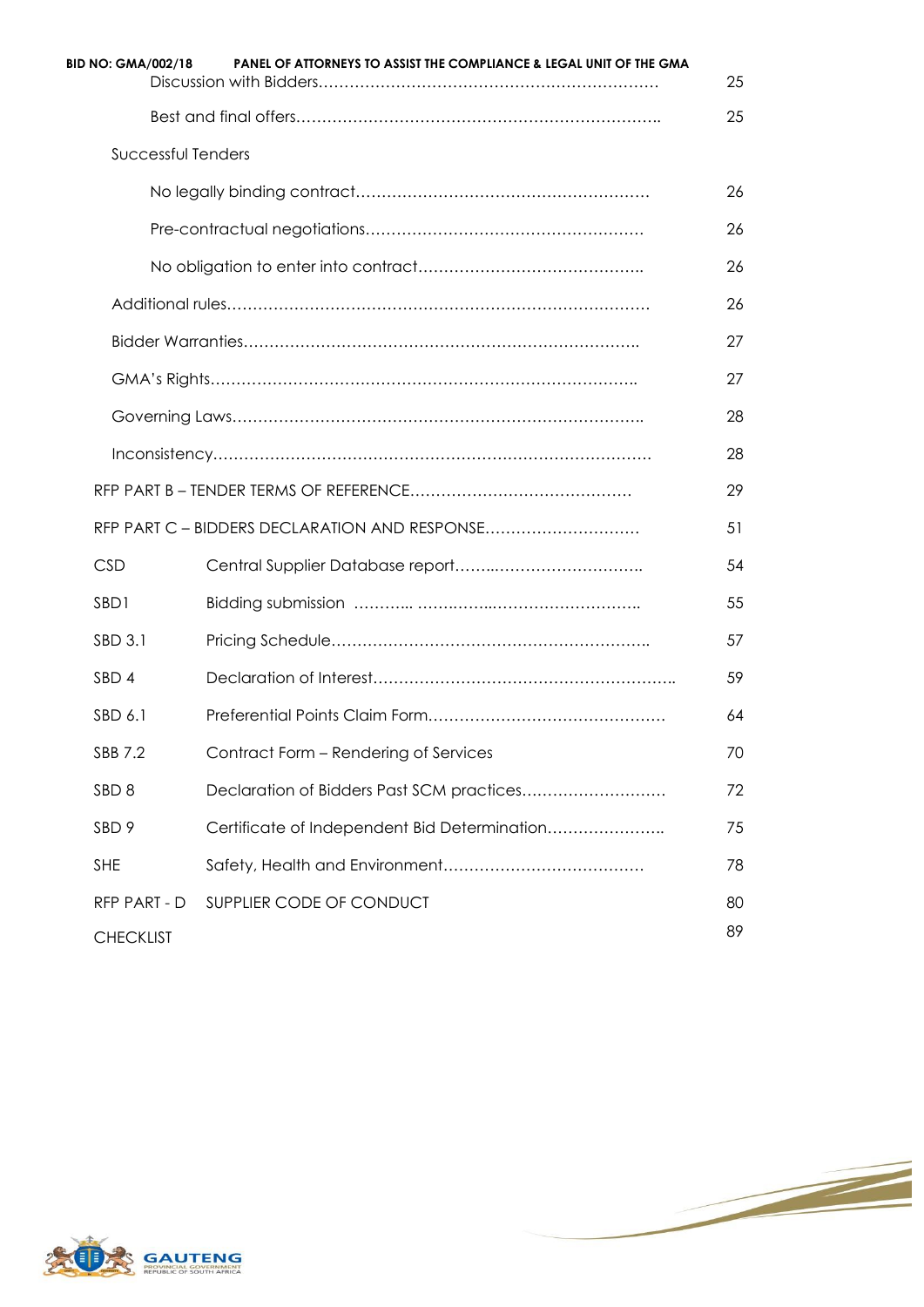- AG Auditor General
- CPIX Consumer Price Index
- CV Curriculum Vitae
- GMA Gautrain Management Agency
- HDI Historical Disadvantaged Individual
- MEC Member of the Executive Council
- OCD2 Operating Commencement Date 2
- P.a. Per annum
- PFMA Public Finance Management Act
- PPPFA Preferential Procurement Policy Framework Act
- PSP Professional Service Provider
- RFP Request for Proposal
- SARS South African Revenue Service
- SBD Standard Bidding Document
- CSD Central Supplier Database
- SCM Supply Chain Management
- SMME Small, Medium and Micro Enterprise
- SP Service Provider
- TA Technical Assistance
- TOR Specification as provided in RFP Part B (terms of reference)

#### **DEFINITIONS**

In this Request for Proposal, unless a contrary intention is apparent:

**Business Day** means a day which is not a Saturday, Sunday or public holiday.

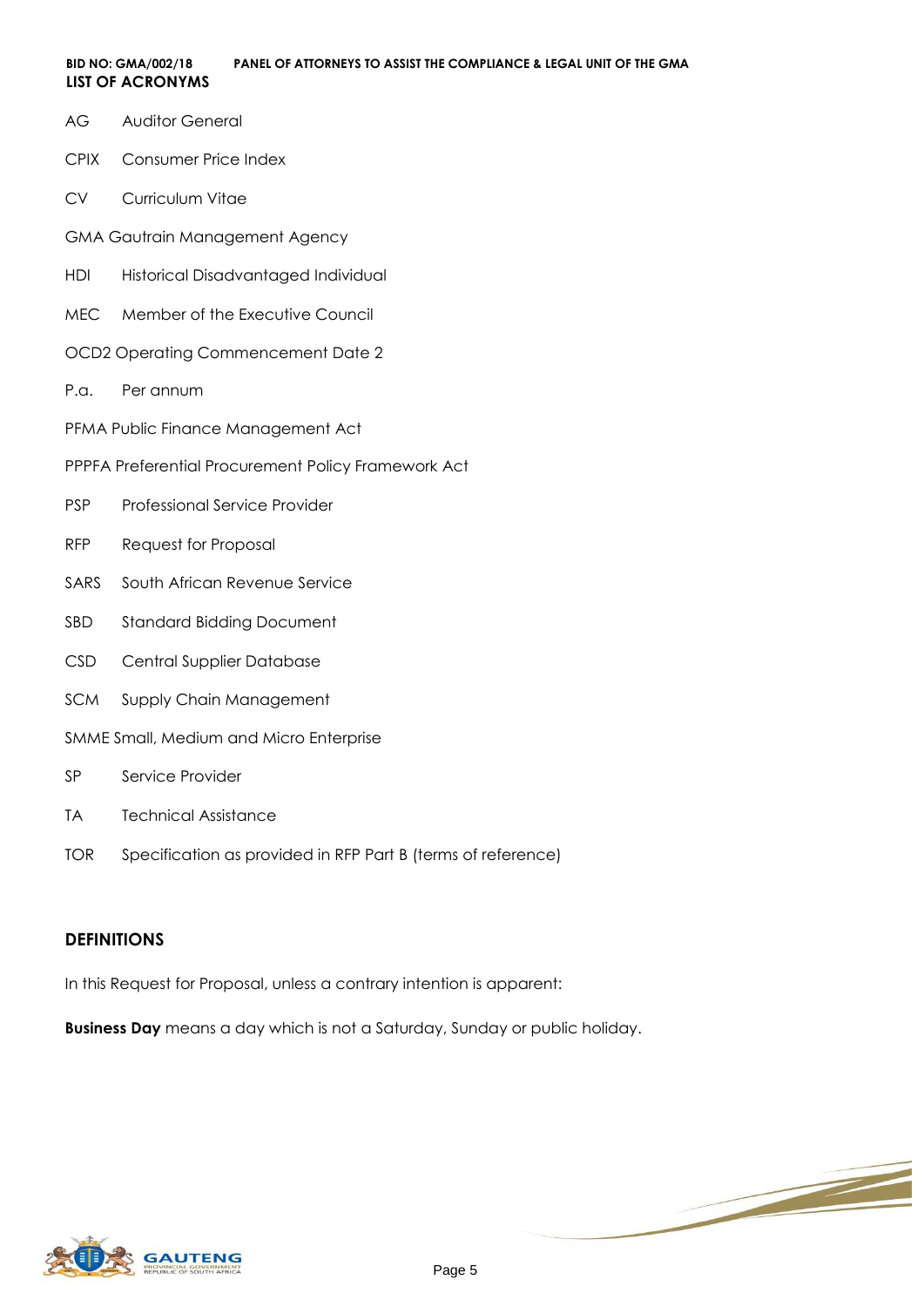**BID NO: GMA/002/18 PANEL OF ATTORNEYS TO ASSIST THE COMPLIANCE & LEGAL UNIT OF THE GMA**

**Bid** means a written offer in a prescribed or stipulated form lodged by a Bidder in response to an invitation in this Request for Proposal, containing an offer to provide goods, works or services in accordance with the Specification as provided in RFP Part B.

**Closing Time** means the time, specified as such under the clause "Indicative Timetable" of this RFP Part A, by which Tenders must be received.

**Evaluation Criteria** means the criteria set out under the clause "Evaluation Criteria Format" of this RFP Part A.

**GMA** means the Gautrain Management Agency; a PFMA Schedule 3(C) listed Provincial Public Entity, established in terms of the GMA Act No. 5 of 2006.

**Intellectual Property Rights** includes copyright and neighbouring rights, and all proprietary rights in relation to inventions (including patents) registered and unregistered trademarks (including service marks), registered designs, confidential information (including trade secrets and know how) and circuit layouts, and all other proprietary rights resulting from intellectual activity in the industrial, scientific, literary or artistic fields.

**Member** means an employee of the GMA.

**Proposed Contract** means the agreement including any other terms and conditions contained in or referred to in this RFP that may be executed between the GMA and the successful Bidder.

**Request for Proposal** or **RFP** means this document (comprising each of the parts identified under RFP Part A, Part B, Part C and Part D) including all annexure and any other documents so designated by the GMA.

**Services** means the services required by the GMA, as specified in this RFP Part B.

**Specification** means any specification or description of the GMA's requirements contained in this RFP Part B.

**State** means the Republic of South Africa.

**Statement of Compliance** means the statement forming part of a Tender indicating the Bidders compliance with the Specification.

**Bidder** means a person or organisation that submits a Bid. **Website** means the website administered by GMA located at [www.gautrain.co.za/g](http://www.gautrain.co.za/)ma

**Tendering Process** means the process commenced by the issuing of this Request for Proposal and concluding upon formal announcement by the GMA of the selection of a successful Bidder(s) or upon the earlier termination of the process.

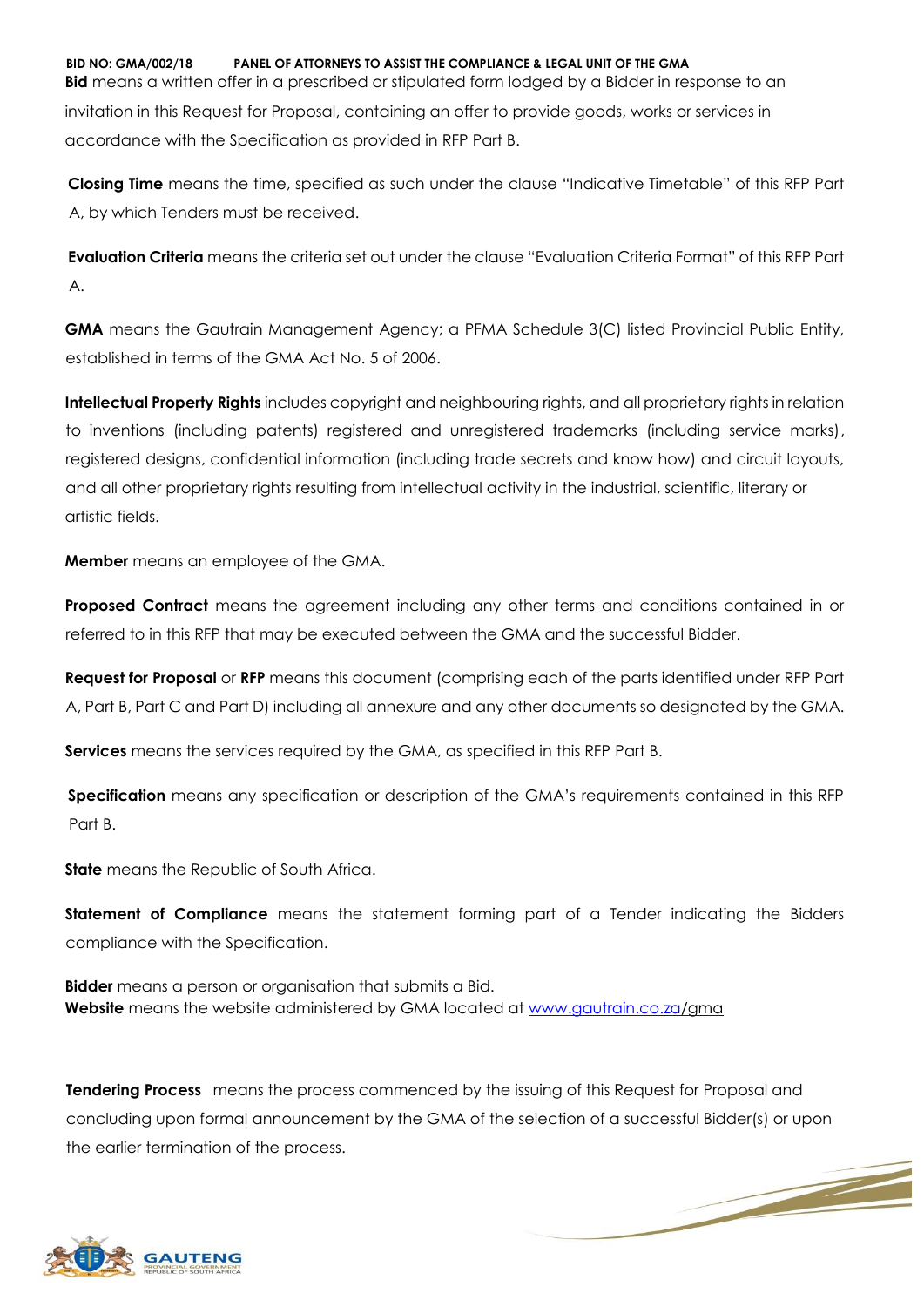#### **BID NO: GMA/002/18 PANEL OF ATTORNEYS TO ASSIST THE COMPLIANCE & LEGAL UNIT OF THE GMA INTERPRETATIONS**

In this RFP, unless expressly provided otherwise:

A reference to:

- (a) "includes" or "including" means includes or including without limitation; and
- (b) "R" or "Rands" is a reference to the lawful currency of the Republic of South Africa.



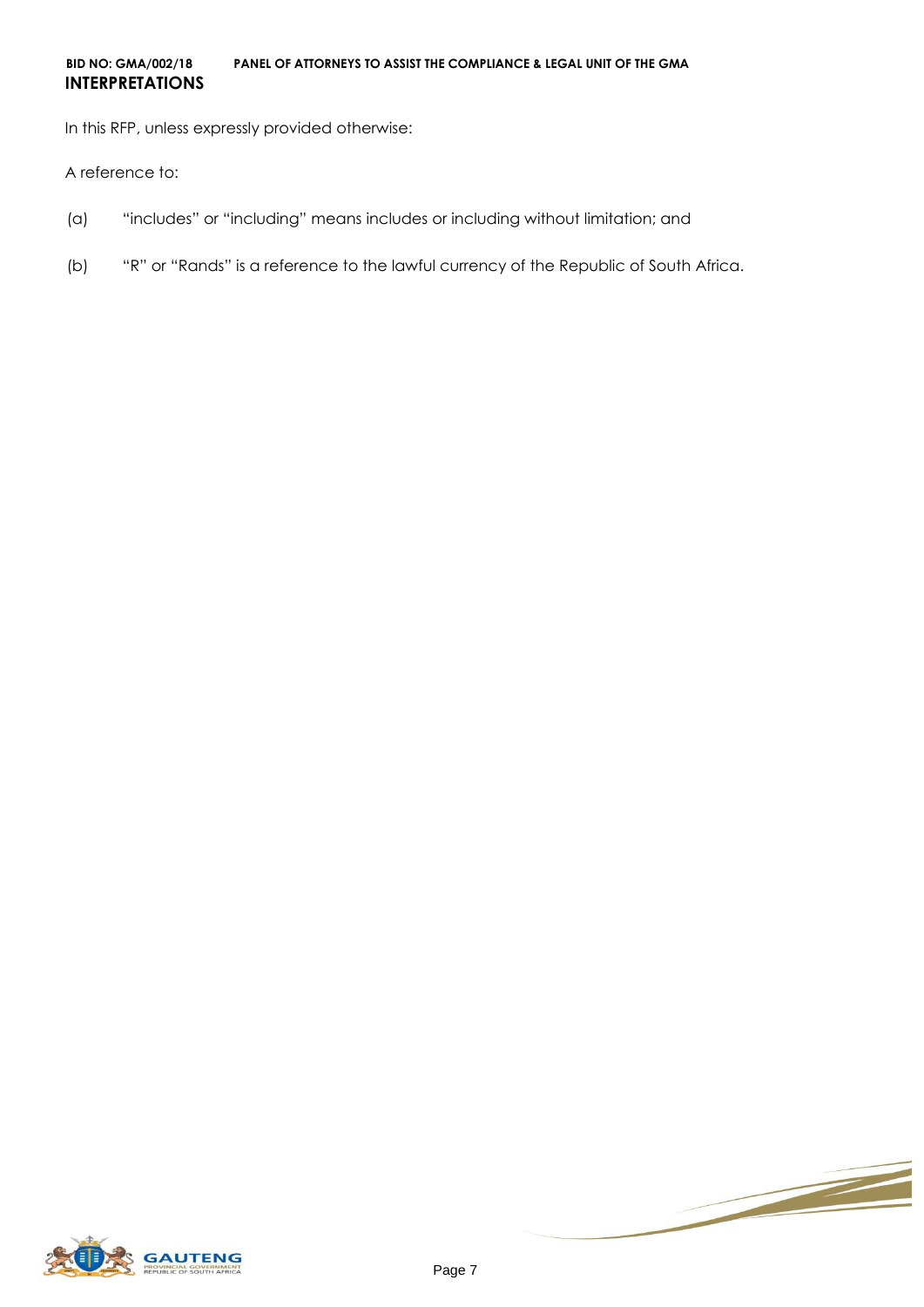## **RFP - PART A**

## **INTRODUCTION**

- 1. The Gautrain Management Agency (GMA) is a PFMA Schedule 3(C) listed provincial public entity which has been established in terms of the GMA Act No. 5 of 2006. The GMA is substantially funded from the Provincial Revenue Fund in order to carry out the following strategic objectives:
	- Assist the Gauteng Provincial Government (GPG) in implementing Gautrain and achieving the Project's objectives.
	- Act on behalf of GPG in managing the relationship between Province and the Concessionaire in terms of the Concession Agreement and ensure that the interests of Province are protected.
	- Enhance the integration of Gautrain with other transport services and Public Transport Plans.
	- Promote and maximise the Socio-Economic Development and B-BBEE objectives of the GPG in relation to Gautrain.
	- Liaise with and promote co-operation between government structures in all three spheres of Government in relation to Gautrain.
	- Liaise with persons having an interest in the project.
	- Manage assets relating to Gautrain and promote their preservation and maintenance.
	- Manage the finances of the Gautrain Project and the financial securities provided by the Concessionaire.
	- Monitor the policy and legislative environment of the Gautrain Project
- 2. The Bombela Concession Company (RF) (Pty) Ltd (BCC or the Concessionaire) entered into a Concession Agreement with the Gauteng Province (Province) for the design, partial finance, construction, operation, and maintenance of the Gautrain Rapid Rail Link until 27 March 2026. The Operations Commencement Date (OCD) 1 started on 08 June 2010 for the section between Sandton station and ORTIA station. Extended Phase (EP) 1 services commenced on 02 August 2011 between Hatfield and Rosebank stations. The Operations Commencement Date 2 services commenced on 07 June 2012 between Rosebank and Park stations, in so doing providing a complete service between Park and Hatfield stations. At the end of the concession period, the Concessionaire shall transfer the Gautrain System to the GMA.
- 3. The GMA is inviting responses to this Request for Proposal (reference number GMA/002/18) in order to appoint a suitably qualified and experienced service provider to provide Panel of Attorneysto the GMA as specified in this RFP PART B – Specification.

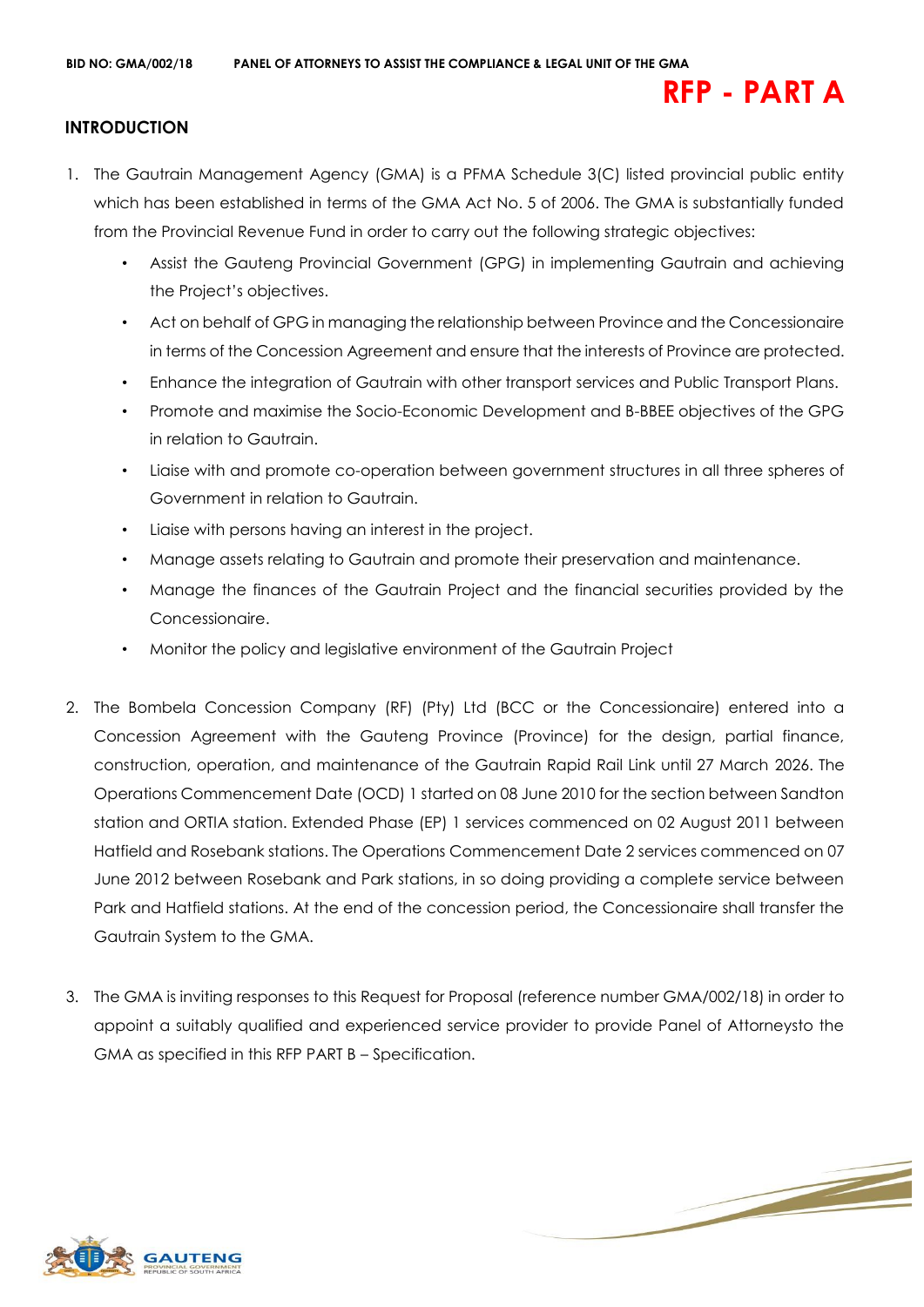4. The appointment of a successful service provider is subject to conclusion of a service level agreement between the GMA and the service provider.

#### **RFP OBJECTIVES**

5. The objective of the tender is to find suitable and competent service providers to be on the panel of attorneys to assist Compliance & Legal Unit of the GMA.

### **INDICATIVE PROJECT TIMETABLE**

| <b>ACTIVITY</b>                                       | <b>DATE</b>                |
|-------------------------------------------------------|----------------------------|
| Issue of RFP                                          | 24 August 2018             |
| <b>Briefing Session</b>                               | <b>None</b>                |
| <b>Closing Date and Time</b>                          | 14 September 2018 at 11H00 |
| Intended completion of evaluation<br>of tenders       | 23 November 2018           |
| Intended formal notification of<br>successful Bidders | 30 November 2018           |
| Effective date of contract                            | 03 December 2018           |

*\*This timetable is provided as an indication of the timing of the tender process. It is indicative only and subject to change by the GMA. Bidders are to provide proposals that will allow achievement of the intended commencement date.* 



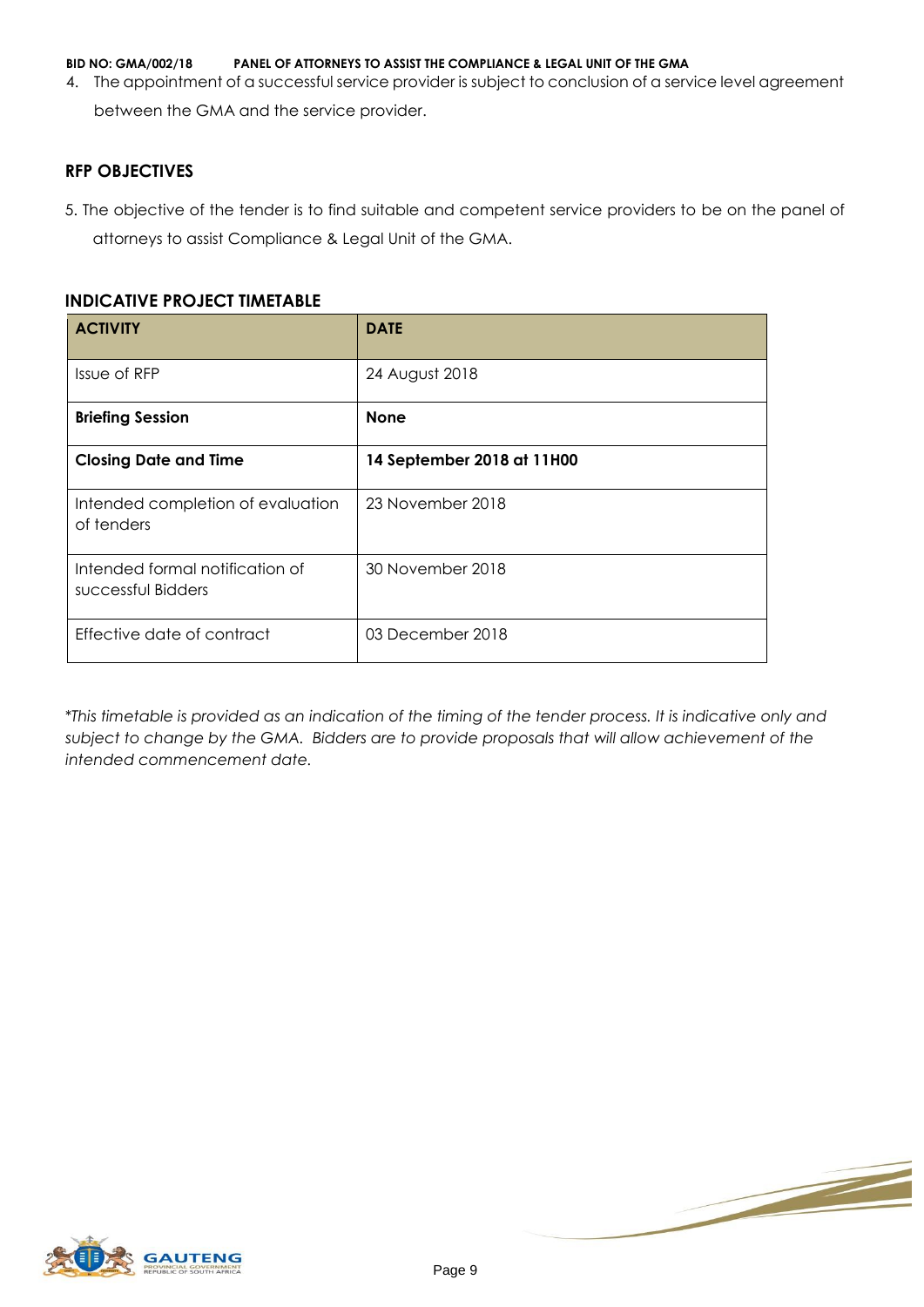## **SUBMISSION OF TENDERS**

## **Hardcopy Submission (Compulsory)**

| Proposal Submission                                      | Bid documents must be secured together preferably<br>bound or contained in a lever arch file                       |
|----------------------------------------------------------|--------------------------------------------------------------------------------------------------------------------|
| Physical Address of Tender Box                           | 44 Grand Central Boulevard, Grand Central Midrand<br>(Off R101 Old Johannesburg Road)                              |
| Hours of access to Tender Box                            | Between 07:00 and 17:00 (Weekdays only)                                                                            |
| Information to be marked on<br>package containing Tender | Gautrain Management Agency<br>Attention: Supply Chain Management Unit<br>RFP Ref. No. GMA/002/18<br>Name of Bidder |

## **Electronic Submission (Additional)**

| E-mail Address      | tenderenquiries@Gautrain.co.za                  |
|---------------------|-------------------------------------------------|
| Access restrictions | Mailbox will expire at 11H00, 14 September 2018 |

- 6. Bidders are to provide one (1) original and three (3) hard copies of the Bidders Response (Bid).
- 7. Bidders must also include an electronic copy of the Bidders Response for each proposal in PDF or Microsoft Office 2007 format in the hardcopy submission. All responses must be submitted in a sealed envelope in accordance with the conditions of Tendering and on the official forms included in this document.
- 8. All documents must be virus checked by the Bidder before lodgement. In this case of inconsistency between the electronic and hardcopy submissions, the hardcopy submission will prevail.
- 9. All enquiries related to this RFP must be sent to **tenderenquiries@Gautrain.co.za**.

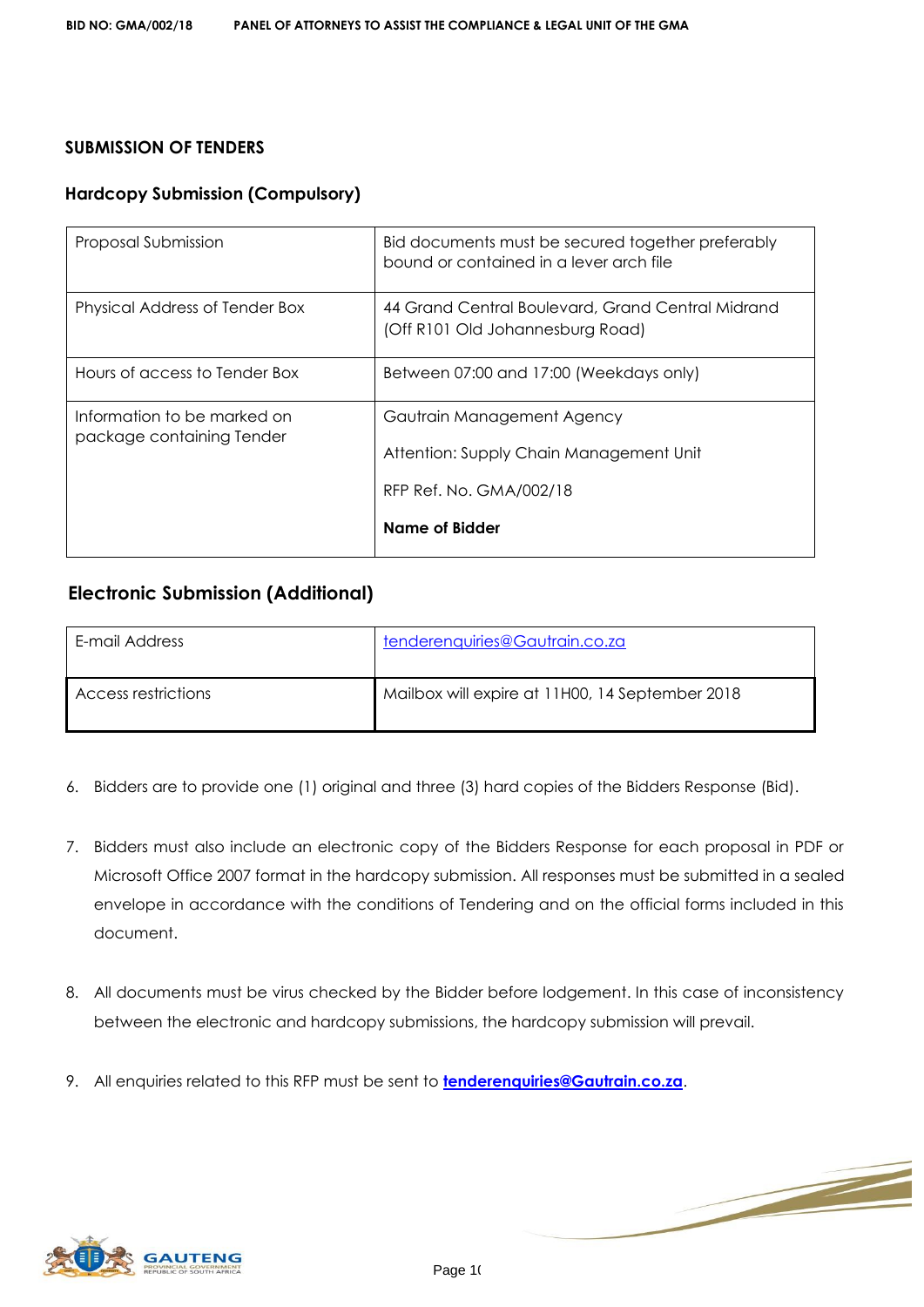#### **RULES GOVERNING THIS RFP AND THE TENDERING PROCESS**

#### **APPLICATION OF RULES**

- 10. Participation in the tender process is subject to compliance with the rules contained in this RFP Part A.
- 11. All persons (whether or not a Participant in this tender process) having obtained or received this RFP may only use it, and the information contained therein, in compliance with the rules contained in this RFP Part A.
- 12. All Bidders are deemed to accept the rules contained in this RFP Part A.
- 13. The rules contained in this RFP Part A apply to:
	- a. The RFP and any other information given, received or made available in connection with this RFP, and any revisions or annexure;
	- b. the Tendering Process; and
	- c. any communications (including any briefings, presentations, meetings and negotiations) relating to the RFP or the Tendering Process.

#### **REQUEST FOR PROPOSAL**

#### **STATUS OF REQUEST FOR PROPOSAL**

- 14. This RFP is an invitation for service provider/s to submit a proposal(s) for the provision of the services as set out in the Specification contained in this RFP Part B. Accordingly, this RFP must not be construed, interpreted, or relied upon, whether expressly or implied, as an offer capable of acceptance by any person(s), or as creating any form of contractual, promissory or other rights.
- 16. Whilst all due care has been taken in connection with the preparation of this RFP, the GMA makes no representations or warranties that the content in this RFP or any information communicated to or

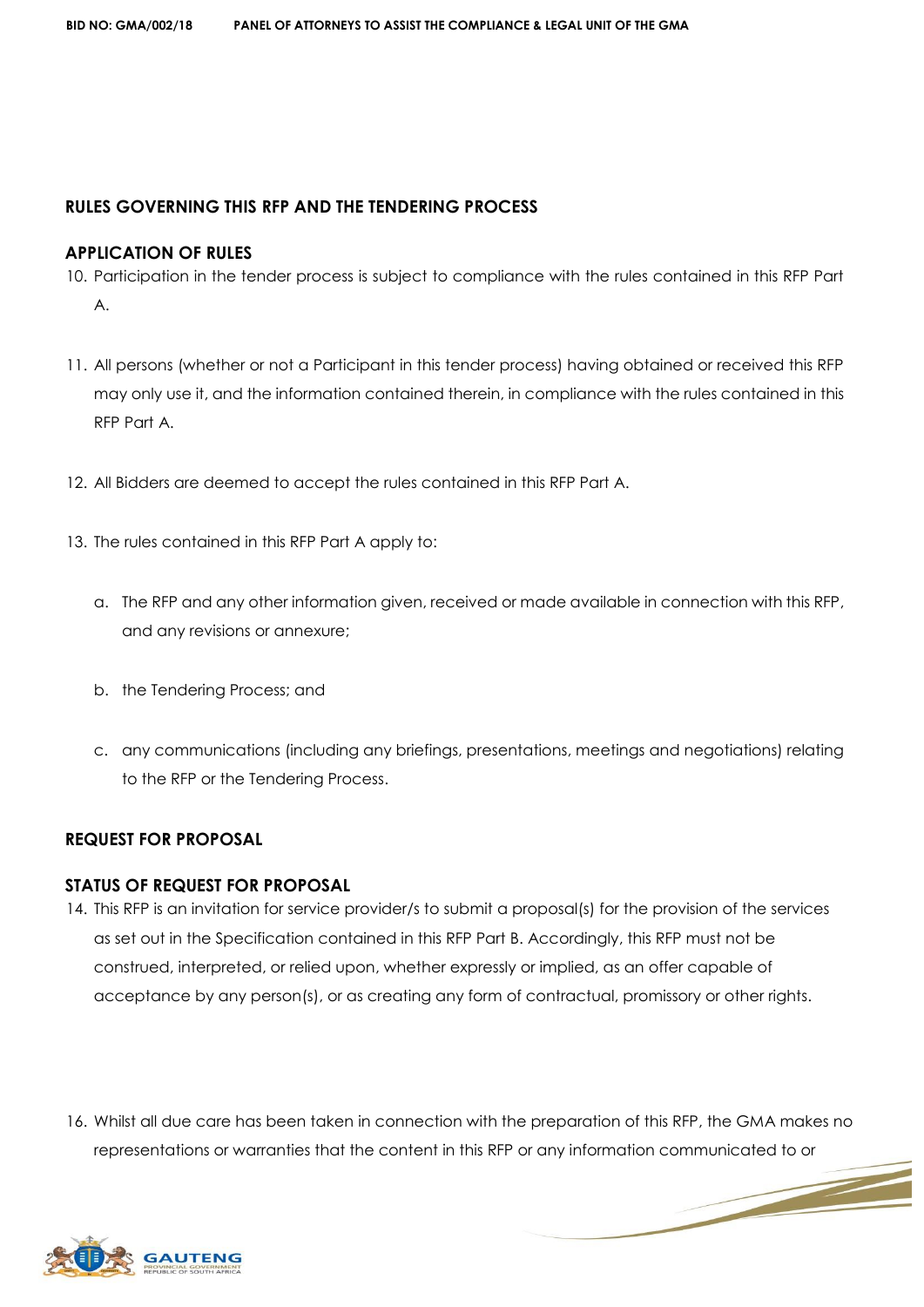15. No binding contract or other understanding for the supply of the Services will exist between the GMA and any Bidder unless and until the Agency has executed a formal written contract with the successful Bidder.

### **ACCURACY OF REQUEST FOR PROPOSAL**

provided to Bidders during the Tendering Process is, or will be, accurate, current or complete. The GMA, and its officers, employees and advisors will not be liable with respect to any information communicated which is not accurate, current or complete.

- 17. If a Bidder finds or reasonably believes it has found any discrepancy, ambiguity, error or inconsistency in this RFP or any other information provided by the GMA (other than minor clerical matters), the Bidder must promptly notify the Agency in writing (by e-mail to the address **tenderenquiries@Gautrain.co.za**) of such discrepancy, ambiguity, error or inconsistency in order to afford the GMA an opportunity to consider what corrective action is necessary (if any).
- 18. Any actual discrepancy, ambiguity, error or inconsistency in this RFP or any other information provided by the GMA will, if possible, be corrected and provided to all Bidders without attribution to the Bidder who provided the written notice.

#### **ADDITIONS AND AMENDMENTS TO THE RFP**

- 19. The GMA reserves the right to change any information in, or to issue any addendum to this RFP before the Closing Time. The GMA and its officers, employees and advisors will not be liable in connection with either the exercise of, or failure to exercise this right.
- 20. If the GMA exercises its right to change information in terms of clause 22, it may seek amended Tenders from all Bidders.

#### **REPRESENTATIONS**

21. No representations made by or on behalf of the GMA in relation to this RFP will be binding on the GMA unless that representation is expressly incorporated into the contract ultimately entered into between the GMA and the successful Bidder.

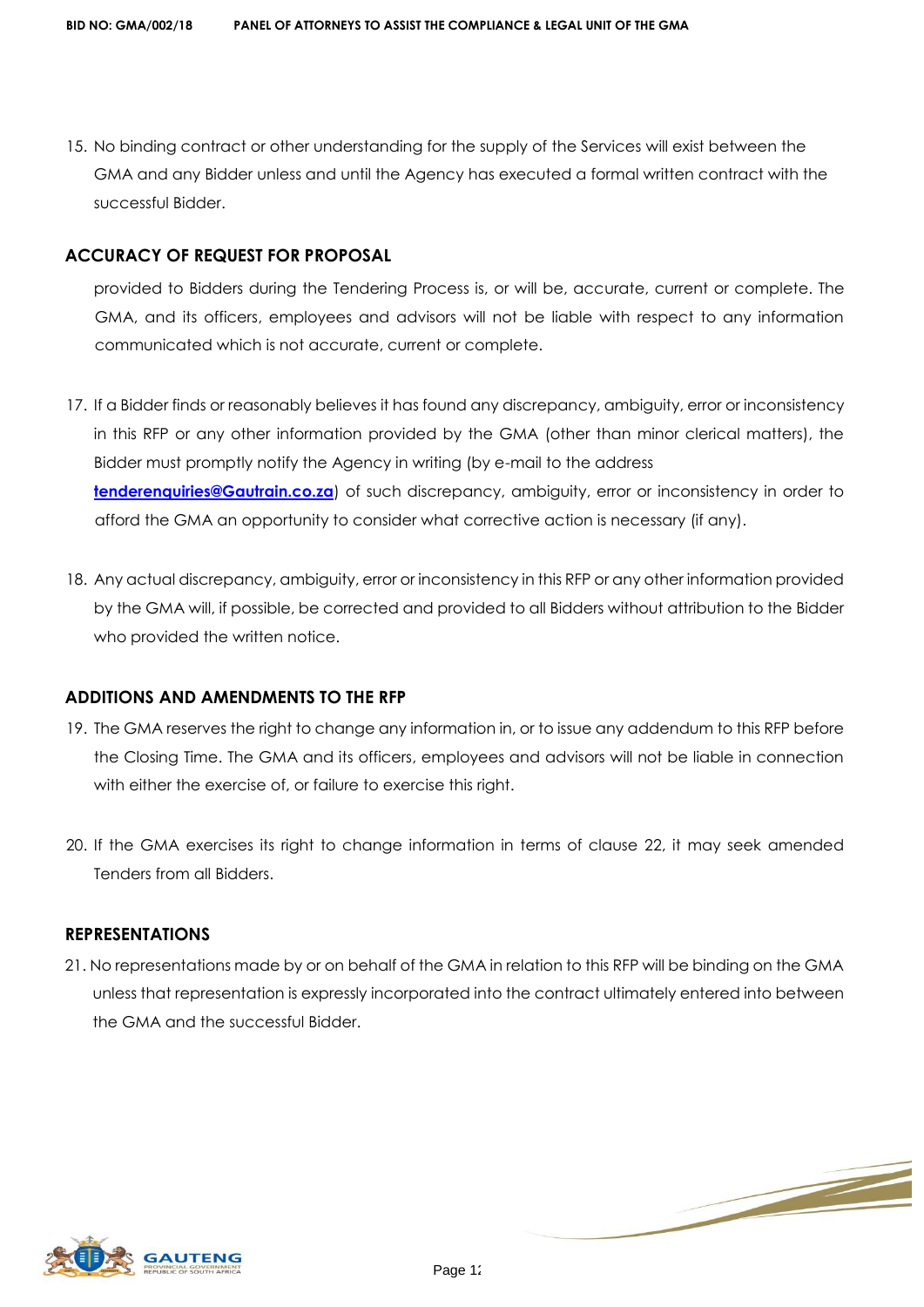### **CONFIDENTIALITY**

22. All persons (including all Bidders) obtaining or receiving this RFP and any other information in connection with this RFP or the Tendering Process must keep the contents of the RFP and other such information confidential, and not disclose or use the information except as required for the purpose of developing a proposal in response to this RFP.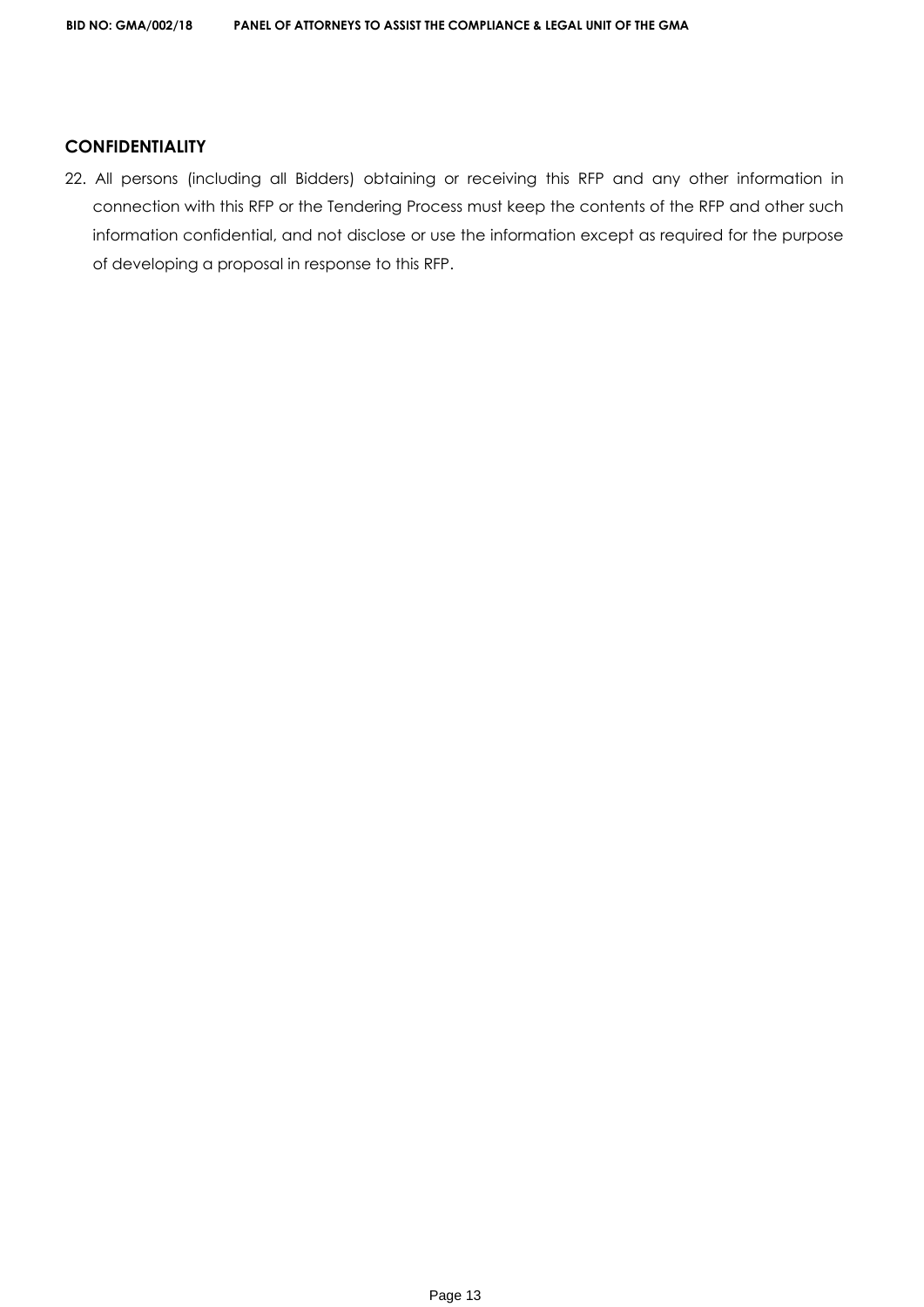## **COMMUNICATIONS DURING THE TENDERING PROCESS**

#### **REQUESTS FOR CLARIFICATION OR FURTHER INFORMATION**

- 23. All communication and attempts to solicit information of any kind relative to this tender should be in writing and channelled to the Supply Chain Management Unit via email to: **tenderenquiries@Gautrain.co.za**.
- 24. Any communication by a Bidder to the GMA will be effective upon receipt by the SCM Unit (provided such communication is in the required format).
- 25. The GMA has restricted the period during which it will accept questions or requests for further information or clarification and reserves the right not to respond to any enquiry or request, irrespective of when such enquiry or request is received.
- 26. Except where the GMA is of the opinion that issues raised apply only to an individual Bidder, questions submitted and answers provided will be made available to all Bidders by e-mail, as well as on the GMA's website without identifying the person or organisation which submitted the question.
- 27. In all other instances, the GMA may directly provide any written notification or response to a Bidder by email to the address of the Bidder (as notified by the Bidder to the SCM Unit).
- 28. A Bidder may, by notifying the SCM Unit in writing, withdraw a question submitted in accordance with clause 30, in circumstances where the Bidder does not wish the GMA to publish its response to the question to all Bidders.

#### **UNAUTHORISED COMMUNICATIONS**

29. Bidders may not contact (including promotional or advertising activities) any GMA staff or Advisors of GMA except through the channel in clause 21 above on any matter pertaining to the bid from the time when the bid is advertised to the time the bid is awarded. Communicating with any GMA staff or Advisors of GMA except through the channel in clause 21 above will be perceived as an effort by a bidder to influence bid evaluation, bid comparisons or bid award decisions in any manner, and will result in rejection of the bid concerned. Nothing in this clause is intended to prevent communications

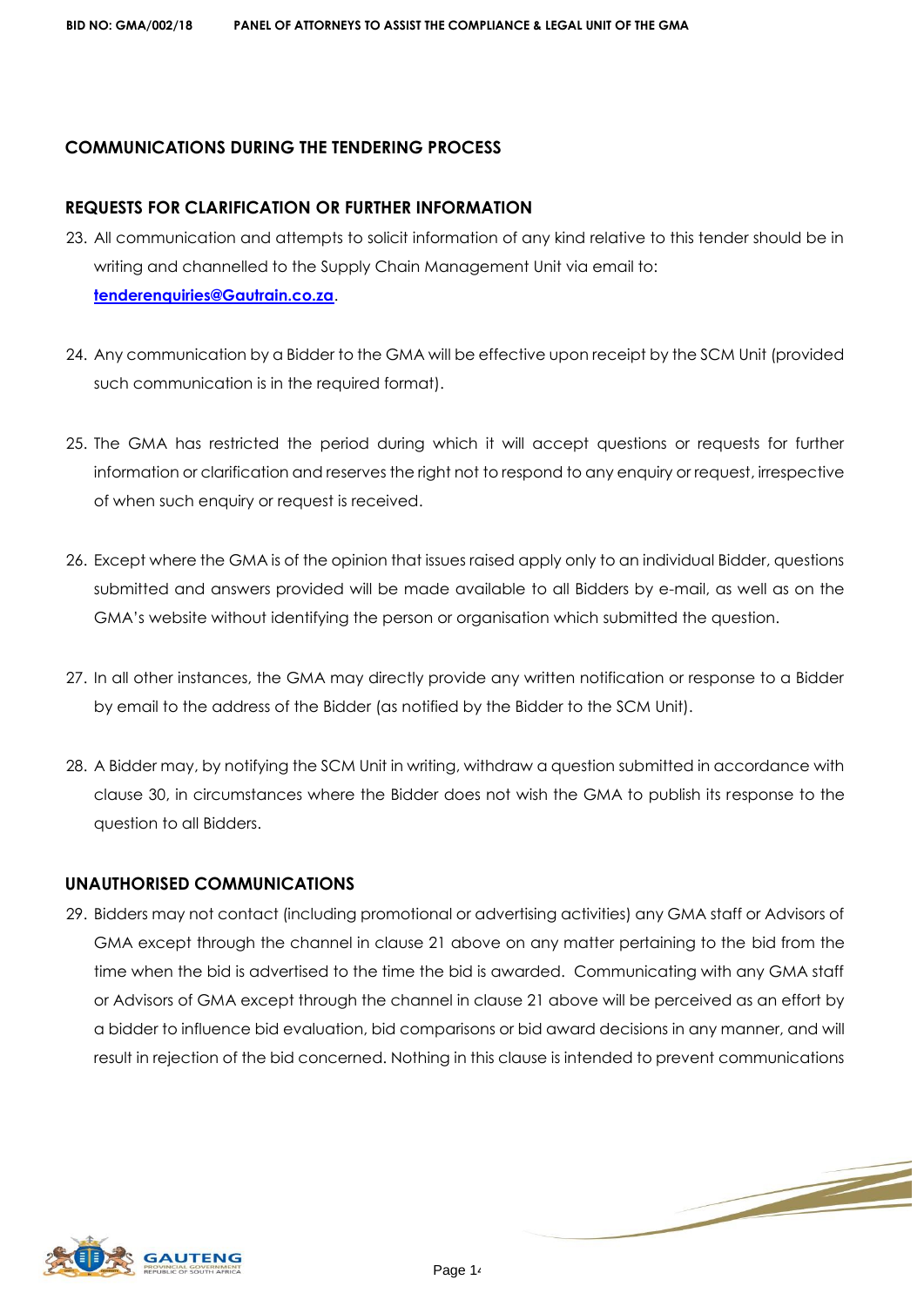with staff of, or advisors of the GMA to the extent that such communications do not relate to this RFP or the Tendering Process.

30. Bidders must not otherwise engage in any activities that may be perceived as, or that may have the effect of, influencing the outcomes of the Tendering Process in any way.

### **IMPROPER ASSISTANCE, FRAUD AND CORRUPTION**

- 31. Bidders may not seek or obtain the assistance of employees, contractors or advisors of the GMA in the preparation of their tender responses, except where contractors or advisors are participating in the tender in which case the Bidder must disclose such participation in its tender by declaring their possible interest or conflict in the relevant SBD 4 form.
- 32. The GMA may in its absolute discretion, immediately disqualify a Bidder that it believes has sought or obtained such improper assistance.
- 33. Bidders are to be familiar with the implications of contravening the Prevention and Combating of Corrupt Activities Act, No. 12 of 2002 and any other relevant legislation.
- 34. Bidders are encouraged to stop crime at the GMA in its tracks and report it anonymously to the following number: 0800 6 FRAUD/0800 637 283.

## **ANTI-COMPETITIVE CONDUCT**

- 35. Bidders and their respective officers, employees, agents and advisors must not engage in any collusion, anti-competitive conduct or any other similar conduct in respect of this Tendering Process with any other Bidder or any other person(s) in relation to:
	- a. The preparation or lodgement of their Tender
	- b. the evaluation and clarification of their Tender; and
	- c. the conduct of negotiations with the GMA.
- 36. For the purposes of clause 38, collusion, anti-competitive conduct or any other similar conduct may include disclosure, exchange and clarification of information whether or not such information is confidential to the GMA or any other Bidder or any other person or organisation.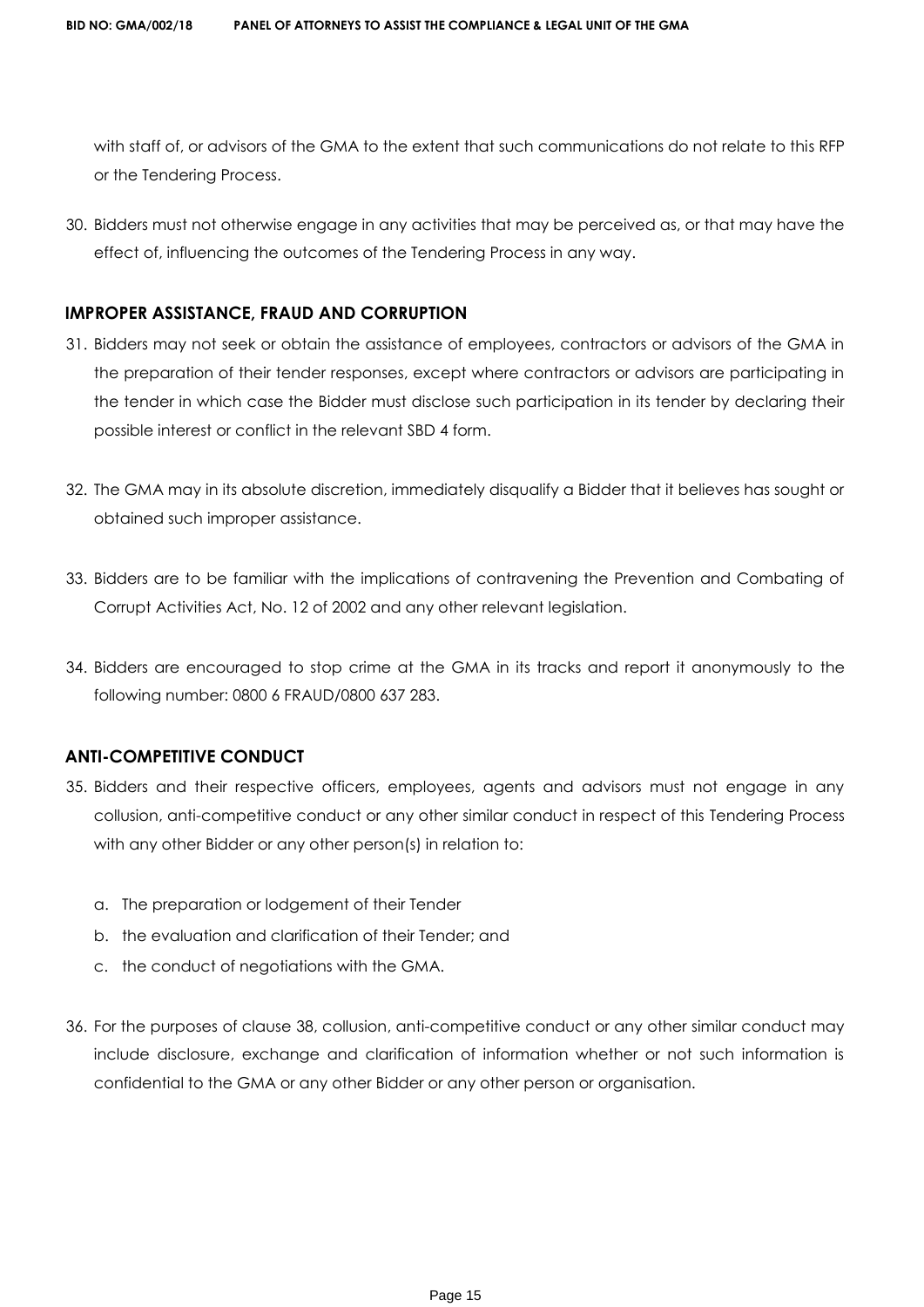37. In addition to any other remedies available to it under law or contract, the GMA may, in its absolute discretion, immediately disqualify a Bidder that it believes has engaged in any collusive, anticompetitive conduct or any other similar conduct during the entire Tendering Process.

#### **COMPLAINTS ABOUT THE TENDERING PROCESS**

- 38. Any complaint about the RFP or the Tendering Process must be submitted to the SCM Unit in writing, (preferably by email), immediately upon the cause of the complaint arising or becoming known to the Bidder.
- 39. The written complaint must set out:
	- a. The basis for the complaint, specifying the issues involved;
	- b. how the subject of the complaint affect the organisation or person making the complaint;
	- c. any relevant background information; and
	- d. the outcome desired by the person or organisation making the complaint.
- 40. If the matter relates to the conduct of an official, employee or advisor of the GMA, the complaint should be addressed in writing marked for the attention of the Chief Executive Officer of the GMA, and delivered to the physical address of the GMA, as notified.

#### **CONFLICT OF INTEREST**

- 41. A Bidder must not, and must ensure that its officers, employees, agents and advisors do not place themselves in a position that may give rise to actual, potential or perceived conflict of interest between the interests of the GMA and/or the Gauteng Provincial Government and the Bidders interests during the Tender Process.
- 42. The Bidders Response in this RFP Part C requires the Bidder to provide details of any interests, relationships or clients which may or do give rise to a conflict of interest in relation to the supply of the services under any contract that may result from this RFP.
- 45. Tenders must belodged by the Closing Date and Time. Where a tender document is not in the tender box at the time of the bid closing, such a bid document will be regarded as a late bid. Late bids will not be accepted or considered.

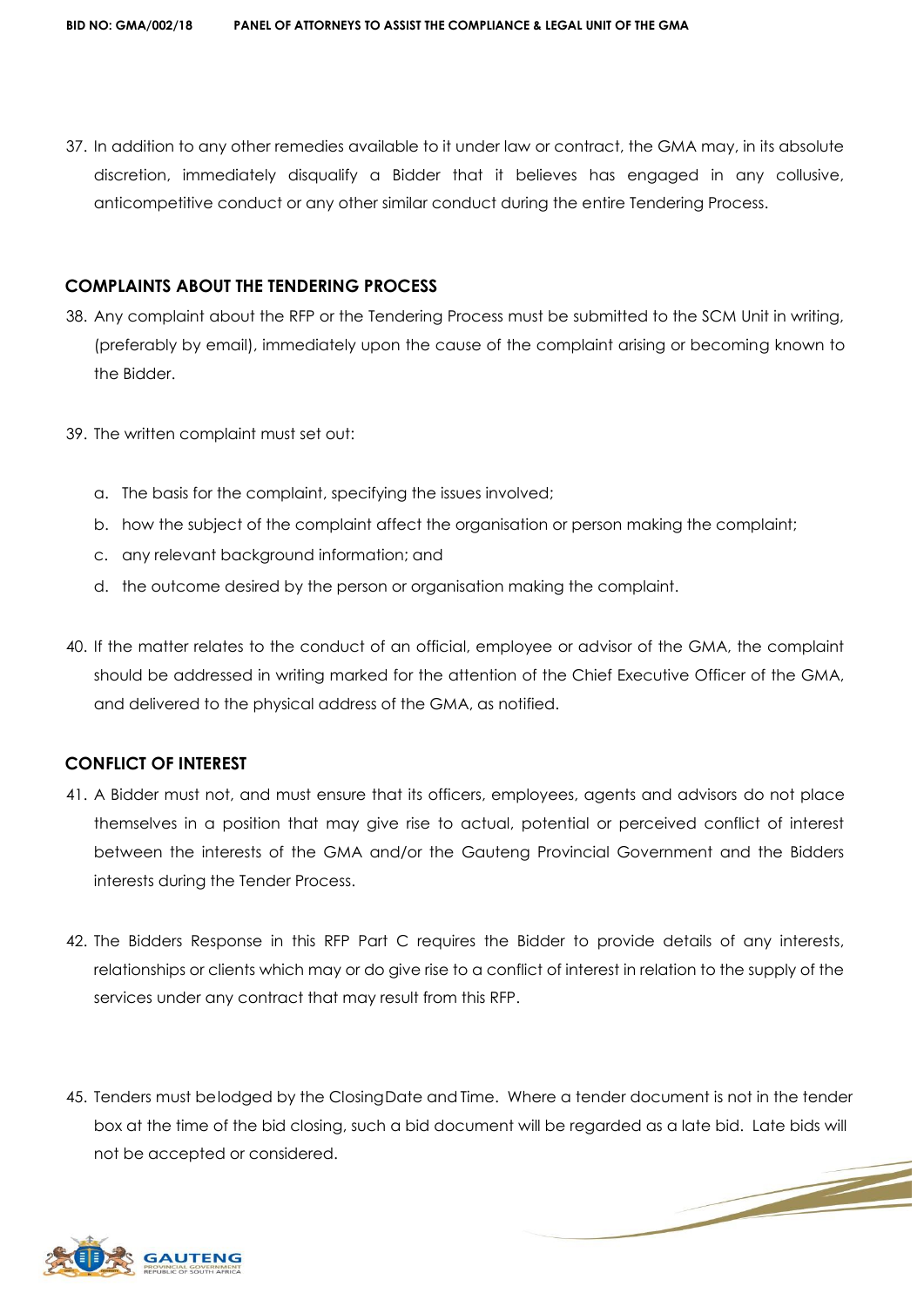- 43. If the Bidder submits its Tender and a subsequent conflict of interest arises, or is likely to arise, which was not disclosed in the Tender, the Bidder must notify the GMA immediately in writing of that conflict.
- 44. The GMA may immediately disqualify a Bidder from the Tendering Process if the Bidder fails to notify the GMA of the conflict as required.

#### **LATE TENDERS**

- 46. Tenders lodged after the Closing Time or lodged at a location or in a manner that is contrary to that specified in this RFP will be disqualified from the Tendering Process and will be ineligible for consideration.
- 47. The determination of the GMA as to the actual time that a Tender is lodged is final. Subject to clause 49, all Tenders lodged in the Tender Box after the Closing Time will be recorded by the GMA and will only be opened for the purposes of identifying a business name and address of the Bidder. The GMA will inform a Bidder whose Tender was lodged after the Closing Time of its ineligibility for consideration. The general operating practice is for the late tender to be returned within 5 (Five) working days of receipt or within 5 (Five) working days after determination not to accept a late tender.

#### **TENDER DOCUMENTS**

#### **BIDDERS RESPONSIBILITIES**

- 51. Bidders are responsible for:
	- a. Examining this RFP and any documents referenced or attached to this RFP and any other information made or to be made available by the GMA to Bidders in connection with this RFP;
	- b. fully informing themselves in relation to all matters arising from this RFP, including all matters regarding the GMA's requirements for the provision of the Services;
	- c. ensuring that their Tenders are accurate and complete;
	- d. making their own enquiries and assessing all risks regarding this RFP, and fully considering and incorporating the impact of any known and unknown risks into their Tender;
	- e. ensuring that they comply with all applicable laws in regards to the Tendering Process particularly as specified by National Treasury Regulations, Guidelines, Instruction Notes and Practice Notes and other relevant legislation as published from time to time in the Government Gazette;
	- f. submitting an Original Valid Tax Clearance Certificate and all other returnable documents as listed on the Checklist; and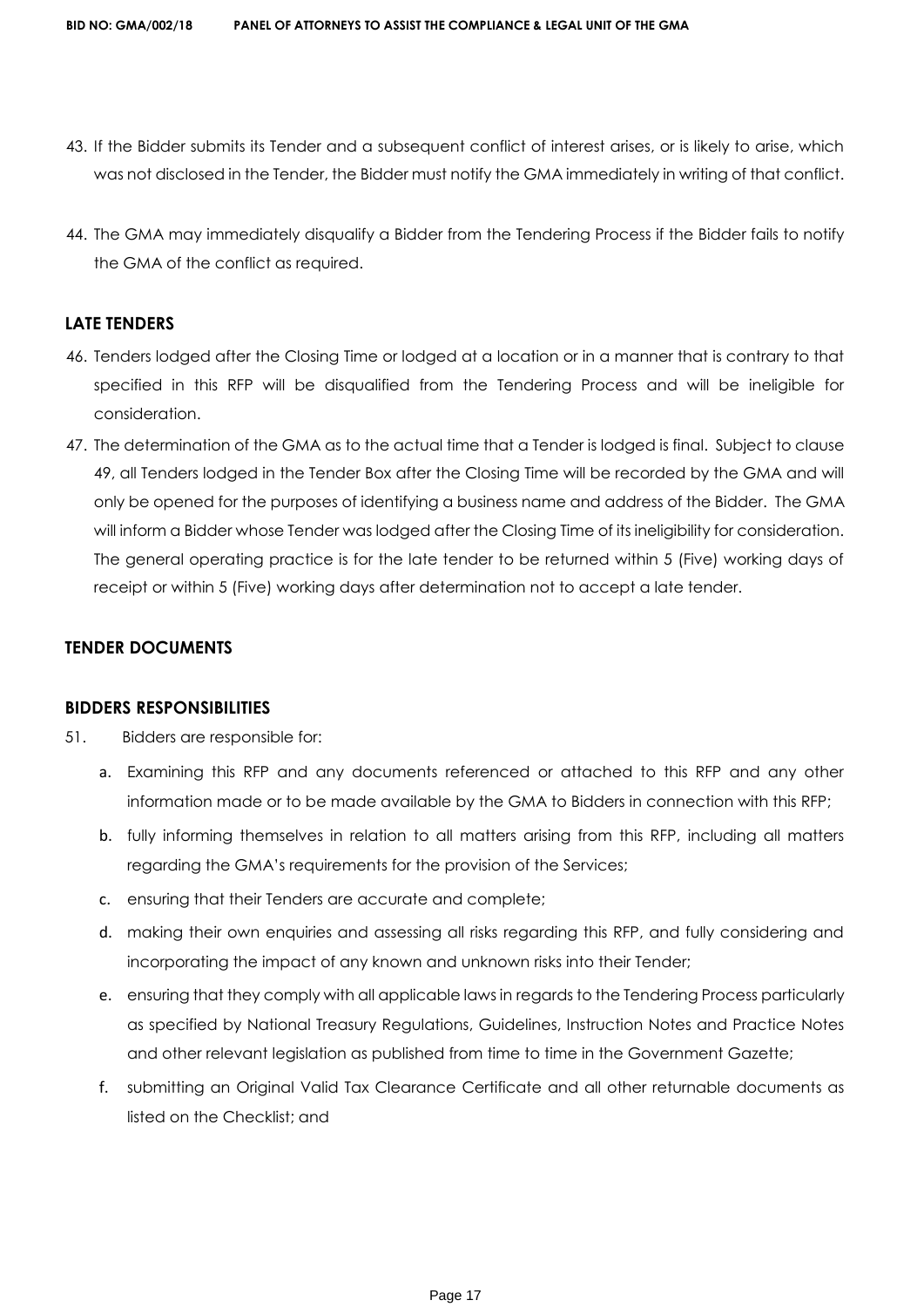g. Failure to provide the required information could result in disqualification of the bidder.

#### **PREPARATION OF TENDERS**

- 52. Bidders must ensure that:
- a. Their Tender is submitted in the required format as stipulated in this RFP Part A; and
- b. all the required information fields in RFP Part C are completed in full and contain the information requested by the GMA.

*Note to Bidders: The GMA may in its absolute discretion reject a Tender that does not include the information requested.* 

53. Unnecessarily elaborate responses or other presentations beyond that which is sufficient to present a complete and effective tender proposal are not desired or required. Elaborate and expensive visual and other presentation aids are not necessary.

## **ILLEGIBLE CONTENT, ALTERATION AND ERASURES**

- 54. Incomplete Tenders may be disqualified or evaluated solely on information contained in the Tender.
- 55. The GMA may disregard any content in a Tender that is illegible and will be under no obligation whatsoever to seek clarification from the Bidder.
- 56. The GMA is entitled to amend any bid conditions, validity period, specifications, or extend the closing date of bids before the closing date. All bidders, to whom the bid documents have been issued, will be advised in writing of such amendments in good time.

## **OBLIGATION TO NOTIFY ERRORS**

57. Amended bids may be sent, together with the original bid, in an envelope marked "Amendment to bid" and should be placed in the bid box before the closing date and time. An amendment bids without original bid document will not be considered.



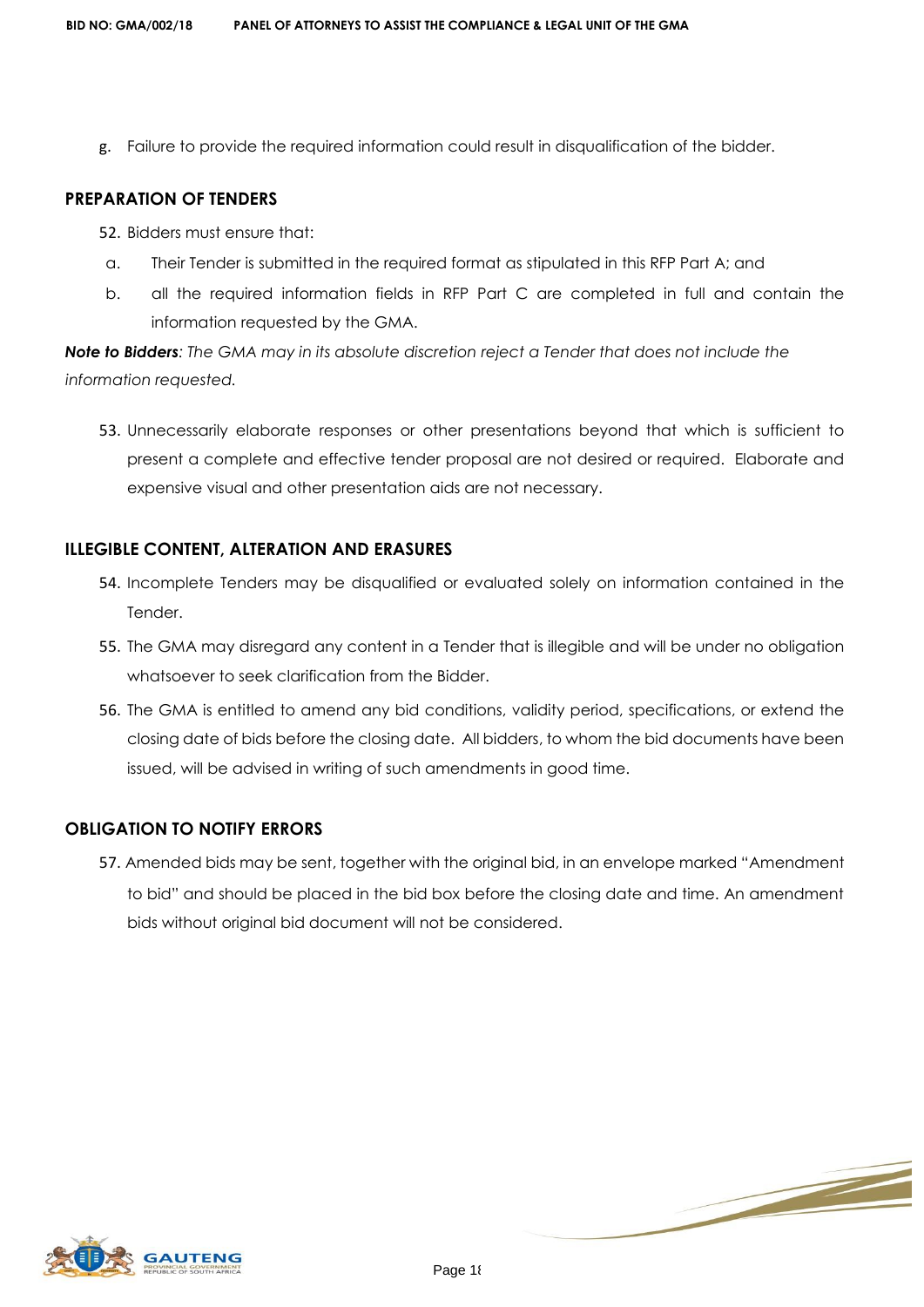#### **RESPONSIBILITY FOR TENDERING COSTS**

- 58. The Bidders participation or involvement in any stage of the Tendering Process is at the Bidders sole risk, cost and expense. The GMA will not be held responsible for, or pay for, any expense or loss that may be incurred by Bidders in relation to the preparation or lodgement of their Tender.
- 59. The GMA is not liable to the Bidder for any costs on the basis of any contractual, or promissory or restitutionary grounds whatsoever as a consequence of any matter relating to the Bidders participation in the Tendering Process, including without limitation, instances where:
- a. The Bidder is not engaged to perform under any contract; or
- b. the GMA exercises any right under this RFP or at law.

#### **DISCLOSURE OF TENDER CONTENTS AND TENDER INFORMATION**

- 60. All Tenders received by the GMA will be treated as confidential. The GMA will not disclose any Tender contents and Tender information, except:
- a. As required by law;
- b. for the purpose of investigations by other government authorities having relevant jurisdiction;
- c. to external consultants and advisors of the GMA engaged to assist with the Tendering Process; or
- d. for the general information of Bidders required to be disclosed as per National Treasury Regulations, Guidelines, Instruction Notes or Practice Notes.



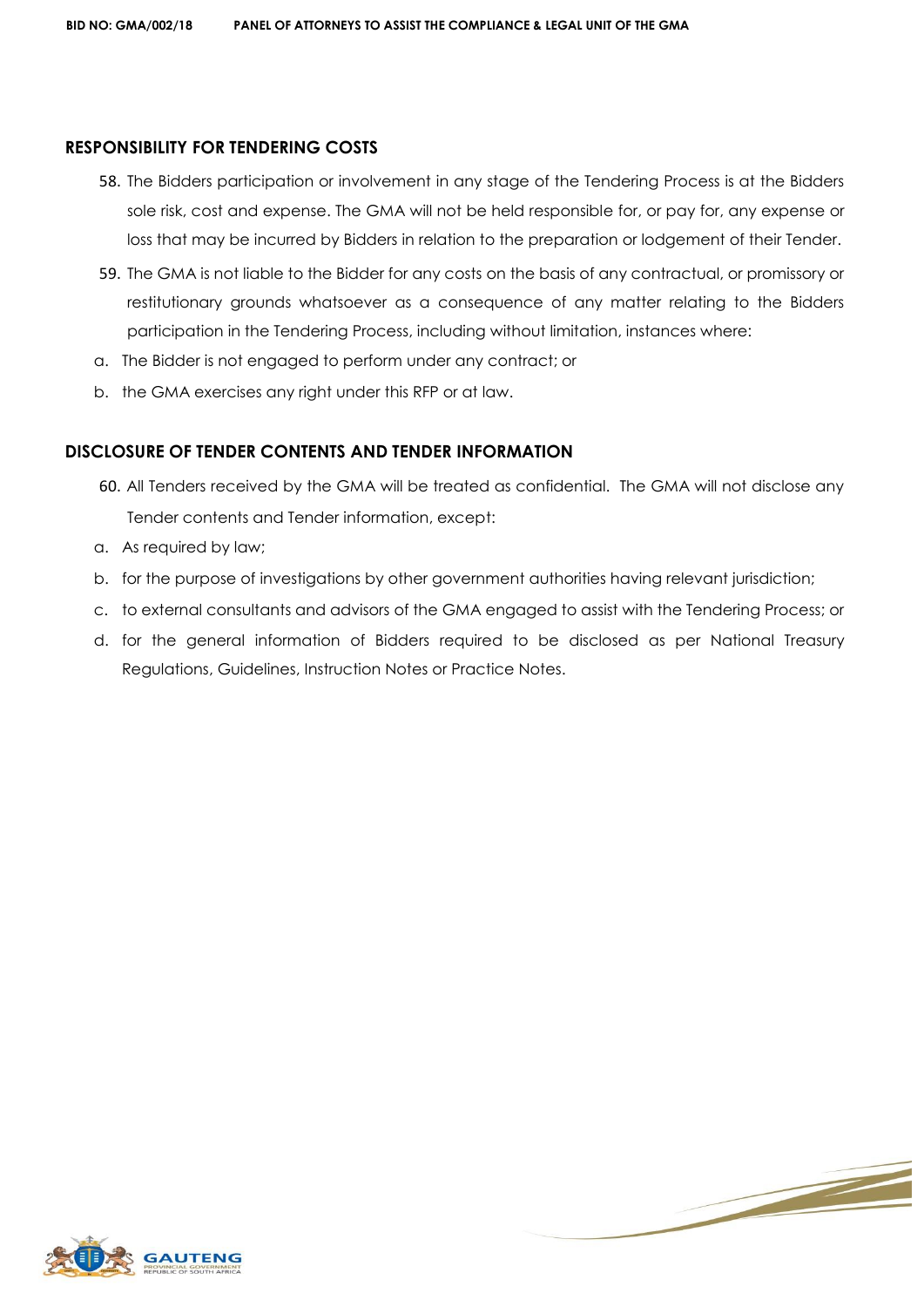#### **USE OF TENDERS**

- 61. Upon submission in accordance with the requirements of submission of Tenders, all Tenders submitted become the property of the GMA. Bidders will retain all ownership rights in any intellectual property contained in the Tender.
- 62. Each Bidder, by submission of their Tender, is deemed to have licensed the GMA to reproduce the whole, or any portion, of their Tender for the purposes of enabling the GMA to evaluate the Tender.
- 63. Further, in submitting a Tender, the Bidder accepts that the GMA shall, in accordance with the requirements of Treasury Regulation No. 16A.6.3(d) and the National Treasury Instruction Note on *Enhancing Compliance Monitoring and Improving Transparency and Accountability in Supply Chain Management,* publish (on the internet or otherwise):
	- a. The names of all Bidders that submitted bids in relation to this RFP within 10 (Ten) working days after the closing date of this RFP, if the bid is above the threshold value of R500 000; and
	- b. on award of the bid, the name of the successful Bidder, the contract price, B-BBEE level of contribution status, the contract number and description of the contract awarded.

#### **PERIOD OF VALIDITY**

64. All Tenders received must remain valid and open for acceptance for a minimum of 180 (One hundred and eighty ) days from the Closing Time. This period may be extended by written mutual agreement between the GMA and the Bidder.

#### **STATUS OF TENDER**

- 65. Each Tender constitutes an irrevocable offer by the Bidder to the GMA to provide the Services required and otherwise to satisfy the requirements of the Specification as set out in this RFP Part B.
- 66. A Tender must not be conditional on:
	- a. The Board approval of the Bidder or any related governing body of the Bidder being obtained;
	- b. the Bidder conducting due diligence or any other form of enquiry or investigation;



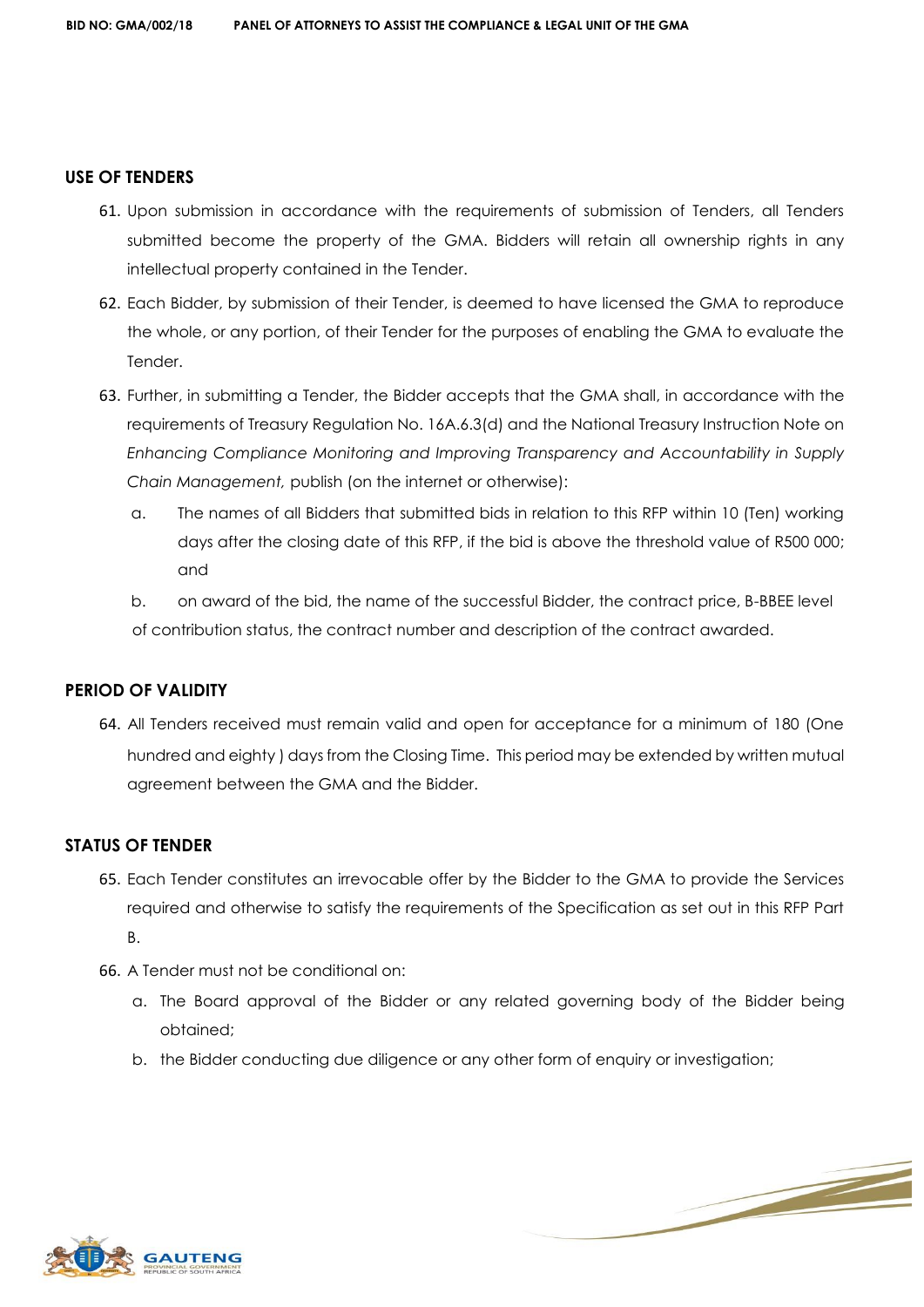- c. the Bidder (or any other party) obtaining any regulatory approval or consent;
- d. the Bidder obtaining the consent or approval of any third party; or
- e. the Bidder stating that it wishes to discuss or negotiate any commercial terms of the contract.
- 67. The GMA may, in its absolute discretion, disregard any tender that is, or is stated to be, subject to any one or more of the conditions detailed above (or any other relevant conditions).
- 68. The GMA reserves the right to accept a Tender in part or in whole or to negotiate with a Bidder in accordance with the clause 88 (Unreasonable disadvantage) of this RFP Part A.

#### **TENDER RESPONSE**

#### **COMPLIANCE WITH SPECIFICATION**

- 69. Under Part C of this RFP, a Bidder must submit a tabulated statement showing its level of compliance to the Specification contained in this RFP Part B.
- 70. In particular, Bidders must state if they will not comply with the Specification, or will only comply with the Specification subject to conditions. Full details of the non-compliance (including the nature and extent of the non-compliance and any reasons for such non-compliance) must be stated in the space provided in the tabulated statement.
- 71. No response is required in respect of a particular section of the Specification where Bidders will comply with the Specification. Only sections that Bidders have not complied with, or will only comply with subject to conditions, should be noted in the tabulated statement.
- 72. The GMA is prepared to contemplate minor variations or departures from the Specification proposed by Bidders.
- 73. However, Bidders should note that significant or substantive variations or departures from the Specifications will not be viewed favourably unless the Bidder is able to clearly demonstrate to the satisfaction of the GMA the necessity for such variations or departures.

*Note to Bidders: The GMA will assume that a Bidders Response complies in all relevant respects with the Specification unless the Bidder states otherwise. Failure to notify the GMA of any non-compliance may result in a Bidders Response being disregarded.* 

74. For the purposes of clauses 70,71 and 72:

#### **GENERAL**

75. Indefinite responses such as "noted", "to be discussed" or "to be negotiated" are not acceptable.

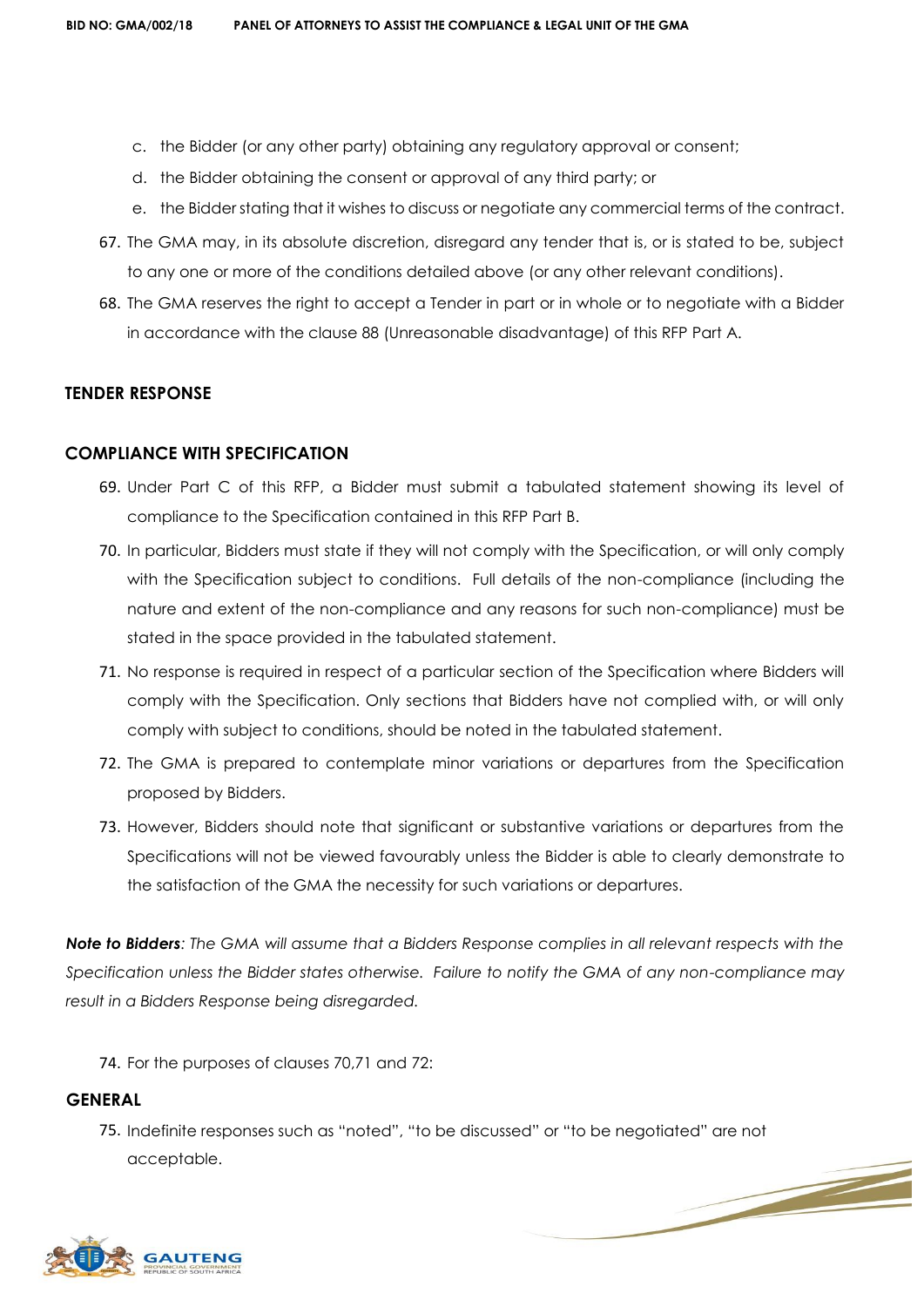- **Yes/Complies** means that in all respects the Bidders Response meets or otherwise satisfies all specified outputs, characteristics or performance standards.
- **Will comply subject to conditions** means that the specified outputs, characteristics or performance standards can only be met by the Bidder subject to certain conditions.
- **No/Will not comply** means that the specified outputs, characteristics or performance standards is not met by the Bidders Response.
- 76. Where the Bidder is unwilling to accept a specified condition, the non-acceptance must be clearly and expressly stated. Prominence must be given to the statement detailing the nonacceptance. It is not sufficient that the statement appears only as part of an attachment to the Tender, or be included in a general statement of the Bidders usual operating conditions.
- 77. An incomplete Tender may be disqualified or assessed solely on the information completed or received with the Tender.

#### **ALTERNATIVE TENDER**

- 78. A Bidder may submit an alternative proposal. An alternative proposal will only be accepted if:
- a. The Bidder also provides a conforming Bidders Response; and
- b. The alternative proposal is clearly identified as an "Alternative Tender".
- 79. An Alternative Tender may:
- a. Not comply with the Specifications for the relevant Services due to inherent design or capability in the operation of the Services; or
- b. Provide the Services in a manner different to that specified in this RFP Part B.

#### **INNOVATIVE SOLUTIONS**

- 80. Bidders are encouraged to offer options or solutions which may, in an innovative way, contribute to the GMA's ability to carry out its operations in a more cost-effective manner.
- 81. These options or solutions may be related to:
- a. The outputs, functional, performance and technical aspects of the requirement; or
- b. Opportunities for more advantageous commercial arrangements.
- 82. Any such options or solutions will be considered by the GMA on a "commercial in confidence" basis if so requested by the Bidder.

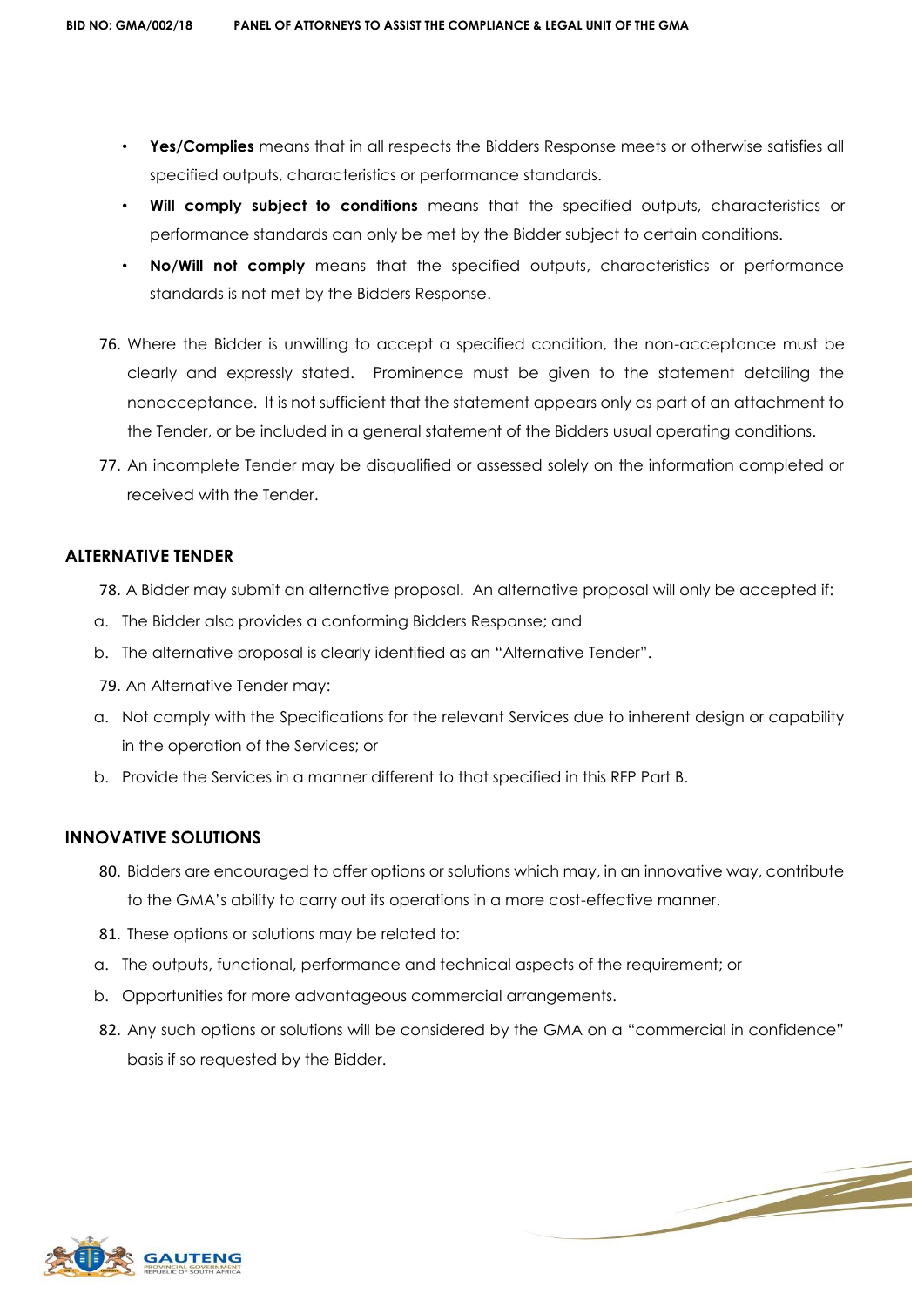- 83. Where a Bidder submits an offer which meets the requirements of this RFP in an alternative and practical manner, the Tender must also include any supplementary material (including such pricing and costing details as may be necessary to enable the GMA to fully assess the financial impact of the alternative proposal), which demonstrates in detail that such an alternative will fully achieve and/or exceed all the specified requirements, together with references as to why the additional features may be advantageous.
- 84. The GMA reserves the right to consider such offers on their merits or not to consider them at all.

#### **CONTRACT DISCLOSURE REQUIREMENTS**

#### **DISCLOSURE OF INFORMATION**

- 85. The Conditions of Tendering include a provision for the disclosure of contract information (refer to this RFP Part A dealing with "Use of Tenders").
- 86. If a Bidder wishes to withhold the disclosure of specific contract information, the Bidder must clearly outline how the release of this information will expose trade secrets, business strategy or unique methodologies that may expose the business unreasonably to disadvantage.

#### **TRADE SECRETS**

- 87. In considering whether specific information should be categorised as a trade secret, Bidders' should assess:
- a. The extent to which it is known outside of the Bidders business;
- b. the extent to which it is known by the persons engaged in the Bidders business;
- c. any measures taken to guard its secrecy;
- d. its value to the Bidders business and to any competitors;
- e. the amount of money and effort invested in developing the information; and
- f. the ease or difficulty with which others may acquire or develop this information.

#### **UNREASONABLE DISADVANTAGE**

- 88. In determining whether disclosure of specific information will expose a Bidders business unreasonably to disadvantage, the following should be considered:
- 91. Without limiting the GMA's rights in the RFP, the GMA may at any time during the T endering Process choose to:

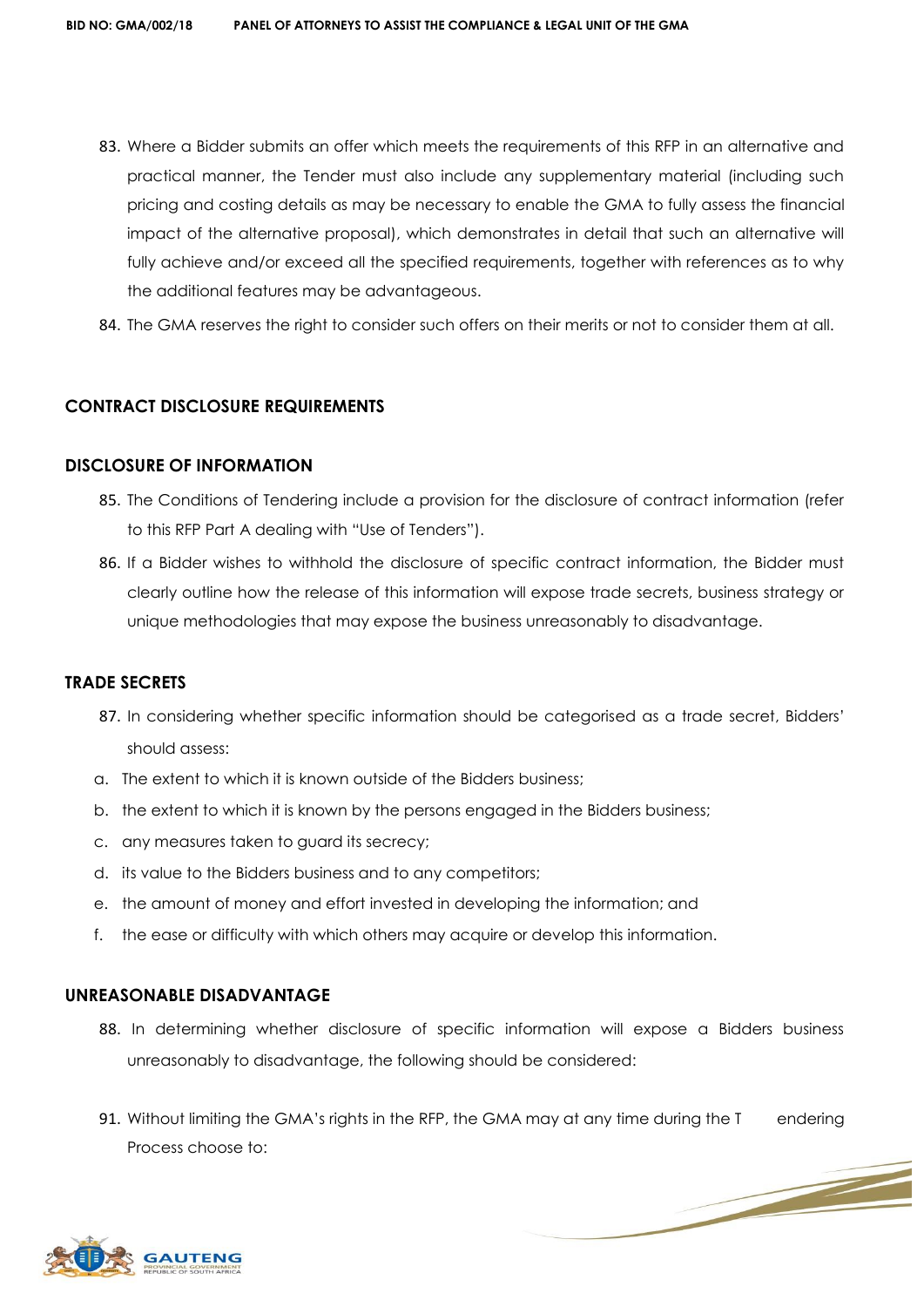- a. Whether the information is generally available to competitors; and
- b. Whether it could be disclosed without causing substantial harm to the competitive position of the business.

The GMA will consider these applications in the Tender evaluation and negotiations (if any) with Bidders.

## **EVALUATION OF TENDERS**

#### **EVALUATION PROCESS**

- 89. Following the Closing Time, the GMA intends to evaluate the Tenders received.
- 90. Tenders will be evaluated against the Evaluation Criteria specified under the section "Evaluation Criteria Format".
- a. Shortlist one or more Bidders; and
- b. accept one or more of the Tenders.
- 92. Unless the Evaluation Criteria explicitly require, the GMA may, but is not in any way bound to, shortlist, to select as successful, or to accept the Tender offering the lowest price.
- 93. Should the GMA choose to include a short listing stage in its evaluation process, the GMA is not, at any time, required to notify Bidders or any other person or organisation interested in submitting a Tender.
- 94. A Bidders Response will not be deemed to be unsuccessful until such time as the Bidder is formally notified of that fact by the GMA. The commencement of negotiations by the GMA with one or more other Bidders is not to be taken as an indication that any particular Bidders Response has not been successful.

#### **EVALUATION CRITERIA FORMAT**

95. The evaluation criteria is weighted to reflect the importance of project requirements noted in the Specifications:

- 96. In evaluating Bidders Responses, the GMA will have regard to:
- a. Specific evaluation criteria identified in the list below;
- b. the overall value for money proposition presented in the Bidders Response; and
- c. particular weighting assigned to any or all of the evaluation criteria specified below.

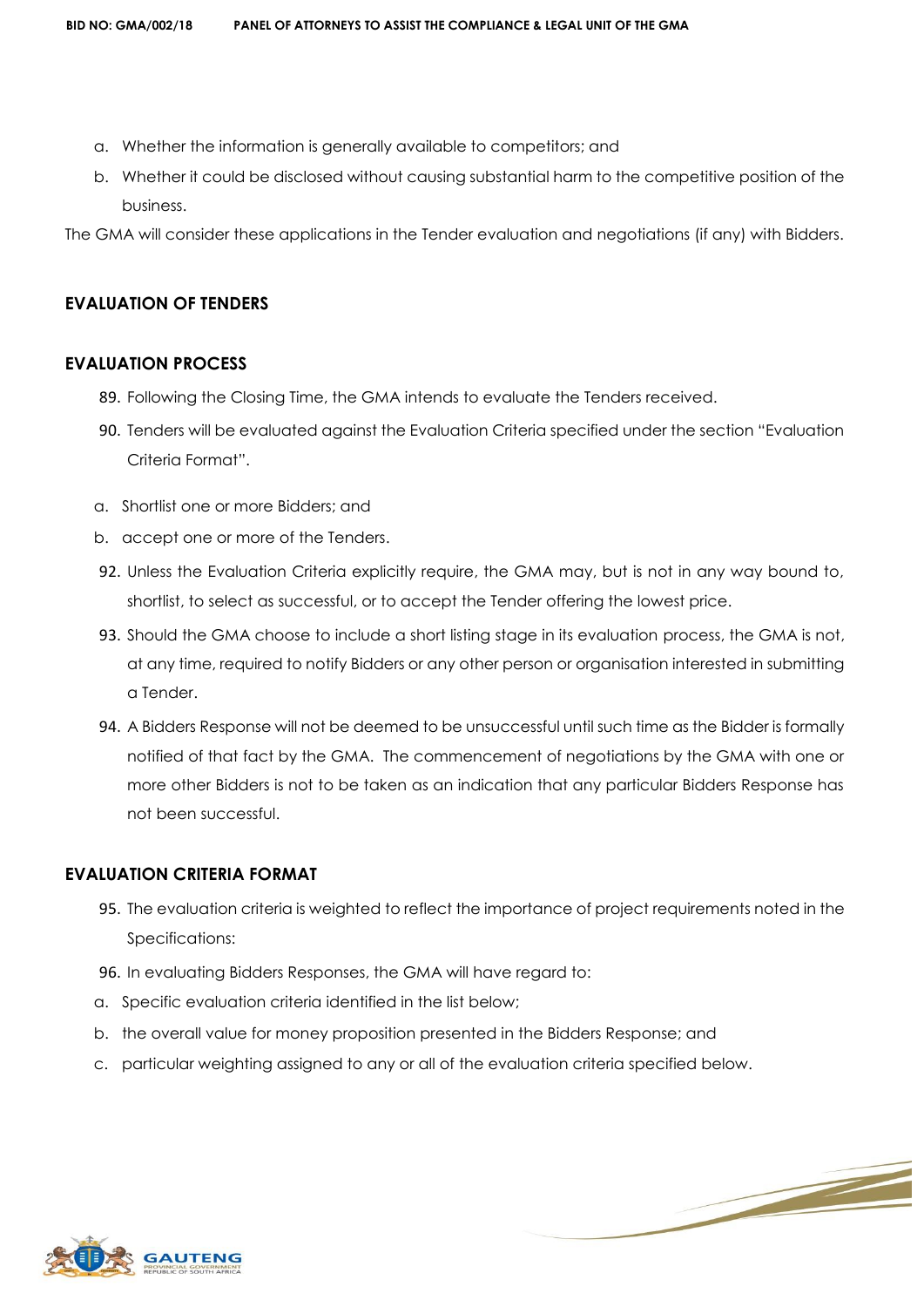- 97. For the purposes of this RFP clause 98, 'value for money' is a measurement of financial and nonfinancial factors, including:
- a. Quality levels; and
- b. performance standards.
- 98. Value for money will be assessed on a 'whole of life' basis (including the transitioning-in, the contract term and the transitioning-out phases of the relationship between the GMA and a Bidder), with a view to long-term sustainability of the value for money proposition and with a focus on ensuring that value for money outcomes are promoted and protected following the conclusion of any contract that may result from this RFP.
- 99. Administrative compliance will be determined in accordance with the conditions listed in this RFP.
- 100. The evaluation criteria will be in line with the PPPFA, 2000 (Act No. 5 of 2000) and Preferential Procurement Regulations 2017.
- 101. Evaluation will be based on a point system and three-stage evaluation process. As a prerequisite, a bid must comply with the requirements of the bid solicitation and meet the prequalification requirements before being evaluated further to next stage. The minimum threshold

of the functionality evaluation criteria must also be met in order for the bid to be declared responsive and qualify to the next evaluation stage.

102. The value of this bid is estimated to be below R 50,000,000 and therefore the 80/20 preference point system shall apply. The following is the weighting awarded for each element, and the threshold score.

| <b>Evaluation element</b>                       | Weighting | <b>Threshold score</b> |
|-------------------------------------------------|-----------|------------------------|
| Technical proposal (Functionality) for Large    | 100       | 75 Points              |
| Enterprise                                      |           |                        |
| Technical<br>(Functionality)<br>proposal<br>for | 100       | 75 Points              |
| Exempt Micro-Enterprise & Qualifying Small      |           |                        |
| <b>Enterprises</b>                              |           |                        |
| <b>Evaluation element</b>                       | Weighting | <b>Threshold score</b> |
| <b>B-BBEE</b> proposal                          | 20        | N/A                    |
| Price proposal                                  | 80        | N/A                    |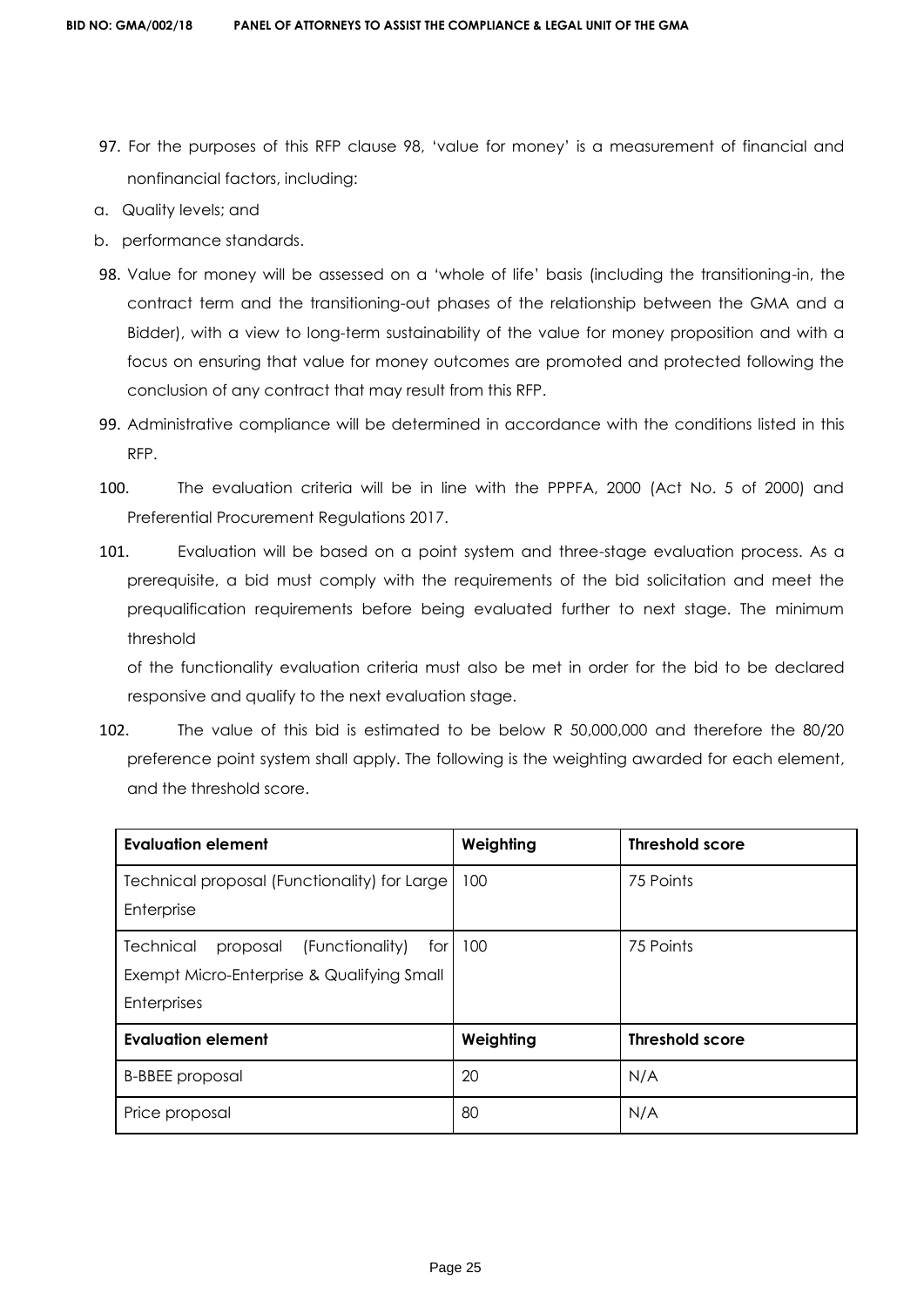#### **FUNCTIONALITY EVALUATION**

- 103. The evaluation criteria for measuring functionality, and the weighting attached to each criterion is detailed in **Part B of the RFP document, Paragraph 5 of Terms of Reference**. Failure to provide adequate information for evaluation of the criteria listed below will at least result in minimal subjective consideration and may result in loss of points.
- 104. A minimum threshold for functionality is based on meeting the suppliers' reseller or partner status. Bids that do not meet this threshold in each section will automatically be disqualified from further evaluation.
- 105. Thereafter, only the qualifying bids will be evaluated in terms of the 80/20 preference point system, where a maximum of 80 points are allocated for price and a maximum of 20 points are allocated in respect of the level of B-BBEE contribution of the bidder.

## **PRICE EVALUATION**

106. Price points will be calculated on the total price proposed solution as per terms of reference.



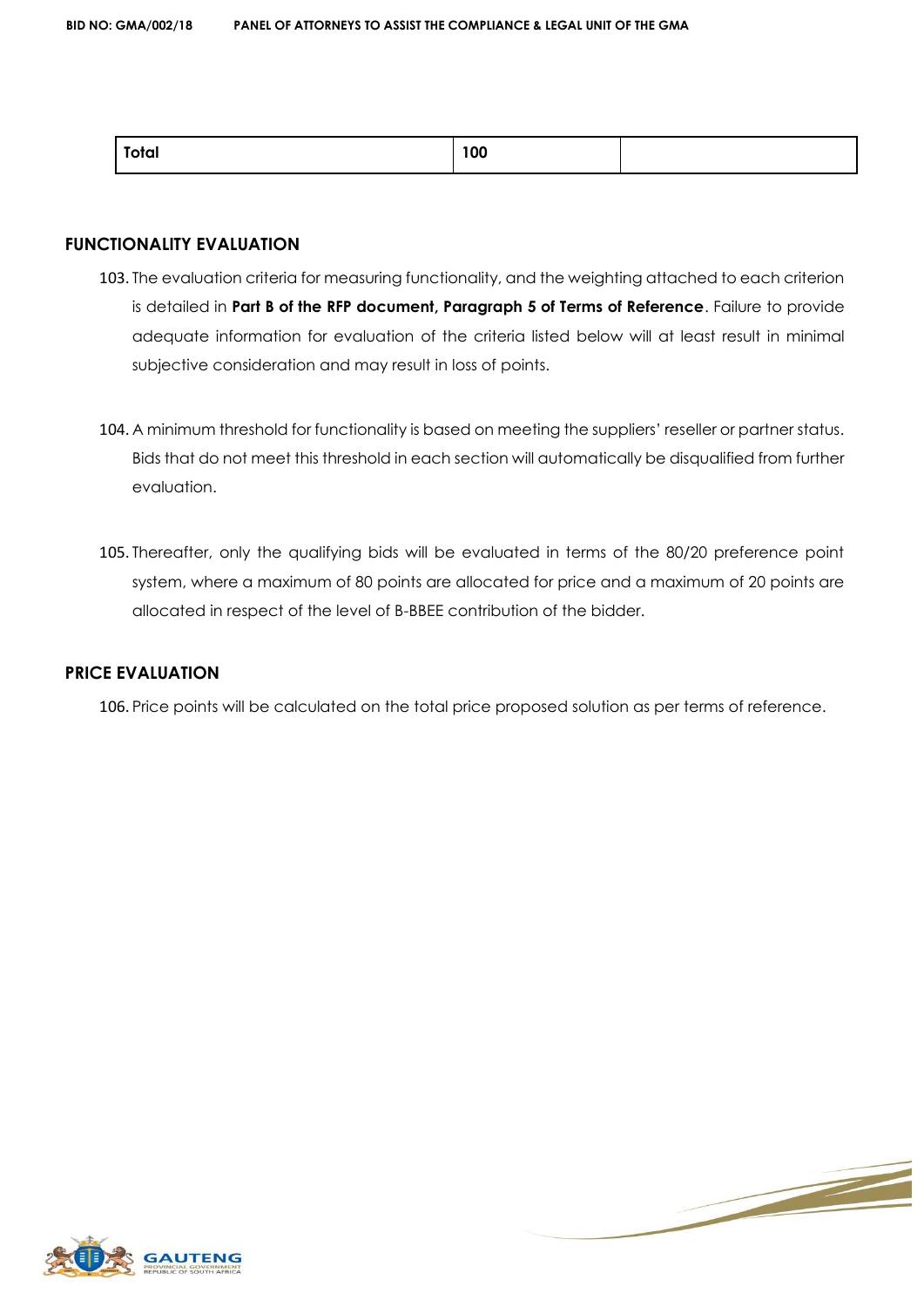#### **B-BBEE EVALUATION**

- 107. Twenty (20) points are allocated. B-BBEE rating certificates and affidavits signed under oath are applicable and points allocated in terms of the BBBEE Codes of Good Practice guideline as indicated in the following table.
- 108. Bidders must submit valid BBBEE Certificates and affidavits signed under oath which will be verified.

| <b>B-BBEE Status Level of Contributor</b> | <b>Number of points</b> |
|-------------------------------------------|-------------------------|
| 1                                         | 20                      |
| $\overline{2}$                            | 18                      |
| 3                                         | 14                      |
| 4                                         | 12                      |
| 5                                         | 8                       |
| 6                                         | 6                       |
| 7                                         | 4                       |
| 8                                         | $\overline{2}$          |
| Non-compliant contributor                 | $\mathbf 0$             |

#### **POINTS AWARDED FOR B-BBEE STATUS LEVEL OF CONTRIBUTION**

109. The preference points claimed by each bidder for attaining the B-BBEE Status Level of Contributor will be allocated to each qualifying bid when determining the total bid score under the preference points system. The points scored by a bidder in respect of the level of B-BBEE contribution contemplated in the table above will be added to the points scored for price.

#### **CLARIFICATION OF TENDERS**

110. The GMA may seek clarification from and enter into discussions with any or all of the Bidders in relation to their Tender. The GMA may use such information in interpreting the Tender and evaluating the cost and risk in accepting the Tender. Failure to supply clarification to the satisfaction of the GMA may render the Tender liable to disqualification.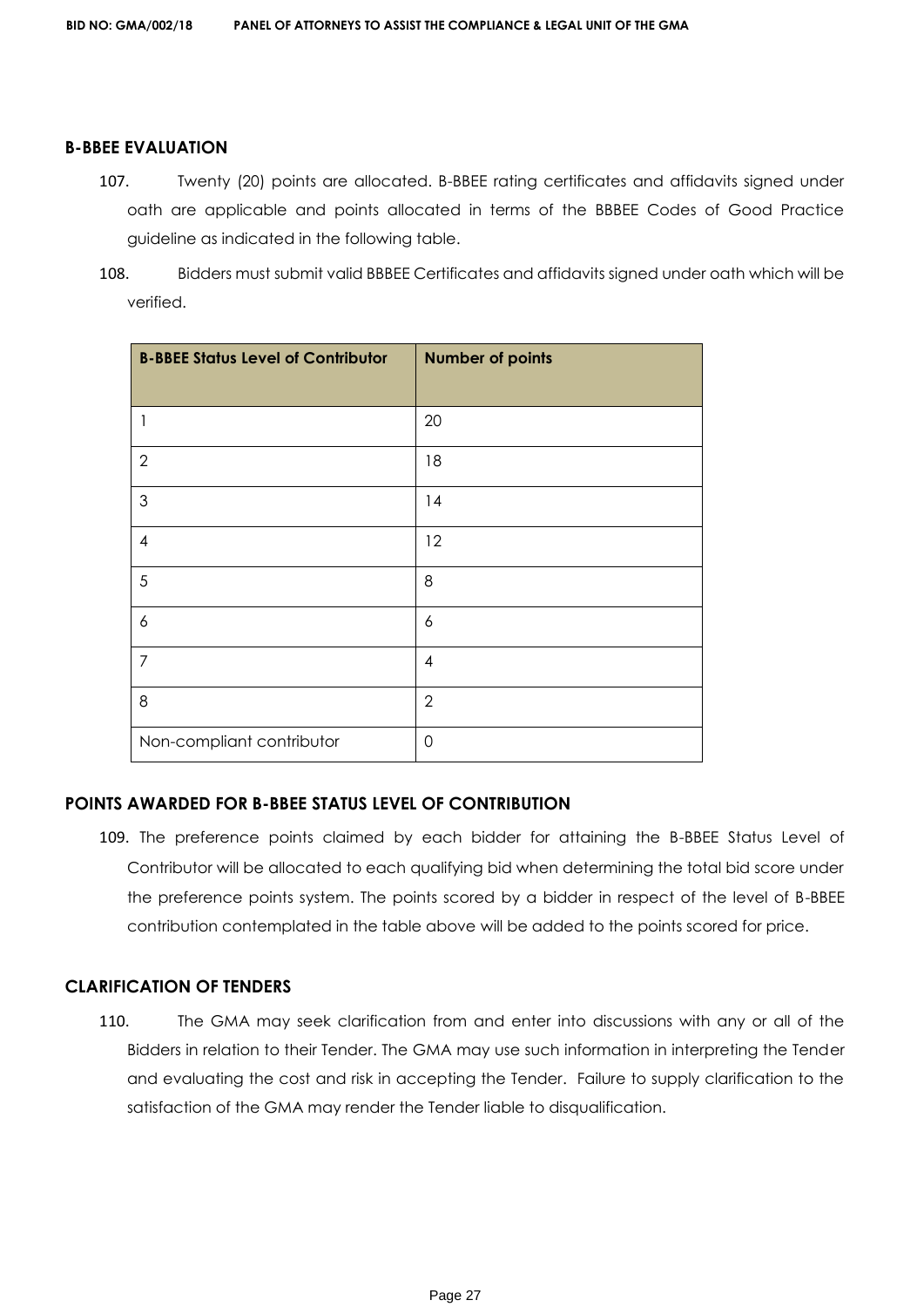111. The GMA is under no obligation to seek clarification of anything in a Tender and reserves the right to disregard any clarification that the GMA considers to be unsolicited or otherwise impermissible in accordance with the rules set out in this RFP.

#### **DISCUSSION WITH BIDDERS**

- 112. The GMA may elect to engage in detailed discussions with any one or more Bidders, with a view to maximising the benefits of this RFP as measured against the evaluation criteria and in fully understanding a Bidders offer.
- 113. In its absolute discretion, the GMA may invite some or all Bidders to give a presentation to the GMA in relation to their submissions, that may include a demonstration of software, programs or unique methodologies proposed, if applicable.
- 114. The GMA is under no obligation to undertake discussions with, or to invite any presentations from Bidders.
- 115. In addition to presentations and discussions, the GMA may request some or all Bidders to:
- a. Conduct a site visit, if applicable;
- b. provide references or additional information; and/or
- c. make themselves available for panel interviews.





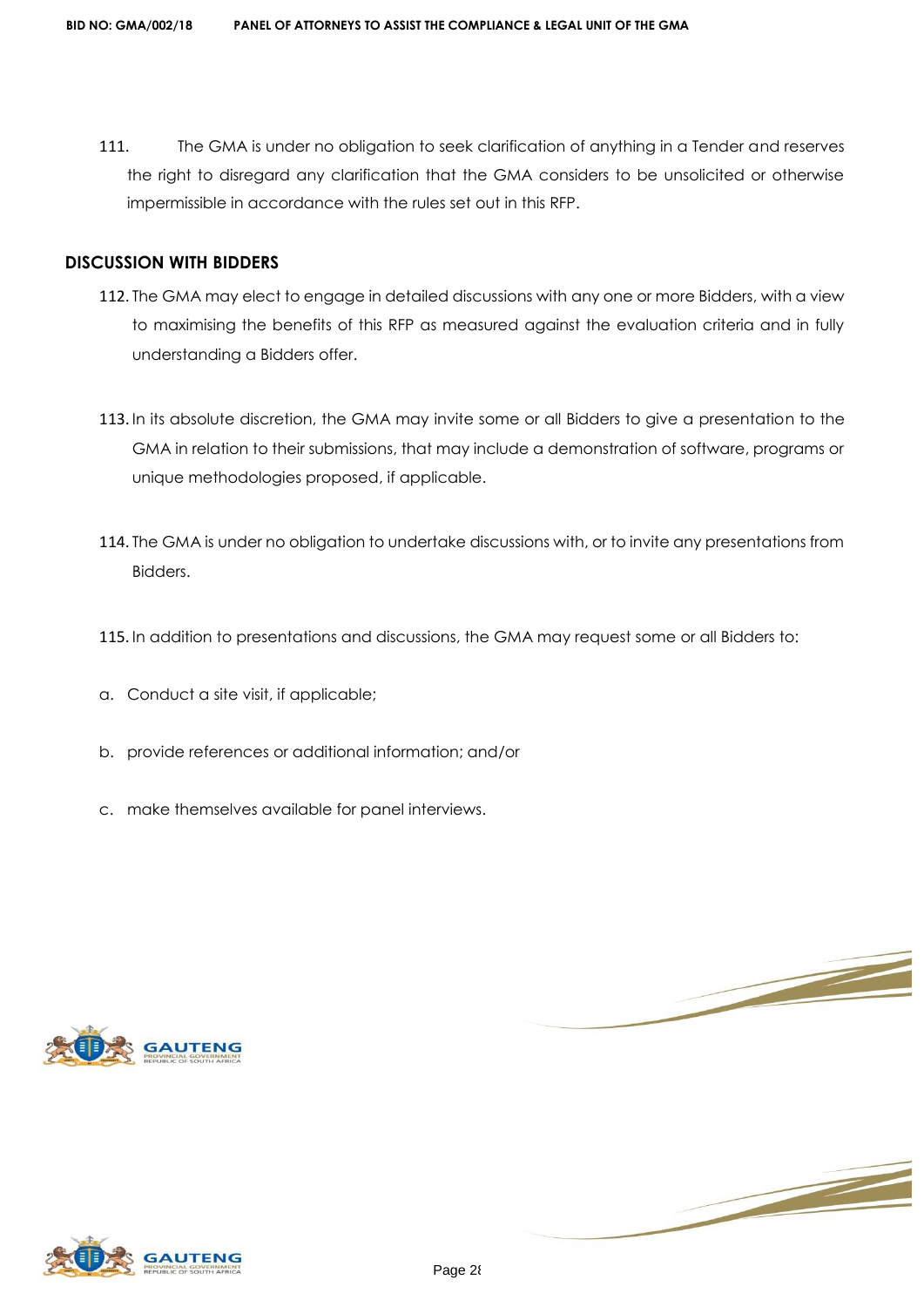#### **BEST AND FINAL OFFERS**

- 116. Bidders or where the Tendering Process involves a short listing process, shortlisted Bidders may be invited by the GMA to submit a best and final offer in relation to all or certain aspects of their respective Tenders.
- 117. The GMA is under no obligation to give Bidders the opportunity to submit a best and final offer. If the GMA chooses to give Bidders the opportunity to submit a best and final offer, it is under no obligation to give notification before the Closing Time that such opportunity will be given.
- 118. Notwithstanding the possibility that the GMA may give Bidders the opportunity to submit a best and final offer, Bidders should be aware that the GMA will, in conducting its evaluation of Tenders, rely on all information (including all representations) contained in such Tenders. Bidders are therefore encouraged to submit their best and final offers in the first instance.

#### **SUCCESSFUL TENDERS**

#### **NO LEGALLY BINDING CONTRACT**

119. Selection as a successful Bidder does not give rise to a contract (express or implied) between the successful Bidder and the GMA for the supply of the Services. No legal relationship will exist between the GMA and a successful Bidder for the supply of the Services until such time as a binding contract is executed by them.

#### **PRE-CONTRACTUAL NEGOTIATIONS**

- 120. The GMA may, in its absolute discretion, decide not to enter into pre-contractual negotiations with a successful Bidder.
- 121. A Bidder is bound by its Tender and all other documents forming part of the Bidders Response and, if selected as a successful Bidder, must enter into a contract on the basis of the Tender without negotiation.

#### **NO OBLIGATION TO ENTER INTO CONTRACT**

122. The GMA is under no obligation to appoint a successful Bidder or Bidders (as the case may be), or to enter into a contract with a successful Bidder or any other person, if it is unable to identify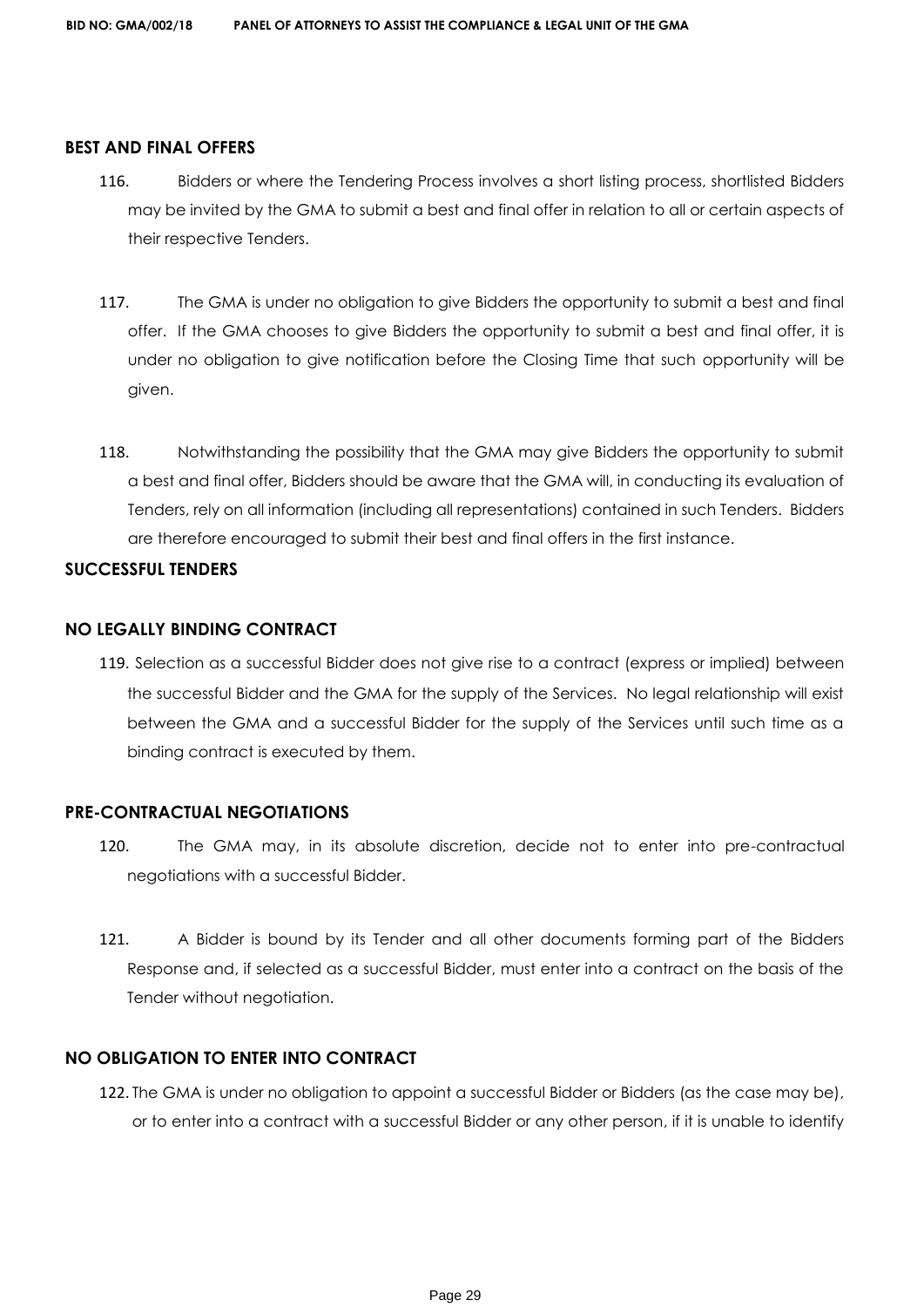a Tender that complies in all relevant respects with the requirements of the GMA, or if due to changed circumstances, there is no longer a need for the Services requested, or if funds are no longer available to cover the total envisaged expenditure. For the avoidance of any doubt, in these circumstances the GMA will be free to proceed via any alternative process.

123. The GMA may conduct a debriefing session for all Bidders (successful and unsuccessful). Attendance at such debriefing session is optional.

#### **ADDITIONAL RULES**

- 124. It is a condition of the tendering process that Bidders will be required to complete all the forms annexed to this RFP Part C.
- 125. A Bidder who does not submit all the information as required by the GMA will be disqualified from the Tendering Process.

#### **BIDDER WARRANTIES**

126. By submitting a Tender, a Bidder warrants that:

- a. In lodging its Tender it did not rely on any express or implied statement, warranty or representation, whether oral, written, or otherwise made by or on behalf of the GMA, its officers, employees, or advisers other than any statement, warranty or representation expressly contained in the RFP;
- b. it did not use the improper assistance of GMA employees or information unlawfully obtained from the GMA in compiling its Tender;
- c. it is responsible for all costs and expenses related to the preparation and lodgement of its Tender, any subsequent negotiation, and any future process connected with or relating to the Tendering Process;
- d. it otherwise accepts and will comply with the rules set out in this RFP; and
- e. it will provide additional information in a timely manner as requested by the GMA to clarify any matters contained in the Tender.

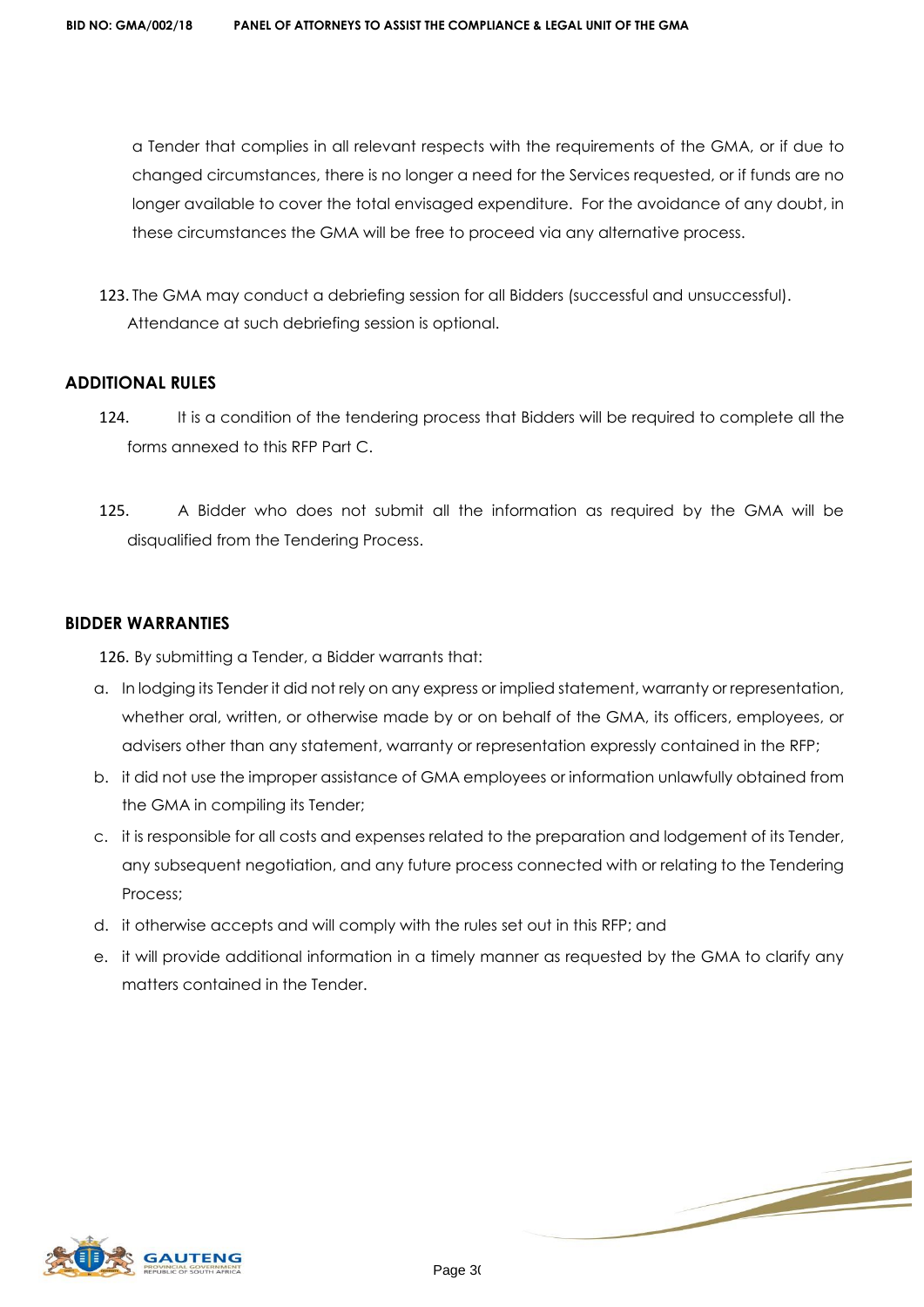#### **GMA'S RIGHTS**

- 127. Notwithstanding anything else in this RFP, and without limiting its rights at law or otherwise, the GMA reserves the right, in its absolute discretion at any time, to:
- a. Cease to proceed with, or suspend the Tendering Process prior to the execution of a formal written contract:
- b. alter the structure and/or the timing of this RFP or the Tendering Process;
- c. vary or extend any time or date specified in this RFP for all or any Bidder or other persons;
- d. terminate the participation of any Bidder or any other person in the Tendering Process;
- e. require additional information or clarification from any Bidder or any other person or provide additional information or clarification;
- f. call for new Tenders;
- g. reject any Tender received after the Closing Time;
- i. consider and accept or reject any alternative tender.

#### **GOVERNING LAWS**

- 128. This RFP and the Tendering Process is governed by the laws applying in the Republic of South Africa.
- 129. Each Bidder must comply with all relevant laws in preparing and lodging its Tender and in taking part in the Tendering Process.
- 130. All tenders must be completed using the English language and all costing must be in South African Rands.

h. reject any Tender that does not comply with the requirements of this RFP; or

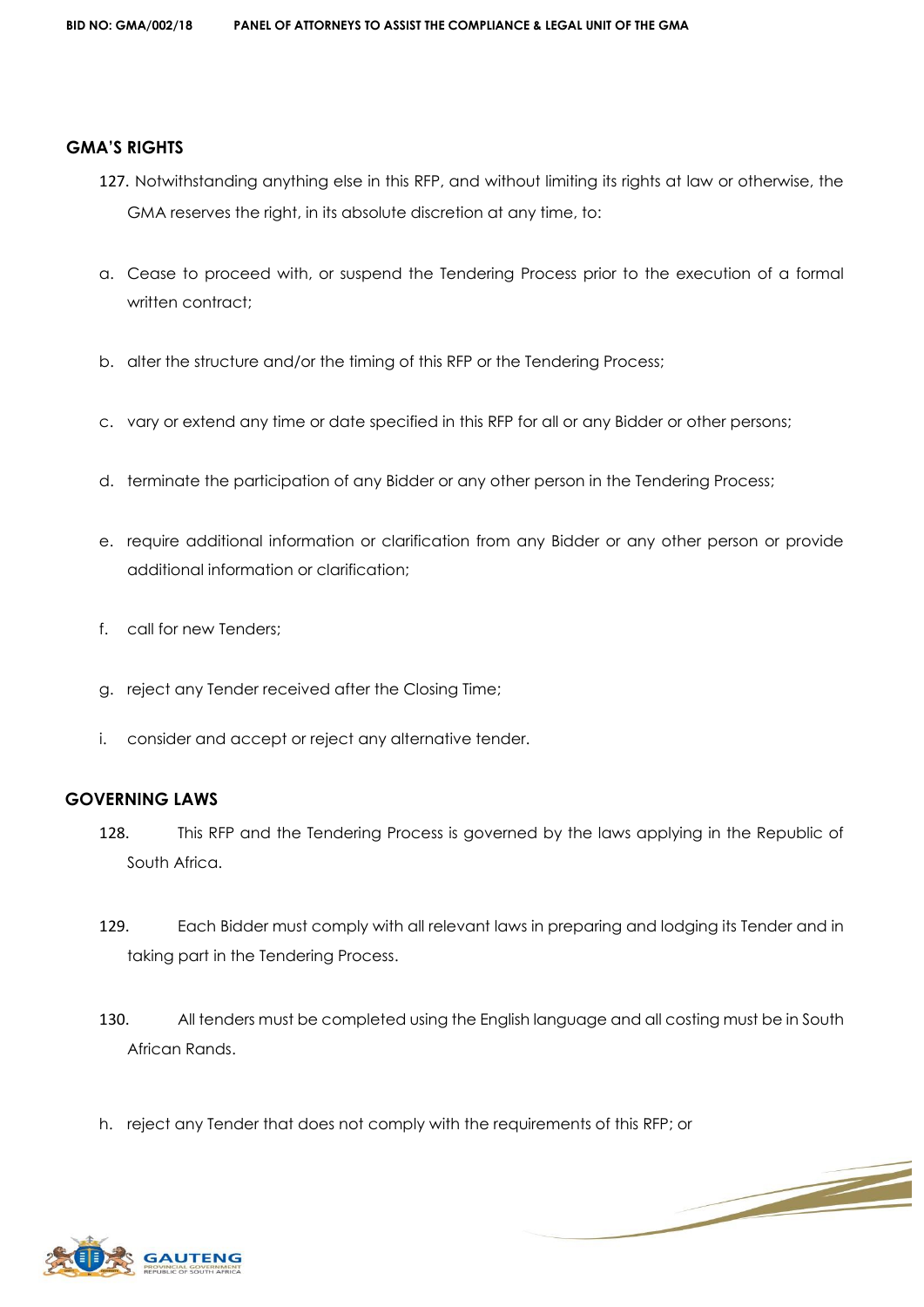## **INCONSISTENCY**

- 131. If there is any inconsistency between any parts of this RFP, a descending order of precedence must be accorded to:
- a. the conditions of tendering in Part A and Part B of this RFP, and any annexure or attachments; b. the Bidders response in Part C of this RFP;
- c. any other part of this RFP, so that the provision in the higher ranked document, to the extent of the inconsistency, prevails.



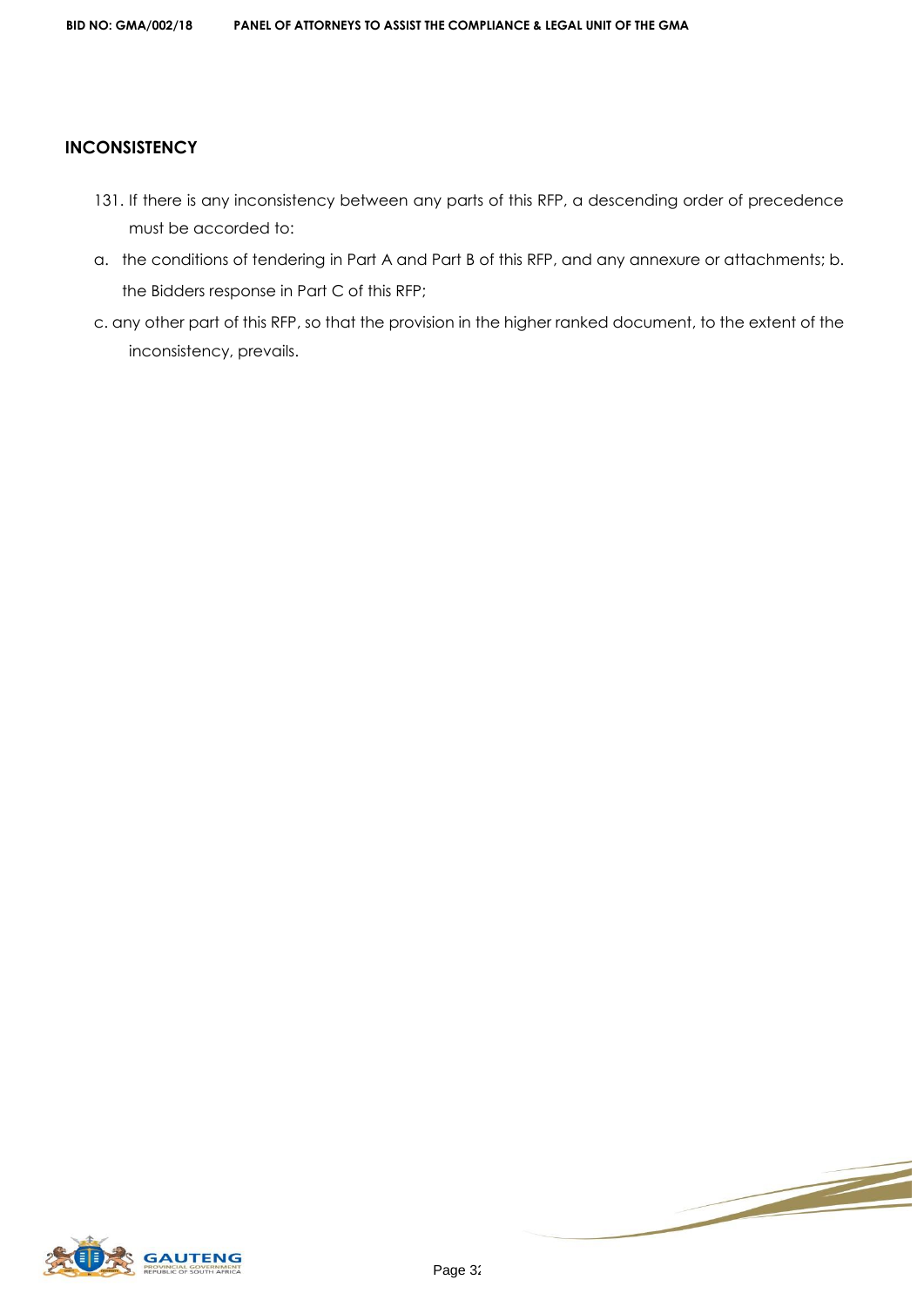## **RFP – PART B**

## **TERMS OF REFERENCE**

#### **1. PURPOSE**

The purpose of this Request for Proposals (RFP) is to invite proposals from suitably qualified and resourced law firms, situated in the Gauteng Province, with a view to appointing successful bidders to a panel of attorneys that will render legal services to the Gautrain Management Agency (GMA) on an *ad hoc* basis over a period of five (5) years.

#### **2. BACKGROUND INFORMATION**

The GMA is a Public Finance Management Act Schedule 3C public entity, established in terms of the GMA Act, 2006 (Act No. 5 of 2006) to, amongst others:

- assist the Gauteng Provincial Government in implementing the Gautrain Rapid Rail Link Project and achieve the project objectives;
- manage and oversee the implementation of the Project on behalf of the Gauteng Provincial Government;
- act on behalf of the Gauteng Provincial Government in managing the relationship between the Provincial Government and the Concessionaire, and ensuring that the interests of the Provincial Government, in the Project, are protected; and
- exercising the rights and performing duties of the Gauteng Provincial Government in terms of the Concession Agreement.

#### **3. SCOPE OF WORK**

- 3.1. The GMA Compliance and Legal Services Unit (the Unit) is responsible for rendering sound, practical, objective, and cost-effective legal services, and for providing innovative and effective compliance services, to the GMA. The Unit is responsible for ensuring that the GMA's legal risks are proactively managed, for implementing measures aimed at reducing the risk of litigation, and for managing litigious matters involving the GMA.
- 3.2. The GMA requires service providers to render legal services to it, as and when called upon to do

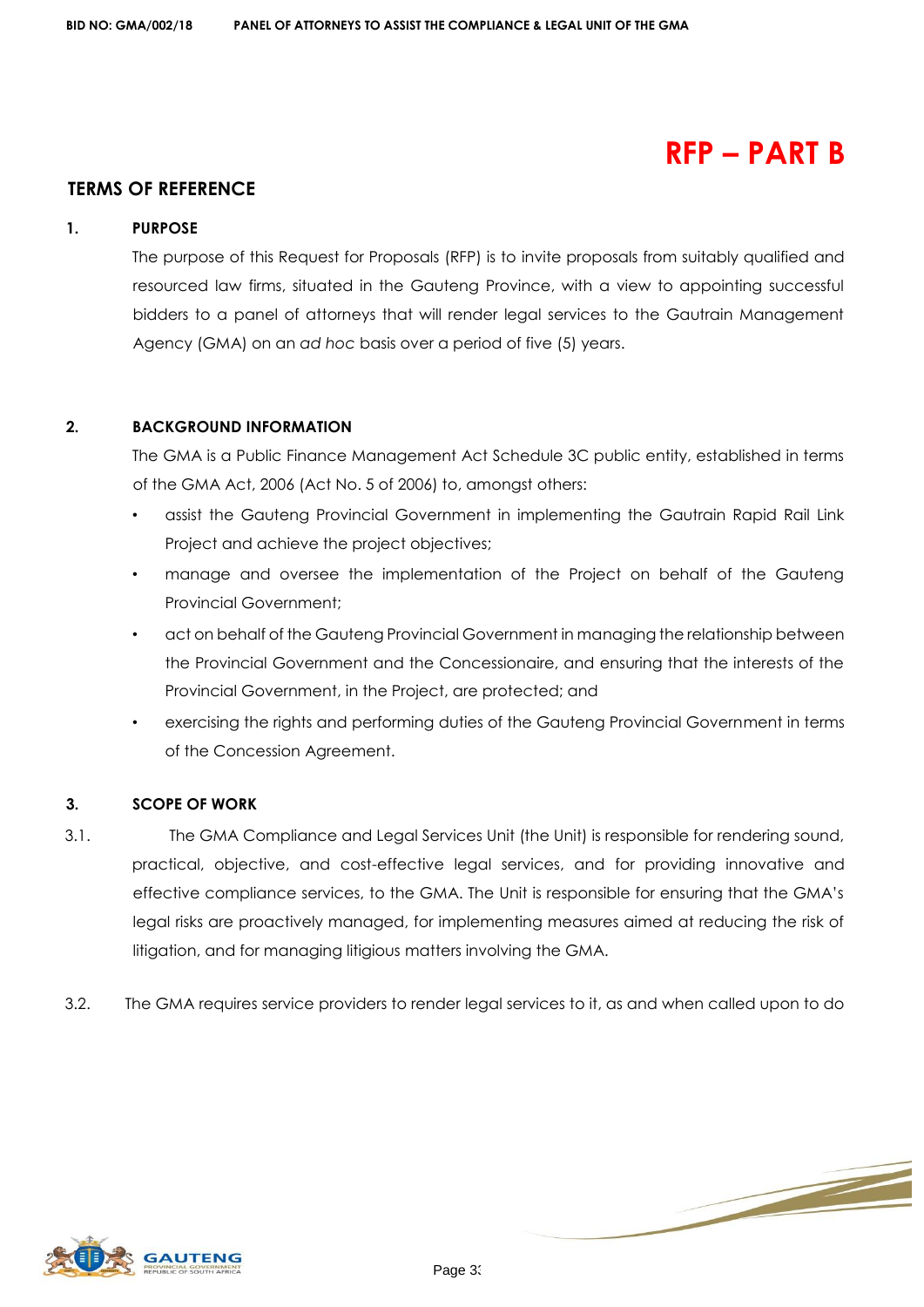so. The legal services which successful bidders will be required to render have been categorised into the following service categories. The bidder must, therefore, indicate, in its proposal, the service category the bidder is bidding for:

|                 | <b>SERVICE CATEGORIES</b>                        |  |
|-----------------|--------------------------------------------------|--|
| 1               | <b>Public Private Partnerships</b>               |  |
| $\overline{2}$  | <b>Structured Finance Transactions</b>           |  |
| 3               | <b>Project Finance Transactions</b>              |  |
| 4               | Corporate Law and Corporate Finance Transactions |  |
| 5               | Public Law                                       |  |
| 6               | Construction and Engineering Law                 |  |
| 7               | Intellectual Property Law                        |  |
| 8               | Labour Law                                       |  |
| 9               | Commercial Law                                   |  |
| 10 <sup>°</sup> | Environmental Law                                |  |
| 11              | Litigation relating the above                    |  |

## *Note: The bidder must provide the required response/ information to the evaluation criteria for each service category the bidder is bidding for.*

- 3.3. Successful bidders will be expected to enter into individual Service Level Agreements with the GMA, in terms of which they will render legal services to the GMA.
- 3.4. The GMA is desirous of promoting broad-based black economic empowerment, and development of exempted micro enterprises and qualifying small medium enterprises in the industry within which it operates, thus seeks to appoint firms in the following categories:

| <b>FIRM CATEGORY</b>       | <b>DEFINITION</b>                                  |
|----------------------------|----------------------------------------------------|
| Category 1: Exempted Micro | Firm with annual turnover of less than R10 million |
| Enterprise                 |                                                    |

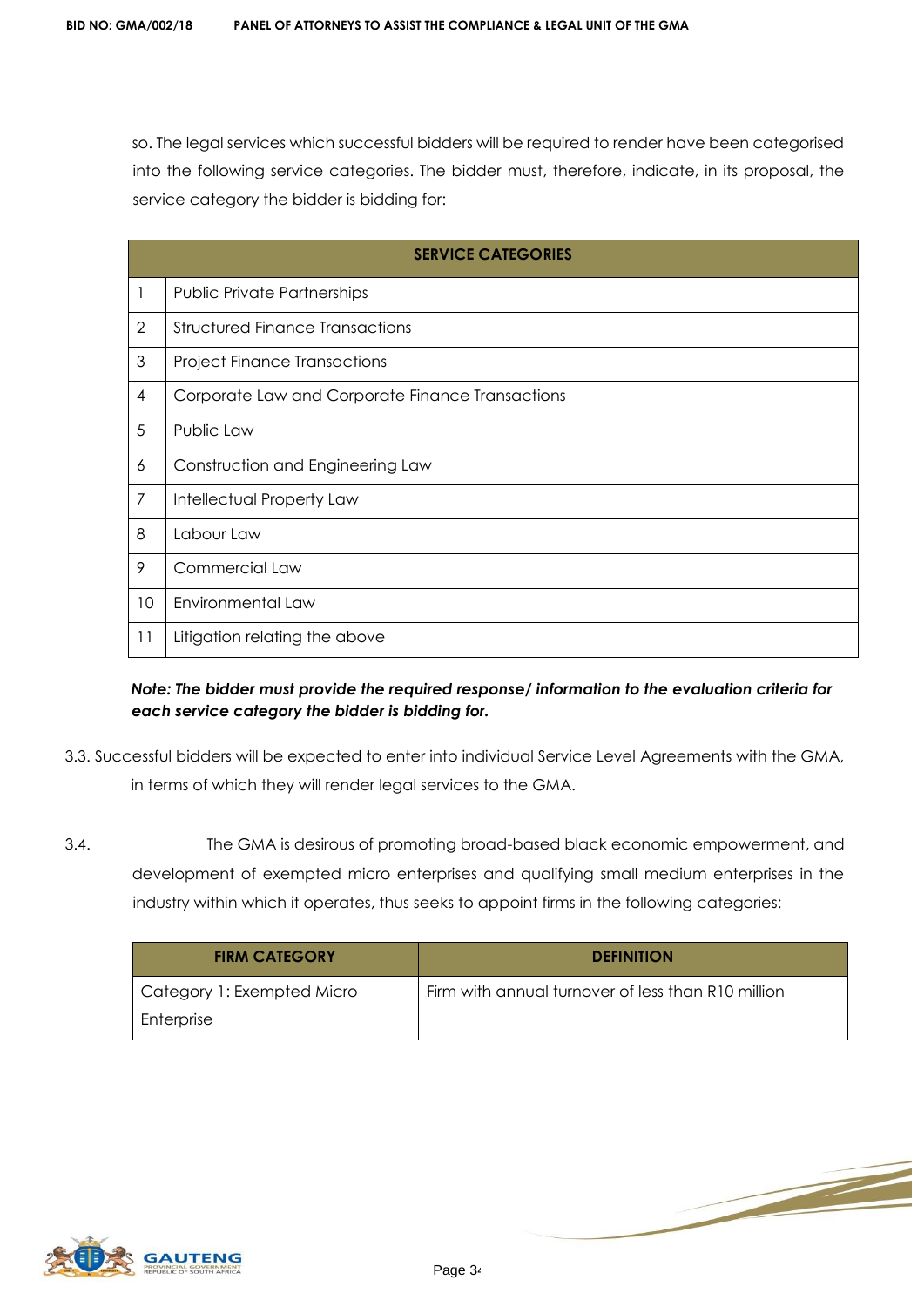| Category 2: Qualifying Small | Firm with annual turnover greater than R10 million but |
|------------------------------|--------------------------------------------------------|
| Medium Enterprise            | below R50 million                                      |
| Category 3: Large Enterprise | Firm with annual turnover greater than R50 million     |

*Note 1: The bidder must indicate, in its proposal, the relevant category within which it falls.* 

*Note 2: For the purpose of achieving the object expressed in paragraph 3.4 above, the evaluation criteria, outlined in paragraph 5 below, will be used for category 1 and 2 law firms.* 

#### **4. PROJECT TIMELINES**

Successful bidders will, subject to their adherence to the Service Level Agreement, be on the GMA's panel of attorneys for the period of five (5) years, from the effective date of appointment. Notwithstanding the foregoing, a law firm that is on the current panel will be expected to finalise all matters relating to an instruction issued prior to the foregoing commencement date. Similarly, a successful bidder will be expected to finalise all matters relating to an instruction issued, prior to the termination of a contract between itself and the GMA, notwithstanding any cancellation or expiry of such contract.

#### **5. EVALUATION CRITERIA**

Bids will be evaluated based on the following criteria. Bidders to note that should they not meet the mandatory requirements they will be disqualified from further evaluation.

#### **5.1. MANDATORY REQUIREMENTS**

Bidders must submit the following mandatory documents with their proposals, failing which, the bidder's proposal will be disqualified.

- Proof of registration with Law Society
- Proof of Fidelity fund insurance in respect of the Law Firm and individual directors/ partners/ attorneys to be assigned to attend to the GMA's matters
- Proof of bidder's registration with Financial Intelligence Centre



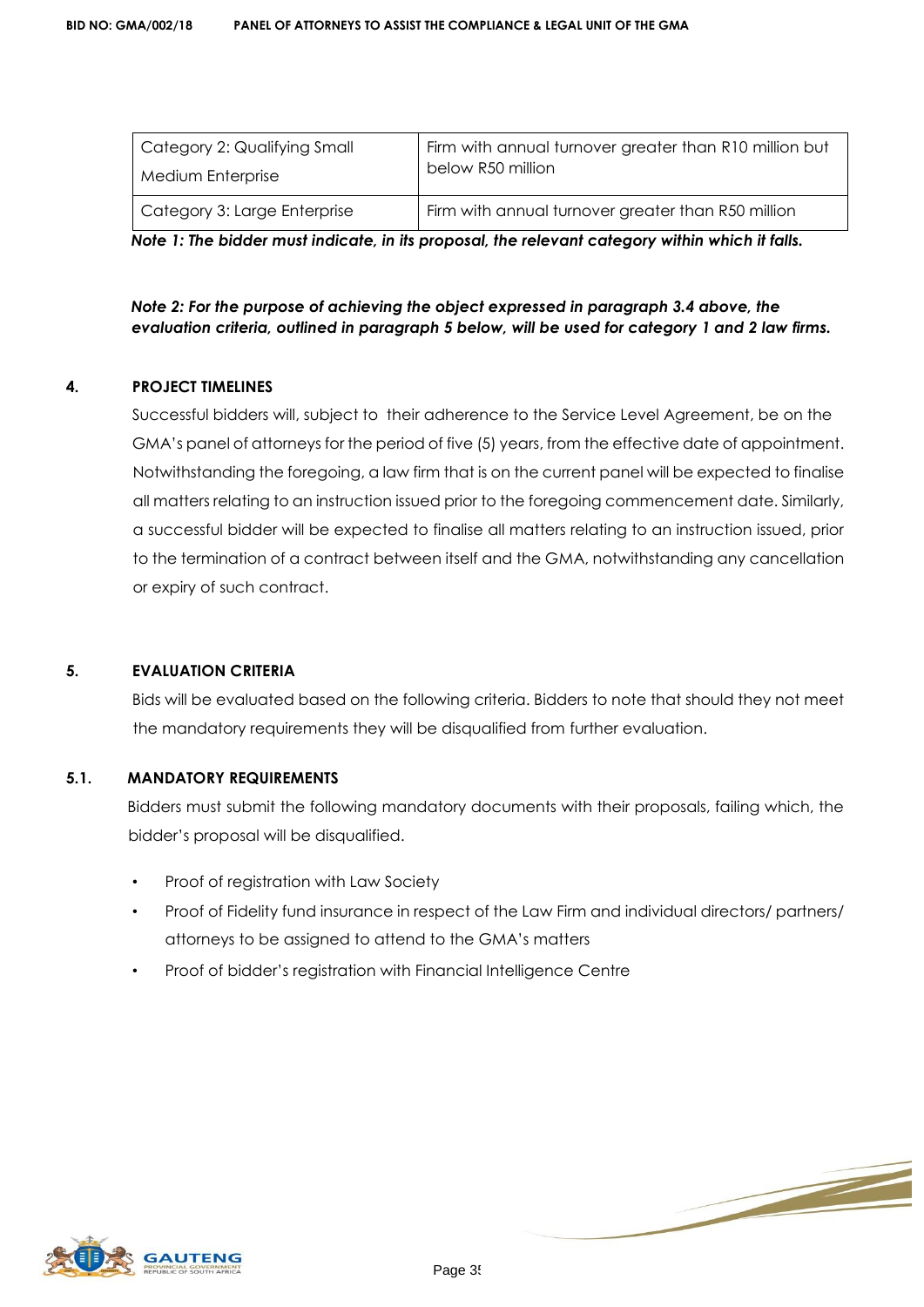#### **5.2. FUNCTIONALITY EVALUATION**

The functionality (technical proposal) will be scored out of 100 points, with an average minimum of 75 points for each service category they are bidding for. Bids that do not meet or better the technical minimum score will not be evaluated further.



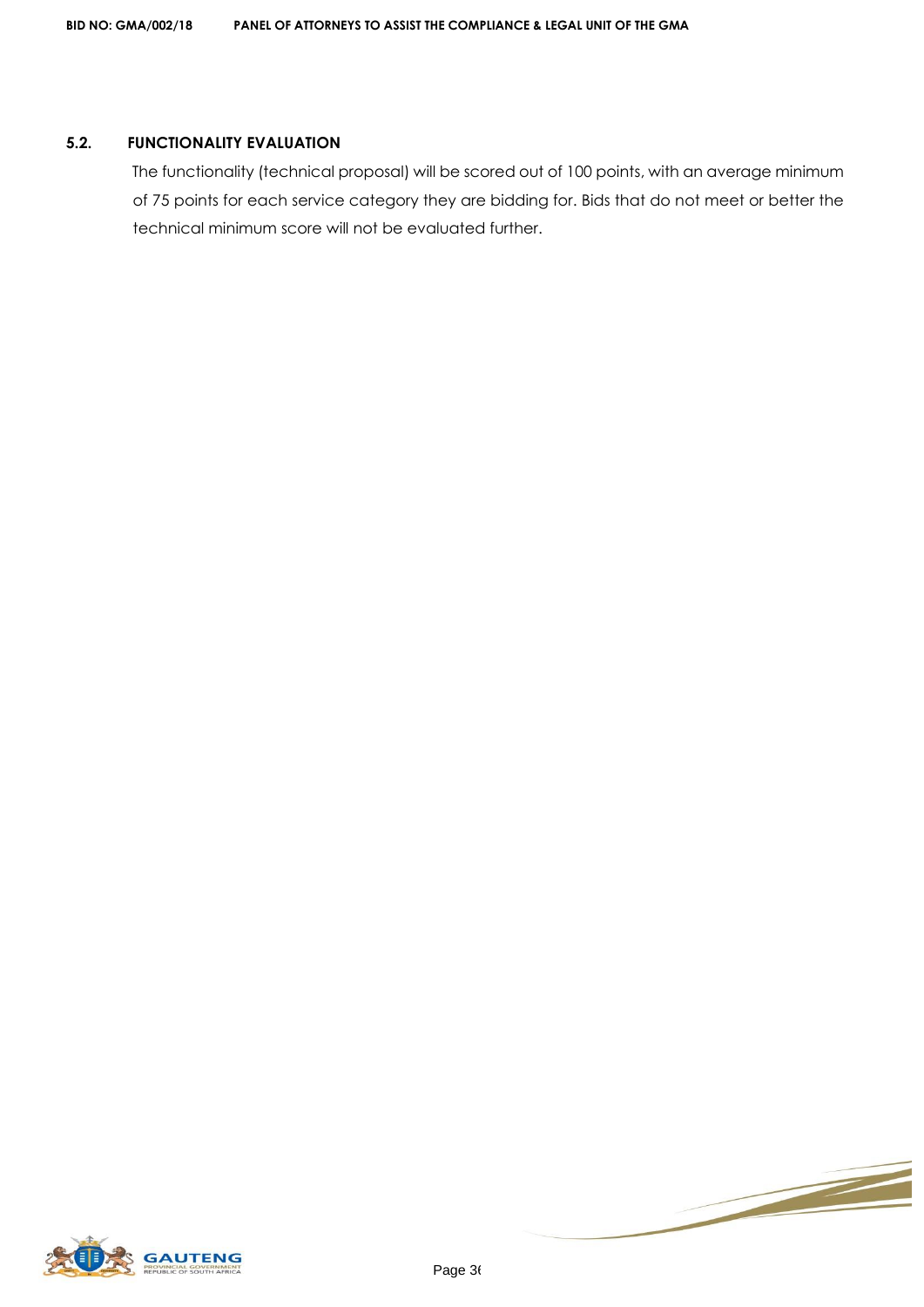| <b>Evaluation Criteria</b>                                       | <b>Sub-Criteria</b>                                                                                                                                                                                                                                                                                                                                                                                                                                                                                                                                                                                         | Sub-weight                                                                                                                                                                                                                                                                                                                                                                                                                                    | Weight |
|------------------------------------------------------------------|-------------------------------------------------------------------------------------------------------------------------------------------------------------------------------------------------------------------------------------------------------------------------------------------------------------------------------------------------------------------------------------------------------------------------------------------------------------------------------------------------------------------------------------------------------------------------------------------------------------|-----------------------------------------------------------------------------------------------------------------------------------------------------------------------------------------------------------------------------------------------------------------------------------------------------------------------------------------------------------------------------------------------------------------------------------------------|--------|
| <b>Bidder's</b><br><b>Experience (Firm</b><br>experience)        | Demonstrable minimum of five<br>(5) years experience of the<br>bidding firm in each service<br>category that the bidder is<br>bidding for: 30 points<br>Details of a minimum of three<br>(3)<br>relevant<br>transactions/<br>matters (attested to through<br>letter(s) of recommendation)<br>that the bidder has handled, in<br>the<br>outlined<br>format<br>in.<br>(A-K)<br>this<br>Annexures<br>$\overline{1}$<br>Оf<br>document, are provided. The<br>recommendation from clients<br>reflect<br>should<br>services<br>rendered in each category the<br>bidder is bidding in past ten<br>years: 30 points | < 2 years: 0 points<br>2 Years > 4 years: 8 points<br>5 Years: 22.5 points<br>6 Years > 8 years: 28 points<br>> 8 Years : 30 points<br>0 matters & 0 letters: 0<br>points<br>1 to 2 matters without<br>letters: 8 points<br>1 to 2 matters with 1<br>relevant letter: 10 points<br>1to 2 matters with 2<br>relevant letters: 15 points<br>3 matters with 3 relevant<br>letters: 22,5 points<br>> 3 matters & 3 relevant<br>letters: 30 points | 60     |
| Dedicated Team<br><b>Qualifications and</b><br><b>Experience</b> | educational $\vdash$<br>Specialist<br>qualifications of individual lead<br>attorney<br>in<br>each<br>service<br>category the bidder is bidding<br>for: 10 points                                                                                                                                                                                                                                                                                                                                                                                                                                            | No Post-graduate<br>specialist qualifications:<br>0 points<br>Post-Graduate Specialist<br>Diploma or Honours<br>Degree: 7.5 points<br>Masters Degree: 10 points                                                                                                                                                                                                                                                                               | 40     |

### **5.2.1 Evaluation Criteria for Exempted Micro-Enterprises and Qualifying Small Enterprises:**

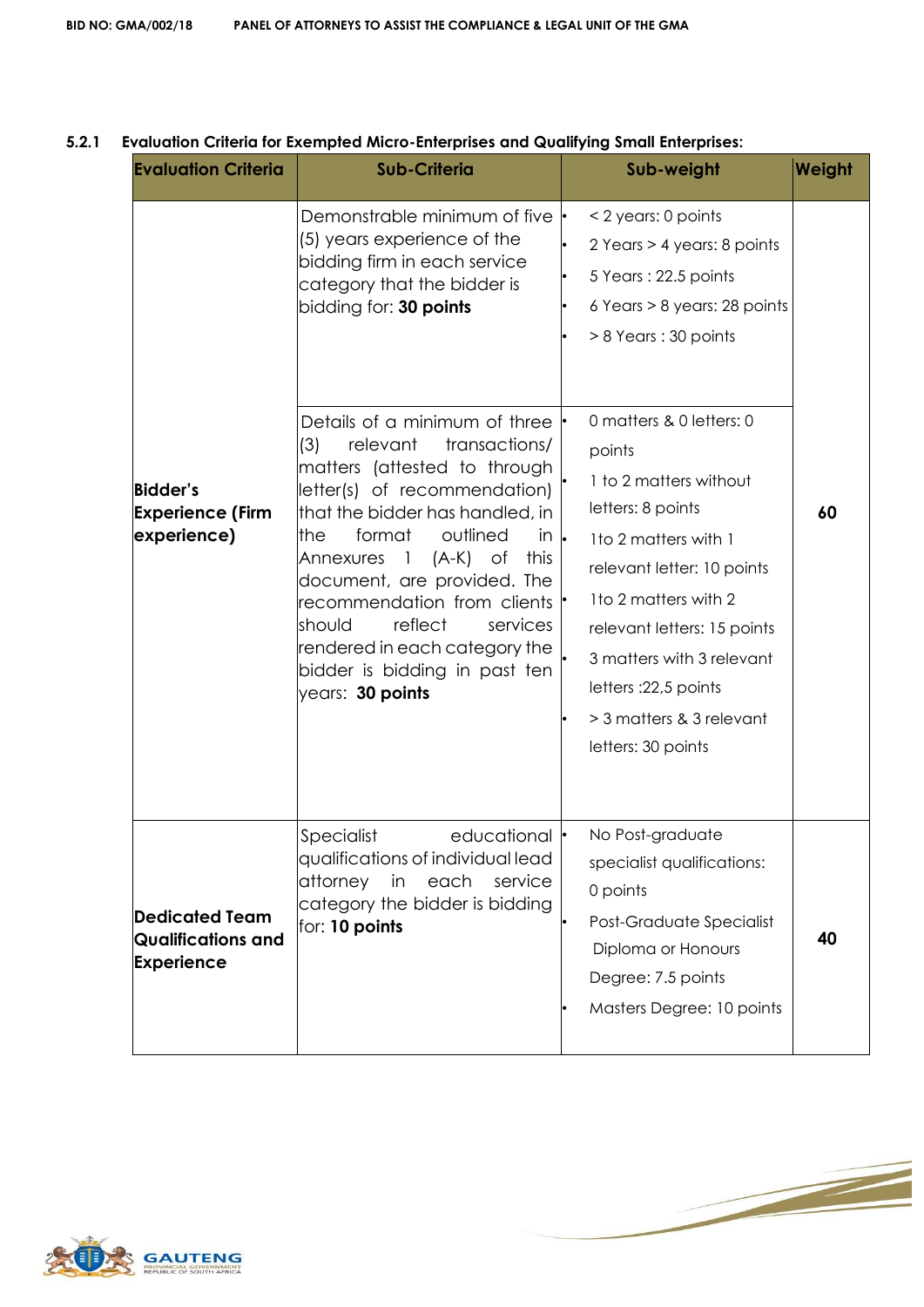| Demonstrable<br>minimum.<br>attorney's<br>individual lead<br>experience of six (6) years, in              | < 2 years post-admission<br>experience: 0 points                                                                                                                                                                                                                                                                                                                                 |     |
|-----------------------------------------------------------------------------------------------------------|----------------------------------------------------------------------------------------------------------------------------------------------------------------------------------------------------------------------------------------------------------------------------------------------------------------------------------------------------------------------------------|-----|
| each service category the<br>bidder is bidding for, in the<br>format outlined in Annexure 2:<br>30 points | 2 Years > 4 years<br>$\bullet$<br>postadmission<br>experience: 8 points<br>4 Years > 6 years<br>$\bullet$<br>postadmission<br>experience:<br>16 points<br>$6$ Years $> 8$ years<br>$\bullet$<br>postadmission<br>experience:<br>22.5 points<br>8 Years > 10 years<br>postadmission<br>experience<br>:25 points<br>>10 Years post-admission<br>$\bullet$<br>experience: 30 points |     |
| <b>Total Points</b>                                                                                       |                                                                                                                                                                                                                                                                                                                                                                                  | 100 |
| <b>Minimum score</b>                                                                                      |                                                                                                                                                                                                                                                                                                                                                                                  | 75  |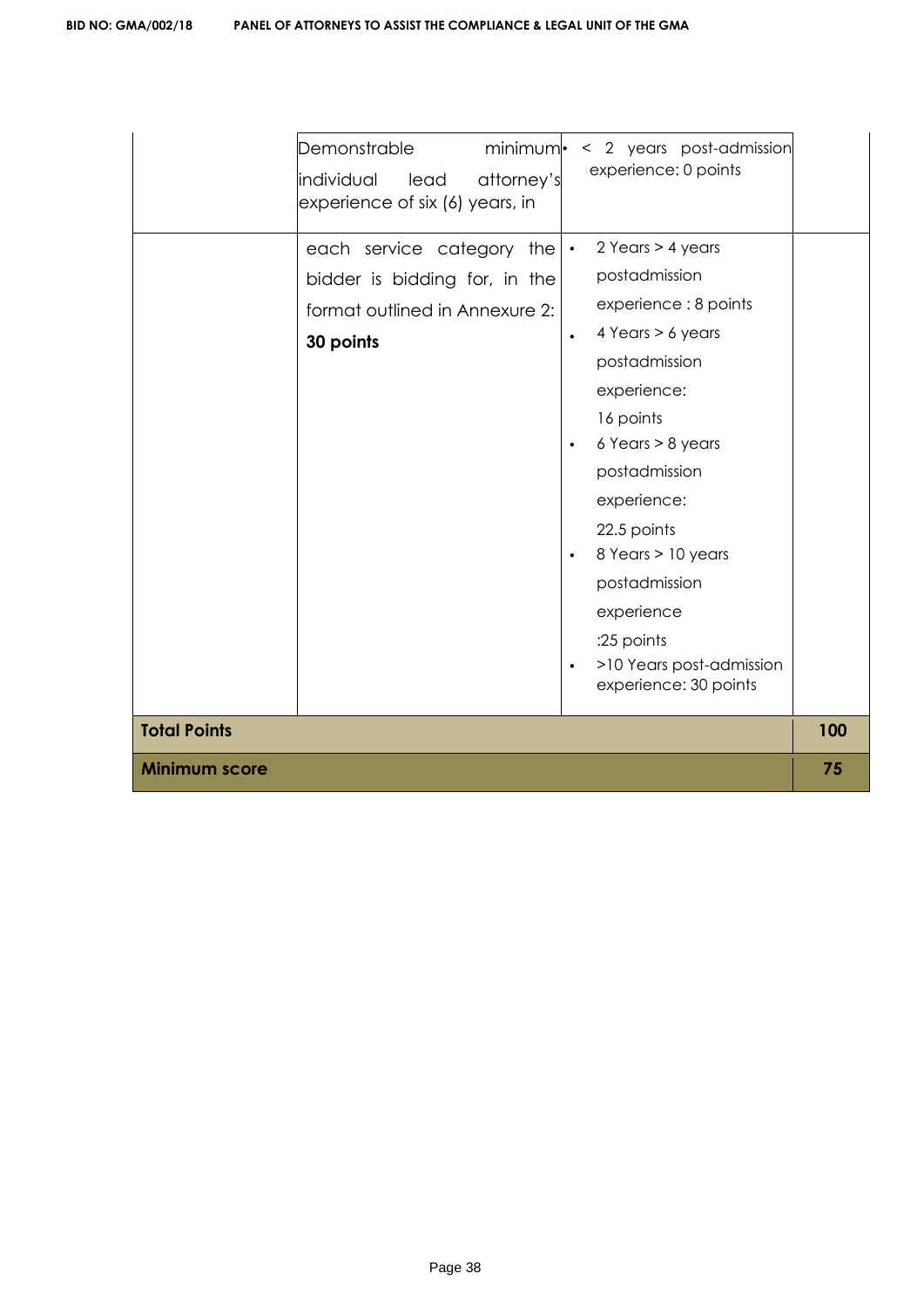| <b>Evaluation Criteria</b> | Sub-Criteria                     |           | Sub-weight                  | <b>Weight</b> |
|----------------------------|----------------------------------|-----------|-----------------------------|---------------|
|                            | Demonstrable minimum<br>of       |           | 3 years: 0 points           |               |
| <b>Bidder's</b>            | tens(10) years' experience of    |           | 3 Years > 5 years: 3 points |               |
| <b>Experience (Firm</b>    | firm in each<br>bidding<br>the   |           | $5$ Years $> 10$ years: 5   |               |
| Experience)                | service category that the        |           | points                      | 35            |
|                            | bidder is bidding for: 10 points |           | 10 years: 7.5 points        |               |
|                            |                                  | $\bullet$ | >10 Years :10 points        |               |
|                            |                                  |           |                             |               |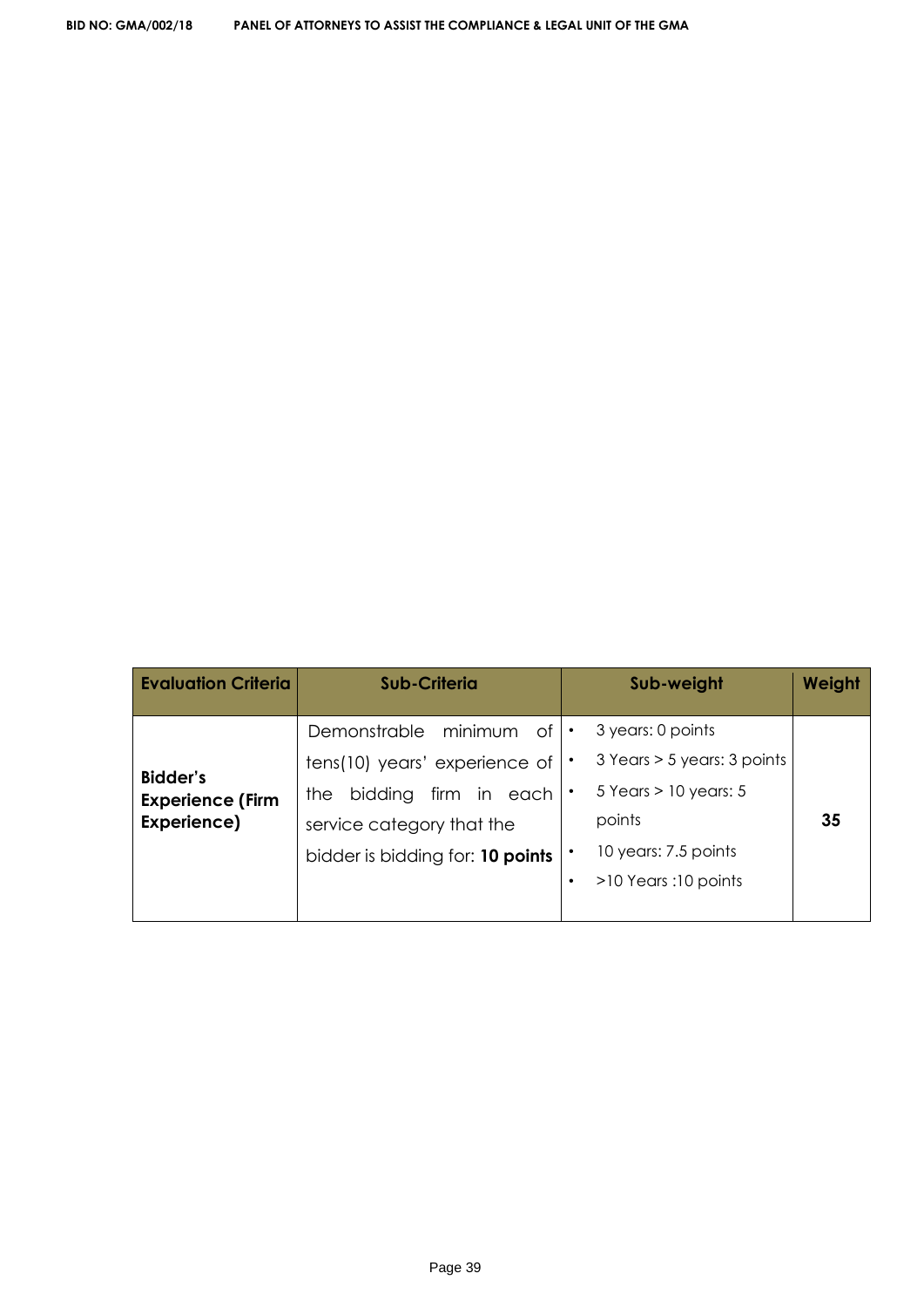| 5.2.2 | Details of a minimum of three<br>transactions/<br>relevant<br>that<br>matters<br>either<br>were<br>the<br>significant<br>$\mathsf{I}$<br>development of the South<br>African jurisprudence or were<br>of significant public interest,<br>that the bidder has handled in | 0 matters : 0 points<br>1 to 2 matters: 7.5 points<br>3 matters :11.25 points<br>> 3 matters: 15 points |  |
|-------|-------------------------------------------------------------------------------------------------------------------------------------------------------------------------------------------------------------------------------------------------------------------------|---------------------------------------------------------------------------------------------------------|--|
|       |                                                                                                                                                                                                                                                                         |                                                                                                         |  |

# **Evaluation Criteria for Large Enterprises:**

|                                                                         | any service category that the<br>bidders are bidding for, in the<br>format outlined in Annexures 1<br>(A-K) of this document, are<br>provided.<br><b>The</b><br>recommendation from clients<br>reflect<br>should<br>services<br>rendered in each category<br>the bidder is bidding in past<br>ten years: 25 points |                                                                                                                                                                                                          |    |
|-------------------------------------------------------------------------|--------------------------------------------------------------------------------------------------------------------------------------------------------------------------------------------------------------------------------------------------------------------------------------------------------------------|----------------------------------------------------------------------------------------------------------------------------------------------------------------------------------------------------------|----|
| <b>Dedicated Team</b><br><b>Qualifications and</b><br><b>Experience</b> | Specialist<br>educational<br>qualifications of individual<br>lead attorney in each service<br>category the bidder is bidding<br>for: 20 points                                                                                                                                                                     | No Post-graduate<br>$\bullet$<br>specialist qualifications:<br>0 points<br>Post-Graduate Specialist<br>$\bullet$<br>Diploma or Honours<br>Degree: 15 points<br>Masters Degree: 20<br>$\bullet$<br>points | 40 |

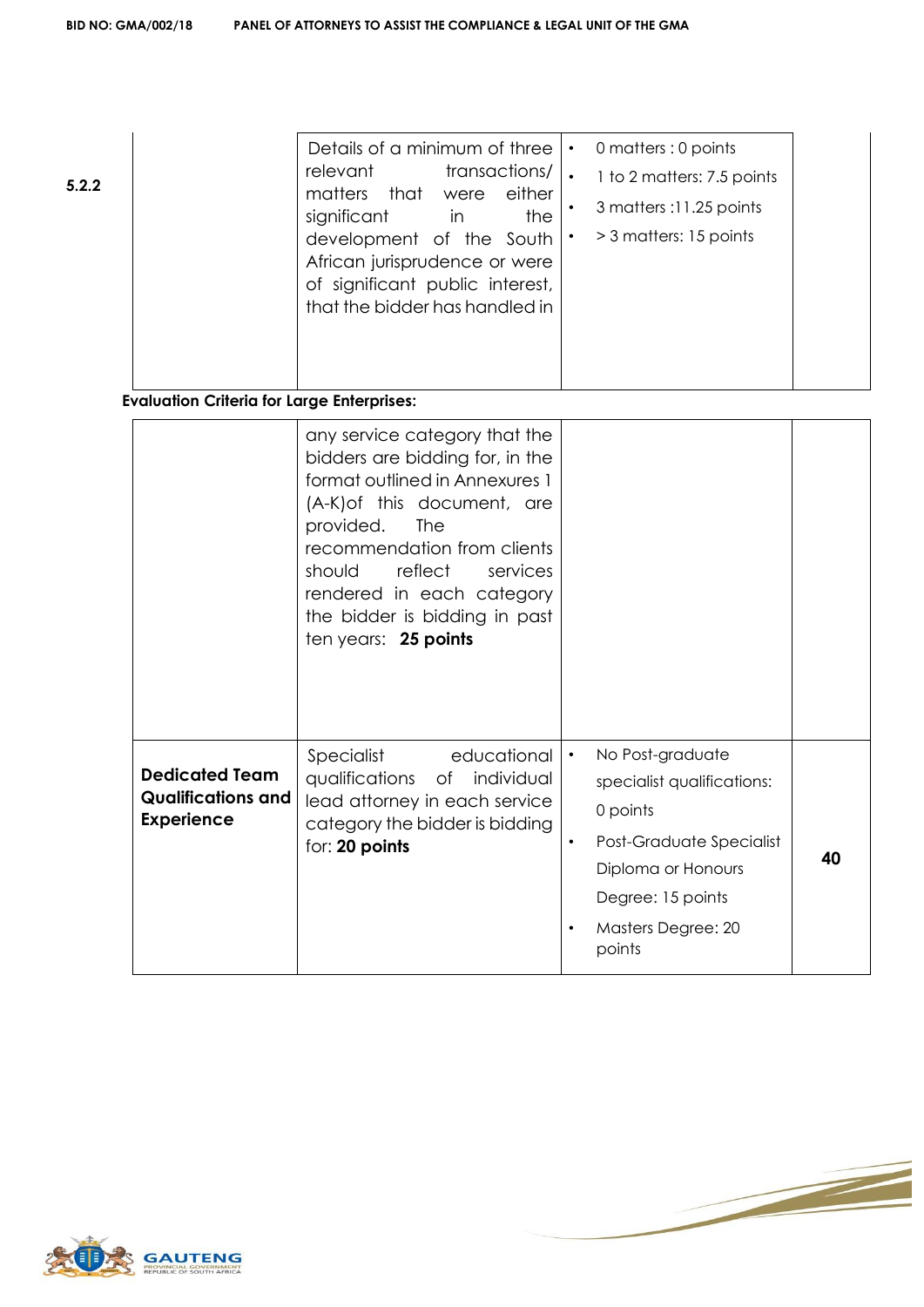| Demonstrable<br>minimum                                                | < 3 years post-admission                                       |  |
|------------------------------------------------------------------------|----------------------------------------------------------------|--|
| individual lead<br>attorney's                                          | experience: 0 points                                           |  |
| experience of ten (10) years,                                          | $3$ Years $> 5$ years                                          |  |
| in each service category the                                           | postadmission                                                  |  |
| bidder is bidding for, in the                                          | experience :                                                   |  |
| format outlined in Annexure 2:                                         | 7.5 points                                                     |  |
| 20 points                                                              | $5$ Years $> 10$ years<br>$\bullet$                            |  |
|                                                                        | postadmission                                                  |  |
|                                                                        | experience:                                                    |  |
|                                                                        | 10 points                                                      |  |
|                                                                        | 10 Years post-admission<br>$\bullet$                           |  |
|                                                                        | experience: 15 points                                          |  |
|                                                                        | $10$ Years $> 15$ years                                        |  |
|                                                                        | postadmission                                                  |  |
|                                                                        | experience                                                     |  |
|                                                                        | $:17$ points                                                   |  |
|                                                                        | >15 Years post-admission<br>$\bullet$<br>experience: 20 points |  |
| Bidder's methodology on quality assurance, controls in place to manage |                                                                |  |
| conflict of interests, and value proposition to the GMA                |                                                                |  |

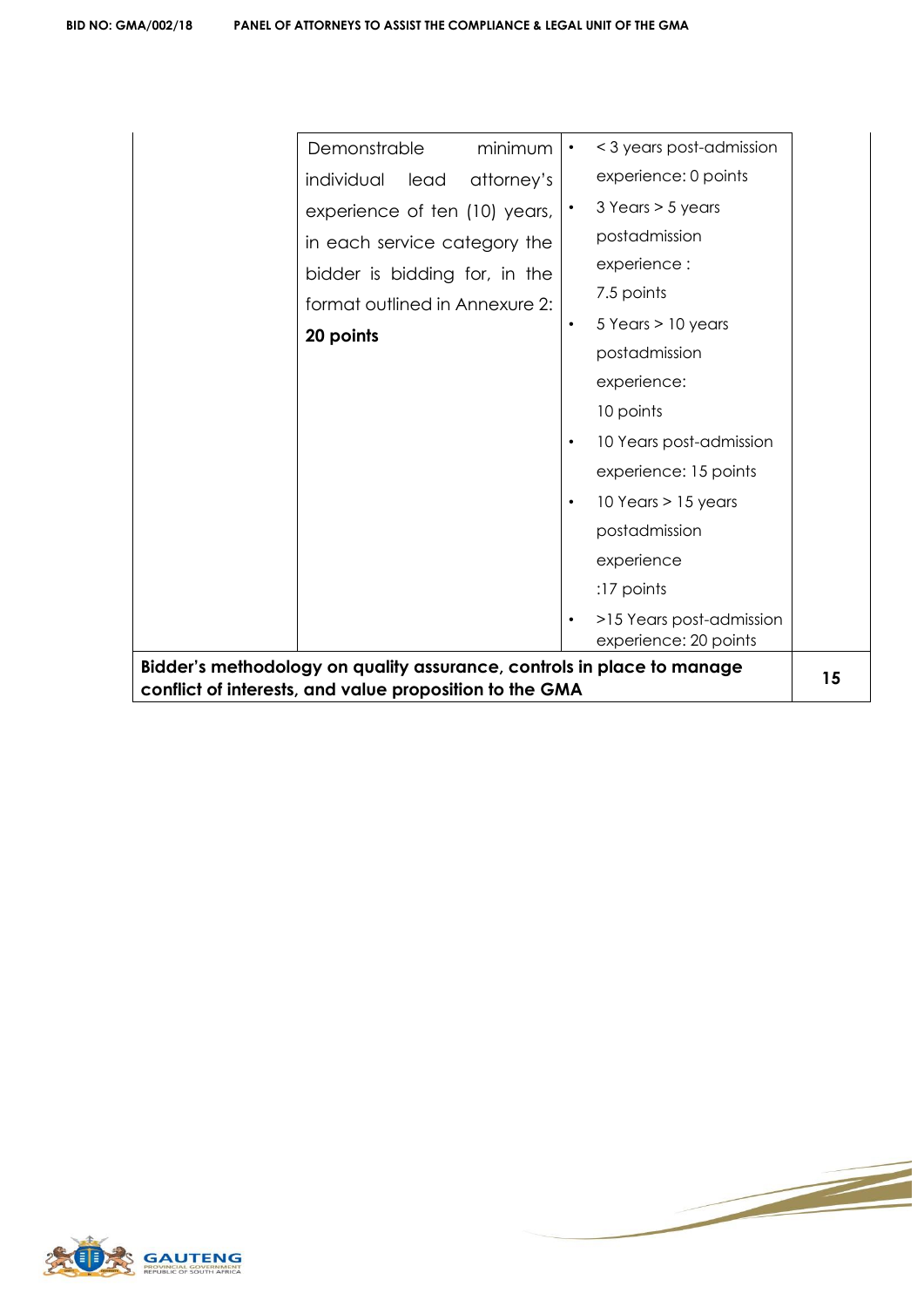| Submission of the bidder's Skills Transfer Plan to the GMA, EMEs and QSEs                                       | 5   |
|-----------------------------------------------------------------------------------------------------------------|-----|
| Signed a declaration form (Annexure 3) confirming commitment to accept<br>joint assignment with EME's and QSE's | 5   |
| <b>Total Points</b>                                                                                             | 100 |
| <b>Minimum score</b>                                                                                            | 75  |

#### **5.3. Preference Points**

Twenty (20) points are allocated. B-BBEE rating certificates are applicable and points allocated in terms of BBBEE codes of Good Practice guideline. Bidders must submit a valid BBBEE certificate or Sworn Affidavits where relevant which will be verified. Applicable at task/work allocation stage

#### **5.4. Price**

Price points will be allocated on the proposed hourly rate as per terms of reference. Applicable at task/work allocation stage.

#### **6. IMPLEMENTATION APPROACH**

#### **6.1. PREQUALIFICATION:**

- i. Bidders will be shortlisted according to the evaluation criteria detailed in Section 5 above.
- ii. The panel will be categorized according to areas of specialisation, core competencies and level of expertise.

#### **6.2. TASK/WORK ALLOCATION:**

Work shall be distributed according to competencies, risk associated with the work to be carried out and total monetary value allocated to each.

Please note that allocation of tasks/works will depend on the following:

- availability of work and budget;
- GMA's risk assessment associated with the work to be carried out;

GMA reserves the right to go through a competitive open tender process in cases where it considers it to be the best sourcing option for that specific work or where there is insufficient number of shortlisted panel service providers in a specific category.

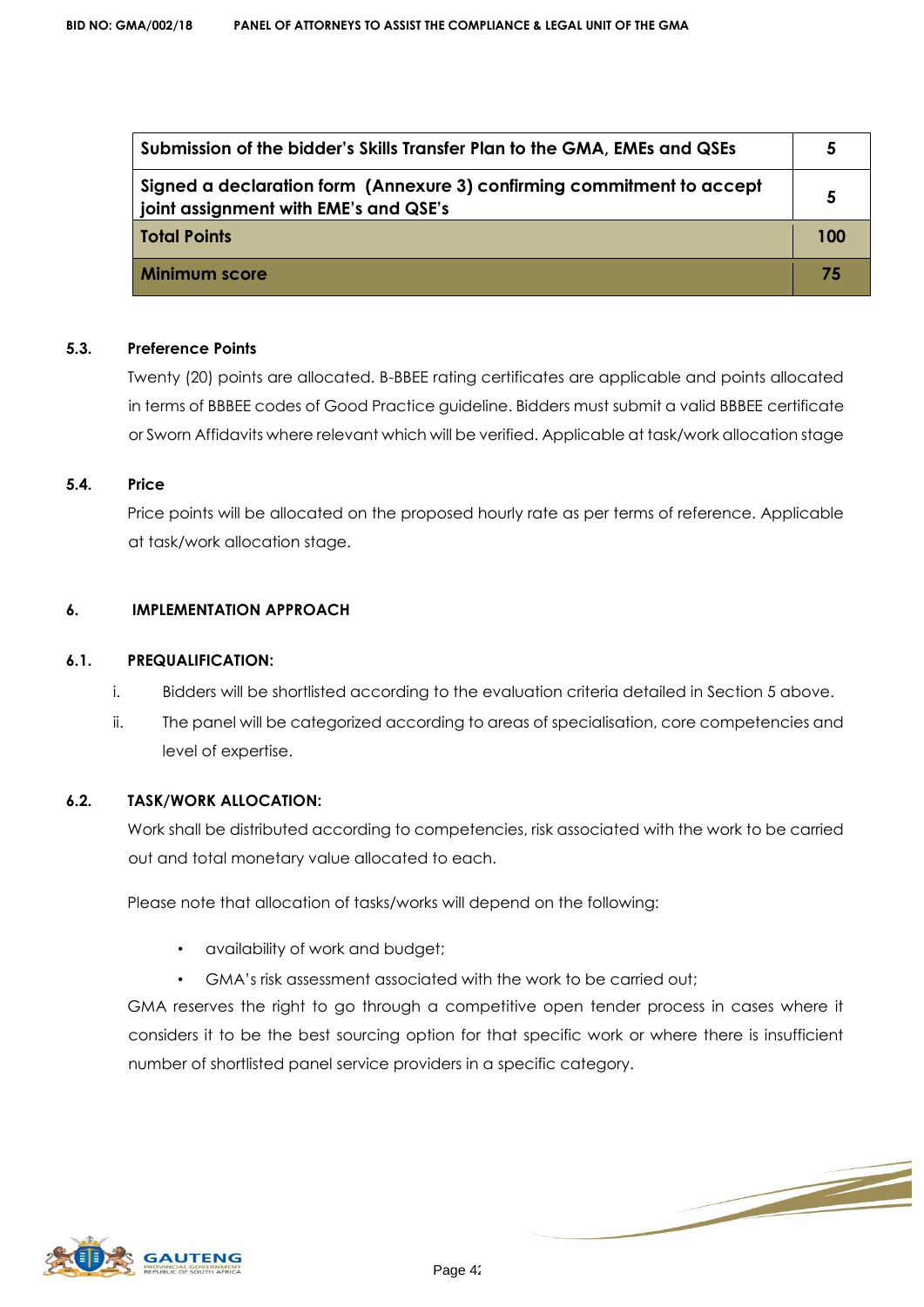#### **ANNEXURE 1(A):**

#### **BIDDERS' PAST AND CURRENT EXPERIENCE FOR EACH SERVICE CATEGORY**

| <b>Service Category</b> | Public Private Partnerships |
|-------------------------|-----------------------------|
|                         |                             |

Bidders must provide information in this Annexure for Public Private Partnership service category detailing the bidder's current and past experience, as it is necessary for bid evaluation in Section 5.2.1 and 5.2.2 of this RFP document.

| <b>Client's Name</b>                          |  |
|-----------------------------------------------|--|
| Project<br>Transaction/<br><b>Description</b> |  |
| Roles and Responsibility on the<br>Project    |  |
| <b>Transaction/Project Value</b>              |  |
| <b>Start Date</b>                             |  |
| <b>End Date</b>                               |  |
| <b>Name of Client</b>                         |  |

category.

 $\Gamma$ 

 $\blacksquare$ 



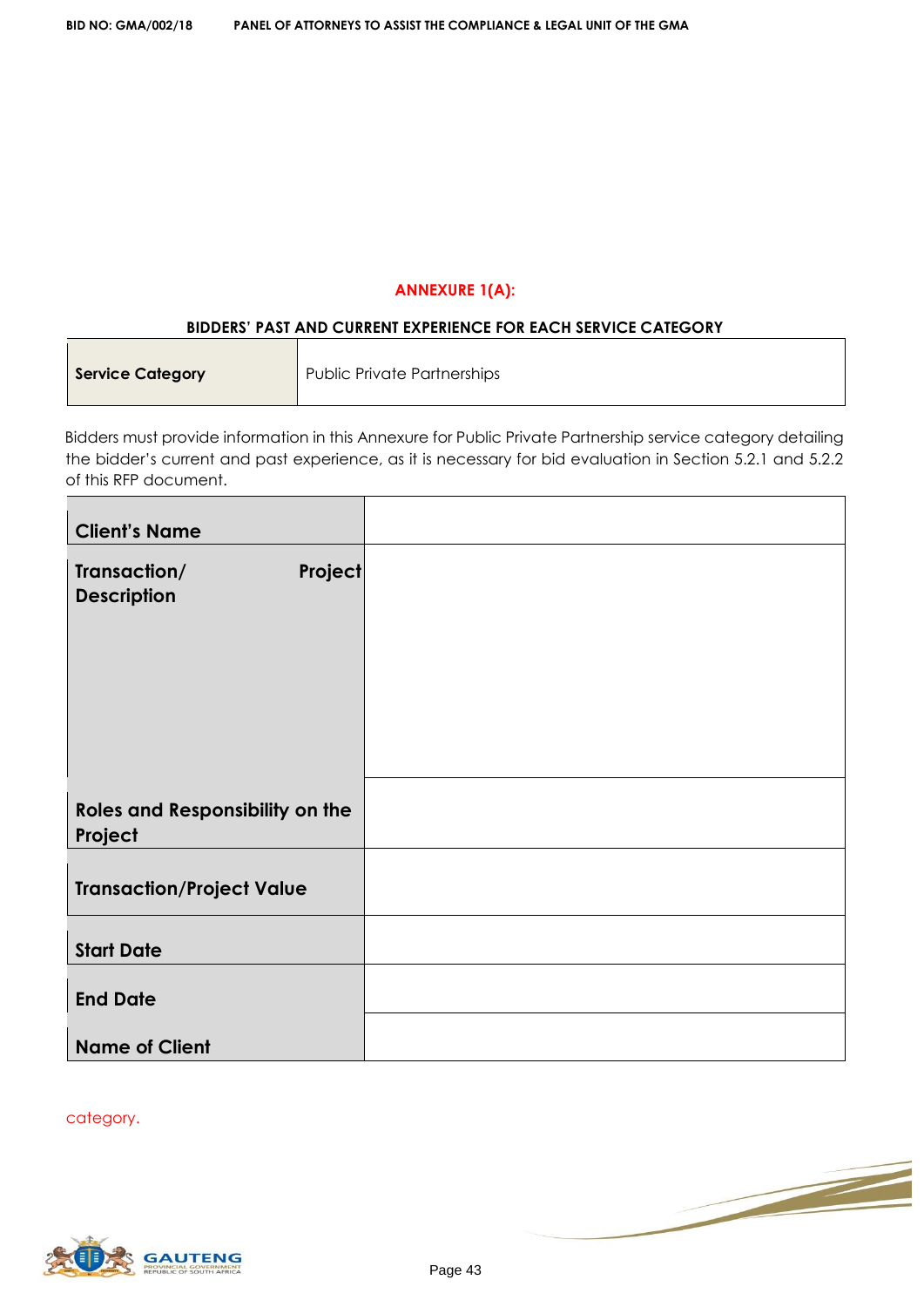| <b>Client Contact Details</b>          | <b>Contact Name:</b>  |
|----------------------------------------|-----------------------|
|                                        | <b>Address:</b>       |
|                                        | Telephone number:     |
|                                        | <b>Email address:</b> |
| Reference to supporting documentation: |                       |

**NB:** Bidders must use *Annexure 1(A)* for Firms' experience only in Public Private Partnership service **ANNEXURE 1(B):**

#### **BIDDERS' PAST AND CURRENT EXPERIENCE FOR EACH SERVICE CATEGORY**

| <b>Service Category</b> | <b>Structured Finance Transactions</b> |
|-------------------------|----------------------------------------|
|                         |                                        |

Bidders must provide information in this Annexure for Structured Finance Transactions service category detailing the bidder's current and past experience, as it is necessary for bid evaluation in Section 5.2.1 and 5.2.2 of this RFP document.

| <b>Client's Name</b>                                 |  |
|------------------------------------------------------|--|
| <b>Project</b><br>Transaction/<br><b>Description</b> |  |
| Roles and Responsibility on the<br>Project           |  |

category.

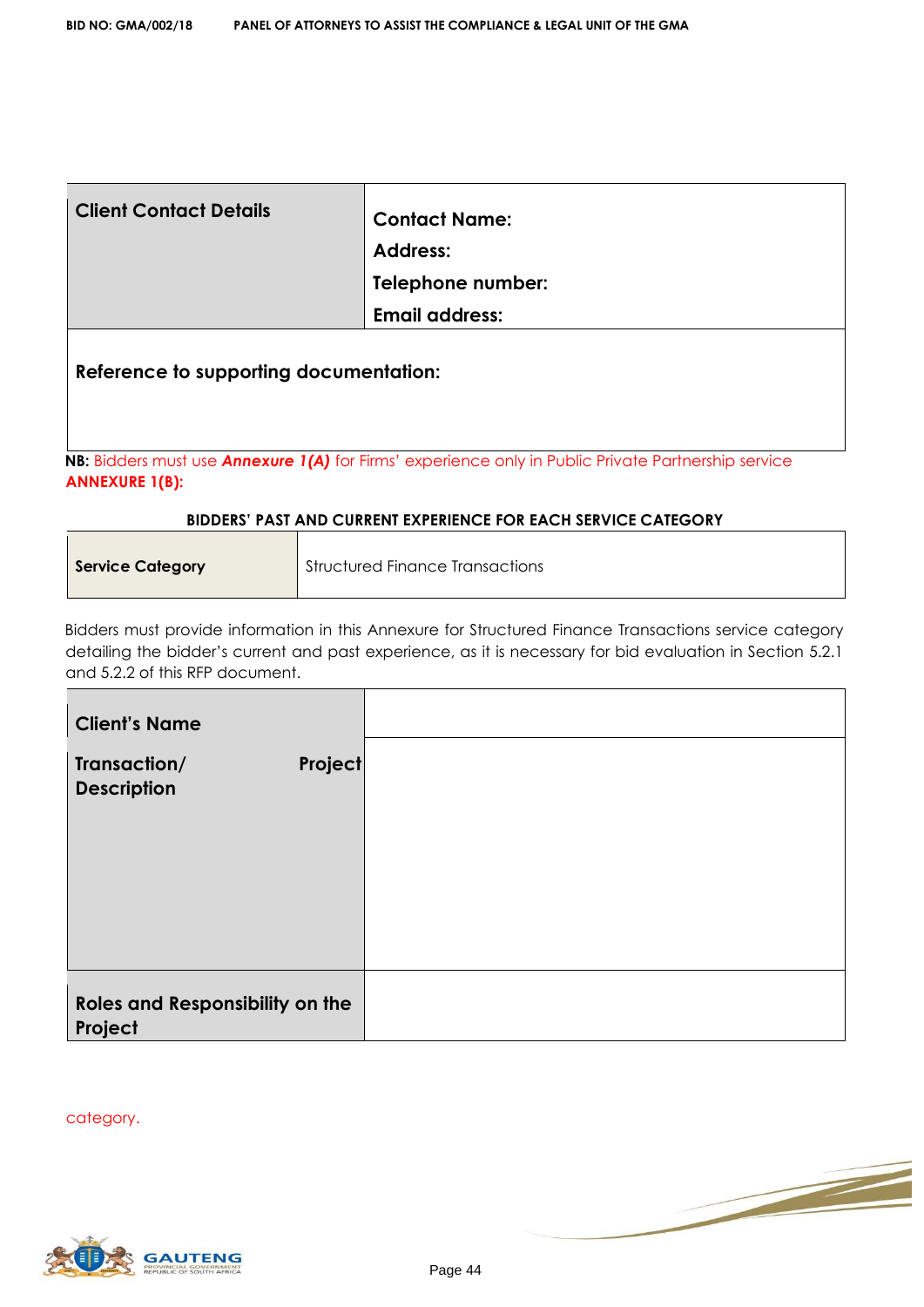| <b>Transaction/Project Value</b>       |                       |
|----------------------------------------|-----------------------|
| <b>Start Date</b>                      |                       |
|                                        |                       |
| <b>End Date</b>                        |                       |
| <b>Name of Client</b>                  |                       |
| <b>Client Contact Details</b>          | <b>Contact Name:</b>  |
|                                        | <b>Address:</b>       |
|                                        | Telephone number:     |
|                                        | <b>Email address:</b> |
| Reference to supporting documentation: |                       |

**NB:** Bidders must use *Annexure 1(B)* for Firms' experience only in Structured Finance Transactions service **ANNEXURE 1(C):**

#### **BIDDERS' PAST AND CURRENT EXPERIENCE FOR EACH SERVICE CATEGORY**

| <b>Service Category</b> | <b>Project Finance Transactions</b> |
|-------------------------|-------------------------------------|
|                         |                                     |

Bidders must provide information in this Annexure for Project Finance Transactions service category detailing the bidder's current and past experience, as it is necessary for bid evaluation in Section 5.2.1 and 5.2.2 of this RFP document.

| <b>Client's Name</b> |  |
|----------------------|--|

category.

 $\blacksquare$ 

 $\blacksquare$ 





Γ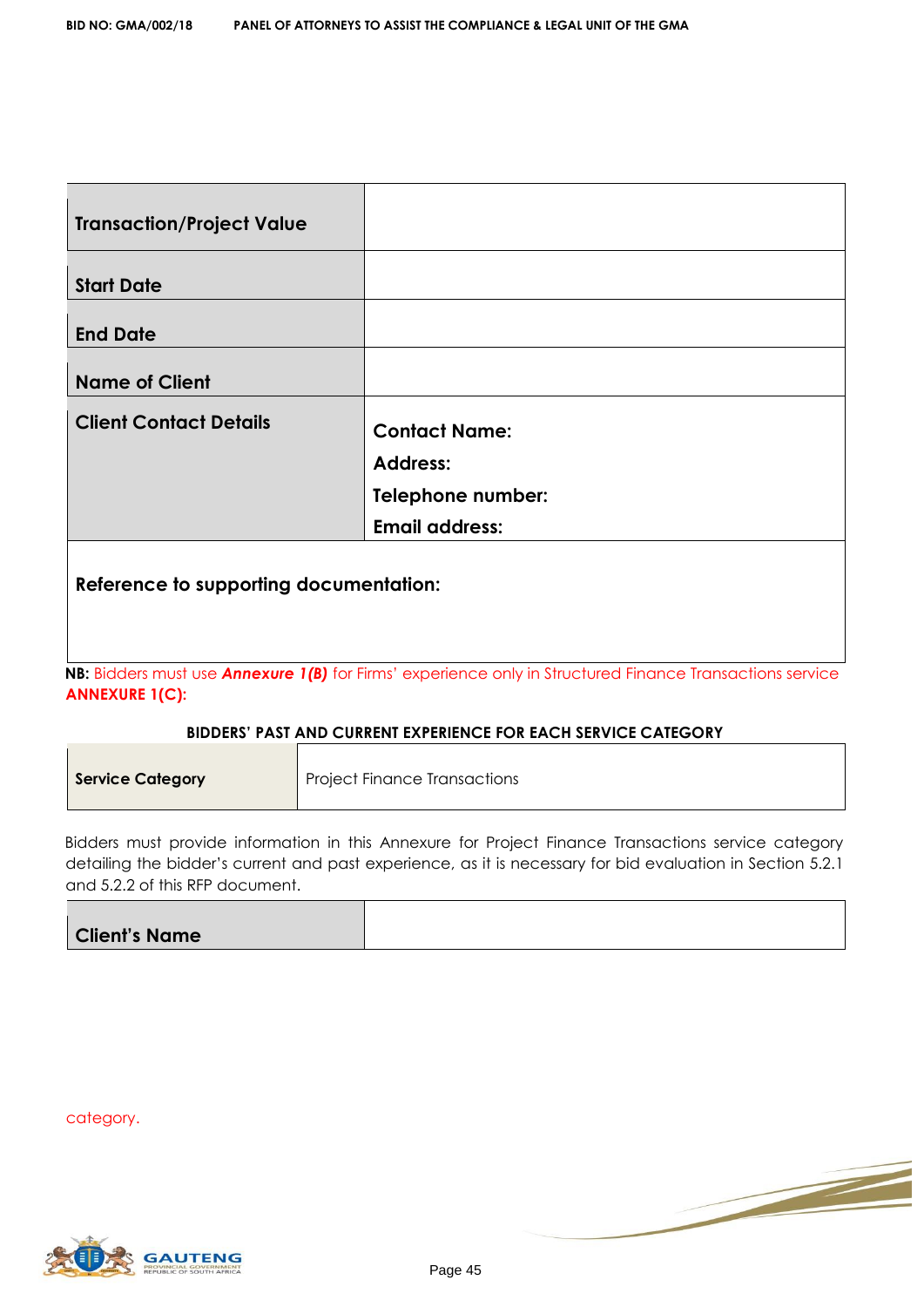| Transaction/<br><b>Description</b>         | Project                                                                               |
|--------------------------------------------|---------------------------------------------------------------------------------------|
| Roles and Responsibility on the<br>Project |                                                                                       |
| <b>Transaction/Project Value</b>           |                                                                                       |
| <b>Start Date</b>                          |                                                                                       |
| <b>End Date</b>                            |                                                                                       |
| <b>Name of Client</b>                      |                                                                                       |
| <b>Client Contact Details</b>              | <b>Contact Name:</b><br><b>Address:</b><br>Telephone number:<br><b>Email address:</b> |
| Reference to supporting documentation:     |                                                                                       |

**NB:** Bidders must use **Annexure 1(C)** for Firms' experience only in Project Finance Transactions service

category.

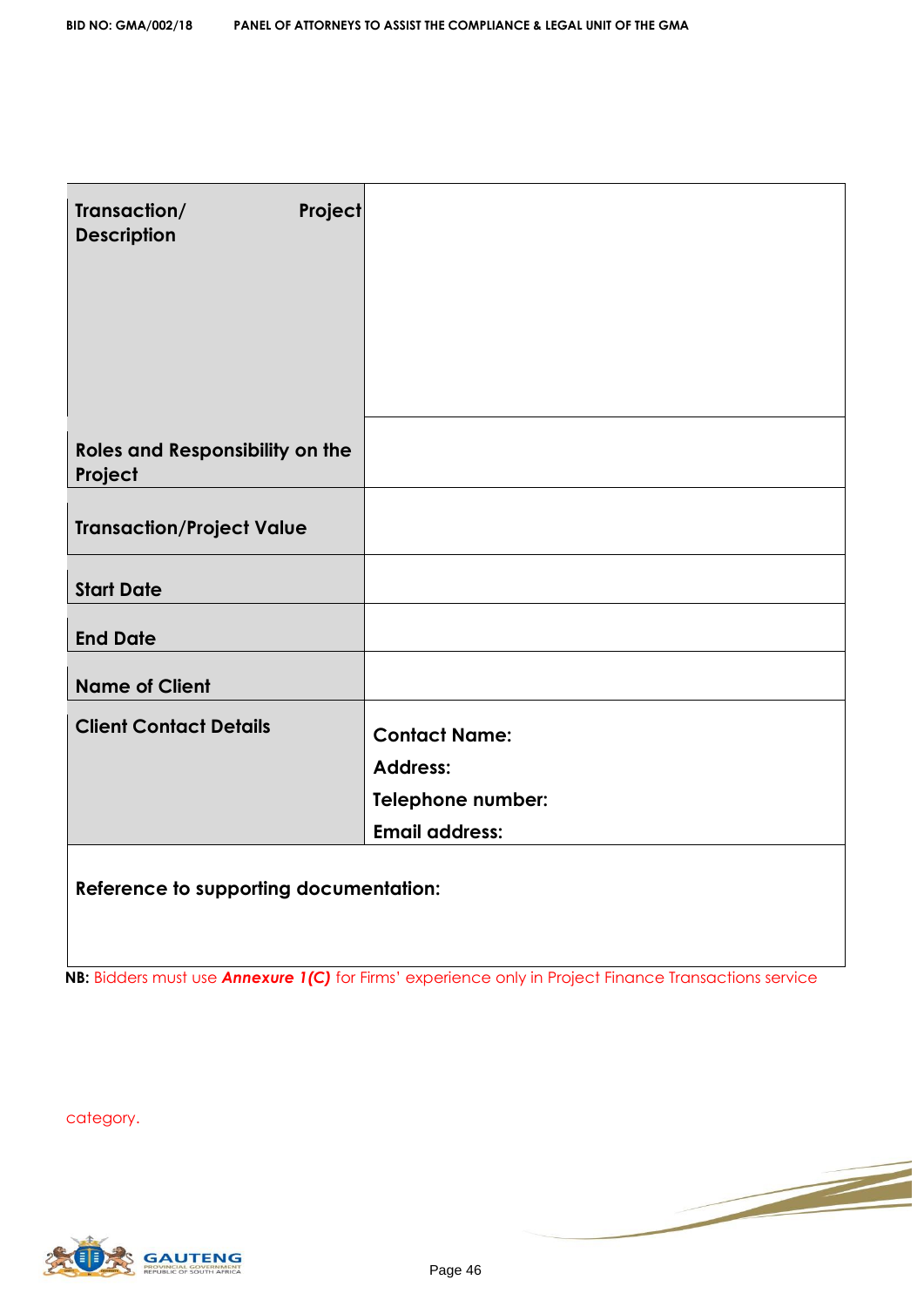#### **ANNEXURE 1(D):**

#### **BIDDERS' PAST AND CURRENT EXPERIENCE FOR EACH SERVICE CATEGORY**

| <b>Service Category</b> | Corporate Law and Corporate Finance Transactions |
|-------------------------|--------------------------------------------------|
|-------------------------|--------------------------------------------------|

Bidders must provide information in this Annexure for Corporate Law and Corporate Finance Transactions service category detailing the bidder's current and past experience, as it is necessary for bid evaluation in Section 5.2.1 and 5.2.2 of this RFP document.

| <b>Client's Name</b>                          |  |
|-----------------------------------------------|--|
| Project<br>Transaction/<br><b>Description</b> |  |
| Roles and Responsibility on the<br>Project    |  |
| <b>Transaction/Project Value</b>              |  |
| <b>Start Date</b>                             |  |
| <b>End Date</b>                               |  |
| <b>Name of Client</b>                         |  |



 $\blacksquare$ 

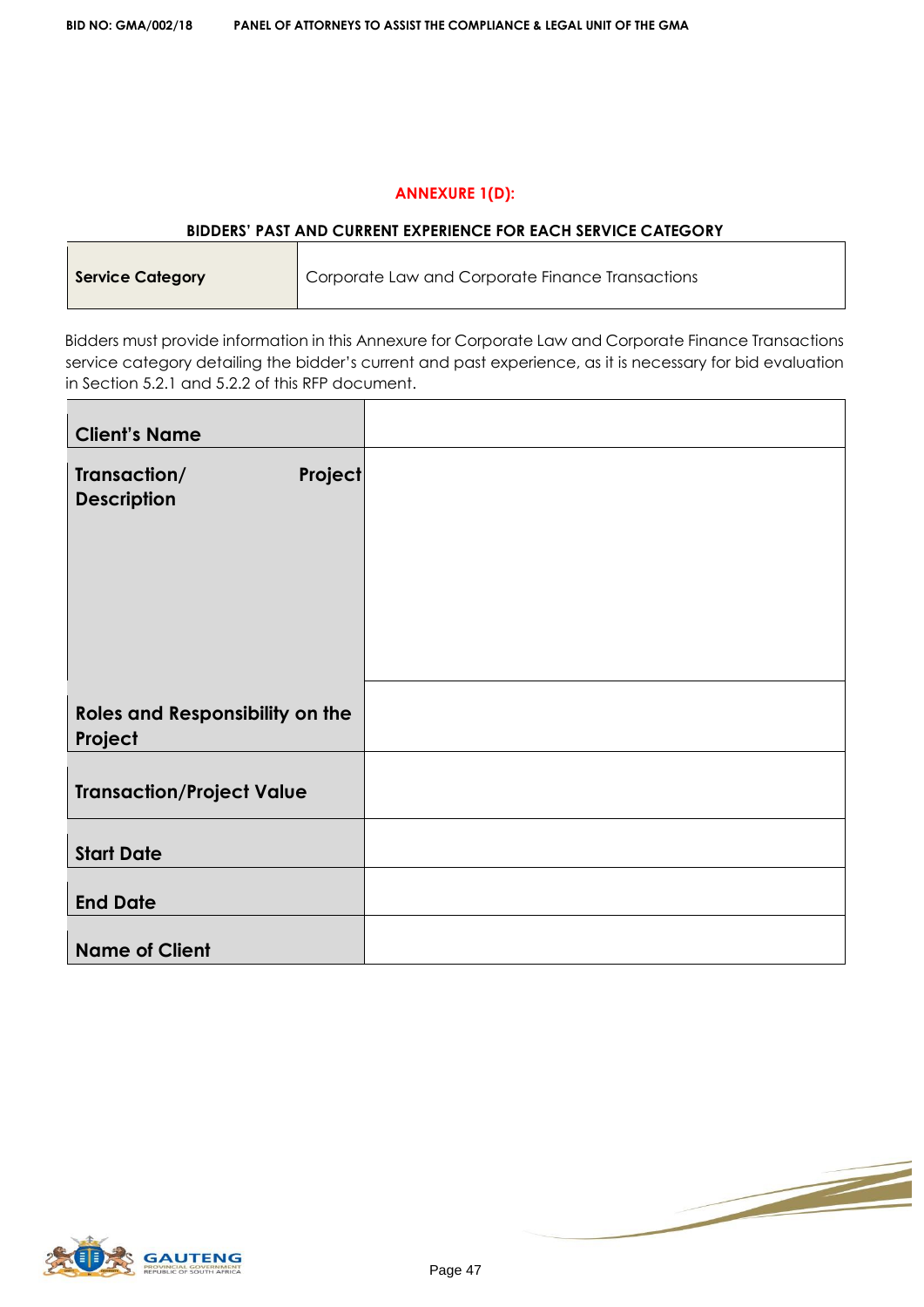| <b>BIDDERS' PAST AND CU</b>            | <b>EACH SERVICE CATEGORY</b>                                                                                       |
|----------------------------------------|--------------------------------------------------------------------------------------------------------------------|
| <b>Client Contact Details</b>          | <b>Contact Name:</b><br><b>Address:</b>                                                                            |
|                                        | Telephone number:                                                                                                  |
|                                        | <b>Email address:</b>                                                                                              |
| Reference to supporting documentation: |                                                                                                                    |
| Transactions service category.         | <b>NB:</b> Bidders must use <b>Annexure 1(D)</b> for Firms' experience only in Corporate Law and Corporate Finance |

#### **ANNEXURE 1(E):**

#### **RRENT EXPERIENCE FOR**

| <b>Service Category</b> | Public Law |
|-------------------------|------------|

Bidders must provide information in this Annexure for Public Law service category detailing the bidder's current and past experience, as it is necessary for bid evaluation in Section 5.2.1 and 5.2.2 of this RFP document.

| <b>Client's Name</b>                                 |  |
|------------------------------------------------------|--|
| Transaction/<br><b>Project</b><br><b>Description</b> |  |
| Roles and Responsibility on the                      |  |
| Project                                              |  |

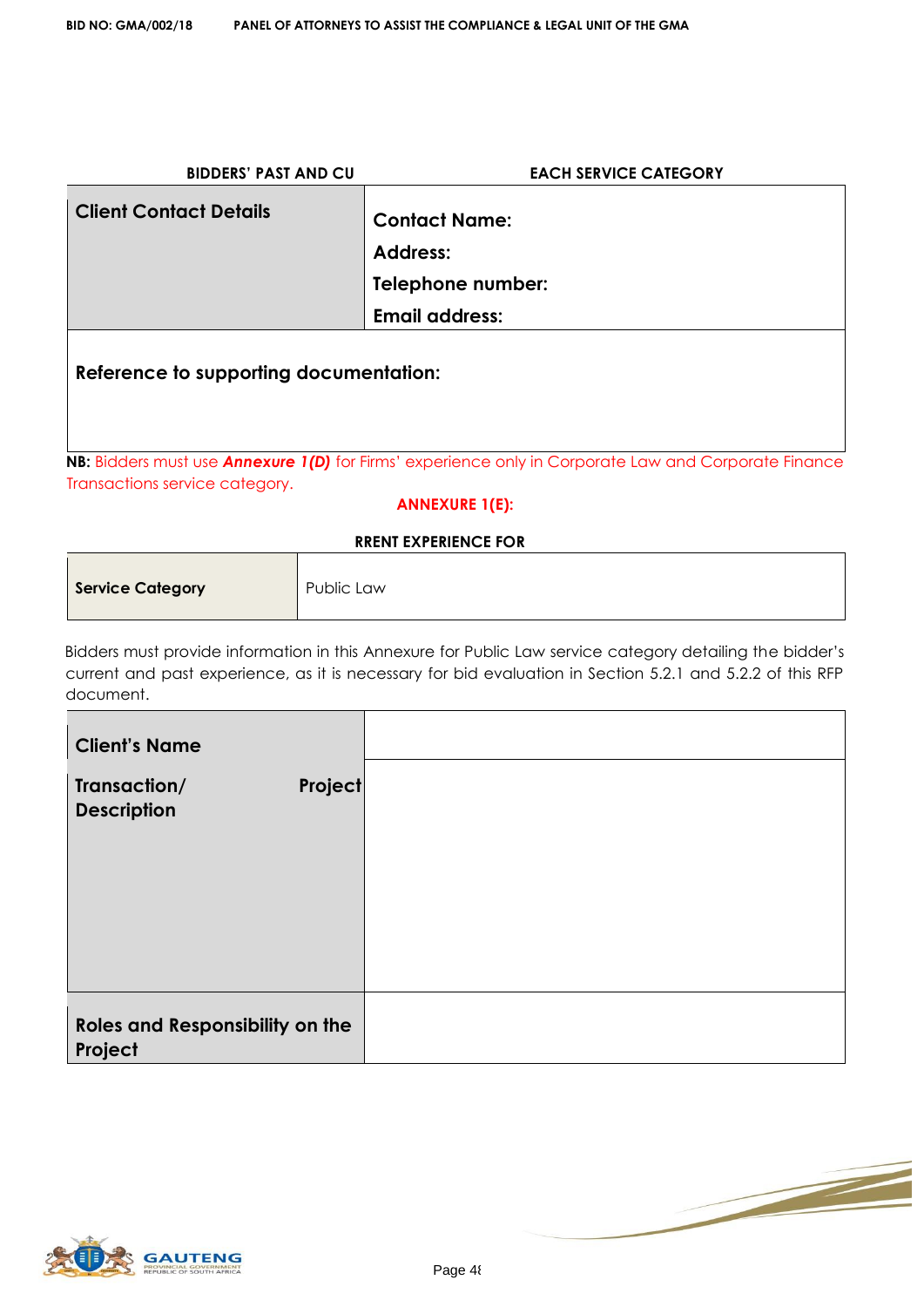| <b>BIDDERS' PAST AND CU</b>            | <b>EACH SERVICE CATEGORY</b>                                                                  |
|----------------------------------------|-----------------------------------------------------------------------------------------------|
| <b>Transaction/Project Value</b>       |                                                                                               |
| <b>Start Date</b>                      |                                                                                               |
| <b>End Date</b>                        |                                                                                               |
| <b>Name of Client</b>                  |                                                                                               |
| <b>Client Contact Details</b>          | <b>Contact Name:</b>                                                                          |
|                                        | <b>Address:</b>                                                                               |
|                                        | Telephone number:                                                                             |
|                                        | <b>Email address:</b>                                                                         |
| Reference to supporting documentation: |                                                                                               |
|                                        | NB: Bidders must use Annexure 1(E) for Firms' experience only in Public Law service category. |

#### **ANNEXURE 1(F):**

| <b>RRENT EXPERIENCE FOR</b> |                                  |  |
|-----------------------------|----------------------------------|--|
| Service Category            | Construction and Engineering Law |  |

Bidders must provide information in this Annexure for Construction and Engineering Law service category detailing the bidder's current and past experience, as it is necessary for bid evaluation in Section 5.2.1 and 5.2.2 of this RFP document.

| <b>Client's Name</b> |  |
|----------------------|--|
|                      |  |



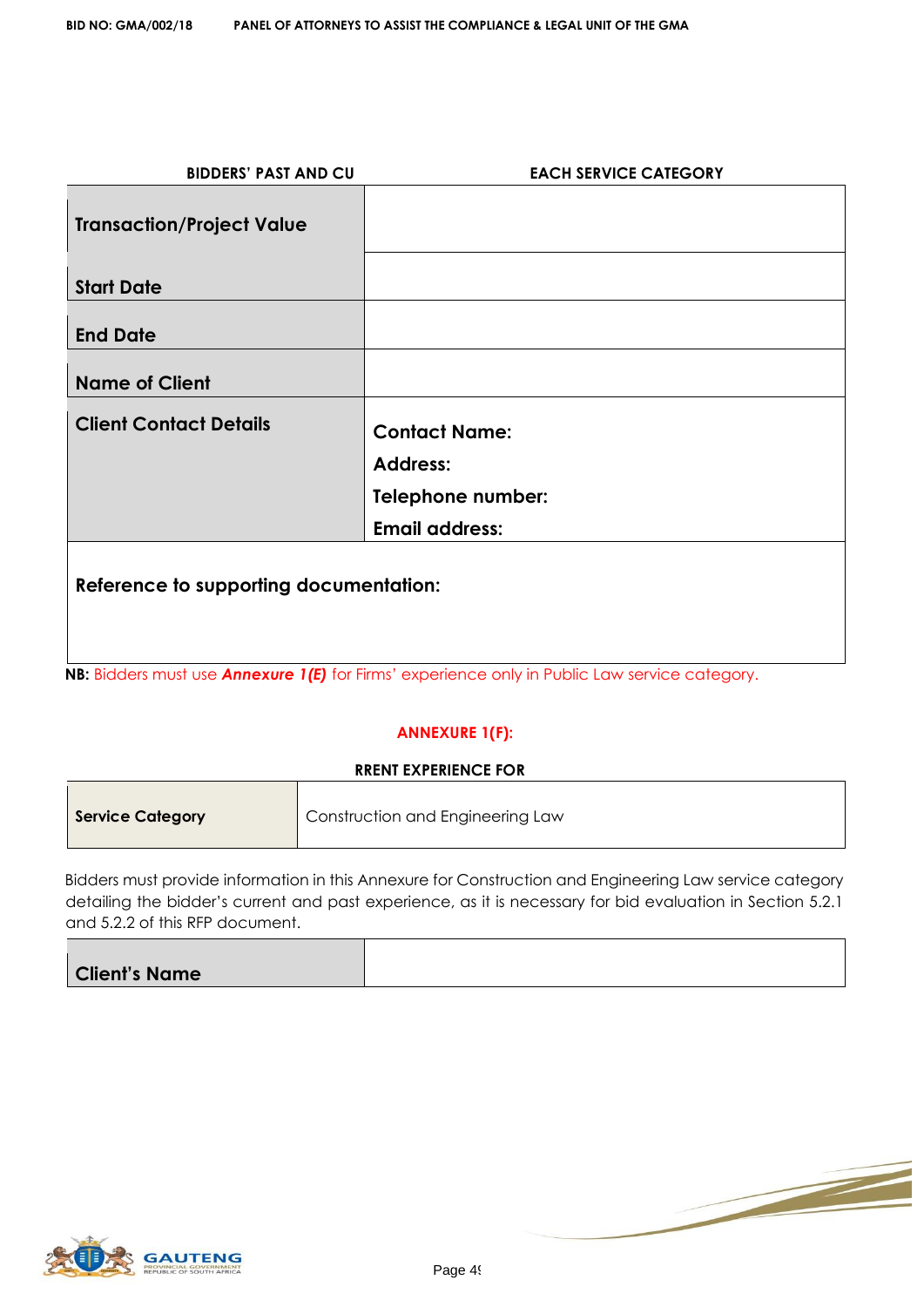| <b>BIDDERS' PAST AND CU</b>                          | <b>EACH SERVICE CATEGORY</b> |
|------------------------------------------------------|------------------------------|
| Transaction/<br><b>Project</b><br><b>Description</b> |                              |
| Roles and Responsibility on the<br>Project           |                              |
| <b>Transaction/Project Value</b>                     |                              |
| <b>Start Date</b>                                    |                              |
| <b>End Date</b>                                      |                              |
| <b>Name of Client</b>                                |                              |
| <b>Client Contact Details</b>                        | <b>Contact Name:</b>         |
|                                                      | <b>Address:</b>              |
|                                                      | Telephone number:            |
|                                                      | <b>Email address:</b>        |
| Reference to supporting documentation:               |                              |

**NB:** Bidders must use **Annexure 1(F)** for Firms' experience only in Construction and Engineering Law service category.

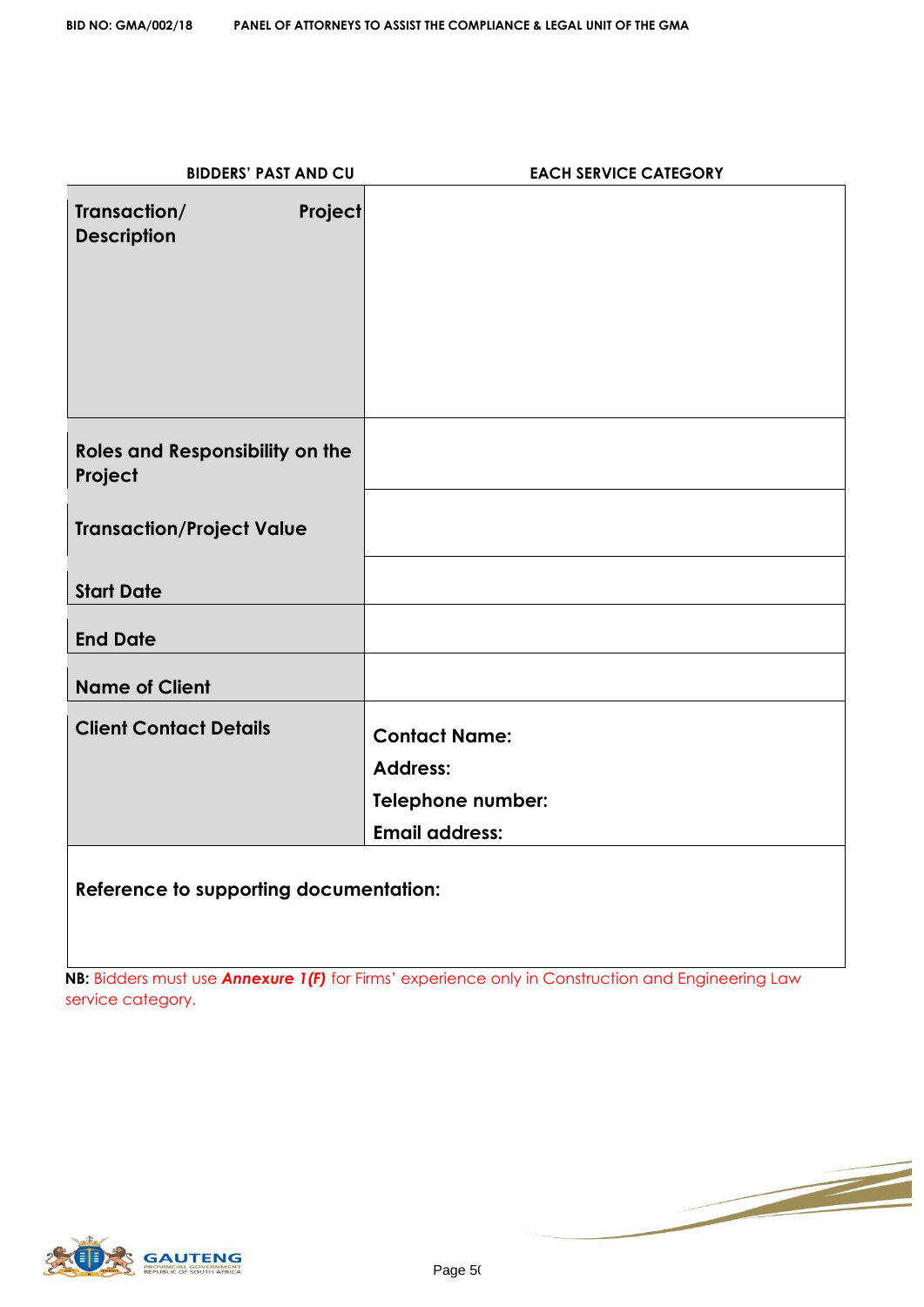#### **BIDDERS' PAST AND CU EACH SERVICE CATEGORY ANNEXURE 1(G):**

# **RRENT EXPERIENCE FOR**

| <b>Service Category</b> | <b>Intellectual Property Law</b> |
|-------------------------|----------------------------------|
|                         |                                  |

Bidders must provide information in this Annexure for Intellectual Property Law service category detailing the bidder's current and past experience, as it is necessary for bid evaluation in Section 5.2.1 and 5.2.2 of this RFP document.

| <b>Client's Name</b>                          |  |
|-----------------------------------------------|--|
| Project<br>Transaction/<br><b>Description</b> |  |
| Roles and Responsibility on the<br>Project    |  |
| <b>Transaction/Project Value</b>              |  |
| <b>Start Date</b>                             |  |
| <b>End Date</b>                               |  |
| <b>Name of Client</b>                         |  |

**NB:** Bidders must use *Annexure 1(G) for* Firms' experience only in Intellectual Property Law service category.

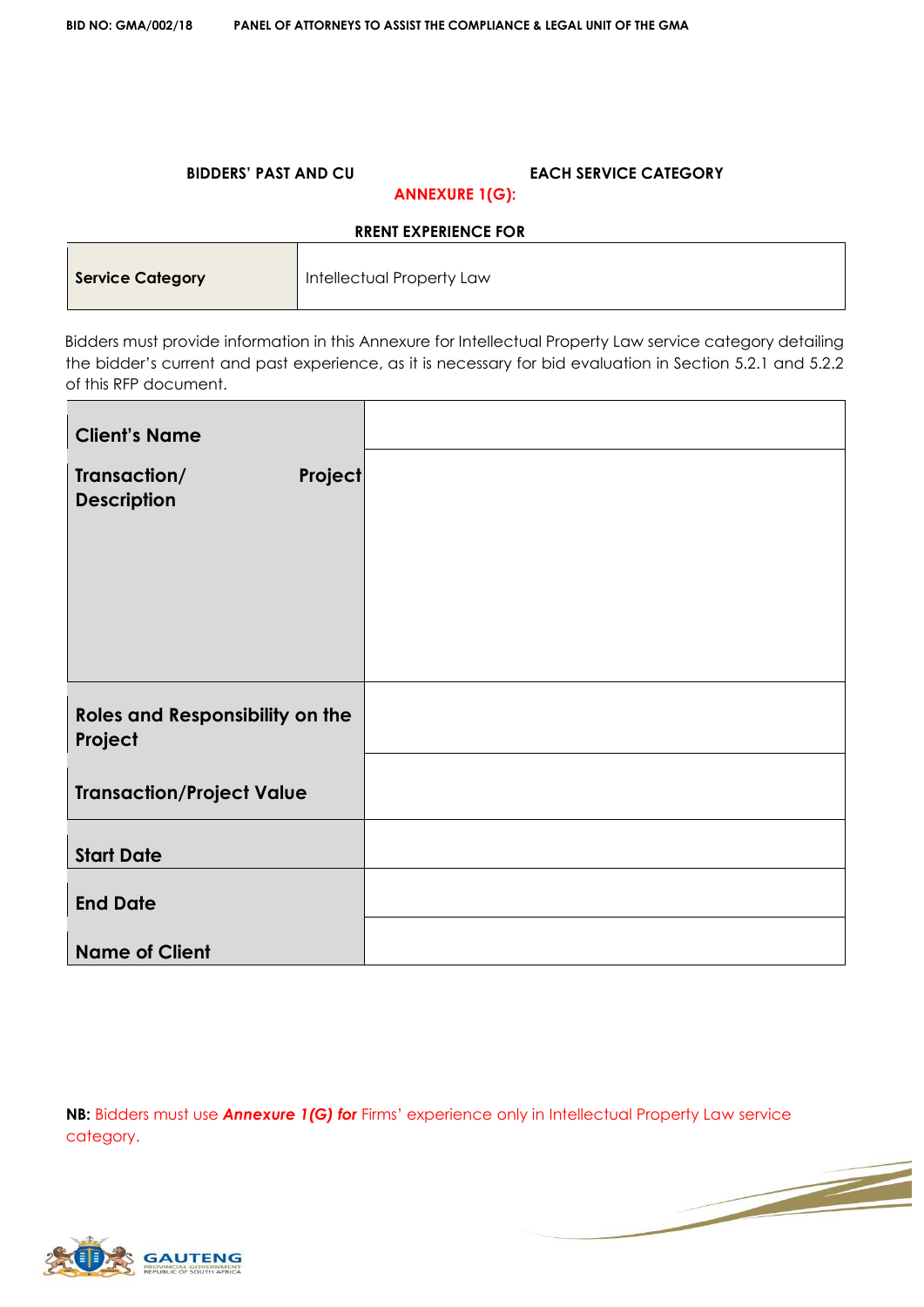| <b>BIDDERS' PAST AND CU</b>            |                                                                                       |
|----------------------------------------|---------------------------------------------------------------------------------------|
| <b>Client Contact Details</b>          | <b>Contact Name:</b><br><b>Address:</b><br>Telephone number:<br><b>Email address:</b> |
| Reference to supporting documentation: |                                                                                       |
| <b>ANNEXURE 1(H):</b>                  |                                                                                       |

#### **RRENT EXPERIENCE FOR**

| Service Category | Labour Law |
|------------------|------------|
|------------------|------------|

Bidders must provide information in this Annexure for Labour service category detailing the bidder's current and past experience, as it is necessary for bid evaluation in Section 5.2.3 of this RFP document.

| <b>Client's Name</b>                                 |  |
|------------------------------------------------------|--|
| <b>Project</b><br>Transaction/<br><b>Description</b> |  |
| <b>Roles and Responsibility on the</b><br>Project    |  |
| <b>Transaction/Project Value</b>                     |  |

**NB:** Bidders must use *Annexure 1(H)* for Firms' experience only in Labour Law service category.



 $\blacksquare$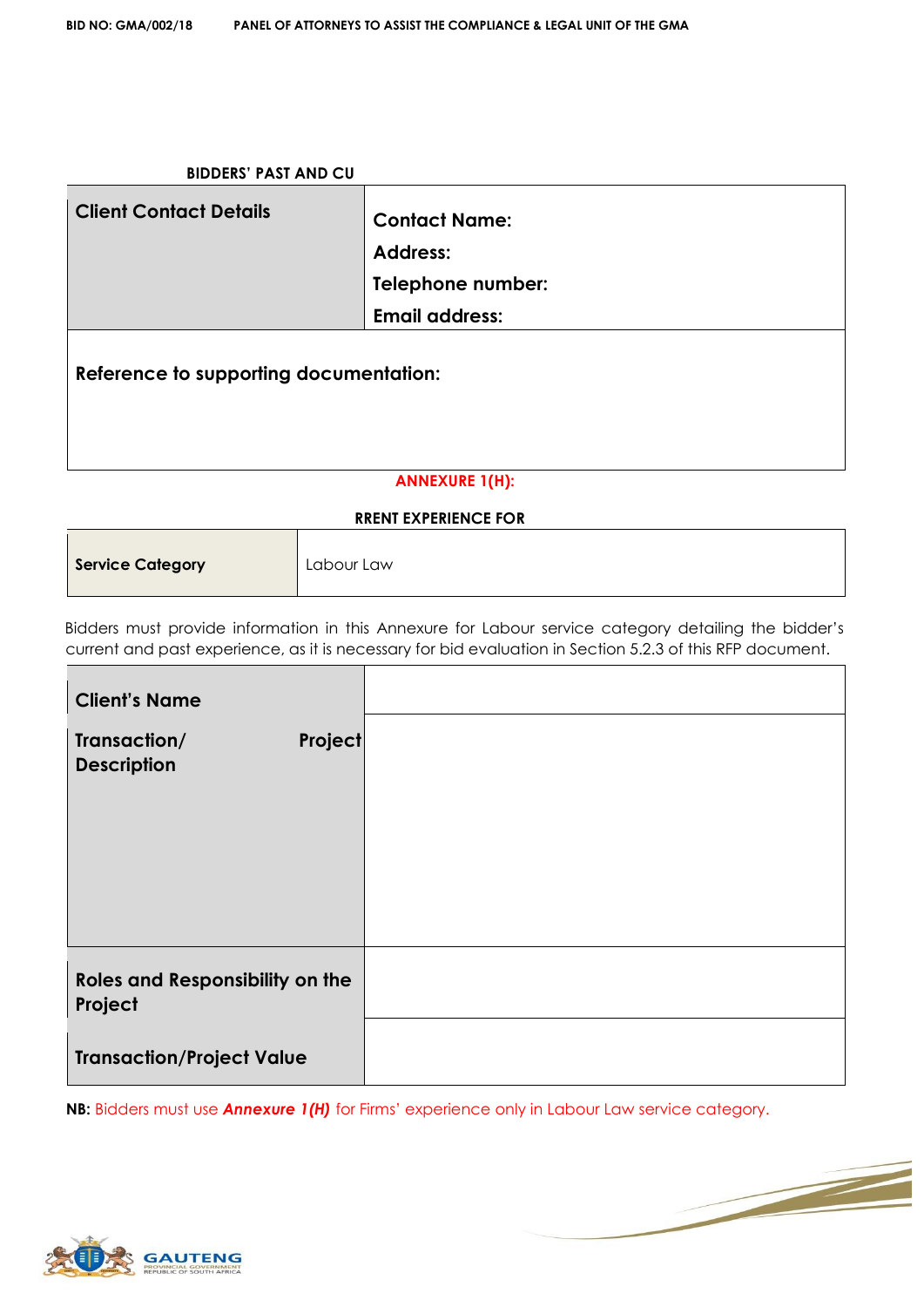| <b>BIDDERS' PAST AND CU</b>            | <b>EACH SERVICE CATEGORY</b> |
|----------------------------------------|------------------------------|
|                                        |                              |
| <b>Start Date</b>                      |                              |
| <b>End Date</b>                        |                              |
|                                        |                              |
| <b>Name of Client</b>                  |                              |
| <b>Client Contact Details</b>          |                              |
|                                        | <b>Contact Name:</b>         |
|                                        | <b>Address:</b>              |
|                                        | Telephone number:            |
|                                        | <b>Email address:</b>        |
|                                        |                              |
| Reference to supporting documentation: |                              |
|                                        |                              |
|                                        |                              |
|                                        |                              |
|                                        |                              |
|                                        | A MIMIEVIIDE 1/IV.           |

#### **ANNEXURE 1(I):**

# **RRENT EXPERIENCE FOR EACH SERVICE CATEGORY**

| <b>Service Category</b> | <b>Commercial Law</b> |
|-------------------------|-----------------------|
|-------------------------|-----------------------|

Bidders must provide information in this Annexure for Commercial Law service category detailing the bidder's current and past experience, as it is necessary for bid evaluation in Section 5.2.1 and 5.2.2 of this RFP document.

| <b>Client's Name</b> |  |
|----------------------|--|

**NB:** Bidders must use *Annexure 1(I)* for Firms' experience only in Commercial Law service category.



 $\Gamma$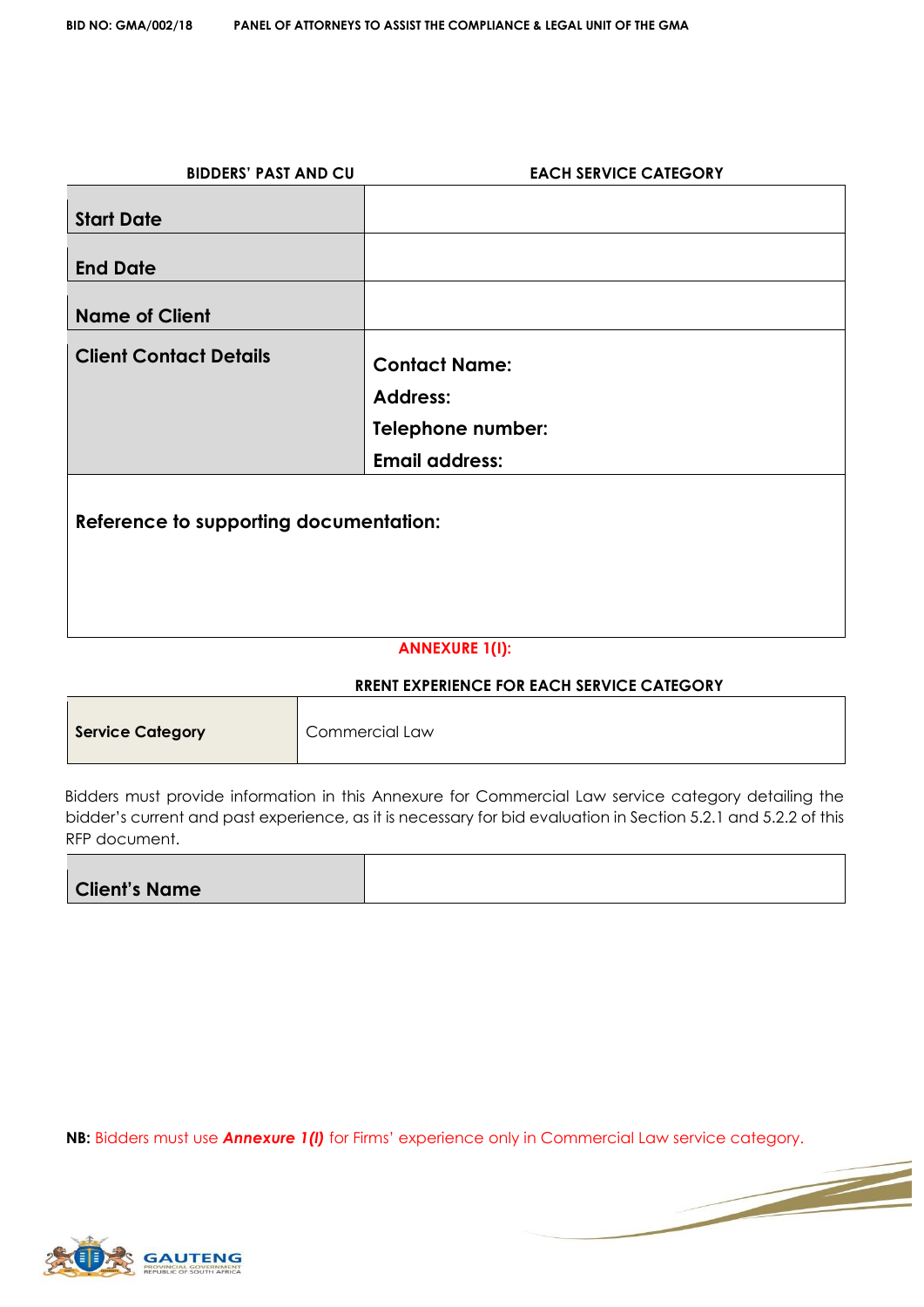# **BIDDERS' PAST AND CU**

| Transaction/<br><b>Description</b>                | <b>Project</b> |                                                                                       |
|---------------------------------------------------|----------------|---------------------------------------------------------------------------------------|
| <b>Roles and Responsibility on the</b><br>Project |                |                                                                                       |
| <b>Transaction/Project Value</b>                  |                |                                                                                       |
| <b>Start Date</b>                                 |                |                                                                                       |
| <b>End Date</b>                                   |                |                                                                                       |
| <b>Name of Client</b>                             |                |                                                                                       |
| <b>Client Contact Details</b>                     |                | <b>Contact Name:</b><br><b>Address:</b><br>Telephone number:<br><b>Email address:</b> |
| Reference to supporting documentation:            |                |                                                                                       |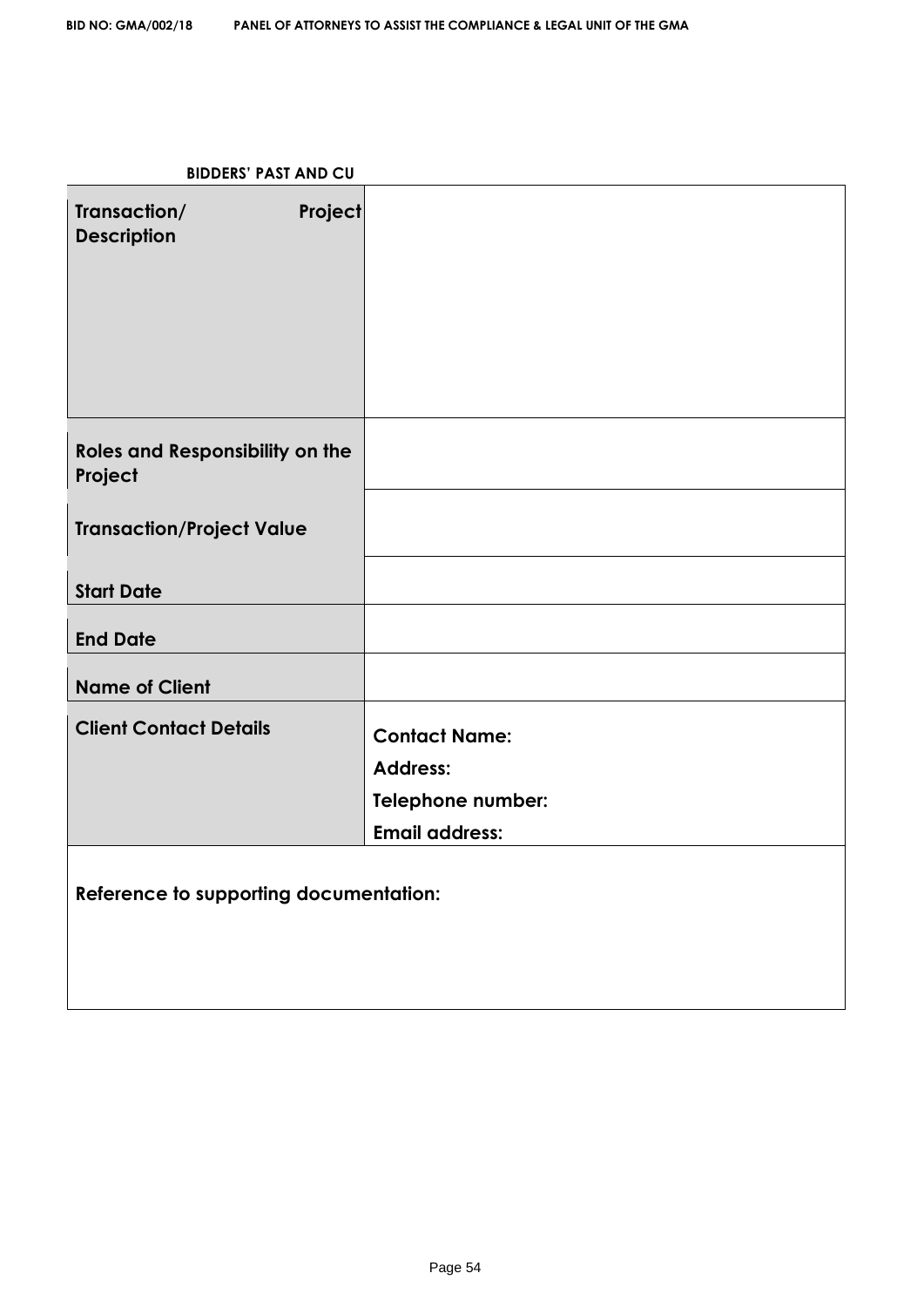#### **BIDDERS' PAST AND CU**

 $\blacksquare$ 

#### **ANNEXURE 1(J):**

#### **RRENT EXPERIENCE FOR EACH SERVICE CATEGORY**

| <b>Service Category</b> | Environmental Law |
|-------------------------|-------------------|
|                         |                   |

Bidders must provide information in this Annexure for Environmental Law service category detailing the bidder's current and past experience, as it is necessary for bid evaluation in Section 5.2.1 and 5.2.2 of this RFP document.

| <b>Client's Name</b>                                 |  |
|------------------------------------------------------|--|
| <b>Project</b><br>Transaction/<br><b>Description</b> |  |
| <b>Roles and Responsibility on the</b><br>Project    |  |
| <b>Transaction/Project Value</b>                     |  |
| <b>Start Date</b>                                    |  |
| <b>End Date</b>                                      |  |
| <b>Name of Client</b>                                |  |

**NB:** Bidders must use *Annexure 1(J)* for Firms' experience only in Environmental Law service category.

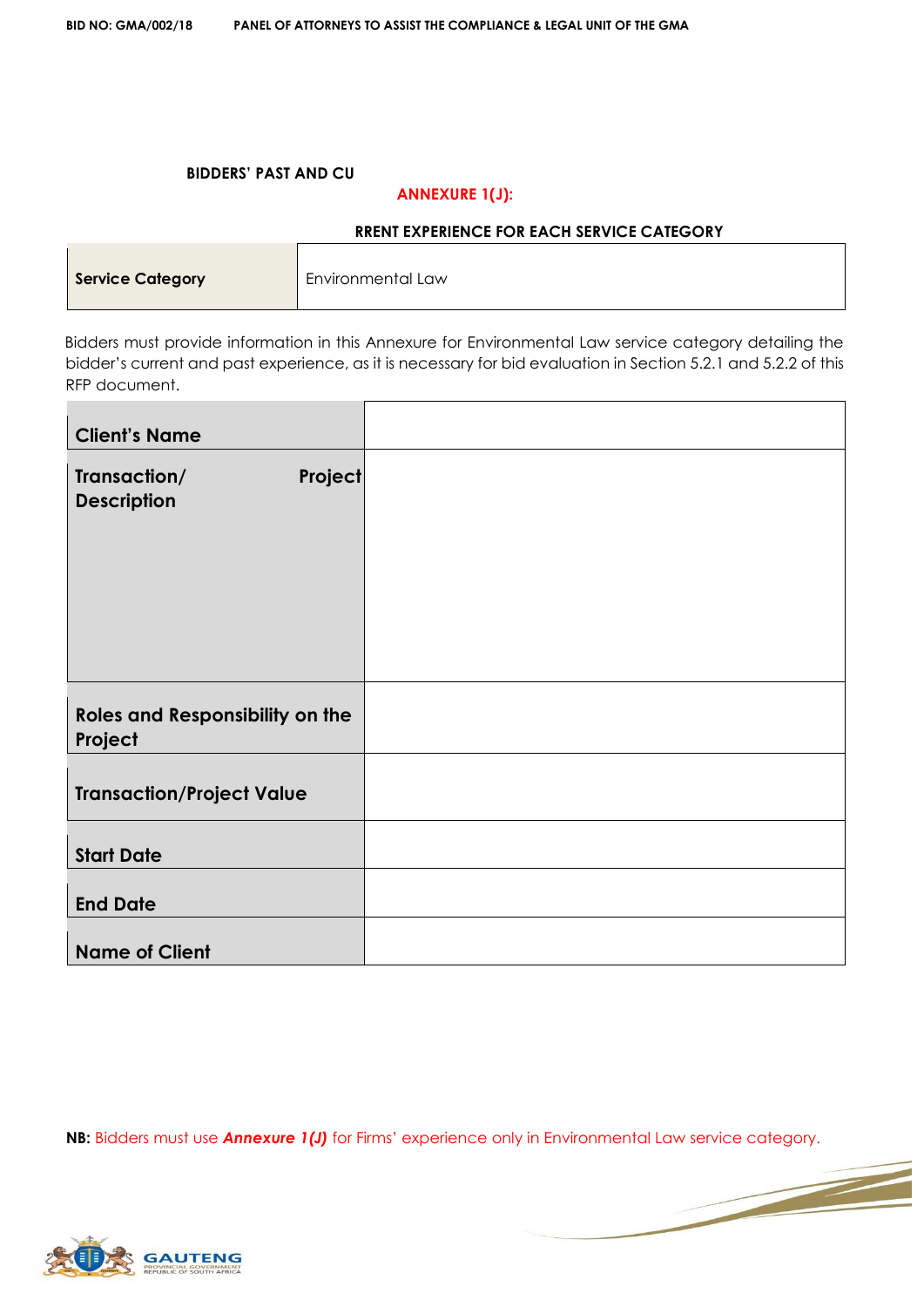| <b>BIDDERS' PAST AND CU</b>            |                                                                                              |  |  |  |
|----------------------------------------|----------------------------------------------------------------------------------------------|--|--|--|
| <b>Client Contact Details</b>          | <b>Contact Name:</b><br><b>Address:</b><br><b>Telephone number:</b><br><b>Email address:</b> |  |  |  |
| Reference to supporting documentation: |                                                                                              |  |  |  |
| <b>ANNEXURE 1(K):</b>                  |                                                                                              |  |  |  |

#### **RRENT EXPERIENCE FOR EACH SERVICE CATEGORY**

| <b>Service Category</b> | Litigations |
|-------------------------|-------------|
|-------------------------|-------------|

Bidders must provide information in this Annexure for Litigations service category detailing the bidder's current and past experience, as it is necessary for bid evaluation in Section 5.2.1 and 5.2.2 of this RFP document.

| <b>Client's Name</b>                          |  |
|-----------------------------------------------|--|
| Transaction/<br>Project<br><b>Description</b> |  |
| Roles and Responsibility on the<br>Project    |  |

**NB:** Bidders must use *Annexure 1(K)* for Firms' experience only in Litigation service category.

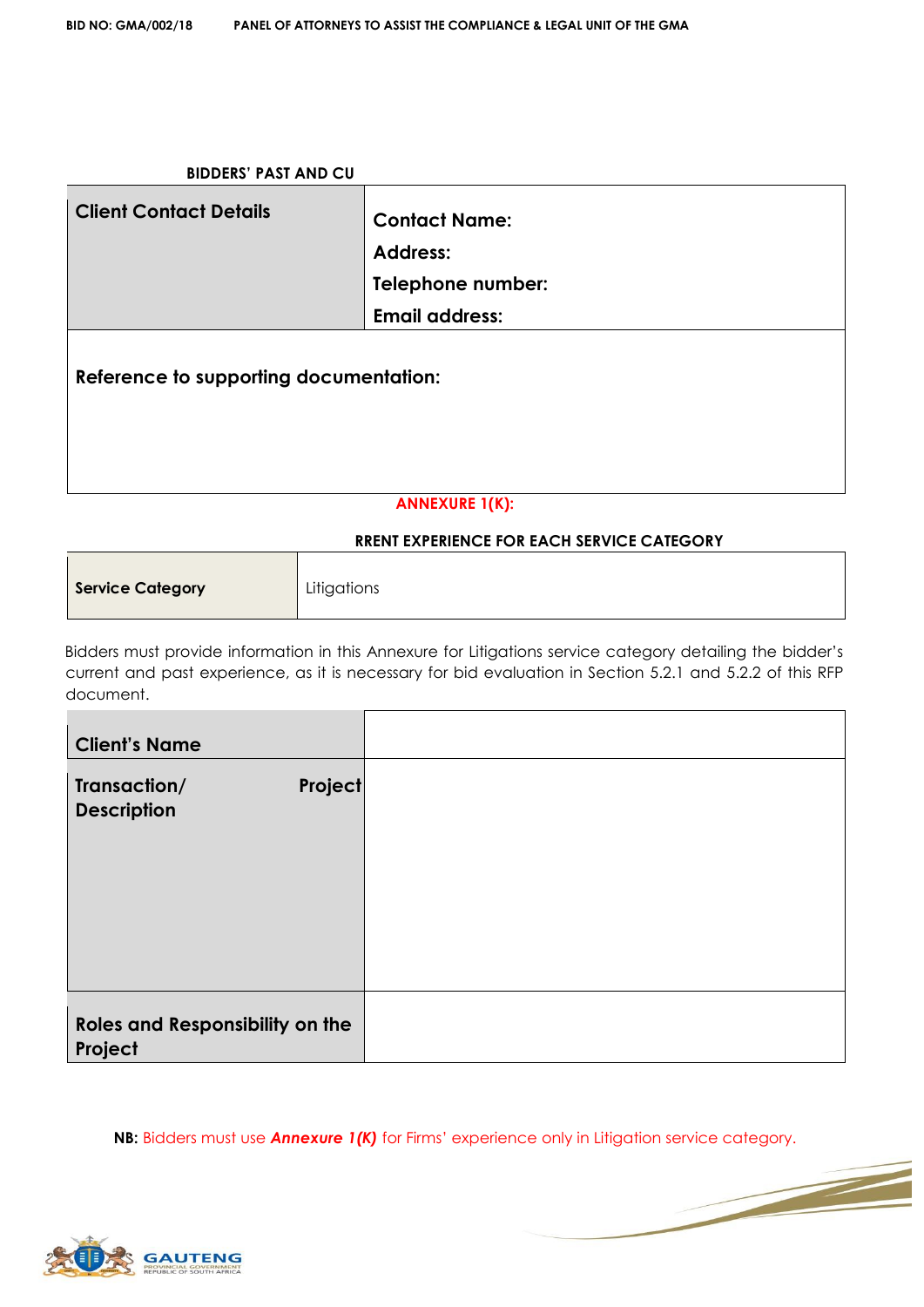| <b>Transaction/Project Value</b>       |                       |  |  |  |
|----------------------------------------|-----------------------|--|--|--|
| <b>Start Date</b>                      |                       |  |  |  |
| <b>End Date</b>                        |                       |  |  |  |
| <b>Name of Client</b>                  |                       |  |  |  |
| <b>Client Contact Details</b>          | <b>Contact Name:</b>  |  |  |  |
|                                        | <b>Address:</b>       |  |  |  |
|                                        | Telephone number:     |  |  |  |
|                                        | <b>Email address:</b> |  |  |  |
| Reference to supporting documentation: |                       |  |  |  |
|                                        |                       |  |  |  |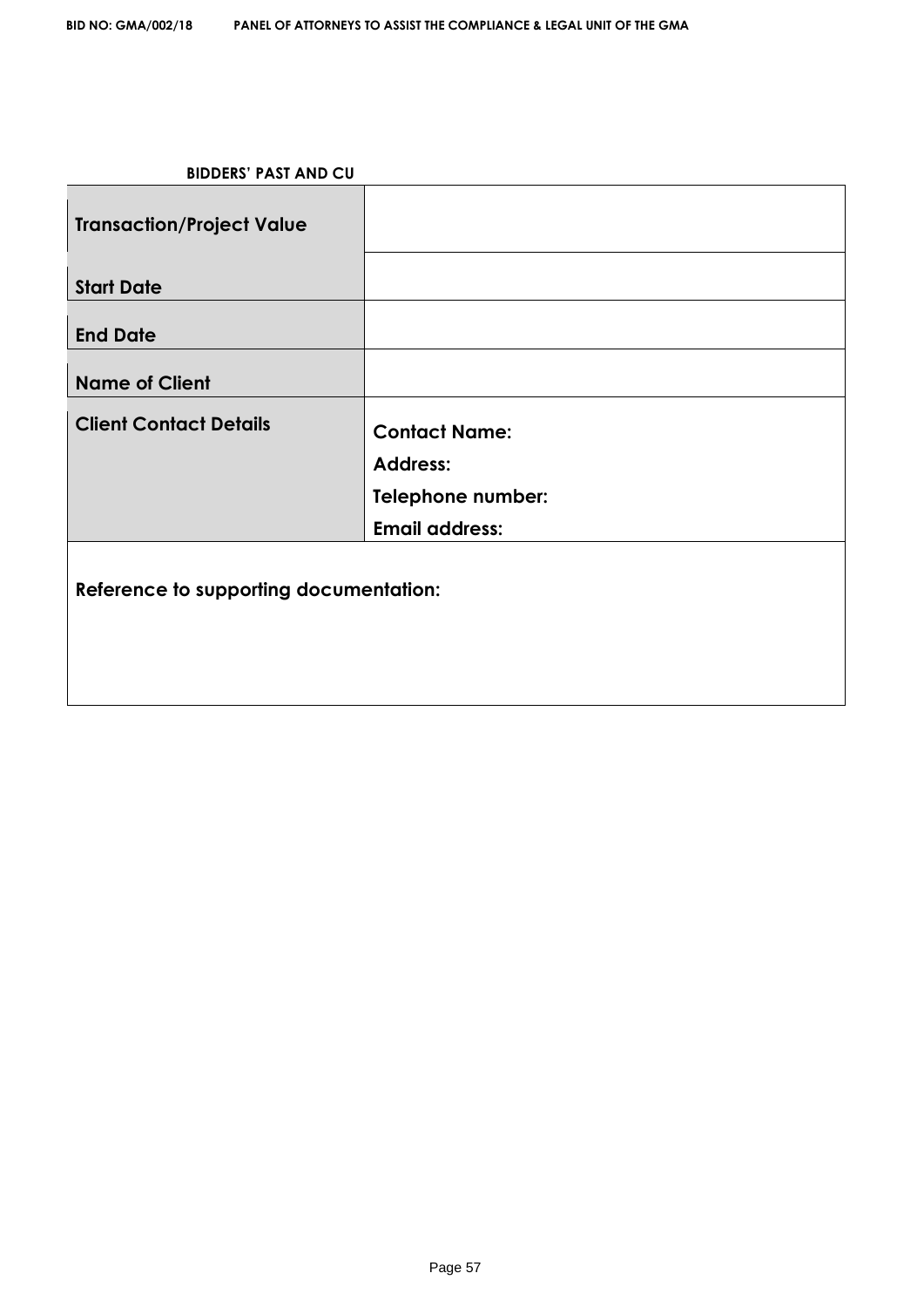#### **ANNEXURE 2 (A):**

#### **BIDDERS' PROPOSED LEAD ATTORNEY PER SERVICE CATEGORY.**

In this Annexure bidders are required to provide information on the proposed Lead Attorneys to be assigned to the GMA, as it is necessary for bid evaluation in Section 5.2.1 and 5.2.2 of this RFP Part B.

| <b>Lead Attorney</b> | <b>Service Category</b> | Qualifications | <b>Years of</b><br><b>Experience</b> | <b>Relevant Experience</b> |                          |
|----------------------|-------------------------|----------------|--------------------------------------|----------------------------|--------------------------|
|                      |                         |                |                                      | <b>Matters Worked on:</b>  | <b>Client's Details:</b> |
|                      |                         |                |                                      |                            |                          |
|                      |                         |                |                                      |                            |                          |
|                      |                         |                |                                      |                            |                          |
|                      |                         |                |                                      |                            |                          |
|                      |                         |                |                                      |                            |                          |
|                      |                         |                |                                      |                            |                          |
|                      |                         |                |                                      |                            |                          |
|                      |                         |                |                                      |                            |                          |
|                      |                         |                |                                      |                            |                          |
|                      |                         |                |                                      |                            |                          |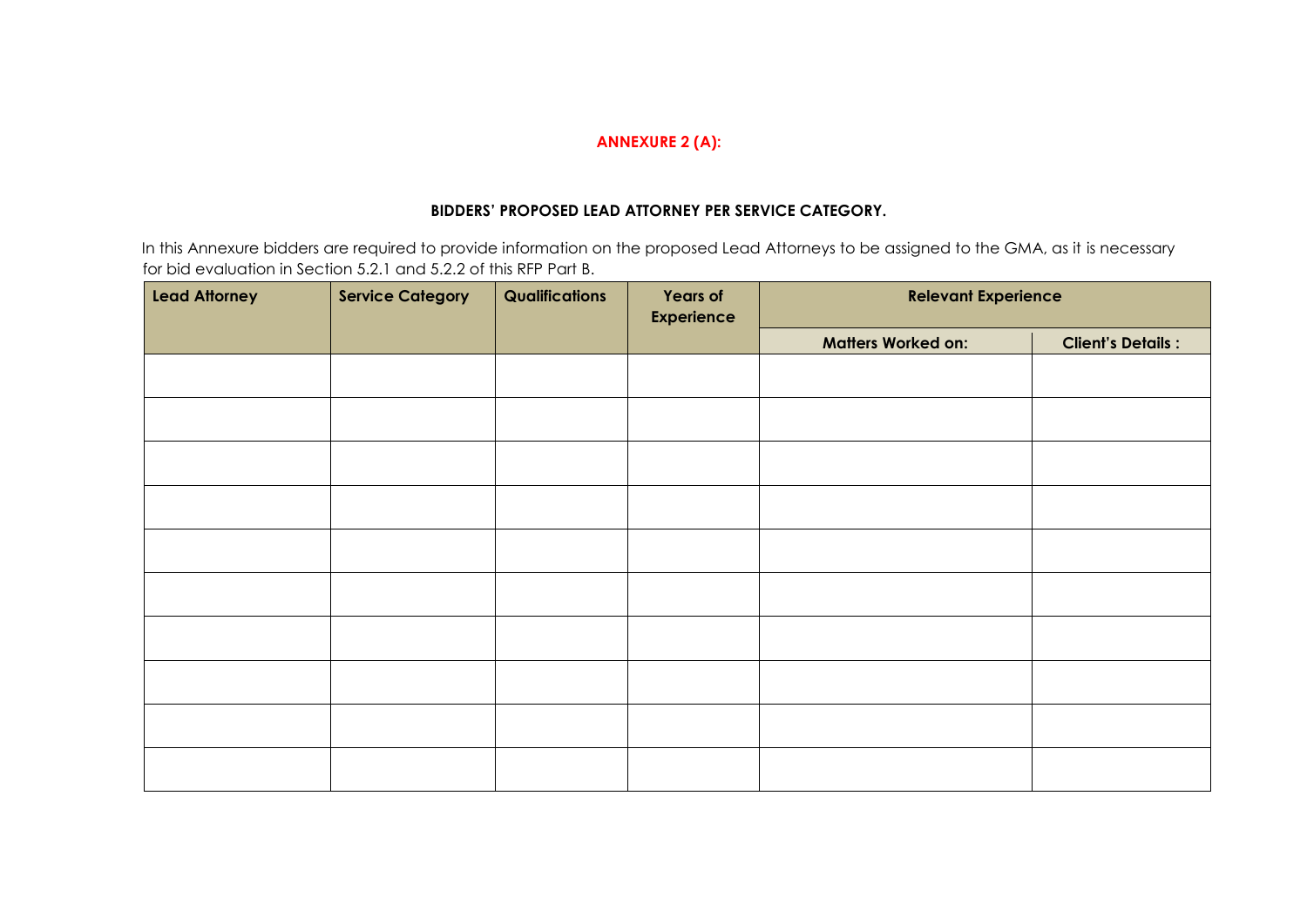#### **ANNEXURE 2 (B):**

#### **BIDDERS' PROPOSED TEAM OF LAWYERS.**

In this Annexure bidders are required to provide information on the proposed team of lawyers to be assigned to the GMA, as it is necessary for bid evaluation in Section 5.2.1 and 5.2.2 of this RFP document.

| <b>Name</b> | Position/De<br>signation | Qualifications | <b>Years of</b><br><b>Experience</b> | <b>Relevant Experience</b> |                          |
|-------------|--------------------------|----------------|--------------------------------------|----------------------------|--------------------------|
|             |                          |                |                                      | <b>Matters Worked on:</b>  | <b>Client's Details:</b> |
|             |                          |                |                                      |                            |                          |
|             |                          |                |                                      |                            |                          |
|             |                          |                |                                      |                            |                          |
|             |                          |                |                                      |                            |                          |
|             |                          |                |                                      |                            |                          |
|             |                          |                |                                      |                            |                          |
|             |                          |                |                                      |                            |                          |
|             |                          |                |                                      |                            |                          |
|             |                          |                |                                      |                            |                          |
|             |                          |                |                                      |                            |                          |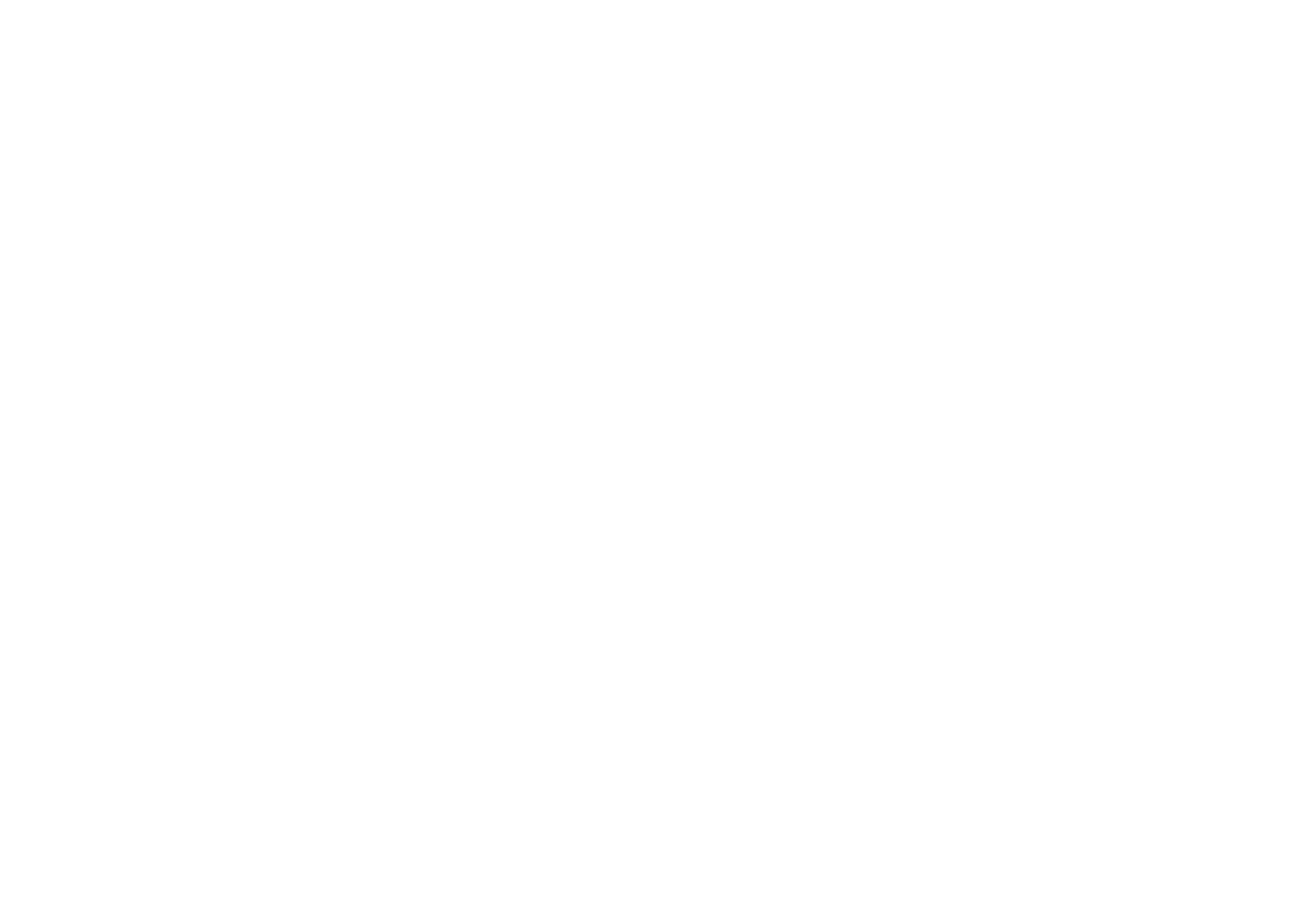#### **ANNEXURE 3**

#### **DECLARATION OF OPENNESS TO TWINNING ASSIGNMENTS WITH EME's AND QSE's**

The bidder hereby agrees that it is open accepting twinning assignments with EME's and QSE's where the GMA deems appropriate and practical to achieve transformation imperatives in line with its supplier development programme.

In the event of such twinning assignment we, being a large firm and undertaking to give the EME or QSE meaningful exposure, acknowledge that we shall take the lead and remain accountable to the GMA.

SIGNED at \_\_\_\_\_\_\_\_\_\_\_\_\_\_\_\_\_\_\_\_\_\_\_\_\_\_\_ on this \_\_\_\_\_ day of \_\_\_\_\_\_\_\_\_\_\_\_\_\_\_20\_\_\_

#### SIGNATURE OF BIDDER'S DULY AUTHORISED REPRESENTATIVE

\_\_\_\_\_\_\_\_\_\_\_\_\_\_\_\_\_\_\_\_\_\_\_\_\_\_\_\_\_ \_\_\_\_\_\_\_\_\_\_\_\_\_\_\_\_\_\_\_\_\_\_\_\_\_\_\_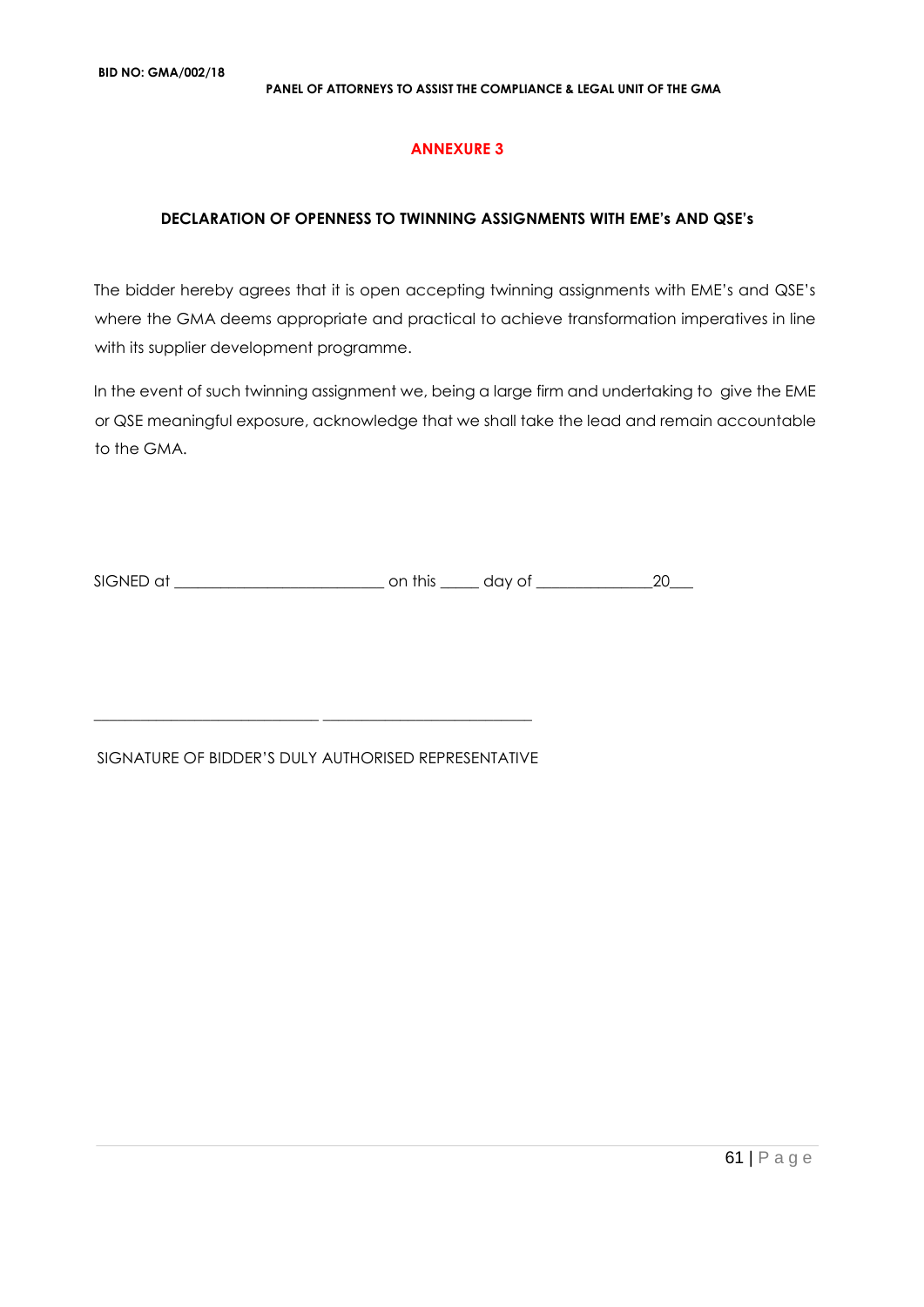

#### **DECLARATION TO FICA COMPLIANCE**

The bidder hereby undertakes to implement reasonably adequate controls to monitor and ensure compliance with the letter and spirit of the FICA, and undertakes to allow the GMA the right to verify such controls during subsistence of the bidder's engagement to the GMA.

SIGNED at \_\_\_\_\_\_\_\_\_\_\_\_\_\_\_\_\_\_\_\_\_\_\_\_\_\_\_ on this \_\_\_\_\_ day of \_\_\_\_\_\_\_\_\_\_\_\_\_\_\_20\_\_\_

SIGNATURE OF BIDDER'S DULY AUTHORISED REPRESENTATIVE

\_\_\_\_\_\_\_\_\_\_\_\_\_\_\_\_\_\_\_\_\_\_\_\_\_\_\_\_\_ \_\_\_\_\_\_\_\_\_\_\_\_\_\_\_\_\_\_\_\_\_\_\_\_\_\_\_

# **RFP - PART C:**

# **BIDDERS DECLARATION**

All responses must be provided within the specified boxes, must comply with the word and page limits imposed and must respond to this RFP Part B in accordance with the Conditions of Tendering in this RFP Part A. All Annexures form part of the Bidders Response and must be completed in full and signed.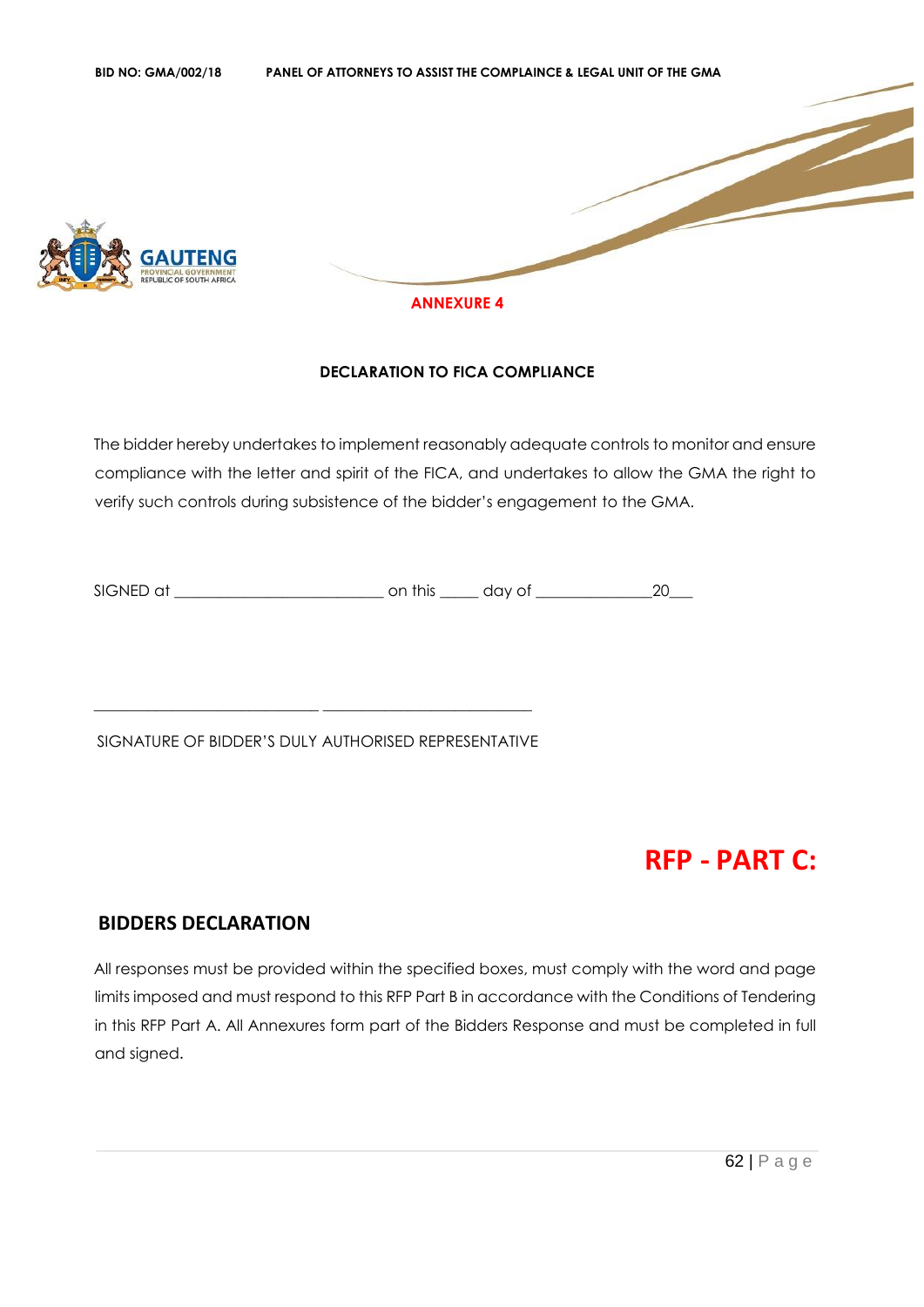| <b>BID NO: GMA/002/18</b> | PANEL OF ATTORNEYS TO ASSIST THE COMPLAINCE & LEGAL UNIT OF THE GMA |
|---------------------------|---------------------------------------------------------------------|
|---------------------------|---------------------------------------------------------------------|

| <b>BIDDERS DECLARATION</b>                                                                                                           |                                                                          |  |  |  |
|--------------------------------------------------------------------------------------------------------------------------------------|--------------------------------------------------------------------------|--|--|--|
| that:                                                                                                                                |                                                                          |  |  |  |
| $\Box$                                                                                                                               | I have read, understood and accept the conditions contained in this RFP. |  |  |  |
| I have supplied all the required information, and all the information submitted as part of<br>$\Box$<br>the RFP is true and correct. |                                                                          |  |  |  |
| <b>NAME OF THE BIDDER</b>                                                                                                            |                                                                          |  |  |  |
| <b>IDENTITY NUMBER</b>                                                                                                               |                                                                          |  |  |  |
| <b>POSITION</b>                                                                                                                      |                                                                          |  |  |  |
| <b>AUTHORISED SIGNATORY</b>                                                                                                          |                                                                          |  |  |  |

| <b>BIDDERS RESPONSE</b>           |  |  |  |
|-----------------------------------|--|--|--|
| <b>FULL NAME</b>                  |  |  |  |
| <b>POSTAL ADDRESS</b>             |  |  |  |
| <b>PHYSICAL ADDRESS</b>           |  |  |  |
| <b>ENTITY REGISTRATION NUMBER</b> |  |  |  |

m.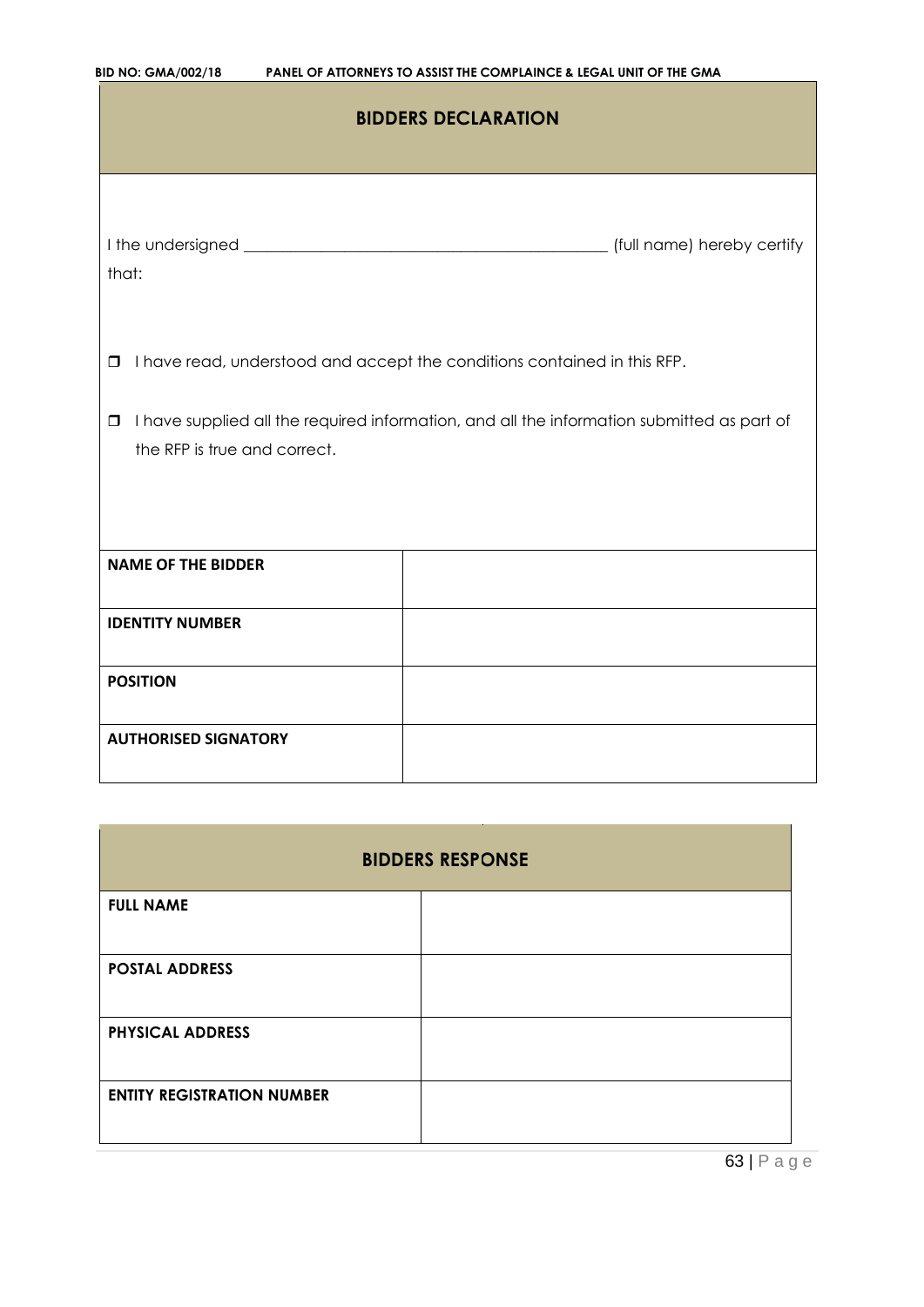| <b>BID NO: GMA/002/18</b> | <b>PANEL OF ATTORNEYS TO ASSIST THE COMPLAINCE &amp; LEGAL UNIT OF THE GMA</b> |
|---------------------------|--------------------------------------------------------------------------------|
|---------------------------|--------------------------------------------------------------------------------|

| <b>VAT REGISTRATION NUMBER</b>                                                 |                          |               |  |
|--------------------------------------------------------------------------------|--------------------------|---------------|--|
| <b>CONTACT PERSON'S FULL NAME</b>                                              |                          |               |  |
| <b>TELEPHONE NUMBER 1</b>                                                      | <b>CODE</b>              | <b>NUMBER</b> |  |
| <b>TELEPHONE NUMBER 2</b>                                                      | <b>CODE</b>              | <b>NUMBER</b> |  |
| <b>FACSIMILE NUMBER</b>                                                        | <b>CODE</b>              | <b>NUMBER</b> |  |
| <b>CELLULAR PHONE NUMBER</b>                                                   |                          |               |  |
| <b>E-MAIL ADDRESS</b>                                                          |                          |               |  |
| <b>TAX CLEARANCE CERTIFICATE</b>                                               | <b>YES</b>               | <b>NO</b>     |  |
| <b>REGISTERED ON NATIONAL TREASURY</b><br><b>CENTRALISED SUPPLIER DATABASE</b> | <b>YES</b>               | <b>NO</b>     |  |
| FULL NAME OF AUTHORISED SIGNATORY                                              |                          |               |  |
| <b>TITLE OF AUTHORISED SIGNATORY</b>                                           |                          |               |  |
| SIGNATURE OF AUTHORISED SIGNATORY                                              |                          |               |  |
| <b>DATE OF SIGNATURE</b>                                                       |                          |               |  |
| <b>ALTERNATIVE TENDER</b>                                                      | Word limit - [500] words |               |  |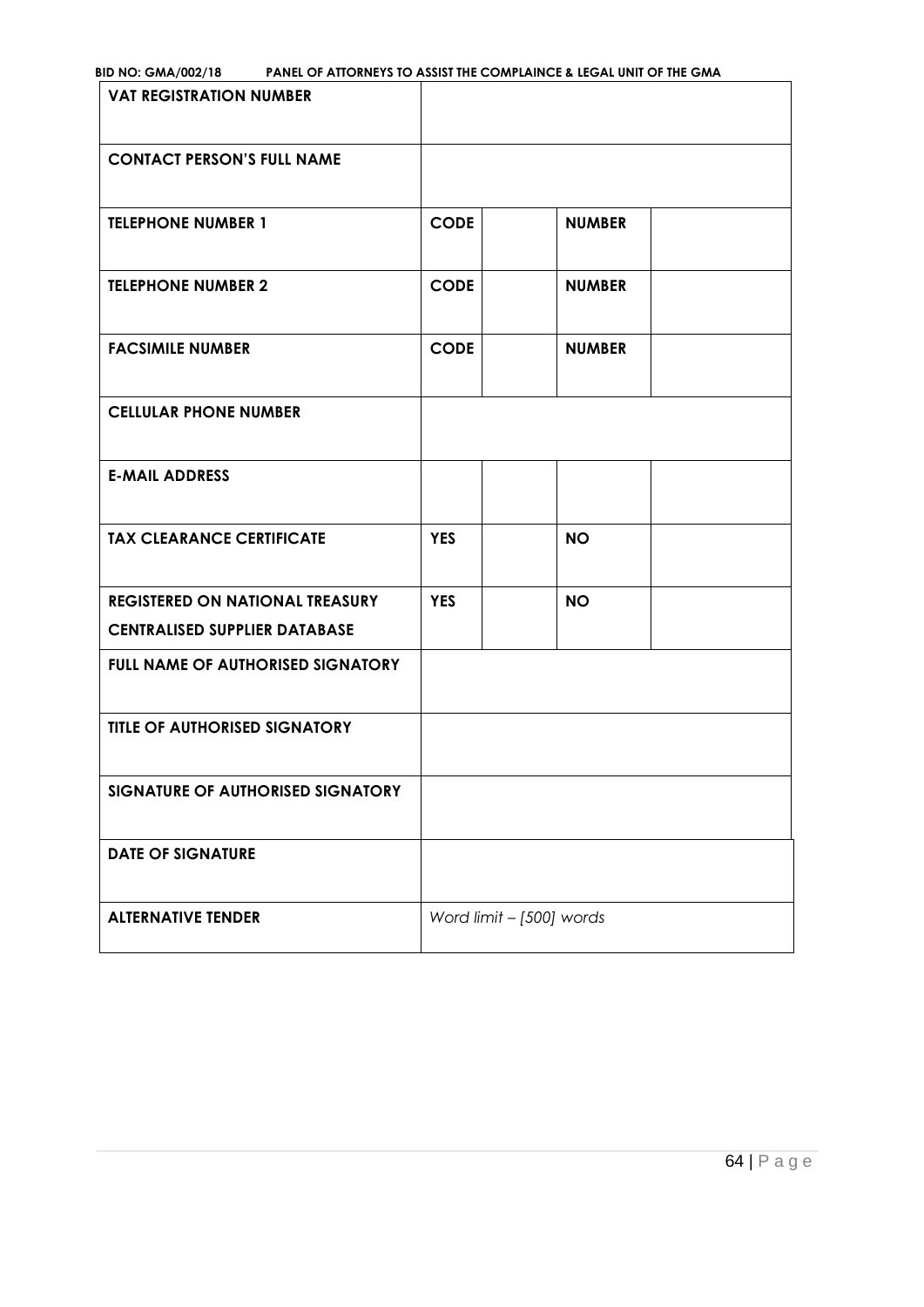# **Register on the Central Supplier Database for Government managed by National Treasury**

with effect from 1 April 2016 the Central Supplier Database (CSD) will serve as the single source of key supplier information for all spheres of government providing consolidated, accurate, uptodate, complete and verified supplier information to procuring organs of state.

The establishment of a CSD will result in one single database to serve as the source of all supplier information for all spheres of government. The purpose of centralising government's supplier database is to reduce duplication of effort and cost for both supplier and government while enabling electronic procurement processes.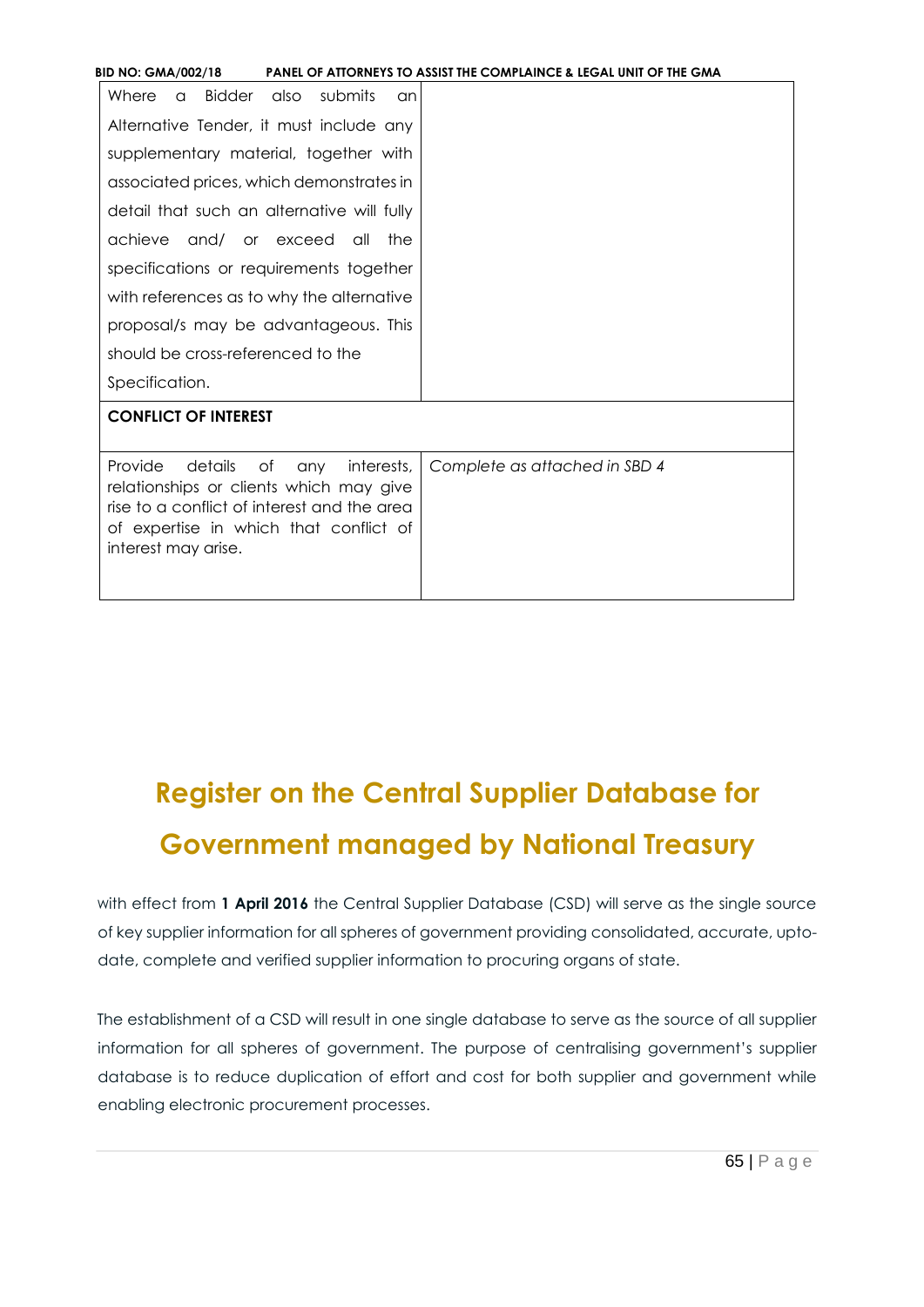#### **BID NO: GMA/002/18 PANEL OF ATTORNEYS TO ASSIST THE COMPLAINCE & LEGAL UNIT OF THE GMA**

Prospective suppliers interested in pursuing opportunities within the South African Government and those that are already registered on the GMA supplier database are encouraged to **selfregister** on the CSD. This self-registration application represents an expression of interest from the supplier to conduct business with the South African Government. Once submitted, your details will be assessed for inclusion on the CSD.

#### **Access the CSD site on [www.csd.gov.za](http://www.csd.gov.za/)**

Contact National Treasury for further clarity on the process:

Email: csd@treasury.gov.za

Telephone: 012 315 5509

Bidders must submit with their proposals proof of registration on CSD. The proof of registration must indicate the following:

- CSD Supplier Number
- CSD Unique RRN

# **SBD 1 (A)**

| <b>INVITATION TO BID</b>                                                                                |  |                       |                                                                                            |                       |               |                      |  |       |
|---------------------------------------------------------------------------------------------------------|--|-----------------------|--------------------------------------------------------------------------------------------|-----------------------|---------------|----------------------|--|-------|
| YOU ARE HEREBY INVITED TO BID FOR REQUIREMENTS OF THE GAUTRAIN MANAGEMENT AGENCY                        |  |                       |                                                                                            |                       |               |                      |  |       |
| <b>BID NUMBER:</b>                                                                                      |  | GMA/002/18            | <b>CLOSING DATE:</b>                                                                       |                       | 14/09/2018    | <b>CLOSING TIME:</b> |  | 11H00 |
| <b>DESCRIPTION</b>                                                                                      |  |                       | PANEL OF ATTORNEYS TO ASSIST THE COMPLIANCE & LEGAL UNIT OF THE GMA                        |                       |               |                      |  |       |
| BID RESPONSE DOCUMENTS MAY BE DEPOSITED IN THE BID BOX SITUATED AT (STREET ADDRESS)                     |  |                       |                                                                                            |                       |               |                      |  |       |
|                                                                                                         |  |                       | Gautrain Management Agency, 44 Grand Central Boulevard, Grand Central Extension 1, Midrand |                       |               |                      |  |       |
| <b>BIDDING PROCEDURE ENQUIRIES MAY BE DIRECTED TO</b><br><b>TECHNICAL ENQUIRIES MAY BE DIRECTED TO:</b> |  |                       |                                                                                            |                       |               |                      |  |       |
| <b>CONTACT PERSON</b>                                                                                   |  | <b>SABELO MKWAE</b>   |                                                                                            | <b>CONTACT PERSON</b> |               |                      |  |       |
| <b>TELEPHONE NUMBER</b>                                                                                 |  |                       | <b>TELEPHONE NUMBER</b>                                                                    |                       |               |                      |  |       |
| <b>FACSIMILE NUMBER</b>                                                                                 |  |                       | <b>FACSIMILE NUMBER</b>                                                                    |                       |               |                      |  |       |
| tenderequiries@gautrain.co.za<br><b>E-MAIL ADDRESS</b>                                                  |  | <b>E-MAIL ADDRESS</b> |                                                                                            |                       |               |                      |  |       |
| <b>SUPPLIER INFORMATION</b>                                                                             |  |                       |                                                                                            |                       |               |                      |  |       |
| <b>NAME OF BIDDER</b>                                                                                   |  |                       |                                                                                            |                       |               |                      |  |       |
| POSTAL ADDRESS                                                                                          |  |                       |                                                                                            |                       |               |                      |  |       |
| STREET ADDRESS                                                                                          |  |                       |                                                                                            |                       |               |                      |  |       |
| <b>TELEPHONE NUMBER</b>                                                                                 |  | <b>CODE</b>           |                                                                                            |                       | <b>NUMBER</b> |                      |  |       |
| <b>CELLPHONE NUMBER</b>                                                                                 |  |                       |                                                                                            |                       |               |                      |  |       |
| <b>FACSIMILE NUMBER</b>                                                                                 |  | CODE                  |                                                                                            |                       | <b>NUMBER</b> |                      |  |       |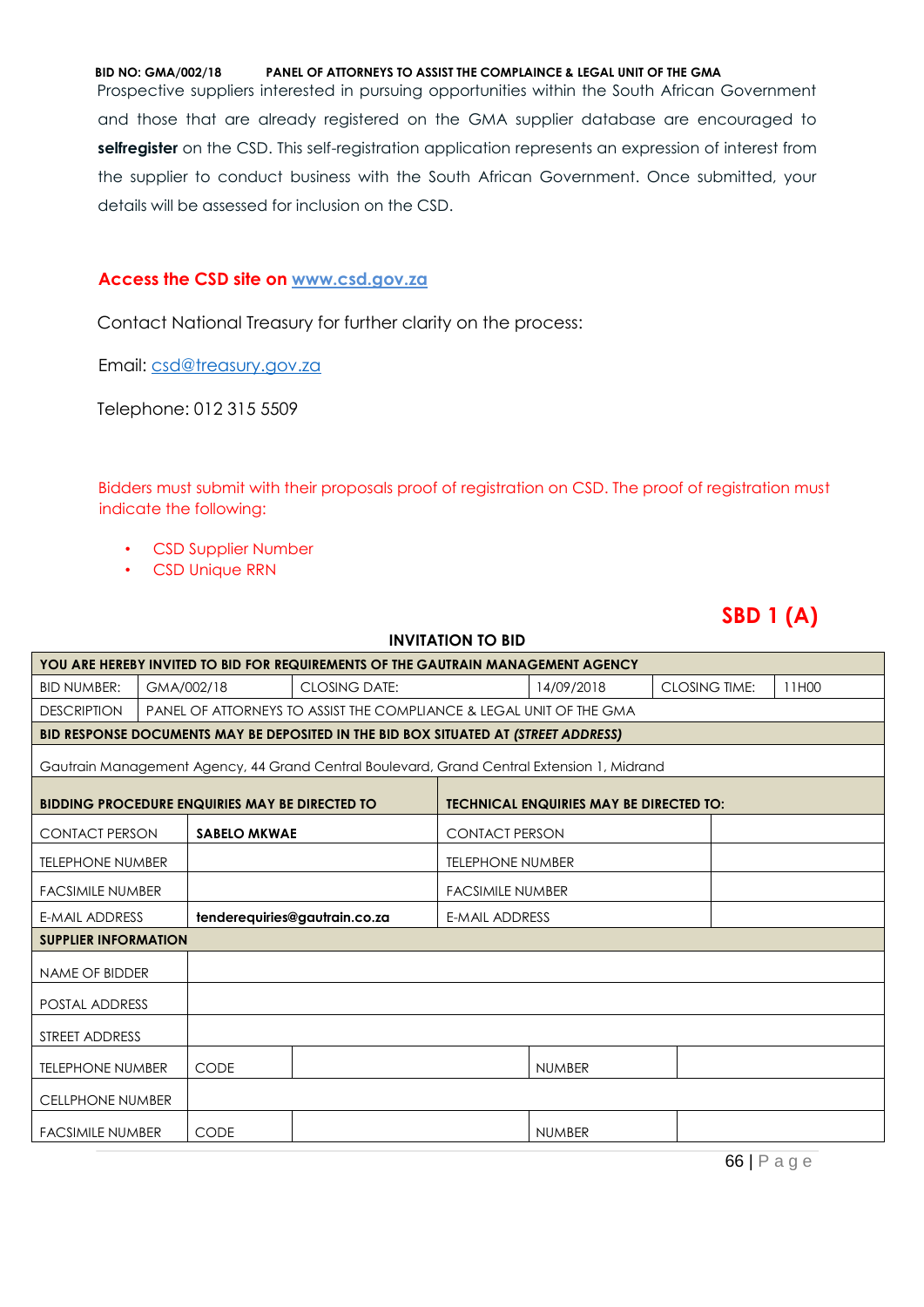**PANEL OF ATTORNEYS TO ASSIST THE COMPLAINCE & LEGAL UNIT OF THE GMA** 

| <b>E-MAIL ADDRESS</b>                                                                                                                                                                                                                                                               |                                                       |                             |                  |                                                                               |             |                                                                        |                       |
|-------------------------------------------------------------------------------------------------------------------------------------------------------------------------------------------------------------------------------------------------------------------------------------|-------------------------------------------------------|-----------------------------|------------------|-------------------------------------------------------------------------------|-------------|------------------------------------------------------------------------|-----------------------|
| <b>VAT</b><br><b>REGISTRATIO</b><br>N NUMBER                                                                                                                                                                                                                                        |                                                       |                             |                  |                                                                               |             |                                                                        |                       |
| <b>SUPPLIER</b><br><b>COMPLIANCE STATUS</b>                                                                                                                                                                                                                                         | <b>TAX</b><br><b>COMPLIANCE</b><br><b>SYSTEM PIN:</b> |                             | <b>OR</b>        | <b>CENTRAL</b><br><b>SUPPLIER</b><br><b>DATABASE</b><br>No:                   | <b>MAAA</b> |                                                                        |                       |
| <b>B-BBEE STATUS LEVEL</b><br><b>VERIFICATION</b><br><b>CERTIFICATE</b>                                                                                                                                                                                                             |                                                       | <b>TICK APPLICABLE BOXI</b> | <b>AFFIDAVIT</b> | <b>B-BBEE STATUS LEVEL SWORN</b>                                              |             |                                                                        | [TICK APPLICABLE BOX] |
|                                                                                                                                                                                                                                                                                     | $\Box$ Yes                                            | $\Box$ No                   |                  |                                                                               |             | $\Box$ Yes                                                             | $\Box$ No             |
| [A B-BBEE STATUS LEVEL VERIFICATION CERTIFICATE/ SWORN AFFIDAVIT (FOR EMES & QSEs) MUST BE SUBMITTED IN ORDER TO QUALIFY<br><b>FOR PREFERENCE POINTS FOR B-BBEET</b>                                                                                                                |                                                       |                             |                  |                                                                               |             |                                                                        |                       |
| ARE YOU THE<br><b>ACCREDITED</b><br><b>REPRESENTATIVE IN</b><br><b>SOUTH AFRICA FOR</b><br>GOODS<br>THF<br>/SERVICES/WORKS<br>OFFERED?                                                                                                                                              | $\Box$ Yes<br>[IF YES ENCLOSE PROOF]                  | $\Box$ No                   |                  | ARE YOU A FOREIGN BASED<br>SUPPLIER FOR THE GOODS<br>/SERVICES/WORKS OFFERED? |             | $\Box$ Yes<br><b>IF YES, ANSWER THE</b><br><b>QUESTIONNAIRE BELOWI</b> | $\Box$ No             |
| <b>QUESTIONNAIRE TO BIDDING FOREIGN SUPPLIERS</b>                                                                                                                                                                                                                                   |                                                       |                             |                  |                                                                               |             |                                                                        |                       |
| IS THE ENTITY A RESIDENT OF THE REPUBLIC OF SOUTH AFRICA (RSA)?                                                                                                                                                                                                                     |                                                       |                             |                  |                                                                               |             | $\Box$ YES $\Box$ NO                                                   |                       |
| $\Box$ YFS $\Box$ NO<br>DOES THE ENTITY HAVE A BRANCH IN THE RSA?                                                                                                                                                                                                                   |                                                       |                             |                  |                                                                               |             |                                                                        |                       |
| $\Box$ $_{\text{YES}}$ $\Box$<br>NO<br>DOES THE ENTITY HAVE A PERMANENT ESTABLISHMENT IN THE RSA?                                                                                                                                                                                   |                                                       |                             |                  |                                                                               |             |                                                                        |                       |
| $\Box$ YES $\Box$<br>NO<br>DOES THE ENTITY HAVE ANY SOURCE OF INCOME IN THE RSA?                                                                                                                                                                                                    |                                                       |                             |                  |                                                                               |             |                                                                        |                       |
| IS THE ENTITY LIABLE IN THE RSA FOR ANY FORM OF TAXATION?<br>IF THE ANSWER IS "NO" TO ALL OF THE ABOVE, THEN IT IS NOT A REQUIREMENT TO REGISTER FOR A TAX COMPLIANCE STATUS SYSTEM PIN<br>CODE FROM THE SOUTH AFRICAN REVENUE SERVICE (SARS) AND IF NOT REGISTER AS PER 2.3 BELOW. |                                                       |                             |                  |                                                                               | N()         | $\Box$ YES $\Box$                                                      |                       |

# **SBD 1 (B)**

#### **TERMS AND CONDITIONS FOR BIDDING**

| 1. BID SUBMISSION:                                                                                                                                                                                                                                   |
|------------------------------------------------------------------------------------------------------------------------------------------------------------------------------------------------------------------------------------------------------|
| 1.1. BIDS MUST BE DELIVERED BY THE STIPULATED TIME TO THE CORRECT ADDRESS. LATE BIDS WILL<br>NOT BE ACCEPTED FOR CONSIDERATION.                                                                                                                      |
| 1.2. ALL BIDS MUST BE SUBMITTED ON THE OFFICIAL FORMS PROVIDED-(NOT TO BE RE-TYPED) OR<br>IN THE MANNER PRESCRIBED IN THE BID DOCUMENT.                                                                                                              |
| 1.3. This bid is subject to the preferential procurement policy framework act, 2000<br>AND THE PREFERENTIAL PROCUREMENT REGULATIONS, 2017, THE GENERAL CONDITIONS OF<br>CONTRACT (GCC) AND, IF APPLICABLE, ANY OTHER SPECIAL CONDITIONS OF CONTRACT. |
| 1.4. THE SUCCESSFUL BIDDER WILL BE REQUIRED TO FILL IN AND SIGN A WRITTEN CONTRACT.                                                                                                                                                                  |
| <b>2. TAX COMPLIANCE REQUIREMENTS</b>                                                                                                                                                                                                                |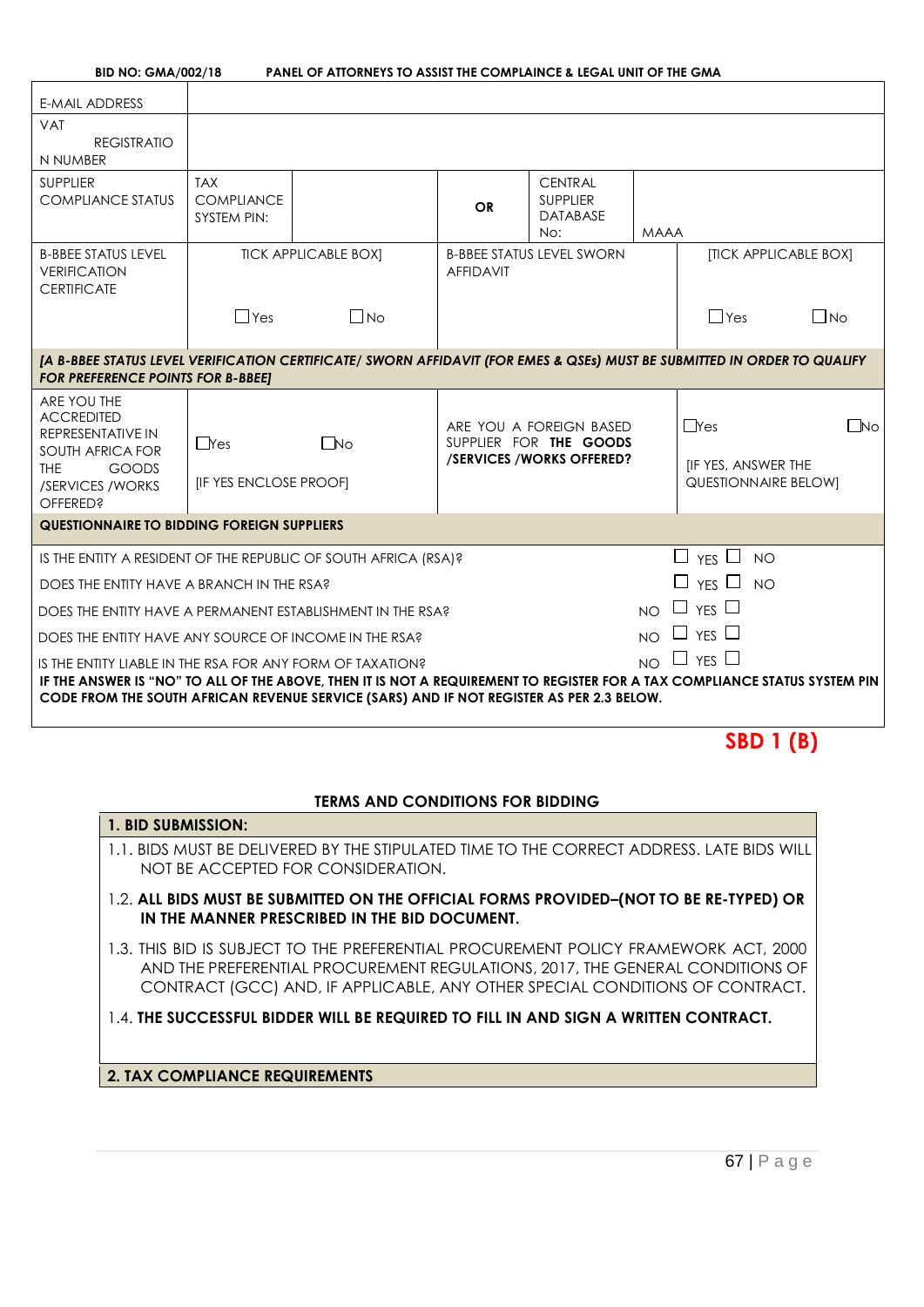**BID NO: GMA/002/18 PANEL OF ATTORNEYS TO ASSIST THE COMPLAINCE & LEGAL UNIT OF THE GMA** 

2.1 BIDDERS MUST ENSURE COMPLIANCE WITH THEIR TAX OBLIGATIONS.

- 2.2 BIDDERS ARE REQUIRED TO SUBMIT THEIR UNIQUE PERSONAL IDENTIFICATION NUMBER (PIN) ISSUED BY SARS TO ENABLE THE ORGAN OF STATE TO VERIFY THE TAXPAYER'S PROFILE AND TAX STATUS.
- 2.3 APPLICATION FOR TAX COMPLIANCE STATUS (TCS) PIN MAY BE MADE VIA E-FILING THROUGH THE SARS WEBSITE [WWW.SARS.GOV.ZA.](http://www.sars.gov.za/)
- 2.4 BIDDERS MAY ALSO SUBMIT A PRINTED TCS CERTIFICATE TOGETHER WITH THE BID.
- 2.5 IN BIDS WHERE CONSORTIA / JOINT VENTURES / SUB-CONTRACTORS ARE INVOLVED; EACH PARTY MUST SUBMIT A SEPARATE TCS CERTIFICATE / PIN / CSD NUMBER.
- 2.6 WHERE NO TCS PIN IS AVAILABLE BUT THE BIDDER IS REGISTERED ON THE CENTRAL SUPPLIER DATABASE (CSD), A CSD NUMBER MUST BE PROVIDED.
- 2.7 NO BIDS WILL BE CONSIDERED FROM PERSONS IN THE SERVICE OF THE STATE, COMPANIES WITH DIRECTORS WHO ARE PERSONS IN THE SERVICE OF THE STATE, OR CLOSE CORPORATIONS WITH MEMBERS PERSONS IN THE SERVICE OF THE STATE."

**NB: FAILURE TO PROVIDE / OR COMPLY WITH ANY OF THE ABOVE PARTICULARS MAY RENDER THE BID INVALID**.

| SIGNATURE OF BIDDER:                                                                                       |  |
|------------------------------------------------------------------------------------------------------------|--|
| CAPACITY UNDER WHICH THIS BID IS SIGNED:<br>(Proof of authority must be submitted e.g. company resolution) |  |
| DATF:                                                                                                      |  |

# **SBD 3.1**

#### **PRICING SCHEDULE**

Name of Bidder: ………………………………………………………….. Ref Number: GMA/002/18 Closing Time: 11H00 AM Closing Date 14 September 2018

#### **OFFER TO BE VALID FOR 180 DAYS FROM THE CLOSING DATE OF BID.**

Bidders are required to submit a separate detailed price proposal.

| <b>Position/Level</b> | Rate per Hour/Day (VAT Exclusive) |
|-----------------------|-----------------------------------|
|-----------------------|-----------------------------------|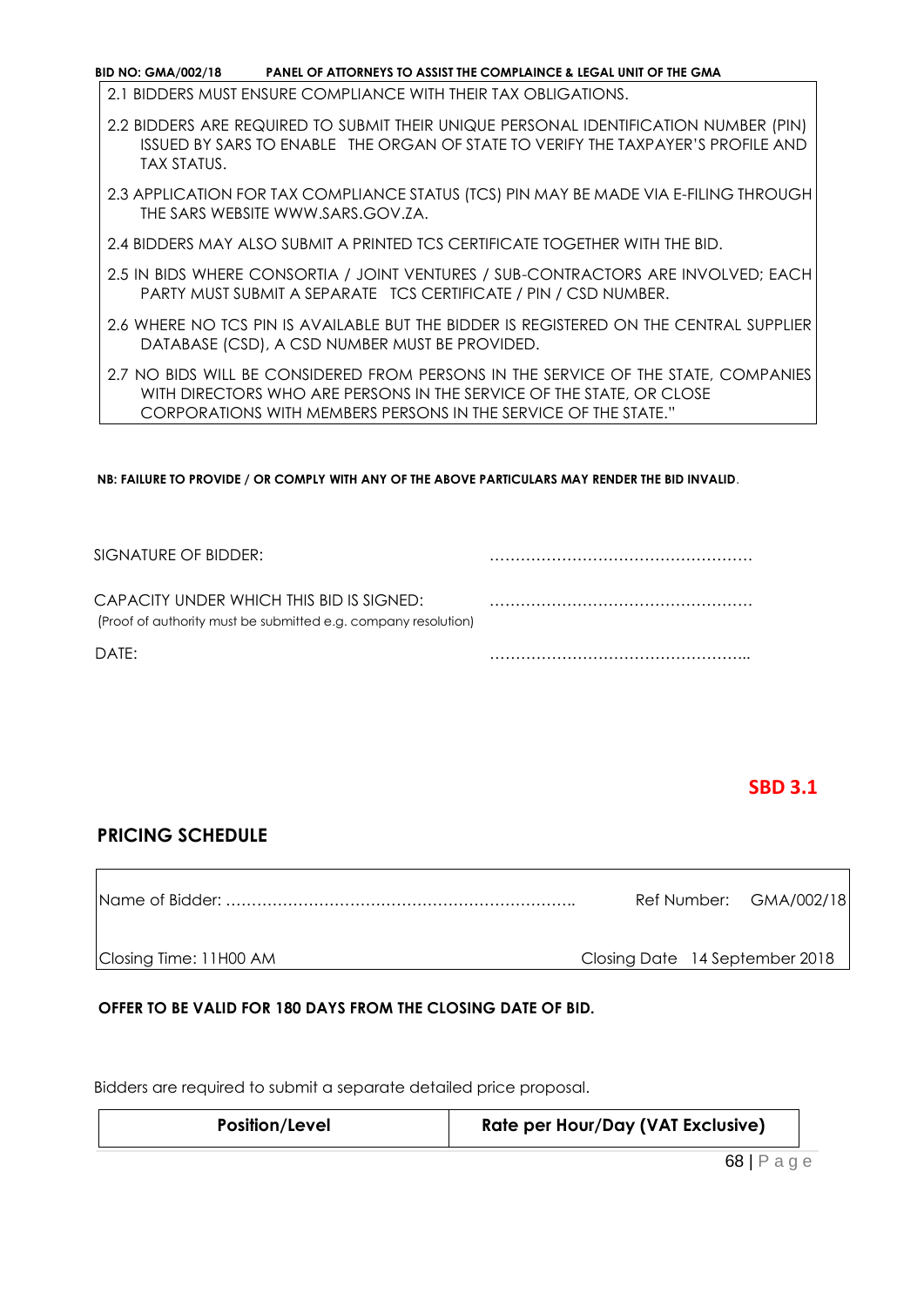| <b>BID NO: GMA/002/18</b> | PANEL OF ATTORNEYS TO ASSIST THE COMPLAINCE & LEGAL UNIT OF THE GMA |
|---------------------------|---------------------------------------------------------------------|
|                           |                                                                     |

| <b>Disbursements/Other Expenses</b> |  |
|-------------------------------------|--|
|                                     |  |
| 2.                                  |  |
| 3.                                  |  |
| 4.                                  |  |
| <b>TOTAL</b>                        |  |

#### **NOTES:**

- Annual price variations are set to the Consumer Price Index (CPI).
- Bidders are required to submit a separate detailed price proposal with clear price breakdown for each Section as per the detailed specification.

**SBD 3.1**

# **PRICE DECLARATION (MANDATORY INFORMATION)**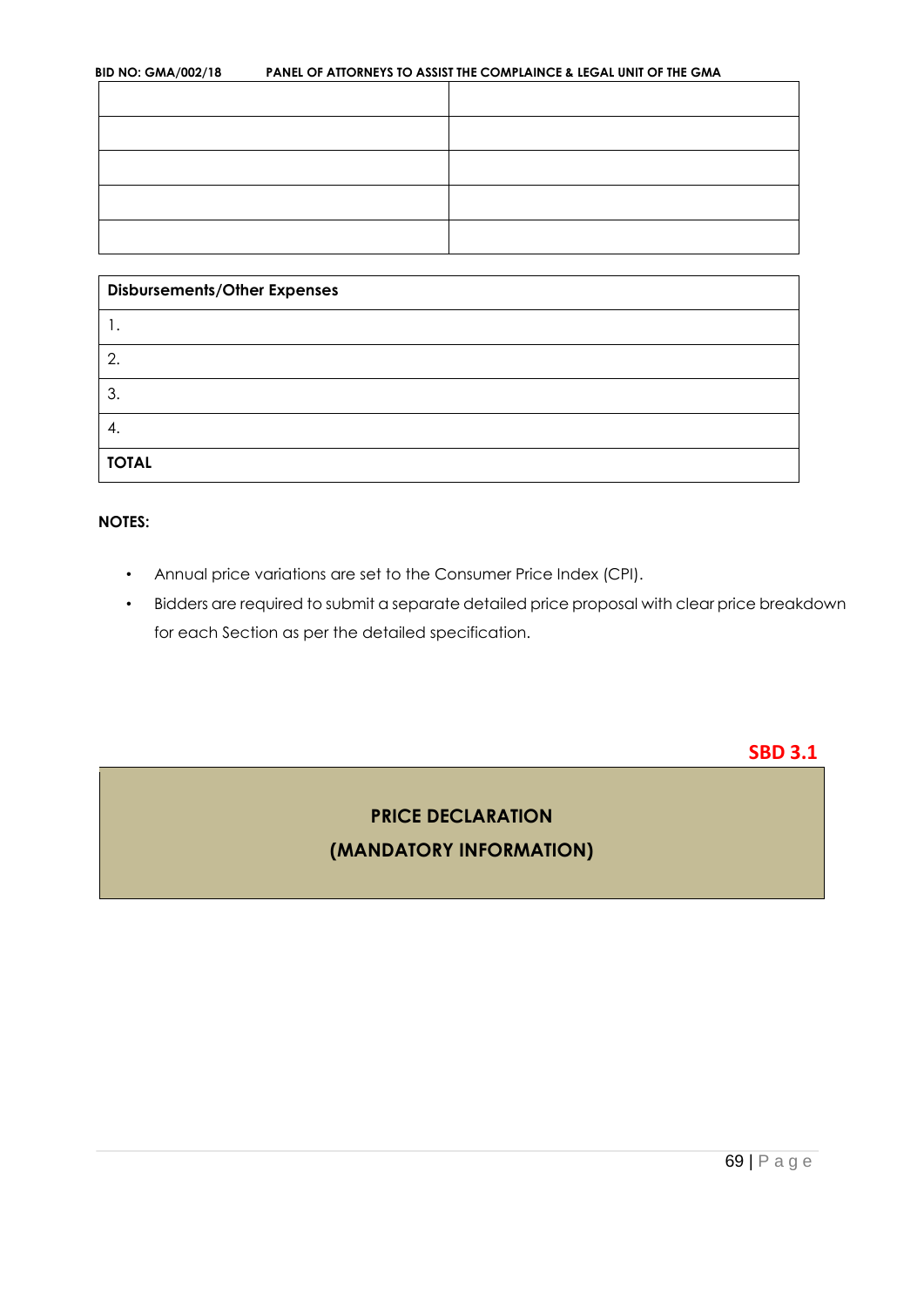| that:                                                          | (full name) hereby certify                                                                 |
|----------------------------------------------------------------|--------------------------------------------------------------------------------------------|
| $\Box$<br>above Section of this RFP.                           | I have read, understood and unconditionally accept that the conditions contained in        |
| $\Box$<br>the Pricing Section of this RFP is true and correct. | I have supplied all the required information, and all the information submitted as part of |
| <b>NAME OF BIDDER</b>                                          |                                                                                            |
| <b>IDENTITY NUMBER</b>                                         |                                                                                            |
| <b>POSITION</b>                                                |                                                                                            |
| <b>SIGNATURE OF AUTHORISED</b><br><b>SIGNATORY</b>             |                                                                                            |

**BID NO: GMA/002/18 PANEL OF ATTORNEYS TO ASSIST THE COMPLAINCE & LEGAL UNIT OF THE GMA** 

# **DECLARATION OF INTEREST**

- 1. Any legal person, including persons employed by the state<sup>1</sup>, or persons having a kinship with persons employed by the state, including a blood relationship, may make an offer or offers in terms of this invitation to bid (includes an advertised competitive bid, a limited bid, a proposal or written price quotation). In view of possible allegations of favoritism, should the resulting bid, or part thereof, be awarded to persons employed by the state, or to persons connected with or related to them, it is required that the bidder or his/her authorised representative declare his/her position in relation to the evaluating/adjudicating authority where-
	- the bidder is employed by the state; and/or

**SBD 4** 

70 | P a g e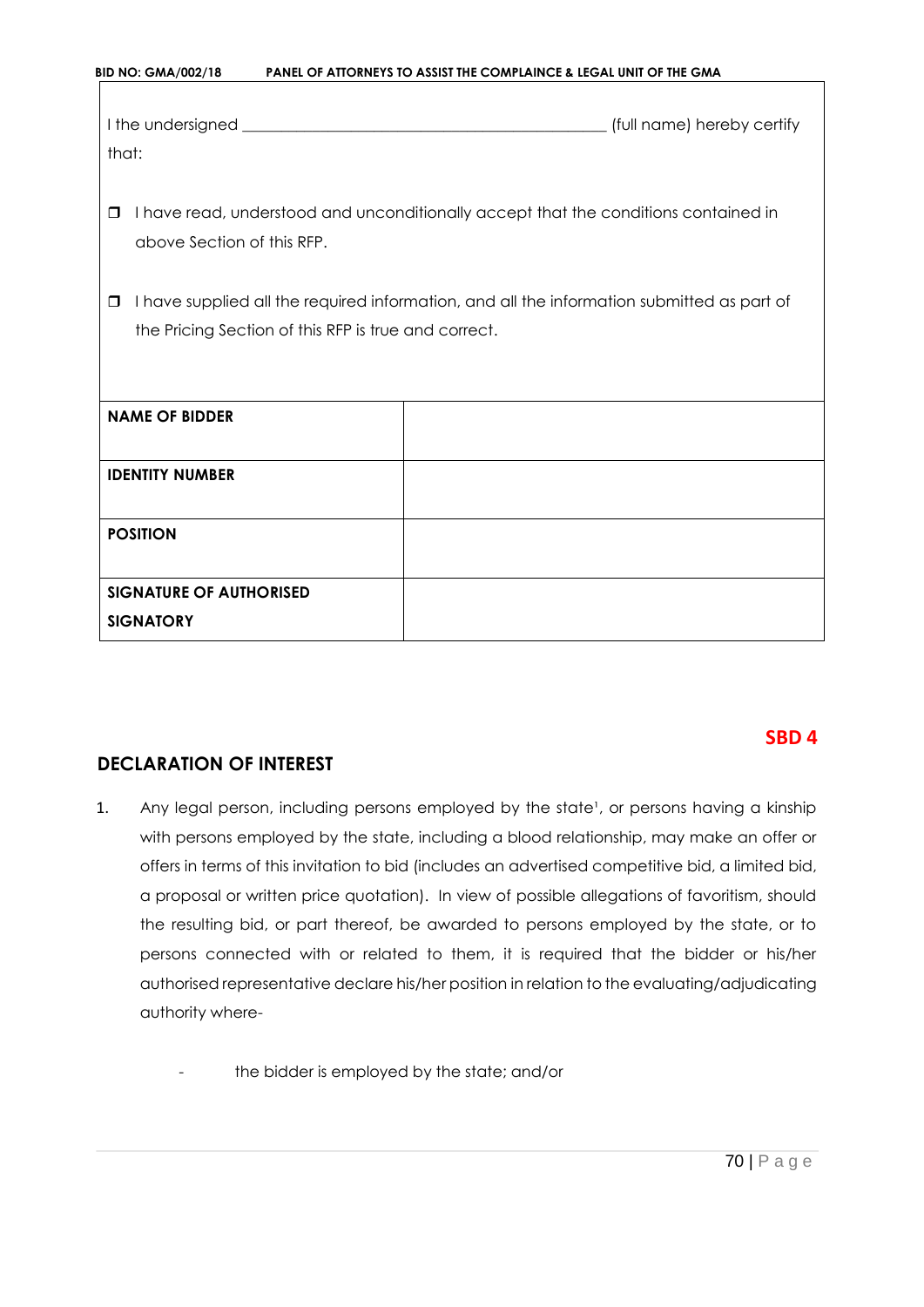| <b>BID NO: GMA/002/18</b> | PANEL OF ATTORNEYS TO ASSIST THE COMPLAINCE & LEGAL UNIT OF THE GMA              |
|---------------------------|----------------------------------------------------------------------------------|
|                           | the legal person on whose behalf the bidding document is signed, has a           |
|                           | relationship with persons/a person who are/is involved in the evaluation and or  |
|                           | adjudication of the bid(s), or where it is known that such a relationship exists |
|                           | between the person or persons for or on whose behalf, the declarant acts and     |
|                           | persons who are involved with the evaluation and or adjudication of the bid.     |

# 2. **In order to give effect to the above, the following questionnaire must be completed and submitted with the bid.**

| 2.1 | Full Name of bidder or his or her representative:                          |                                                                            |         |  |  |  |  |  |  |  |
|-----|----------------------------------------------------------------------------|----------------------------------------------------------------------------|---------|--|--|--|--|--|--|--|
|     |                                                                            |                                                                            |         |  |  |  |  |  |  |  |
| 2.2 | Identity                                                                   |                                                                            |         |  |  |  |  |  |  |  |
| 2.3 | Position occupied in the Company (director, trustee, shareholder, member): |                                                                            |         |  |  |  |  |  |  |  |
|     |                                                                            |                                                                            |         |  |  |  |  |  |  |  |
| 2.4 | agreement                                                                  | Registration number of company, enterprise, close corporation, partnership |         |  |  |  |  |  |  |  |
|     |                                                                            |                                                                            |         |  |  |  |  |  |  |  |
| 2.5 | Tax                                                                        | Reference                                                                  | Number: |  |  |  |  |  |  |  |
| 2.6 | <b>VAT</b>                                                                 | Registration                                                               | Number: |  |  |  |  |  |  |  |

2.6.1 The names of all directors / trustees / shareholders / members, their individual identity numbers, tax reference numbers and, if applicable, employee / PERSAL numbers must be indicated in paragraph 3 below.

# 2.7 Are you or any person connected with the bidder **YES/NO**

Are you or any person connected with the bidder presently employed by the state?

**YES/NO**

2.7.1 If so, furnish the following particulars: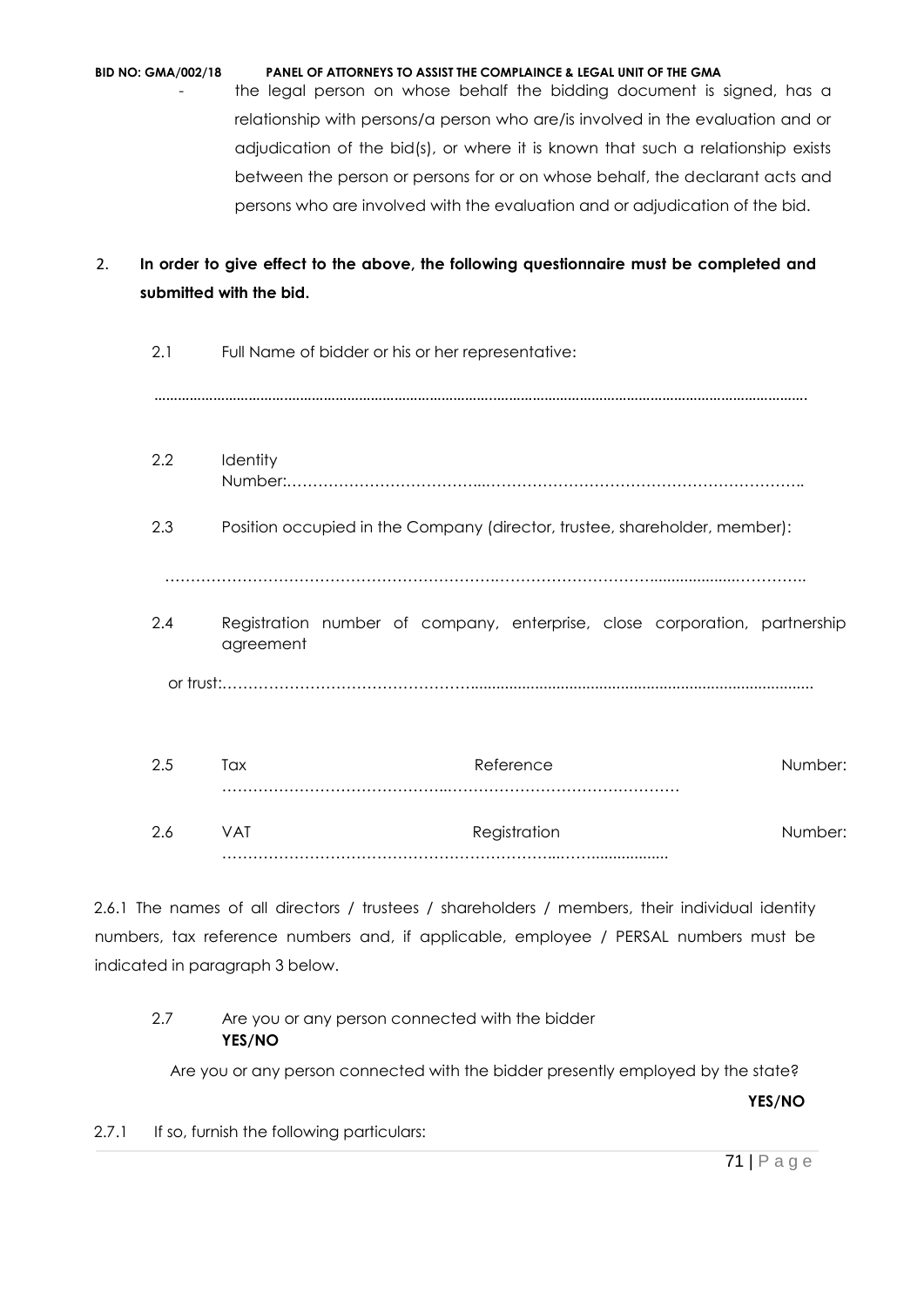| Name of state institution at which you or the person connected to the bidder is employed:<br>Any other particulars:<br>If you are presently employed by the state, did you obtain the appropriate authority to<br>undertake remunerative work outside employment in the public sector?<br>YES/NO<br>2.7.1.1 If yes, did you attach proof of such authority to the bid document?<br>YES/NO<br>(Note: Failure to submit proof of such authority, where applicable, may result in the disqualification<br>of the bid.<br><b>Solution</b> If<br>furnish<br>for<br>non-submission<br>of<br>proof:<br>no,<br>reasons<br>such<br>2.8 Did you or your spouse, or any of the company's directors / trustees / shareholders / members |         | <b>BID NO: GMA/002/18</b> |  |  | PANEL OF ATTORNEYS TO ASSIST THE COMPLAINCE & LEGAL UNIT OF THE GMA |        |  |
|-----------------------------------------------------------------------------------------------------------------------------------------------------------------------------------------------------------------------------------------------------------------------------------------------------------------------------------------------------------------------------------------------------------------------------------------------------------------------------------------------------------------------------------------------------------------------------------------------------------------------------------------------------------------------------------------------------------------------------|---------|---------------------------|--|--|---------------------------------------------------------------------|--------|--|
|                                                                                                                                                                                                                                                                                                                                                                                                                                                                                                                                                                                                                                                                                                                             |         |                           |  |  |                                                                     |        |  |
|                                                                                                                                                                                                                                                                                                                                                                                                                                                                                                                                                                                                                                                                                                                             |         |                           |  |  |                                                                     |        |  |
|                                                                                                                                                                                                                                                                                                                                                                                                                                                                                                                                                                                                                                                                                                                             |         |                           |  |  |                                                                     |        |  |
|                                                                                                                                                                                                                                                                                                                                                                                                                                                                                                                                                                                                                                                                                                                             |         |                           |  |  |                                                                     |        |  |
|                                                                                                                                                                                                                                                                                                                                                                                                                                                                                                                                                                                                                                                                                                                             |         |                           |  |  |                                                                     |        |  |
|                                                                                                                                                                                                                                                                                                                                                                                                                                                                                                                                                                                                                                                                                                                             |         |                           |  |  |                                                                     |        |  |
|                                                                                                                                                                                                                                                                                                                                                                                                                                                                                                                                                                                                                                                                                                                             | 2.7.2   |                           |  |  |                                                                     |        |  |
|                                                                                                                                                                                                                                                                                                                                                                                                                                                                                                                                                                                                                                                                                                                             |         |                           |  |  |                                                                     |        |  |
|                                                                                                                                                                                                                                                                                                                                                                                                                                                                                                                                                                                                                                                                                                                             |         |                           |  |  |                                                                     |        |  |
|                                                                                                                                                                                                                                                                                                                                                                                                                                                                                                                                                                                                                                                                                                                             |         |                           |  |  |                                                                     |        |  |
|                                                                                                                                                                                                                                                                                                                                                                                                                                                                                                                                                                                                                                                                                                                             | 2.7.1.2 |                           |  |  |                                                                     |        |  |
|                                                                                                                                                                                                                                                                                                                                                                                                                                                                                                                                                                                                                                                                                                                             |         |                           |  |  |                                                                     |        |  |
| or their spouses conduct business with the state in the previous 12 months                                                                                                                                                                                                                                                                                                                                                                                                                                                                                                                                                                                                                                                  |         |                           |  |  |                                                                     | YES/NO |  |
| If so, furnish particulars:                                                                                                                                                                                                                                                                                                                                                                                                                                                                                                                                                                                                                                                                                                 | 2.8.1   |                           |  |  |                                                                     |        |  |
|                                                                                                                                                                                                                                                                                                                                                                                                                                                                                                                                                                                                                                                                                                                             |         |                           |  |  |                                                                     |        |  |

……………………………………………………………………………………………….…………………………

……………………………………………………………………………………………….…………………………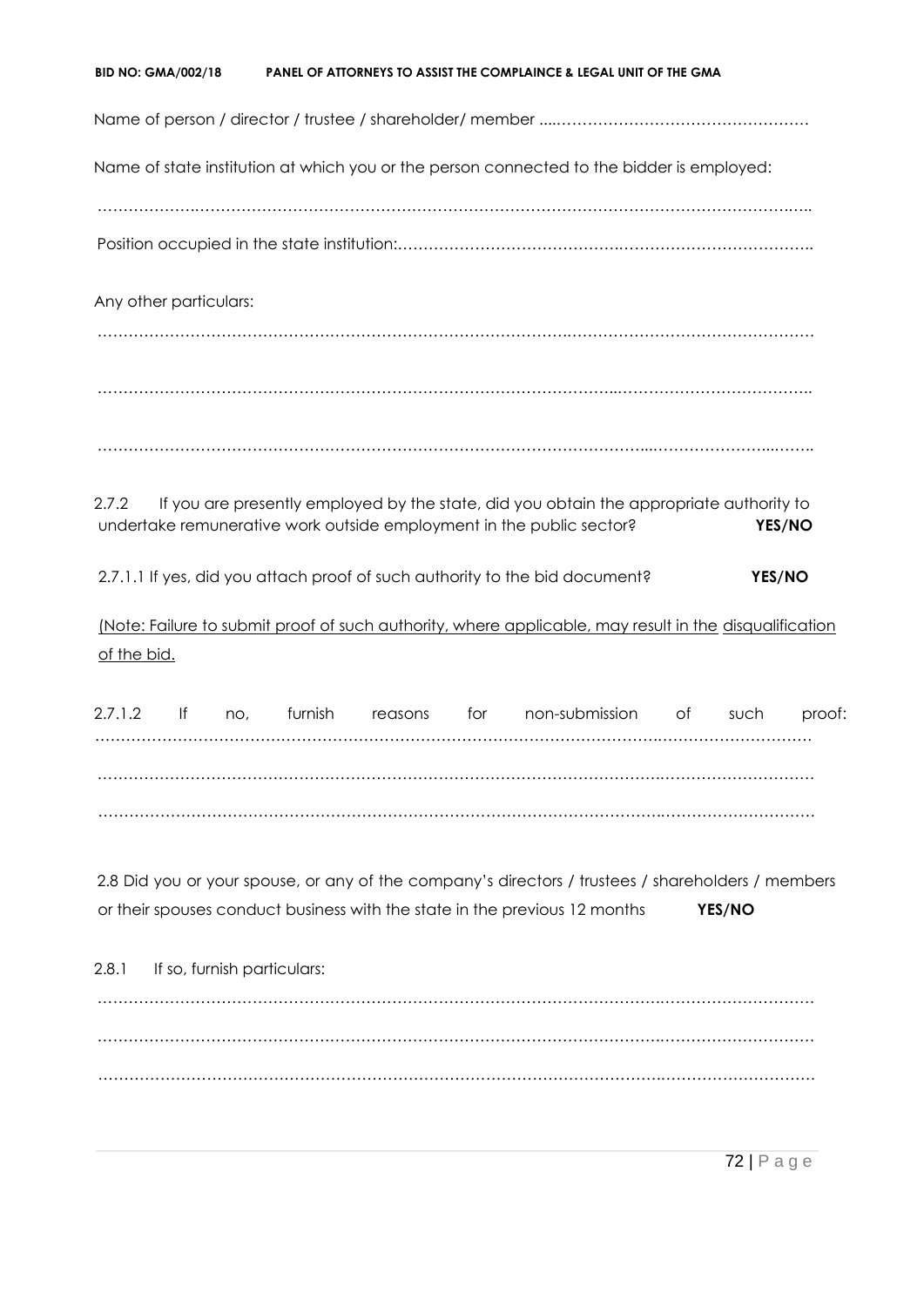**BID NO: GMA/002/18 PANEL OF ATTORNEYS TO ASSIST THE COMPLAINCE & LEGAL UNIT OF THE GMA**  2.9 Do you, or any person connected with the bidder, have **YES/NO** any relationship (family, friend, other) with a person employed by the state and who may be involved with the evaluation and or adjudication of this bid?

2.9.1 If so, furnish particulars. ……………………………………………………………………………………………….………………………… ……………………………………………………………………………………………….………………………… ……………………………………………………………………………………………….…………………………

2.10 Are you, or any person connected with the bidder, aware of any relationship (family, friend, other) between any other bidder and any person employed by the state who may be involved with the evaluation and or adjudication of this bid? **YES/NO**

2.10.1 If so, furnish particulars**.** 

……………………………………………………………………………………………….………………………… ……………………………………………………………………………………………….………………………… ……………………………………………………………………………………………….…………………………

2.11 Do you or any of the directors / trustees / shareholders / members **YES/NO** of the company have any interest in any other related companies whether or not they are bidding for this contract?

2.11.1 If so, furnish particulars:

……………………………………………………………………………………………….………………………… ……………………………………………………………………………………………….………………………… ……………………………………………………………………………………………….…………………………

# **3 Full details of director /trustees/members/shareholders.**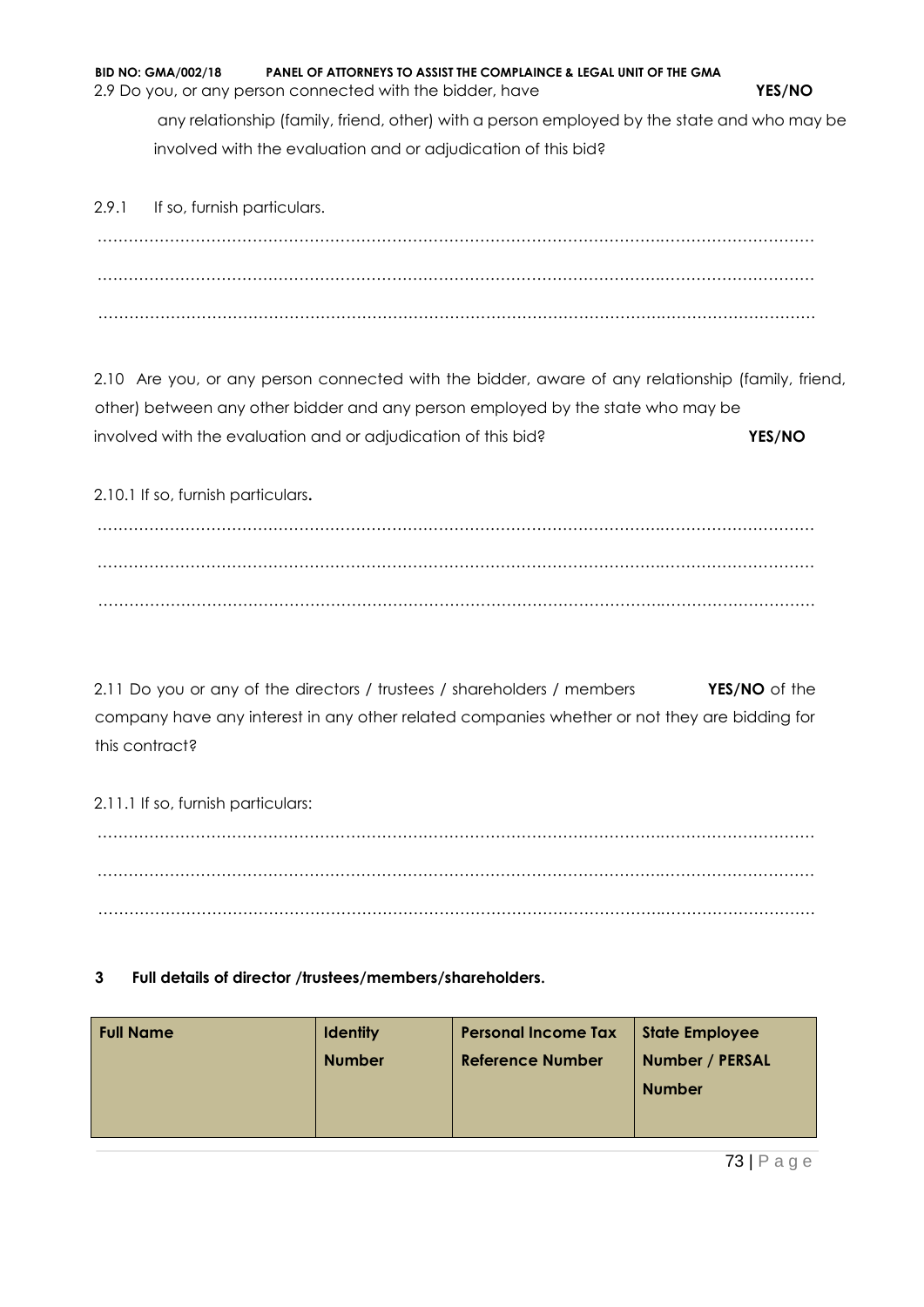| <b>BID NO: GMA/002/18</b> |  | PANEL OF ATTORNEYS TO ASSIST THE COMPLAINCE & LEGAL UNIT OF THE GMA |  |
|---------------------------|--|---------------------------------------------------------------------|--|
|                           |  |                                                                     |  |
|                           |  |                                                                     |  |
|                           |  |                                                                     |  |
|                           |  |                                                                     |  |
|                           |  |                                                                     |  |
|                           |  |                                                                     |  |
|                           |  |                                                                     |  |
|                           |  |                                                                     |  |
|                           |  |                                                                     |  |
|                           |  |                                                                     |  |
|                           |  |                                                                     |  |

| <b>DECLARATION</b>                                                                                                   |  |  |  |  |
|----------------------------------------------------------------------------------------------------------------------|--|--|--|--|
|                                                                                                                      |  |  |  |  |
| CERTIFY THAT THE INFORMATION FURNISHED IN PARAGRAPHS 2 AND 3 ABOVE IS<br>$\Box$<br>CORRECT.                          |  |  |  |  |
| I ACCEPT THAT THE STATE MAY REJECT THE BID OR ACT AGAINST ME SHOULD THIS<br>$\Box$<br>DECLARATION PROVE TO BE FALSE. |  |  |  |  |
| <b>NAME OF BIDDER</b>                                                                                                |  |  |  |  |
| <b>IDENTITY NUMBER</b>                                                                                               |  |  |  |  |
| <b>POSITION</b>                                                                                                      |  |  |  |  |
| <b>SIGNATURE OF AUTHORISED</b><br><b>SIGNATORY</b>                                                                   |  |  |  |  |

٦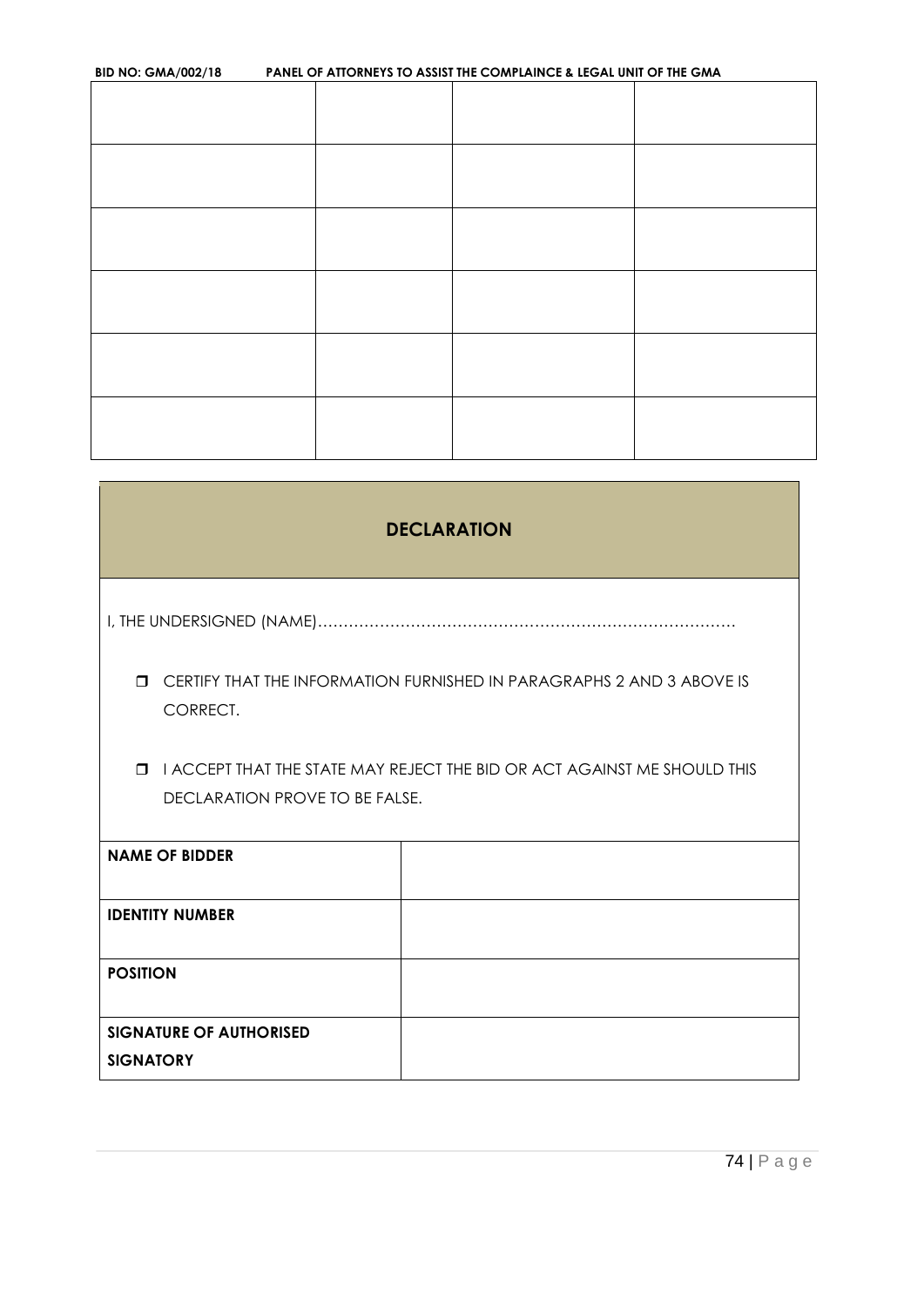# **SBD 6.1**

# **PREFERENCE POINTS CLAIM FORM IN TERMS OF THE PREFERENTIAL PROCUREMENT REGULATIONS 2017**

This preference form must form part of all bids invited. It contains general information and serves as a claim form for preference points for Broad-Based Black Economic Empowerment (B-BBEE) Status Level of Contribution

# **NB: BEFORE COMPLETING THIS FORM, BIDDERS MUST STUDY THE GENERAL CONDITIONS, DEFINITIONS AND DIRECTIVES APPLICABLE IN RESPECT OF B-BBEE, AS PRESCRIBED IN THE PREFERENTIAL PROCUREMENT REGULATIONS, 2017.**

#### **1. GENERAL CONDITIONS**

- 1.1 The following preference point systems are applicable to all bids:
	- the 80/20 system for requirements with a Rand value of up to R50 000 000 (all applicable taxes included); and
	- the 90/10 system for requirements with a Rand value above R50 000 000 (all applicable taxes included).

#### 1.2

- a) The value of this bid is estimated to not exceed R50 000 000 (all applicable taxes included) and therefore the 80/20 preference point system shall be applicable; or
- 1.3 Points for this bid shall be awarded for:
	- (a) Price; and
	- (b) B-BBEE Status Level of Contributor.
		- 1.4 The maximum points for this bid are allocated as follows:

|              | <b>POINTS</b> |
|--------------|---------------|
| <b>PRICE</b> |               |

75 | P a g e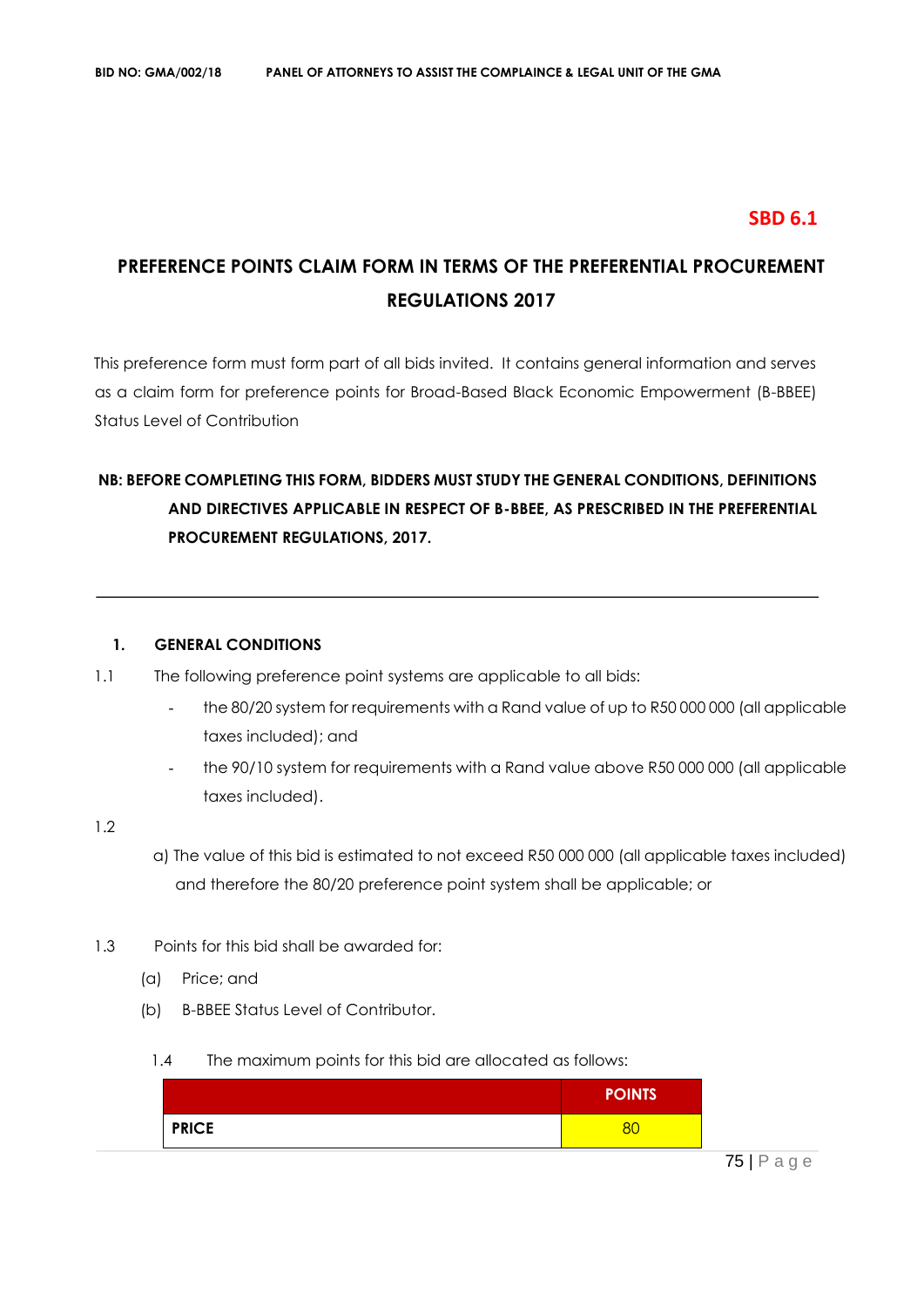| <b>B-BBEE STATUS LEVEL OF CONTRIBUTOR</b>         | 20  |
|---------------------------------------------------|-----|
| Total points for Price and B-BBEE must not exceed | 100 |

- 1.5 Failure on the part of a bidder to submit proof of B-BBEE Status level of contributor together with the bid, will be interpreted to mean that preference points for B-BBEE status level of contribution are not claimed.
- 1.6 The purchaser reserves the right to require of a bidder, either before a bid is adjudicated or at any time subsequently, to substantiate any claim in regard to preferences, in any manner required by the purchaser.

# **2. DEFINITIONS**

- (a) **"B-BBEE"** means broad-based black economic empowerment as defined in section 1 of the Broad-Based Black Economic Empowerment Act;
- (b) "**B-BBEE status level of contributor"** means the B-BBEE status of an entity in terms of a code of good practice on black economic empowerment, issued in terms of section 9(1) of the Broad-Based Black Economic Empowerment Act;
- (c) **"bid"** means a written offer in a prescribed or stipulated form in response to an invitation by an organ of state for the provision of goods or services, through price quotations, advertised competitive bidding processes or proposals;
- (d) **"Broad-Based Black Economic Empowerment Act"** means the Broad-Based Black Economic Empowerment Act, 2003 (Act No. 53 of 2003);
- (e) **"EME"** means an Exempted Micro Enterprise in terms of a code of good practice on black economic empowerment issued in terms of section 9 (1) of the Broad-Based Black Economic Empowerment Act;
- (f) **"functionality"** means the ability of a tenderer to provide goods or services in accordance with specifications as set out in the tender documents. (g) **"prices"**  includes all applicable taxes less all unconditional discounts; (h) **"proof of B-BBEE status level of contributor"** means:
	- **1)** B-BBEE Status level certificate issued by an authorized body or person;
	- **2)** A sworn affidavit as prescribed by the B-BBEE Codes of Good Practice;
	- **3)** Any other requirement prescribed in terms of the B-BBEE Act;
- (i) **"QSE"** means a qualifying small business enterprise in terms of a code of good practice on black economic empowerment issued in terms of section 9 (1) of the Broad-Based Black Economic Empowerment Act;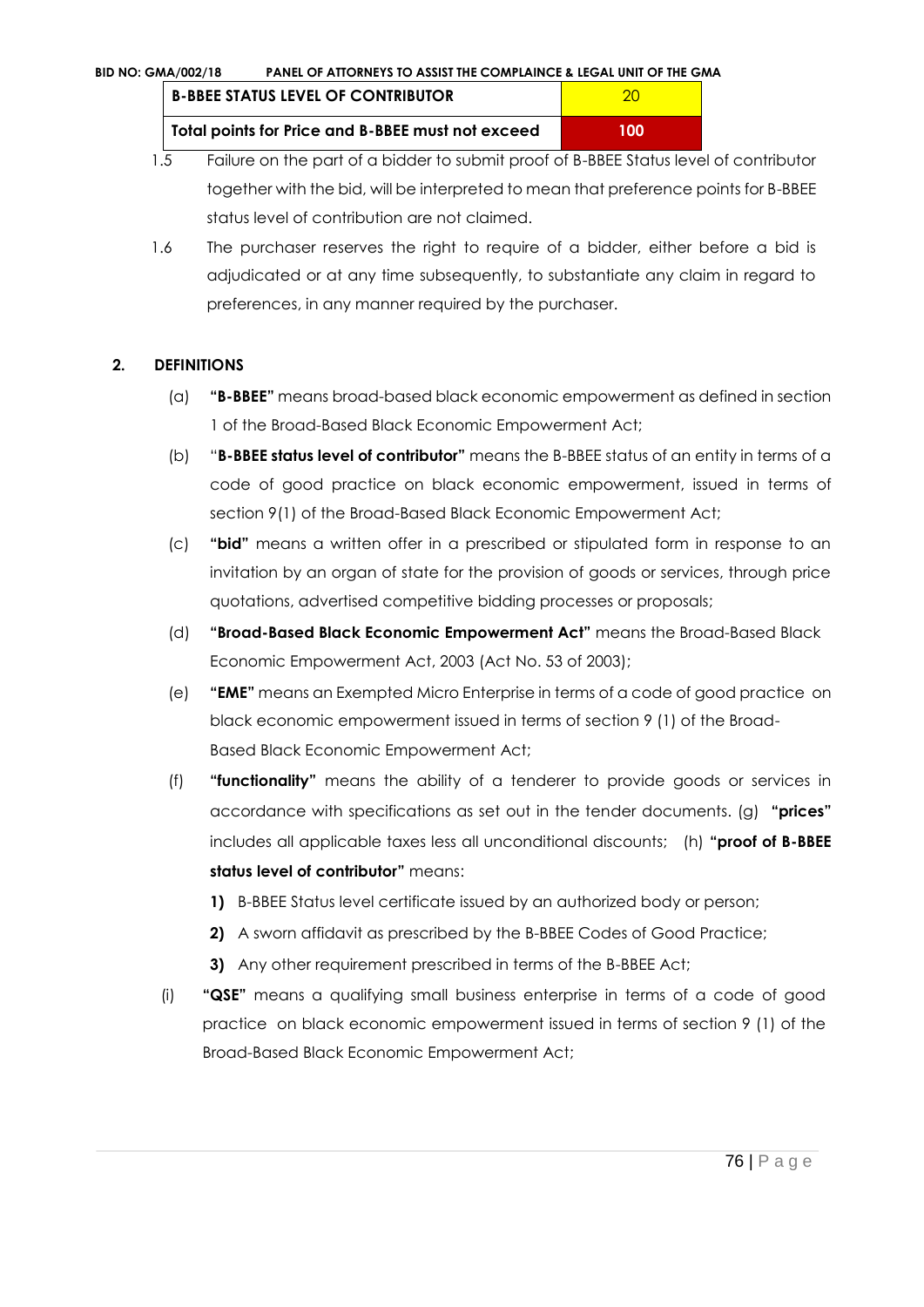(j) **"rand value"** means the total estimated value of a contract in Rand, calculated at

the time of bid invitation, and includes all applicable taxes;

# **3. POINTS AWARDED FOR PRICE**

# **3.1 THE 80/20 PREFERENCE POINT SYSTEMS**

A maximum of 80 points is allocated for price on the following basis:

 **80/20** 

$$
P_s = 80 \square 1 - \square
$$
\n
$$
P_s = 80 \square 1 - \square
$$
\n
$$
\square
$$
\n
$$
P_{\text{min}} \square
$$

Where

Ps = Points scored for price of bid under consideration

Pt = Price of bid under consideration

Pmin = Price of lowest acceptable bid

# **4. POINTS AWARDED FOR B-BBEE STATUS LEVEL OF CONTRIBUTOR**

4.1 In terms of Regulation 6 (2) and 7 (2) of the Preferential Procurement Regulations, preference points must be awarded to a bidder for attaining the B-BBEE status level of contribution in accordance with the table below:

| <b>B-BBEE Status Level of</b><br><b>Contributor</b> | <b>Number of points</b><br>(80/20 system) |
|-----------------------------------------------------|-------------------------------------------|
|                                                     | 20                                        |
| 2                                                   | 18                                        |
| 3                                                   | 14                                        |
| 4                                                   | 12                                        |
| 5                                                   | 8                                         |
| 6                                                   | 6                                         |
| 7                                                   | 4                                         |
| 8                                                   | 2                                         |
| Non-compliant<br>contributor                        | ∩                                         |

# **5. BID DECLARATION**

5.1 Bidders who claim points in respect of B-BBEE Status Level of Contribution must complete the following: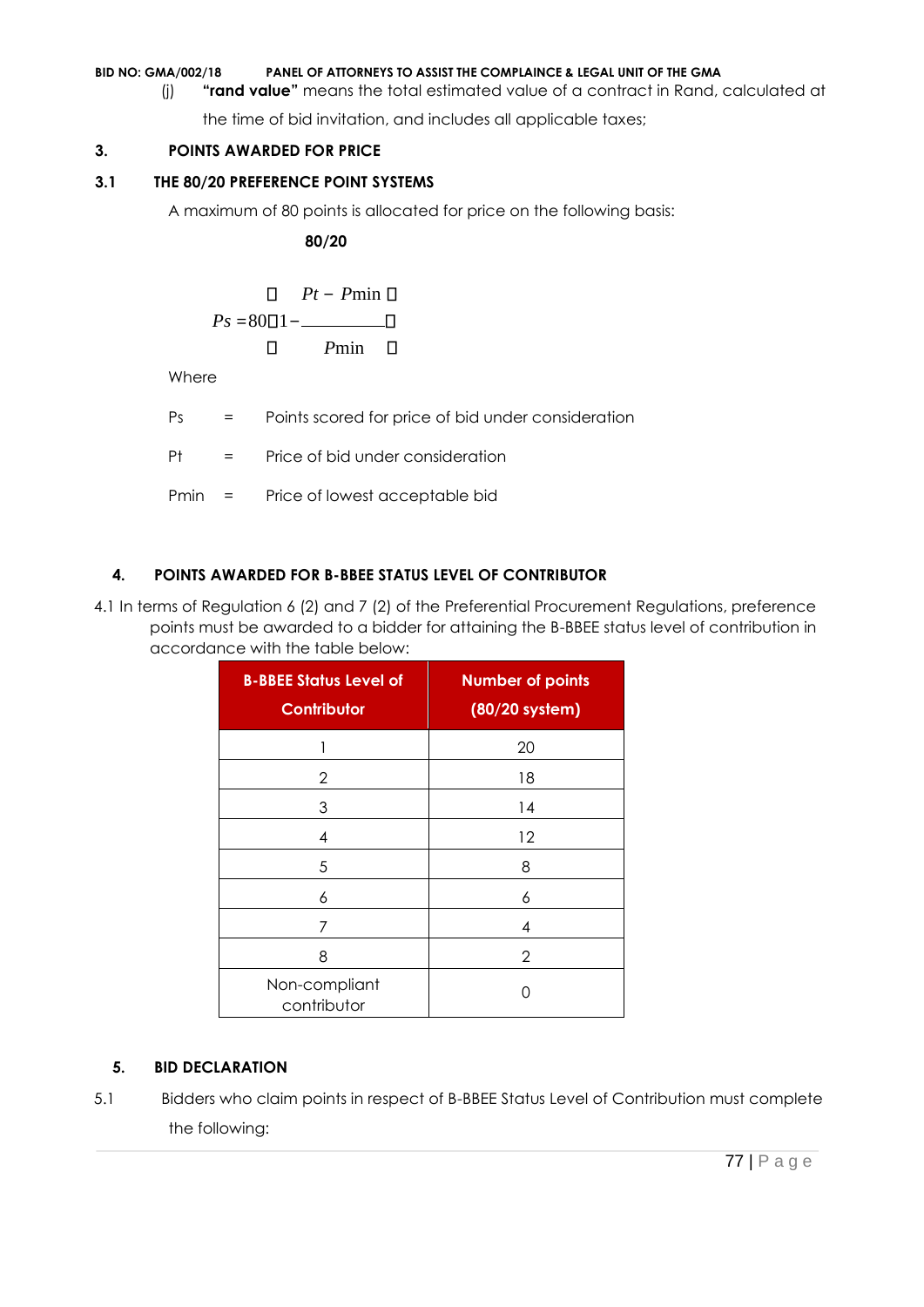## **BID NO: GMA/002/18 PANEL OF ATTORNEYS TO ASSIST THE COMPLAINCE & LEGAL UNIT OF THE GMA 6. B-BBEE STATUS LEVEL OF CONTRIBUTOR CLAIMED IN TERMS OF PARAGRAPHS 1.4 AND 4.1**

6.1 B-BBEE Status Level of Contributor: = ………(maximum of 20 points) (Points claimed in respect of paragraph 7.1 must be in accordance with the table reflected in paragraph 4.1 and must be substantiated by relevant proof of B-BBEE status level of contributor.

# **7. SUB-CONTRACTING**

7.1 Will any portion of the contract be sub-contracted?

## (*Tick applicable box*)



## 7.1.1 If yes, indicate:

- i) What percentage of the contract will be subcontracted............…………….…………%
- ii) The name of the sub-contractor………………………………………………………….. iii) The B-BBEE status level of the sub-contractor......................................……………..
- iv) Whether the sub-contractor is an EME or QSE

# *(Tick applicable box*)



v) Specify, by ticking the appropriate box, if subcontracting with an enterprise in terms of Preferential Procurement Regulations,2017:

| Designated Group: An EME or QSE which is at last 51% owned by:    | <b>EME</b> | <b>QSE</b> |
|-------------------------------------------------------------------|------------|------------|
|                                                                   | V          |            |
| <b>Black people</b>                                               |            |            |
| Black people who are youth                                        |            |            |
| Black people who are women                                        |            |            |
| Black people with disabilities                                    |            |            |
| Black people living in rural or underdeveloped areas or townships |            |            |
| Cooperative owned by black people                                 |            |            |
| Black people who are military veterans                            |            |            |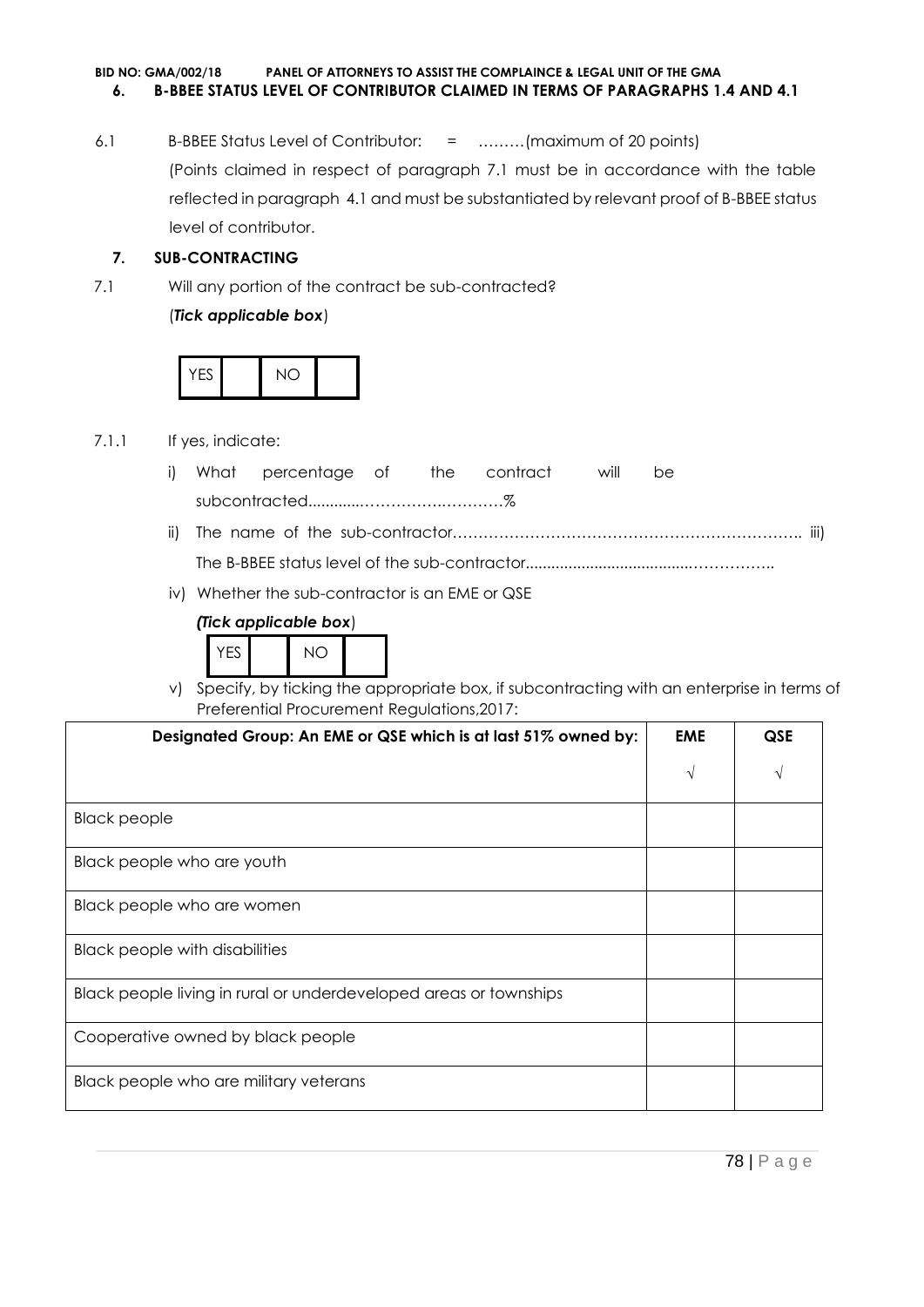| <b>BID NO: GMA/002/18</b> | PANEL OF ATTORNEYS TO ASSIST THE COMPLAINCE & LEGAL UNIT OF THE GMA |  |  |
|---------------------------|---------------------------------------------------------------------|--|--|
|                           | OR                                                                  |  |  |
| Any EME                   |                                                                     |  |  |
| Any QSE                   |                                                                     |  |  |

| 8.  | DECLARATION WITH REGARD TO COMPANY/FIRM |                                                                               |  |  |  |
|-----|-----------------------------------------|-------------------------------------------------------------------------------|--|--|--|
| 8.1 |                                         |                                                                               |  |  |  |
| 8.2 |                                         |                                                                               |  |  |  |
| 8.3 |                                         |                                                                               |  |  |  |
| 8.4 |                                         | <b>TYPE OF COMPANY/ FIRM</b>                                                  |  |  |  |
|     | $\Box$                                  | Partnership/Joint Venture / Consortium                                        |  |  |  |
|     | $\Box$                                  | One person business/sole propriety                                            |  |  |  |
|     | $\Box$                                  | Close corporation                                                             |  |  |  |
|     | $\Box$                                  | Company                                                                       |  |  |  |
|     | $\Box$                                  | (Pty) Limited                                                                 |  |  |  |
|     |                                         | [TICK APPLICABLE BOX]                                                         |  |  |  |
| 8.5 |                                         | <b>DESCRIBE PRINCIPAL BUSINESS ACTIVITIES</b>                                 |  |  |  |
|     |                                         |                                                                               |  |  |  |
|     |                                         |                                                                               |  |  |  |
|     |                                         |                                                                               |  |  |  |
|     |                                         |                                                                               |  |  |  |
| 8.6 | <b>COMPANY CLASSIFICATION</b>           |                                                                               |  |  |  |
|     | $\Box$                                  | Manufacturer                                                                  |  |  |  |
|     | $\Box$                                  | Supplier                                                                      |  |  |  |
|     | $\Box$                                  | Professional service provider                                                 |  |  |  |
|     | $\Box$                                  | Other service providers, e.g. transporter, etc.                               |  |  |  |
|     |                                         | [TICK APPLICABLE BOX]                                                         |  |  |  |
| 8.7 |                                         |                                                                               |  |  |  |
| 8.8 |                                         | I/we, the undersigned, who is / are duly authorised to do so on behalf of the |  |  |  |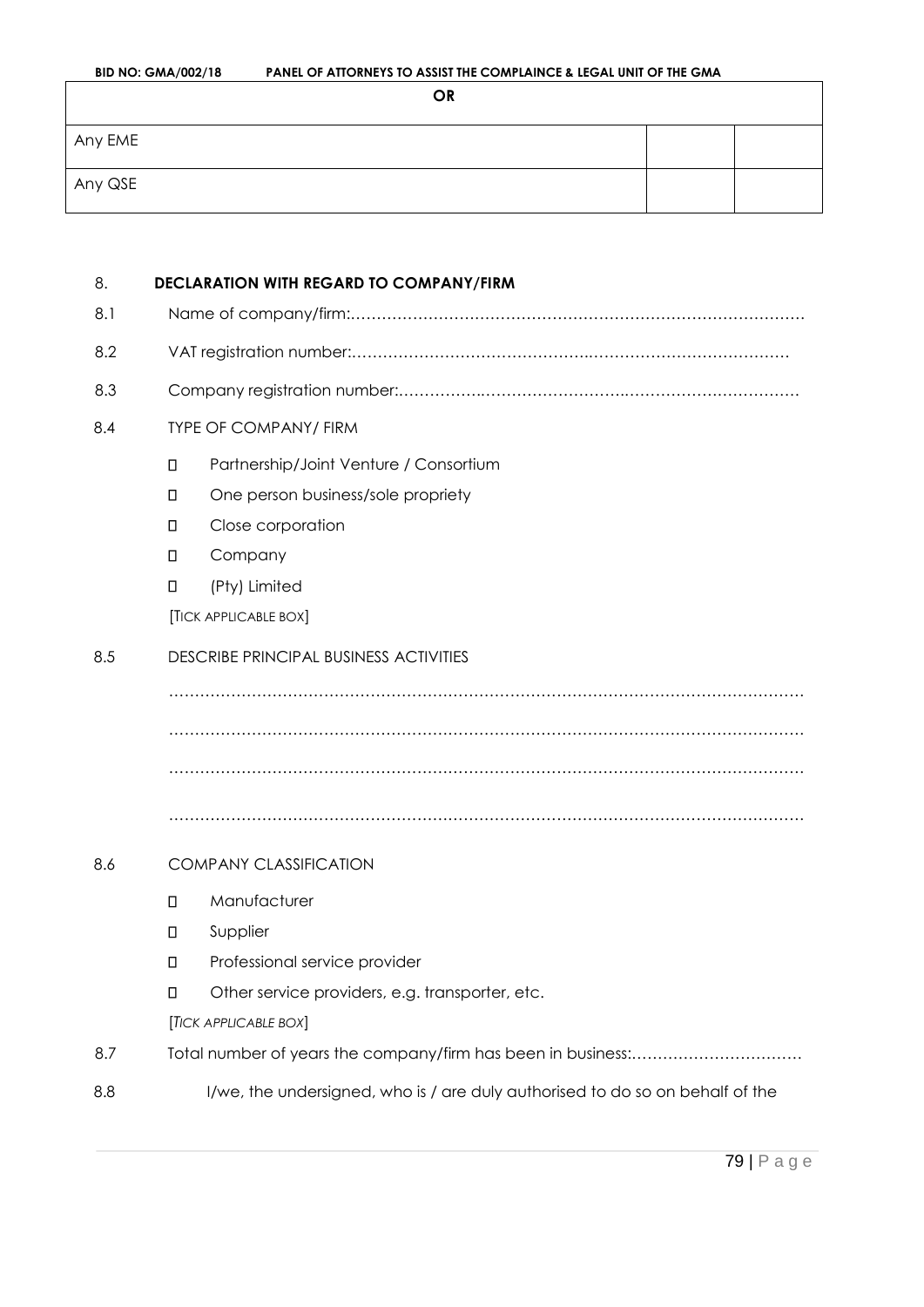company/firm, certify that the points claimed, based on the B-BBE status level of contributor indicated in paragraphs 1.4 and 6.1 of the foregoing certificate, qualifies the company/ firm for the preference(s) shown and I / we acknowledge that:

- i) The information furnished is true and correct;
- ii) The preference points claimed are in accordance with the General Conditions as indicated in paragraph 1 of this form;
- iii) In the event of a contract being awarded as a result of points claimed as shown in paragraphs 1.4 and 6.1, the contractor may be required to furnish documentary proof to the satisfaction of the purchaser that the claims are correct;
- iv) If the B-BBEE status level of contributor has been claimed or obtained on a fraudulent basis or any of the conditions of contract have not been fulfilled, the purchaser may, in addition to any other remedy it may have –
	- (a) disqualify the person from the bidding process;
	- (b) recover costs, losses or damages it has incurred or suffered as a result of that person's conduct;
	- (c) cancel the contract and claim any damages which it has suffered as a result of having to make less favourable arrangements due to such cancellation;
	- (d) recommend that the bidder or contractor, its shareholders and directors, or only the shareholders and directors who acted on a fraudulent basis, be restricted by the National Treasury from obtaining business from any organ of state for a period not exceeding 10 years, after the *audi alteram partem* (hear the other side) rule has been applied; and
	- (e) forward the matter for criminal prosecution.

| <b>WITNESSES</b>       |  |  |  |
|------------------------|--|--|--|
| <b>NAME OF BIDDER</b>  |  |  |  |
|                        |  |  |  |
| <b>IDENTITY NUMBER</b> |  |  |  |
|                        |  |  |  |
| <b>POSITION</b>        |  |  |  |
|                        |  |  |  |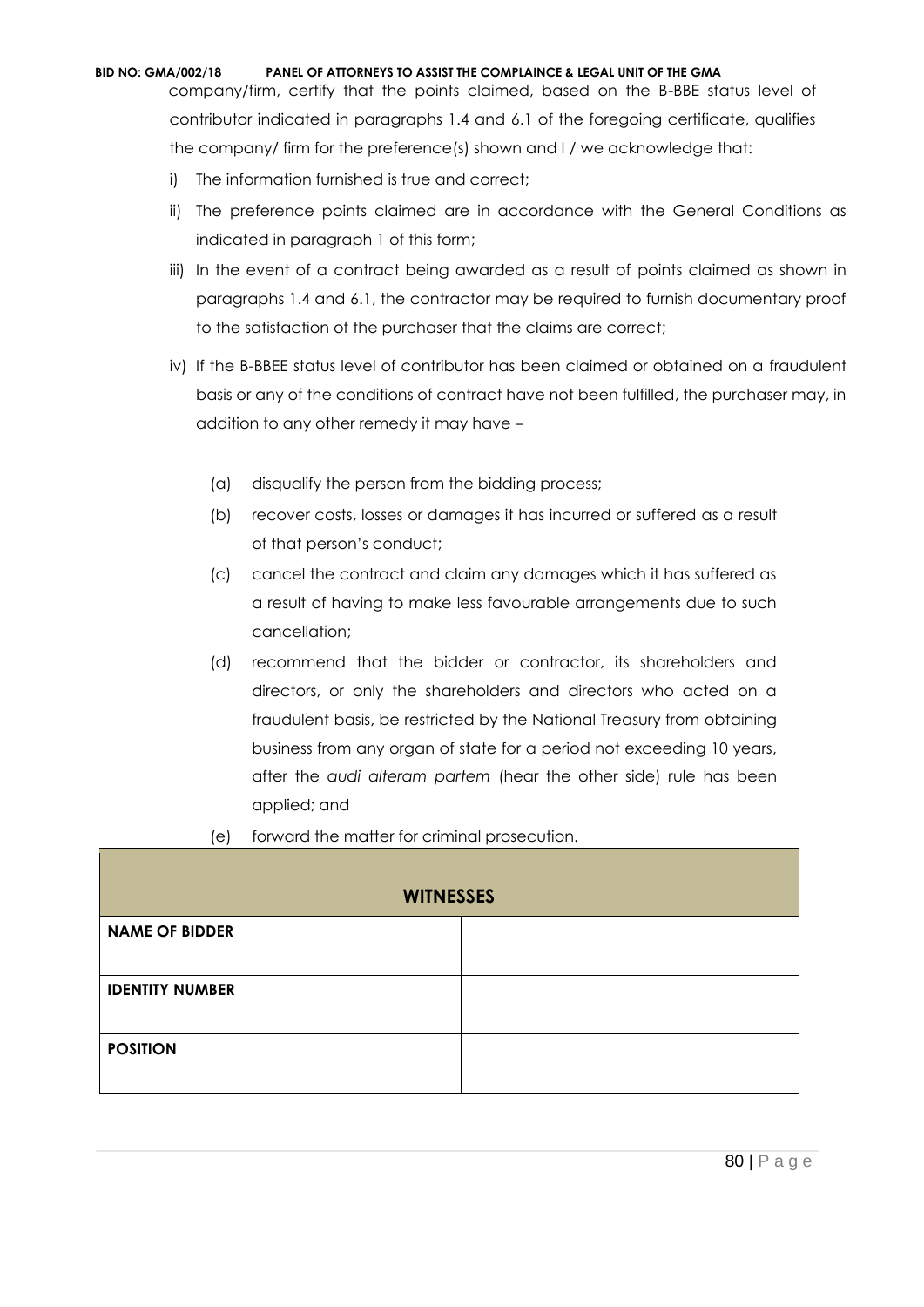| <b>AUTHORISED SIGNATORIES OF BIDDERS</b> |  |
|------------------------------------------|--|
| <b>WITNESS 1</b>                         |  |
| <b>WITNESS 2</b>                         |  |
| <b>DATE</b>                              |  |
| <b>ADDRESS</b>                           |  |

**SBD 7.2** 

# **CONTRACT FORM - RENDERING OF SERVICES**

# **PART 1 (TO BE FILLED IN BY THE SERVICE PROVIDER)**

- 1. I hereby undertake to render services described in the attached bidding documents to (name of the institution)……………………………………. in accordance with the requirements and task directives / proposals specifications stipulated in Bid Number………….……….. at the price/s quoted. My offer/s remains binding upon me and open for acceptance by the Purchaser during the validity period indicated and calculated from the closing date of the bid.
- 2. The following documents shall be deemed to form and be read and construed as part of this agreement:
	- (i) Bidding documents, *viz*
		- *-* Invitation to bid;
		- *-* Tax clearance certificate;
		- *-* Pricing schedule(s);
		- *-* Filled in task directive/proposal;
		- *-* Preference claims for Broad Based Black Economic Empowerment Status Level of Contribution in terms of the Preferential Procurement Regulations 2011;
		- *-* Declaration of interest;
		- *-* Declaration of Bidders past SCM practices;
		- *-* Certificate of Independent Bid Determination;
		- *-* Special Conditions of Contract;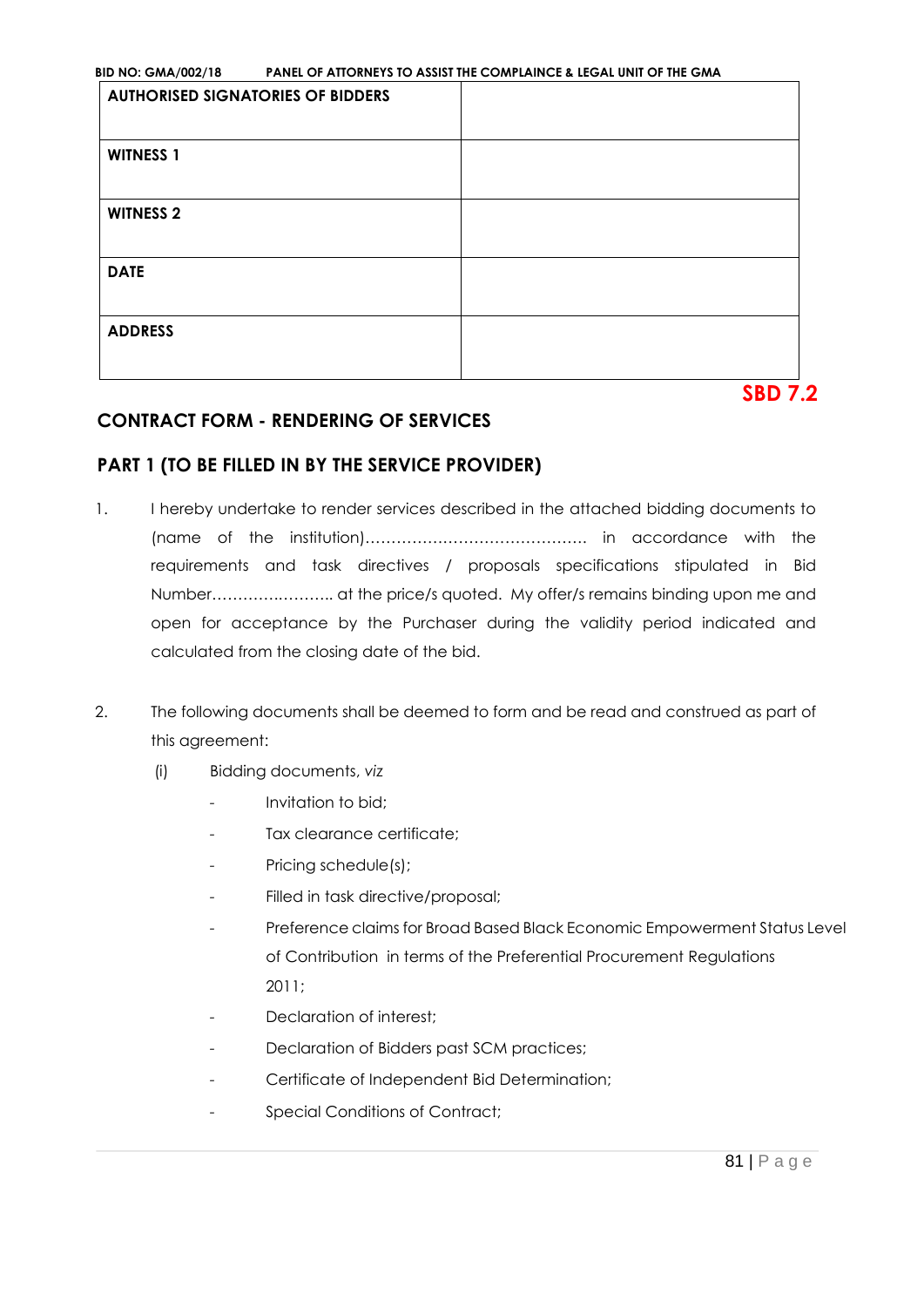- (ii) General Conditions of Contract; and
- (iii) Other (specify)
- 3. I confirm that I have satisfied myself as to the correctness and validity of my bid; that the price(s) and rate(s) quoted cover all the services specified in the bidding documents; that the price(s) and rate(s) cover all my obligations and I accept that any mistakes regarding price(s) and rate(s) and calculations will be at my own risk.
- 4. I accept full responsibility for the proper execution and fulfillment of all obligations and conditions devolving on me under this agreement as the principal liable for the due fulfillment of this contract.
- 5. I declare that I have no participation in any collusive practices with any bidder or any other person regarding this or any other bid.

| I confirm that I am duly authorised to sign this contract. |  |  |  |
|------------------------------------------------------------|--|--|--|
| <b>NAME OF BIDDER</b>                                      |  |  |  |
| <b>NAME (PRINT)</b>                                        |  |  |  |
| <b>POSITION</b>                                            |  |  |  |
| <b>AUTHORISED SIGNATORIES OF BIDDERS</b>                   |  |  |  |
| <b>WITNESS 1</b>                                           |  |  |  |
| <b>WITNESS 2</b>                                           |  |  |  |
| <b>DATE</b>                                                |  |  |  |

# **SBD 8**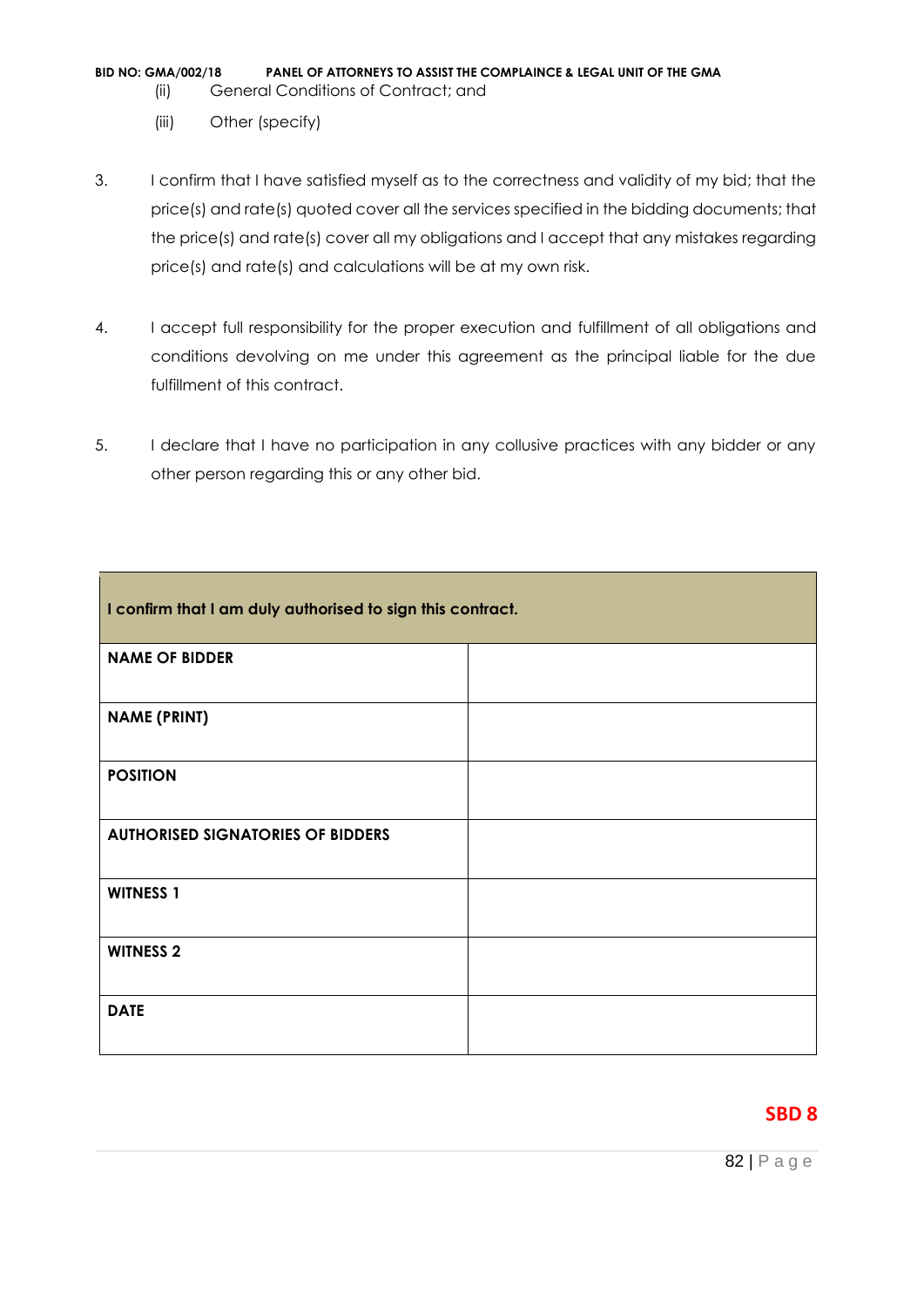# **BID NO: GMA/002/18 PANEL OF ATTORNEYS TO ASSIST THE COMPLAINCE & LEGAL UNIT OF THE GMA DECLARATION OF BIDDERS PAST SUPPLY CHAIN MANAGEMENT PRACTICES**

- 1 This declaration is used by GMA in ensuring that when goods and services are being procured, all reasonable steps are taken to combat the abuse of the supply chain management system.
- 2 The bid of any bidder may be disregarded if that bidder, or any of its directors have
	- a. abused the institution's supply chain management system;
	- b. committed fraud or any other improper conduct in relation to such system; or
	- c. failed to perform on any previous contract.
- 3 **In order to give effect to the above, the following questionnaire must be completed and submitted with the bid.**

| NO.   | <b>QUESTION</b>                                                                                                                                                                             | <b>YES</b>   | <b>NO</b> |
|-------|---------------------------------------------------------------------------------------------------------------------------------------------------------------------------------------------|--------------|-----------|
| 4.1   | Is the bidder or any of its directors listed on the National Treasury's Database of                                                                                                         | Yes          | No.       |
|       | Restricted Suppliers as companies or persons prohibited from doing business with                                                                                                            | $\mathbf{I}$ |           |
|       | the public sector?                                                                                                                                                                          |              |           |
|       | (Companies or persons who are listed on this Database were informed in writing                                                                                                              |              |           |
|       | of this restriction by the Accounting Officer/Authority of the institution that                                                                                                             |              |           |
|       | imposed the restriction after the audi alteram partem rule was applied).                                                                                                                    |              |           |
|       | The Database of Restricted Suppliers now resides on the National Treasury's<br>website (www.treasury.gov.za) and can be accessed by clicking on its link at the<br>bottom of the home page. |              |           |
| 4.1.1 | If so, furnish particulars:                                                                                                                                                                 |              |           |
| 4.2   | Is the bidder or any of its directors listed on the Register for Tender Defaulters in                                                                                                       |              |           |
|       | terms of section 29 of the Prevention and Combating of Corrupt Activities Act (No                                                                                                           |              |           |
|       | 12 of 2002)?                                                                                                                                                                                |              |           |
|       | The Register for Tender Defaulters can be accessed on the National Treasury's                                                                                                               |              |           |
|       | website (www.treasury.gov.za) by clicking on its link at the bottom of the home                                                                                                             |              |           |
|       | page.                                                                                                                                                                                       |              |           |
|       |                                                                                                                                                                                             |              |           |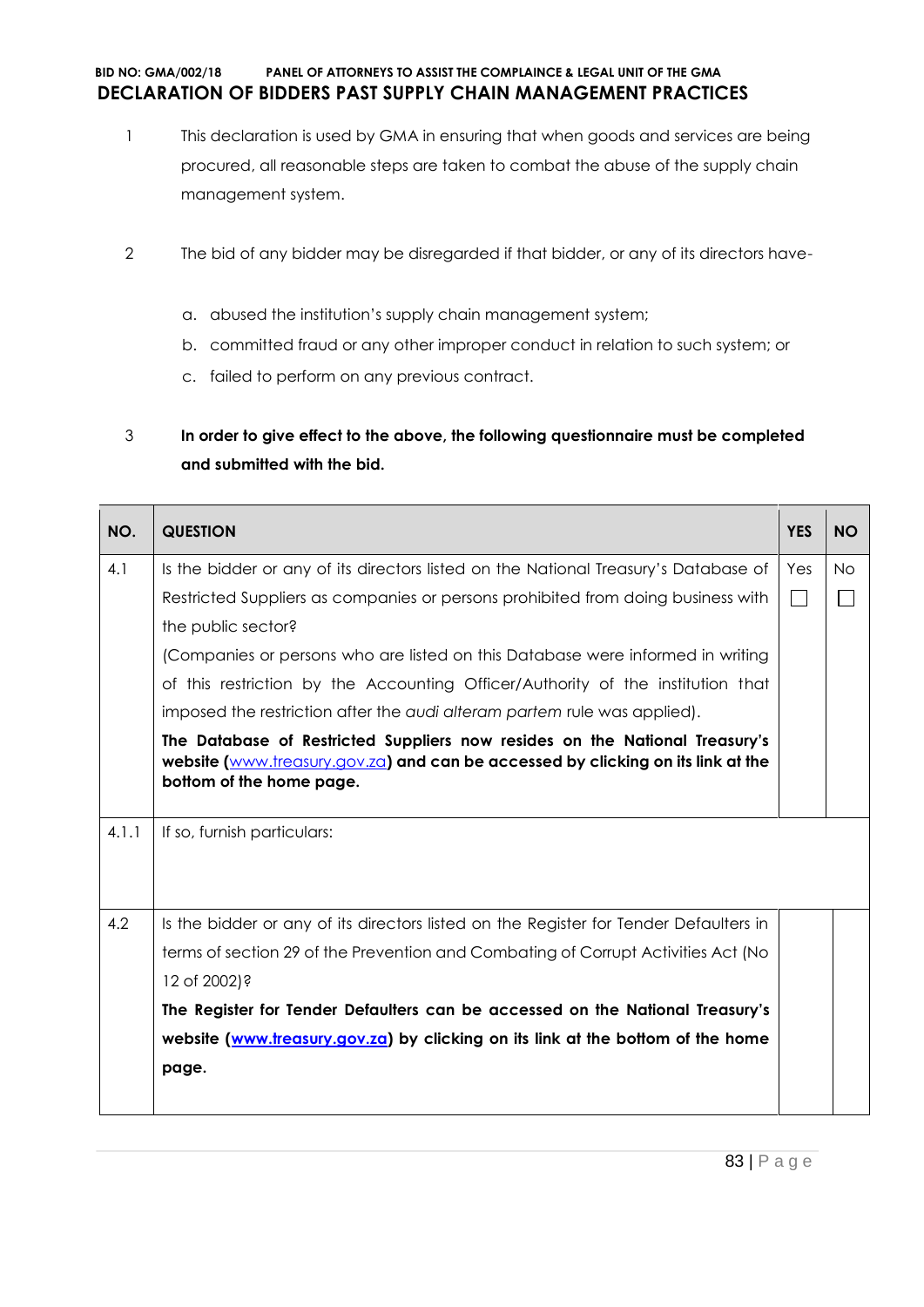| 4.2.1 | If so, furnish particulars:                                                                                                                                                              |  |
|-------|------------------------------------------------------------------------------------------------------------------------------------------------------------------------------------------|--|
| 4.3   | Was the bidder or any of its directors convicted by a court of law (including a<br>court outside of the Republic of South Africa) for fraud or corruption during the<br>past five years? |  |
| 4.3.1 | If so, furnish particulars:                                                                                                                                                              |  |
| 4.4   | Was any contract between the bidder and any organ of state terminated<br>during the past five years on account of failure to perform on or comply with the<br>contract?                  |  |
| 4.4.1 | If so, furnish particulars:                                                                                                                                                              |  |

# **CERTIFICATION**

I, THE UNDERSIGNED (FULL NAME)……………………………………………………………

**D** CERTIFY THAT THE INFORMATION FURNISHED ON THIS DECLARATION FORM IS TRUE AND CORRECT.

 $\Box$  I ACCEPT THAT, IN ADDITION TO CANCELLATION OF A CONTRACT, ACTION MAY BE TAKEN AGAINST ME SHOULD THIS DECLARATION PROVE TO BE FALSE.

| <b>NAME OF THE BIDDER</b>   |  |
|-----------------------------|--|
| <b>POSITION</b>             |  |
| <b>AUTHORISED SIGNATORY</b> |  |
| <b>DATE</b>                 |  |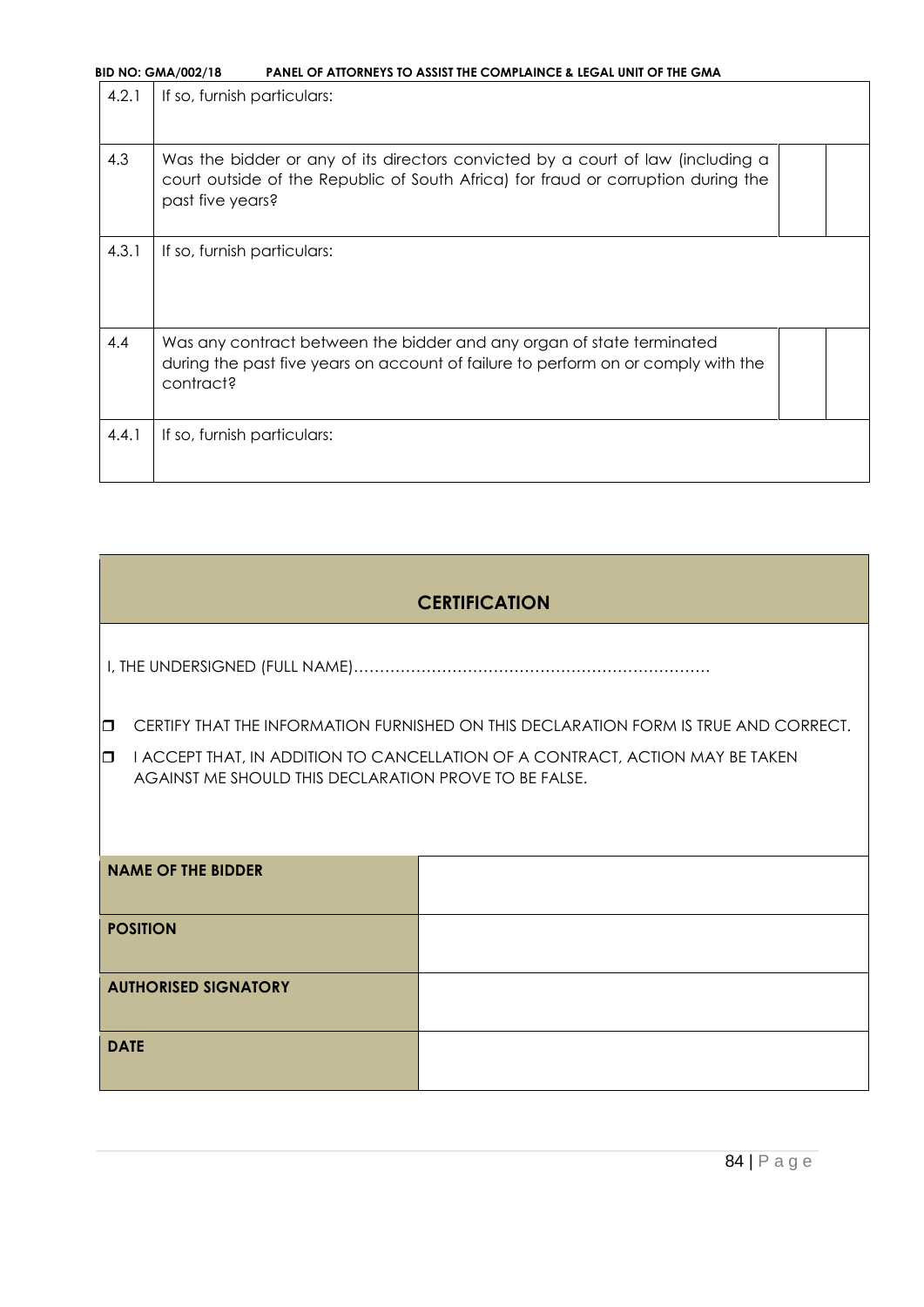# **CERTIFICATE OF INDEPENDENT BID DETERMINATION**

- 1. This Standard Bidding Document must form part of all bids<sup>1</sup> invited.
- 2. Section 4 (1) (b) (iii) of the Competition Act No. 89 of 1998, as amended, prohibits an agreement between, or concerted practice by, firms, or a decision by an association of firms, if it is between parties in a horizontal relationship and if it involves collusive bidding (or bid rigging).² Collusive bidding is a *per se* prohibition meaning that it cannot be justified under any grounds.
- 3. Treasury Regulation 16A9 prescribes that accounting officers and accounting authorities must take all reasonable steps to prevent abuse of the supply chain management system and authorizes accounting officers and accounting authorities to:
	- a. disregard the bid of any bidder if that bidder or any of its directors have abused the institution's supply chain management system and or committed fraud or any other improper conduct in relation to such system.
	- b. cancel a contract awarded to a supplier of goods and services if the supplier committed any corrupt or fraudulent act during the bidding process or the execution of that contract.
- 4. This SBD serves as a certificate of declaration that would be used by institutions to ensure that, when bids are considered, reasonable steps are taken to prevent any form of bidrigging.
- 5. In order to give effect to the above, the attached Certificate of Bid Determination (Annexure G) must be completed and submitted with the bid:

<sup>2</sup> Bid rigging (or collusive bidding) occurs when businesses, that would otherwise be expected to compete, secretly conspire to raise prices or lower the quality of goods and / or services for GMA which wish to acquire goods and / or services through a bidding process. Bid rigging is, therefore, an agreement between competitors not to compete.

<sup>3</sup> Joint venture or Consortium means an association of persons for the purpose of combining their expertise, property, capital, efforts, skill and knowledge in an activity for the execution of a contract.

<sup>&</sup>lt;sup>1</sup> Includes price quotations, advertised competitive bids, limited bids and proposals.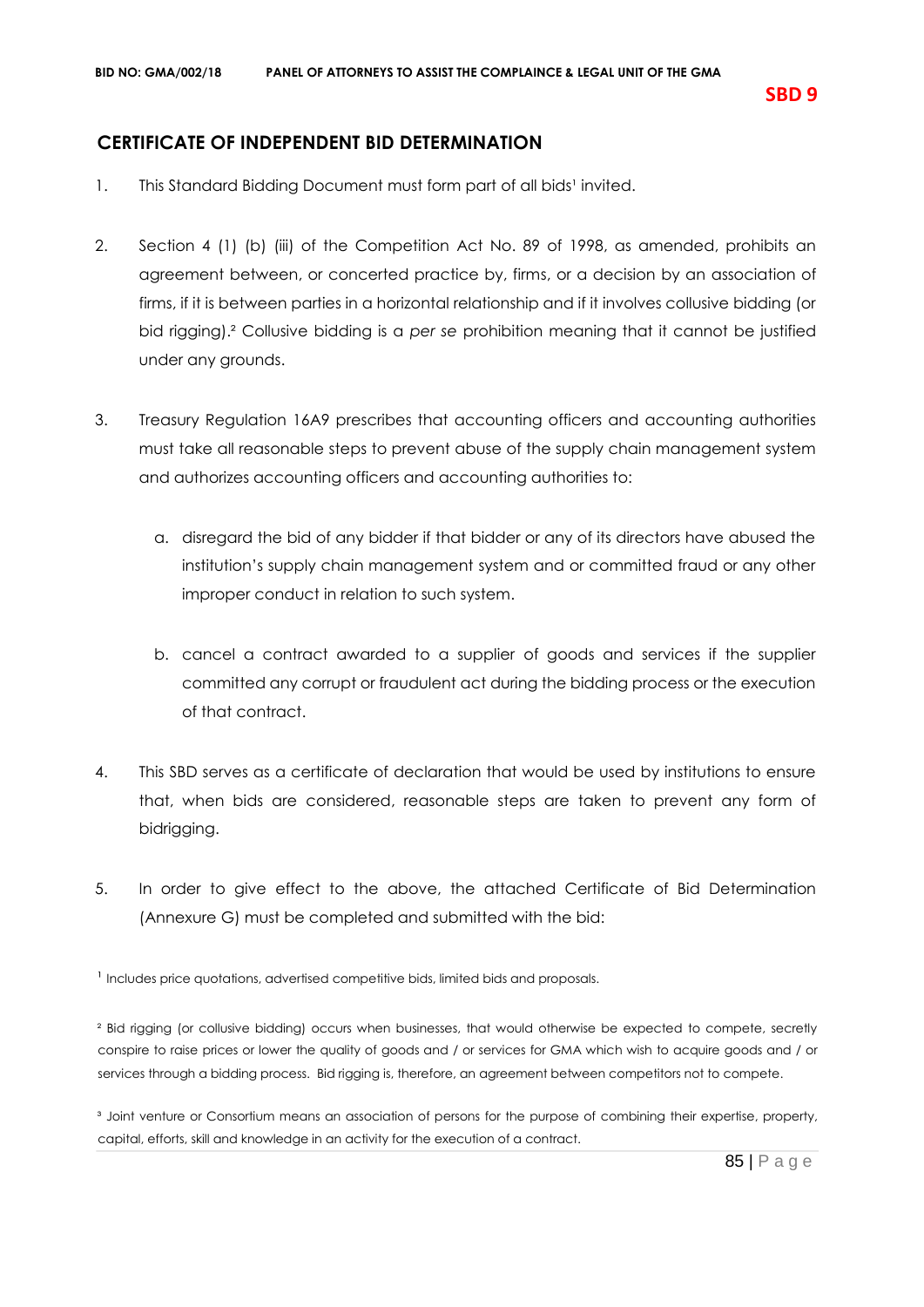I, the undersigned, in submitting the accompanying bid:

|                                                    | (Bid Number and Description) |
|----------------------------------------------------|------------------------------|
| In response to the invitation for the bid made by: |                              |
|                                                    | (Name of Institution)        |

do hereby make the following statements that I certify to be true and complete in every respect:

I certify, on behalf of: \_\_\_\_\_\_\_\_\_\_\_\_\_\_\_\_\_\_\_\_\_\_\_\_\_\_\_\_\_\_\_\_\_\_\_\_\_\_\_\_\_\_\_\_\_\_\_\_\_\_\_\_\_\_\_\_\_\_\_\_\_\_\_\_\_\_ that: (Name of Bidder)

- 1. I have read and I understand the contents of this Certificate;
- 2. I understand that the accompanying bid will be disqualified if this Certificate is found not to be true and complete in every respect;
- 3. I am authorised by the bidder to sign this Certificate, and to submit the accompanying bid, on behalf of the bidder;
- 4. Each person whose signature appears on the accompanying bid has been authorised by the bidder to determine the terms of, and to sign the bid, on behalf of the bidder;
- 5. For the purposes of this Certificate and the accompanying bid, I understand that the word "competitor" shall include any individual or organisation, other than the bidder, whether or not affiliated with the bidder, who:
- (a) has been requested to submit a bid in response to this bid invitation;
- (b) could potentially submit a bid in response to this bid invitation, based on their qualifications, abilities or experience; and
- (c) provides the same goods and services as the bidder and/or is in the same line of business as the bidder.
- 6. The bidder has arrived at the accompanying bid independently from, and without consultation, communication, agreement or arrangement with any competitor. However communication between partners in a joint venture or consortium<sup>3</sup> will not be construed as collusive bidding.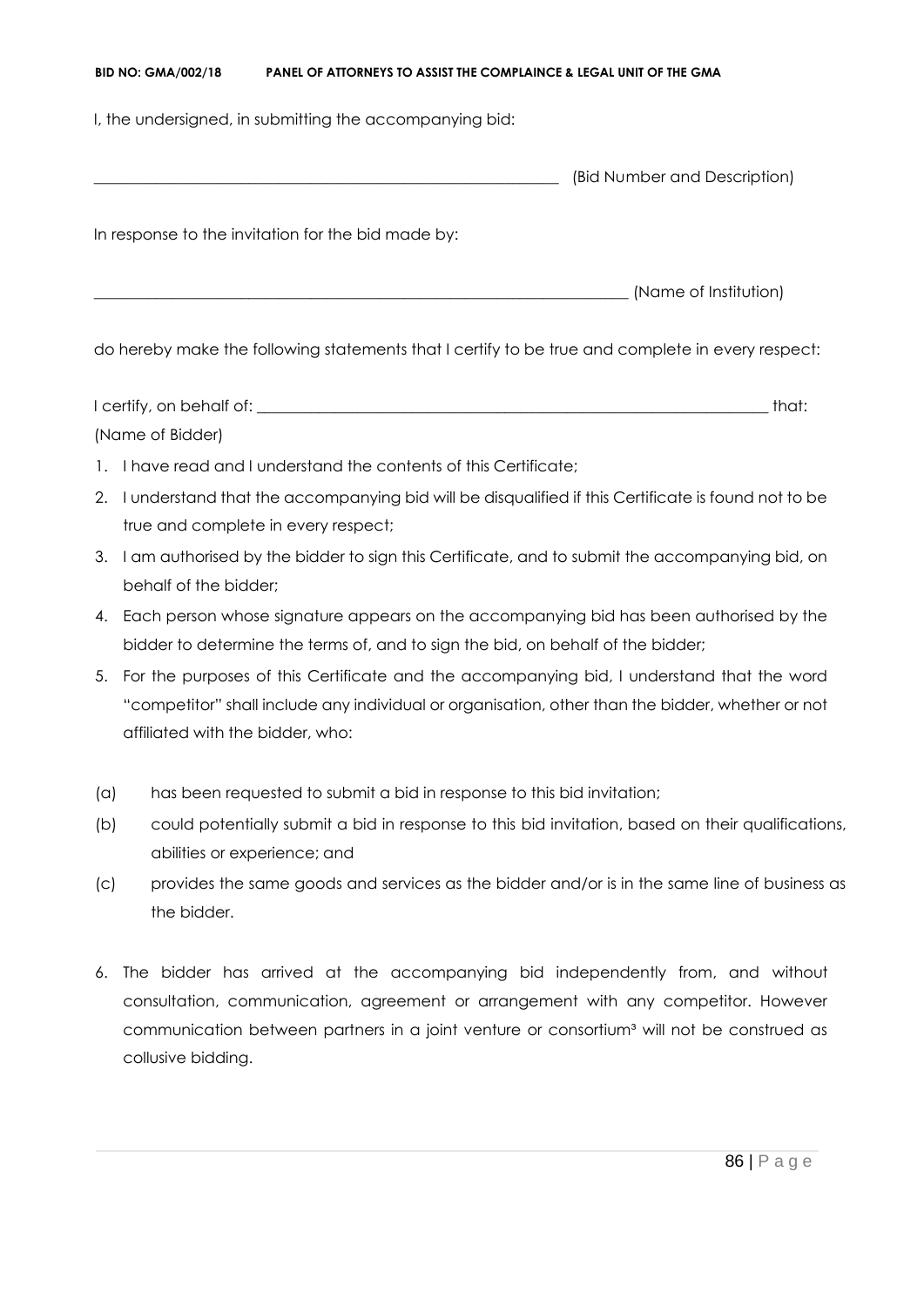- 7. In particular, without limiting the generality of paragraphs 6 above, there has been no consultation, communication, agreement or arrangement with any competitor regarding:
- (a) prices;
- (b) geographical area where product or service will be rendered (market allocation);
- (c) methods, factors or formulas used to calculate prices;
- (d) the intention or decision to submit or not to submit, a bid;
- (e) the submission of a bid which does not meet the specifications and conditions of the bid; or
- (f) bidding with the intention not to win the bid.
- 8. In addition, there have been no consultations, communications, agreements or arrangements with any competitor regarding the quality, quantity, specifications and conditions or delivery particulars of the products or services to which this bid invitation relates.
- 9. The terms of the accompanying bid have not been, and will not be, disclosed by the bidder, directly or indirectly, to any competitor, prior to the date and time of the official bid opening or of the awarding of the contract.
- 10. I am aware that, in addition and without prejudice to any other remedy provided to combat any restrictive practices related to bids and contracts, bids that are suspicious will be reported to the Competition Commission for investigation and possible imposition of administrative penalties in terms of section 59 of the Competition Act No 89 of 1998 and or may be reported to the National Prosecuting Authority (NPA) for criminal investigation and or may be restricted from conducting business with the public sector for a period not exceeding ten (10) years in terms of the Prevention and Combating of Corrupt Activities Act No 12 of 2002 or any other applicable legislation.

| <b>NAME OF BIDDER</b>       |  |
|-----------------------------|--|
| <b>POSITION</b>             |  |
| <b>AUTHORISED SIGNATORY</b> |  |
| <b>DATE</b>                 |  |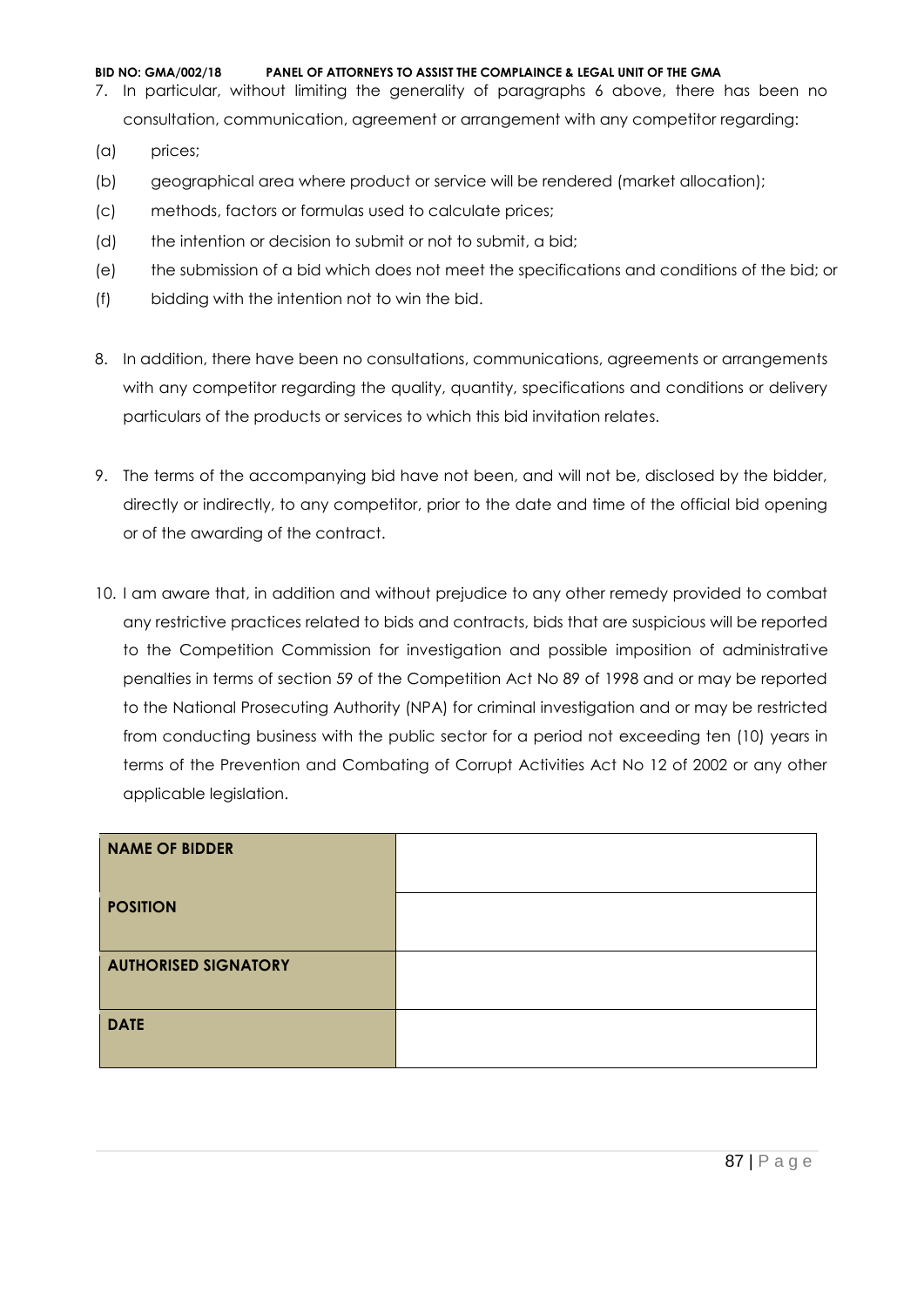# **SAFETY, HEALTH AND ENVIRONMENT**

# **REQUEST FOR INFORMATION**

# **1. SAFETY, HEALTH AND ENVIRONMENT**

| 1.1  | Do you have a Safety, Health and Environment<br>(SHE) policy statement?                                                                 | YES/NO<br>Please provide a copy of the policy<br>statement                                        |
|------|-----------------------------------------------------------------------------------------------------------------------------------------|---------------------------------------------------------------------------------------------------|
| 1.2  | Is your SHE programme aligned or certified to<br>comply with the OHSAS 18001and ISO 14001<br>standards?                                 | YES/NO<br>Please provide details                                                                  |
| 1.3  | Would you be prepared to have your SHE<br>standards audited or modified according to<br>requirements?                                   | YES/NO<br>Please give reasons if applicable                                                       |
| 1.5  | How do you record and classify injuries sustained<br>during operations?                                                                 | Please provide details                                                                            |
| 1.6  | How do you record and classify incidents both<br>safety and environmentally related?                                                    | Please provide details                                                                            |
| 1.9  | Does your company have any Health and Safety<br>agreements with any major unions?                                                       | Please provide details                                                                            |
| 1.10 | Is your company in good standing with a<br>Workman's Compensation Authority                                                             | Please provide a copy of the Letter<br>of Good Standing which includes<br>the registration number |
| 1.12 | Does your company employ a SHE/Q Manager<br>and who does he/she report to?                                                              | YES/NO<br>Please provide details of experience<br>and qualifications of this individual           |
| 1.13 | What ongoing training is conducted with regard<br>to SHE?                                                                               | Please provide details                                                                            |
| 1.14 | Does your company have an active Safety<br>Committee?                                                                                   | Please provide details                                                                            |
| 1.15 | company<br>communicate<br>How does<br>your<br>issues/targets to the employees regarding SHE?                                            | Please provide details                                                                            |
| 1.16 | medical<br>Does<br>your<br>company<br>have<br>a<br>surveillance programme in place?                                                     | YES/NO<br>Please provide details,                                                                 |
| 1.17 | Have the management duties in terms of the<br>OHSA been assigned by written appointment to<br>specific individuals within your company? | YES/NO<br>Please provide<br>details of<br>appointments in place.                                  |

# **2. TECHNICAL AND QUALITY ASSURANCE STANDARDS**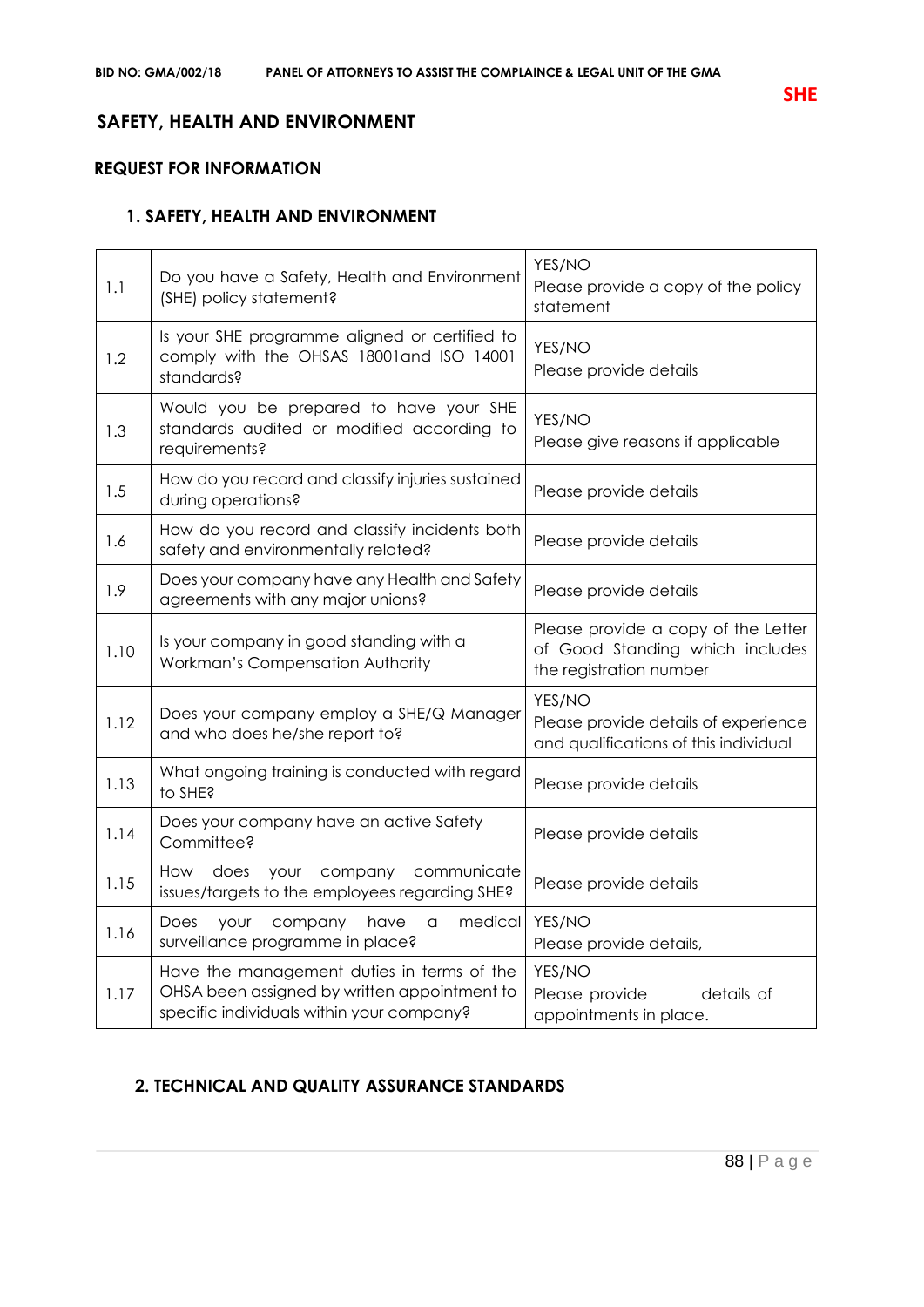|      | <b>BID NO: GMA/002/18</b><br><b>PANEL OF ATTORNEYS TO ASSIST THE COMPLAINCE &amp; LEGAL UNIT OF THE GMA</b>                                              |                                                                                                                                                              |
|------|----------------------------------------------------------------------------------------------------------------------------------------------------------|--------------------------------------------------------------------------------------------------------------------------------------------------------------|
| 2.1  | Do you have a quality policy statement and<br>Quality manual?                                                                                            | YES/NO<br>Please provide a copy of the policy<br>statement                                                                                                   |
| 2.2  | Is your Quality Management aligned or certified<br>to comply with the ISO 9001:2008?                                                                     | YES/NO<br>Please provide details                                                                                                                             |
| 2.3  | Would you be prepared to have your Quality<br>Management system audited or modified<br>according to requirements?                                        | YES/NO<br>Please give reasons if applicable                                                                                                                  |
| 2.5  | How do you record and classify incidents and<br>non-conformances related to quality?                                                                     | Please provide details                                                                                                                                       |
| 2.6  | Does your company employ a Quality Manager<br>and who does he/she report to?                                                                             | YES/NO<br>Please provide details of experience<br>and qualifications of this individual                                                                      |
| 2.7  | What ongoing training is conducted with regard<br>to Quality?                                                                                            | Please provide details                                                                                                                                       |
| 2.10 | Are you prepared to allow personnel to access<br>premises to<br>perform<br>technical<br>your<br>$\hbox{\tt\large G}$<br>assessment of your capabilities? | YES/NO                                                                                                                                                       |
| 2.11 | How many different inspection agencies have<br>visited your premises in the last 12 months                                                               | Please provide details                                                                                                                                       |
| 2.12 | Do you have dedicated quality management<br>resources and transparent processes to ensure<br>quality in procured materials and equipment?                | YES/NO<br>Please provide<br>list<br>a<br>$\circ$ f<br>the dedicated<br>and<br>resources<br>a<br>description<br>the<br>of<br>quality<br>management processes. |

| <b>NAME OF BIDDER</b>       |  |
|-----------------------------|--|
| <b>POSITION</b>             |  |
| <b>AUTHORISED SIGNATORY</b> |  |
| <b>DATE</b>                 |  |

# **RFP - PART D**

# **SUPPLIER CODE OF CONDUCT**

# **1. ABBREVIATIONS, TERMINOLOGIES AND DEFINITIONS**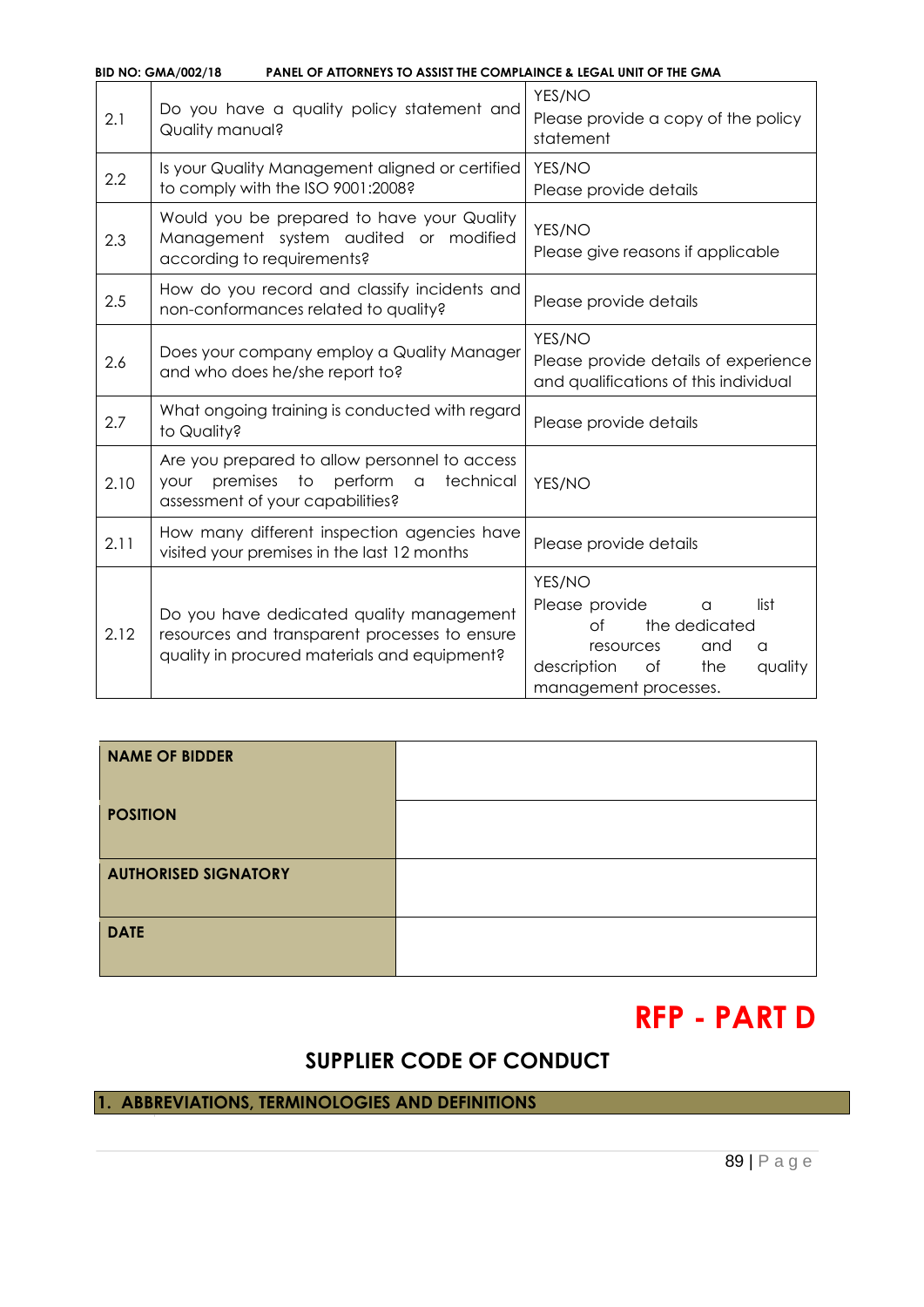| <b>ABBREVIATIONS</b>               | <b>DEFINITIONS</b>                                                                                                                                                                                                                     |  |  |
|------------------------------------|----------------------------------------------------------------------------------------------------------------------------------------------------------------------------------------------------------------------------------------|--|--|
| <b>B-BBEE</b>                      | Broad-Based Black Economic Empowerment Act No 53 of<br>2003 as amended                                                                                                                                                                 |  |  |
| <b>CEO</b>                         | Chief Executive Officer                                                                                                                                                                                                                |  |  |
| <b>CFO</b>                         | <b>Chief Financial Officer</b>                                                                                                                                                                                                         |  |  |
| <b>GMA</b>                         | Gautrain Management Agency                                                                                                                                                                                                             |  |  |
| <b>MANCO</b>                       | <b>GMA Management Committee</b>                                                                                                                                                                                                        |  |  |
| <b>PFMA</b>                        | Public Finance Management Act No. 1 of 1999 as amended                                                                                                                                                                                 |  |  |
| <b>PPPFA</b>                       | Preferential Procurement Policy Framework Act No. 5 of 2000                                                                                                                                                                            |  |  |
| <b>SCM</b>                         | Supply Chain Management                                                                                                                                                                                                                |  |  |
| <b>TERMINOLOGIES</b>               | <b>DEFINITIONS</b>                                                                                                                                                                                                                     |  |  |
| <b>Brand Identity</b>              | Means the outward expression of a brand (which is the<br>Gautrain) which includes its name, trademark,<br>communication and visual appearance.                                                                                         |  |  |
| <b>Five Pillars of Procurement</b> | Means the holding foundation of a procurement system<br>which are - fair, equitable, transparent, competitive and cost<br>effective as mentioned in the Constitution of the Republic of<br>South Africa, Act 108 of 1996, Section 217. |  |  |
| <b>Purchase Order</b>              | Means a legally binding document between a GMA and a<br>Supplier, detailing the items/services that GMA agrees to<br>purchase at a certain price point. It also outlines the delivery<br>date and terms of payment.                    |  |  |
| Suppliers                          | GMA suppliers and service providers, and their employees,<br>agents, and subcontractors, including prospective suppliers                                                                                                               |  |  |
|                                    | and service providers, as well as their employees, agents, and<br>subcontractors. (Collectively referred to as "Suppliers").                                                                                                           |  |  |

i.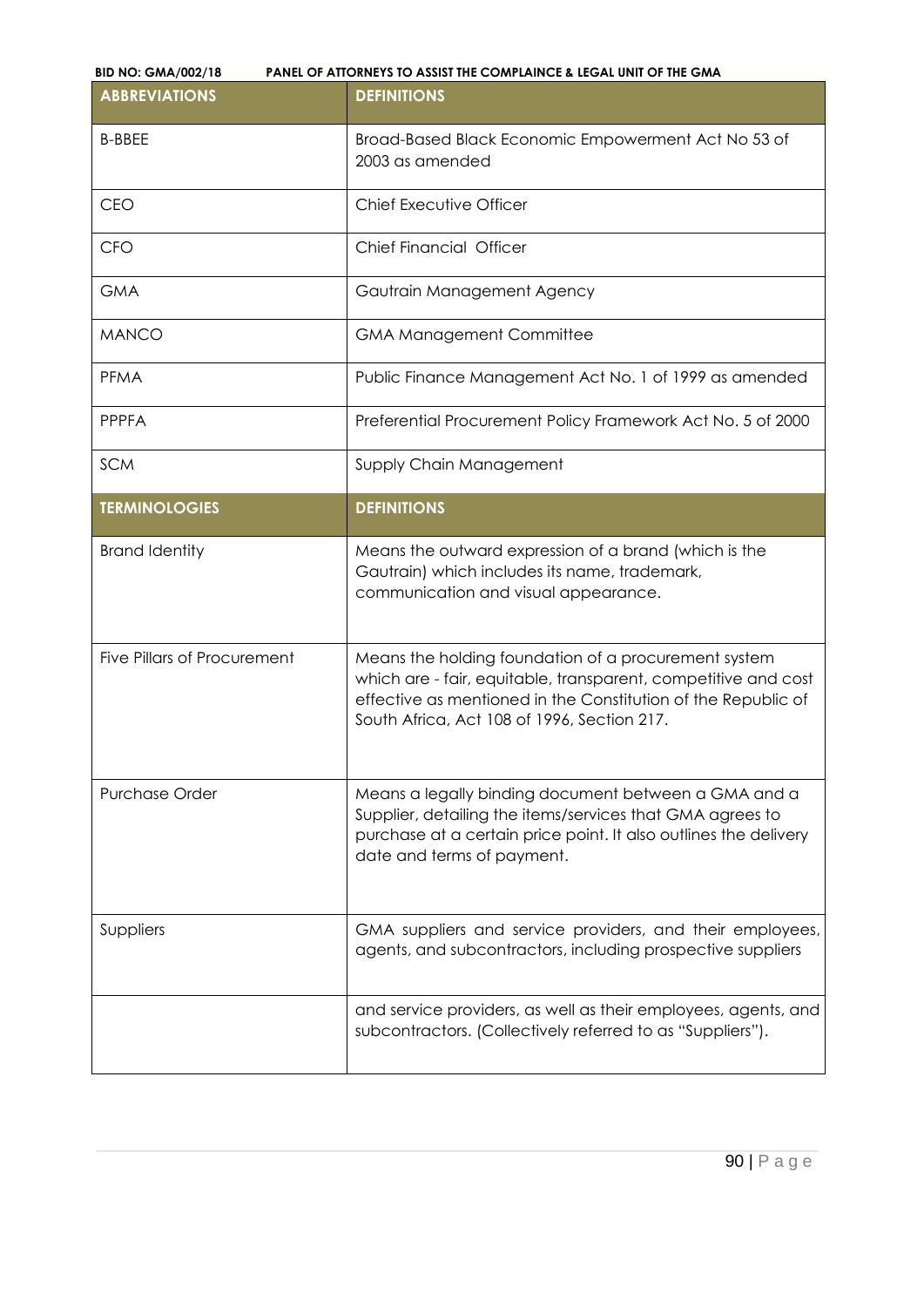| <b>BID NO: GMA/002/18</b> | <b>PANEL OF ATTORNEYS TO ASSIST THE COMPLAINCE &amp; LEGAL UNIT OF THE GMA</b> |                                                    |  |  |
|---------------------------|--------------------------------------------------------------------------------|----------------------------------------------------|--|--|
| Visual Elements           |                                                                                | Means the logo and framework or architecture which |  |  |
|                           |                                                                                | specifies how it is used.                          |  |  |
|                           |                                                                                |                                                    |  |  |

# **2. PURPOSE OF SUPPLIER CODE OF CONDUCT**

The purpose of this code of conduct is to define behaviors and actions which GMA suppliers must commit to abide by during SCM processes, and, where applicable, the discharge of their contractual obligations towards the GMA.

# **3. APPLICABILITY/SCOPE**

This code of conduct is applicable to all GMA Suppliers.

#### **4. PREAMBLE**

Whereas the GMA is committed to SCM processes that are fair, equitable, transparent, competitive, and cost effective, and to receiving value for money from all its Suppliers; the GMA desires to outline standards to which its Suppliers are required to adhere to. The GMA further expects its Suppliers to replicate these standards further down their supply chains.

#### **5. INTRODUCTION**

The GMA aims to conducts its business in a manner that is fair, equitable, transparent, competitive and cost effective (five pillars) as underpinned by Section 217 of Constitution of the Republic of South Africa, and it core values. The five pillars are not only a prescription of standards of behavior, ethics and accountability but are a statement of GMA's commitment to a procurement system which would enable the emergence of sustainable small, medium and micro business and sustainable environment, consequently adding to the common wealth of GMA and its stakeholders.

This Code of Conduct captures the principles that the GMA expects its Suppliers to uphold. It contains globally aligned standards and guidance in each of the following areas:

- **Fthics**
- **Labour**
- Safety, Health, Environment and Quality; and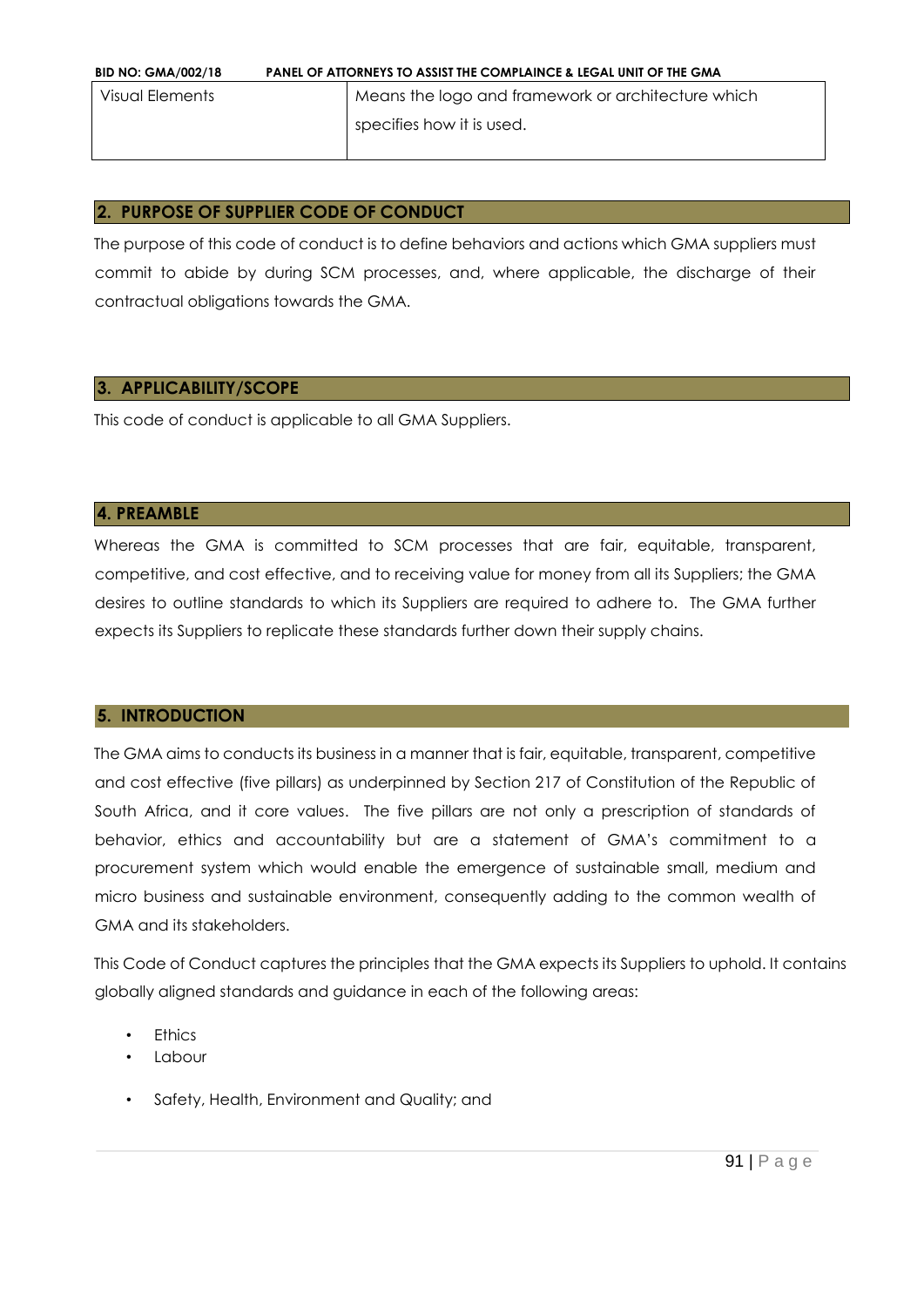#### **6. ETHICS**

Suppliers are expected to conduct their business in an ethical manner and act with integrity. Where unethical practice comes to light, a Supplier commits to taking appropriate action to report and remedy it. Ethical requirements include the following aspects without limitation:

#### **6.1. Business Integrity**

Suppliers are expected not to practice or tolerate any form of corruption, extortion, embezzlement, dishonesty, or unethical conduct of any kind. Consequently, Suppliers commit not offer or accept bribes or any other incentives that may nullify the Five Pillars of Procurement. A Supplier is expected not to donate, on behalf of the GMA, the GMA's employees/ agents/ board members, or offer or accept any gratification that may appear to be aimed at influencing a decision of the GMA or the GMA's current and potential business partners in the Supplier's favour. Suppliers are, furthermore, required to comply with all legal requirements applicable to them.

## **6.2. Conflict of Interest**

Suppliers must avoid potential or actual conflict of interest. Suppliers must not deal directly with any GMA employee whose spouse, domestic partner, or other family member or relative holds a significant financial interest in the Supplier. In the event of a Supplier becoming aware of the potential breach of the foregoing principle, during the course of negotiating the Supplier agreement or performing the Supplier's contractual obligations, the Supplier shall declare the conflict of interest to the GMA's management.,

#### **6.3. Fair Competition**

Suppliers shall not engage in collusive bidding, price fixing, price discrimination, or other unfair trade practices not in line with fair competition and in accordance with all applicable anti-competition laws that govern the jurisdiction in which it conducts business.

#### **6.4. Privacy and Intellectual Property**

Suppliers must safeguard and maintain confidential and proprietary information or trade secrets of the GMA, and use such information only for the authorised purpose. Suppliers shall, to the foregoing end, implement measures aimed at restricting access to the GMA's confidential and proprietary information to persons requiring such access for the purpose of discharging the Supplier's obligations towards the GMA.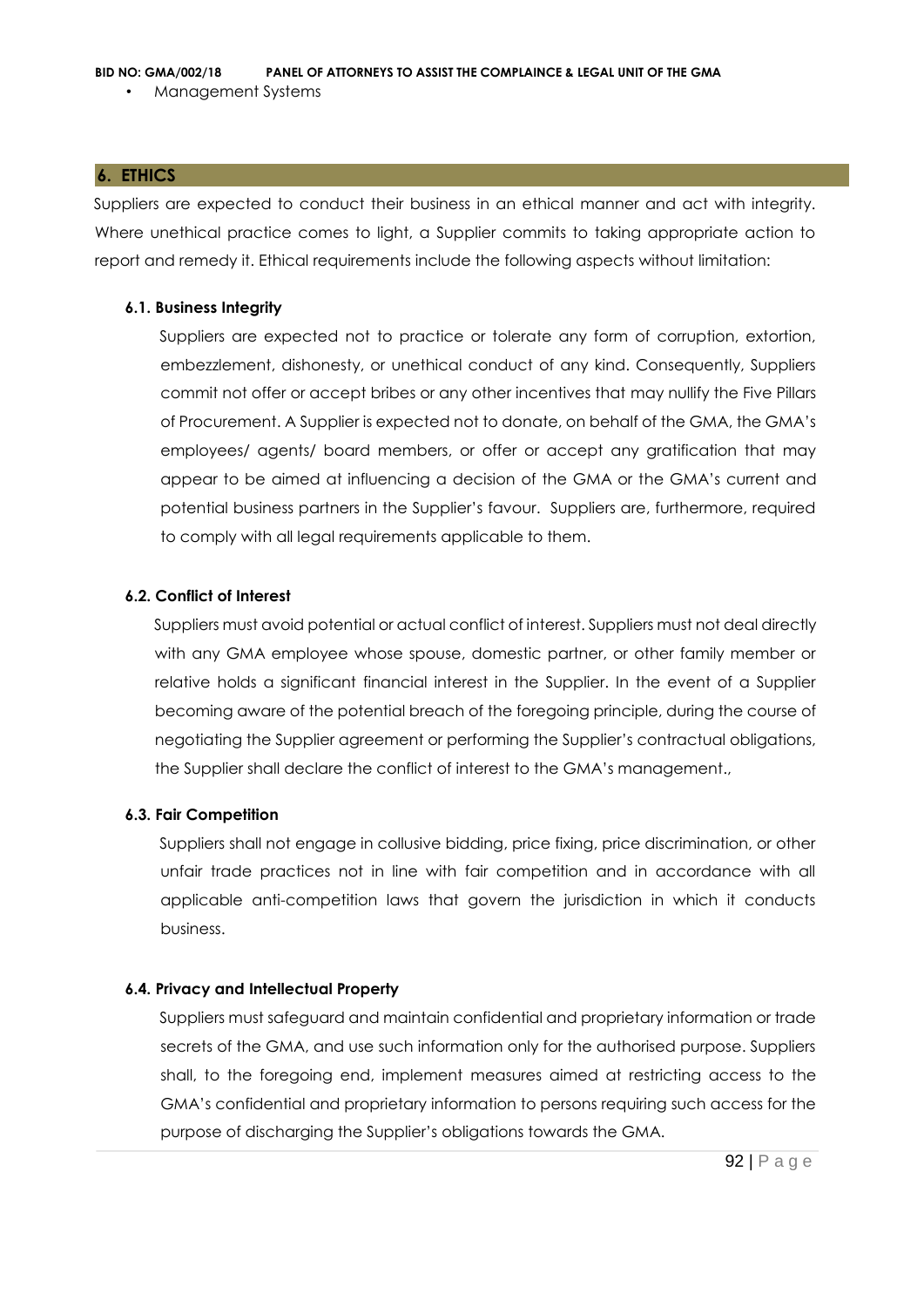#### **6.5. Reputation Management**

Suppliers must acknowledge the importance and relevance of the Gautrain Brand Identity (the Brand) and visual identity. Suppliers shall, to the foregoing end, follow relevant GMA policies, procedures, directions and guidelines to ensure that the Brand and corporate visual elements is reflected positively and appropriately in order to maintain a good reputation of the GMA.

#### **7. LABOUR AND HUMAN RIGHTS**

Suppliers are expected to give effect to the human rights of their employees and treat them with dignity and respect. This includes the following aspects without limitation:

#### **7.1. Diversity and Inclusion**

The GMA encourages Suppliers to provide an inclusive and supportive working environment and to exercise diversity when it comes to their employees as well as their decisions to select subcontractors. Suppliers are expected to act lawfully in this regard.

#### **7.2. Child Labour Avoidance**

The GMA does not subscribe to child labour. Suppliers must, therefore, comply with all minimum working age laws or regulations and not use child labour. Suppliers cannot employ anyone under the legal minimum working age for employment. The GMA only supports the development of legitimate workplace apprenticeship programs, for the educational benefit of young people, and will not do business with those who abuse such systems. Workers under the legal working age cannot perform hazardous work and may be restricted from night work, with consideration given to educational needs.

#### **7.3. Freedom of Association**

Suppliers must comply with all applicable laws that pertain to freedom of association and collective bargaining and will not discriminate on the basis of affiliation or nonaffiliation. Suppliers will respect employees' rights to seek representation and will not disadvantage employees who act as workers' representatives.

#### **7.4. Abuse/Harassment/Disciplinary Action**

While the GMA recognizes and respects cultural differences, Suppliers are required to provide their employees a workplace free of harsh and inhumane treatment, without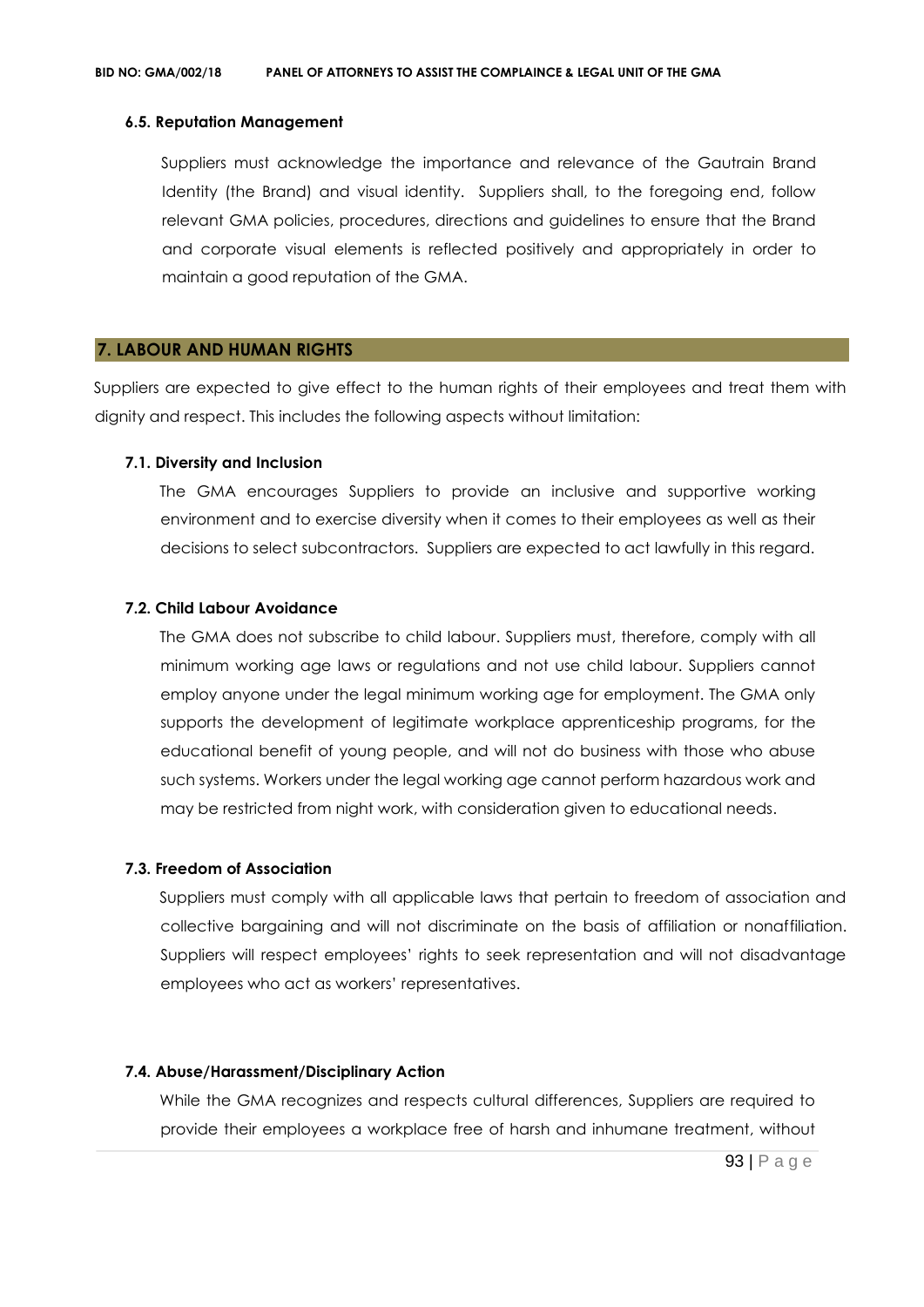any sexual harassment, sexual abuse, corporal punishment or torture, mental or physical coercion or verbal abuse of employees or threat of any such treatment. Suppliers must treat all employees with respect and dignity and comply with applicable legislation on disciplinary practices.

#### **7.5. Fair and Equal Treatment**

Suppliers' terms and conditions of employment, including hiring, training, working conditions, compensation, benefits, promotions, discipline, termination or retirement are based on the individual's qualifications, performance, skills and experience.

#### **7.6. Forced Labour**

Suppliers will employ all employees on a voluntary basis and do not use any prison, slave, bonded, forced labour or engage in any other forms of slavery or human trafficking.

#### **7.7. Working Hours**

Suppliers commit to complying with all applicable laws regarding regular working hours, rest periods and overtime hours. Suppliers will not force employees to work overtime and employees will not be punished, penalised or dismissed for refusing to work overtime.

#### **7.8. Compensation and Benefits**

Suppliers will fairly compensate all employees by providing wages and benefits in accordance with all applicable laws.

#### **8. SAFETY, HEALTH, ENVIRONMENT AND QUALITY**

Suppliers are expected to provide a safe and healthy working environment and, if applicable, safe and healthy company living quarters, and to operate in an environmentally responsible and efficient manner. Suppliers will comply with all applicable laws and regulations pertaining to health, safety, environment and quality in the workplace. GMA recognizes its social responsibility to protect the environment and expects its Suppliers to share its commitment by responding to challenges posed by climate changes and working toward protecting the environment. Suppliers commit to continuously strive to improve performance in all these areas by integrating sound safety, health and quality management practices into all aspects of business without limitation: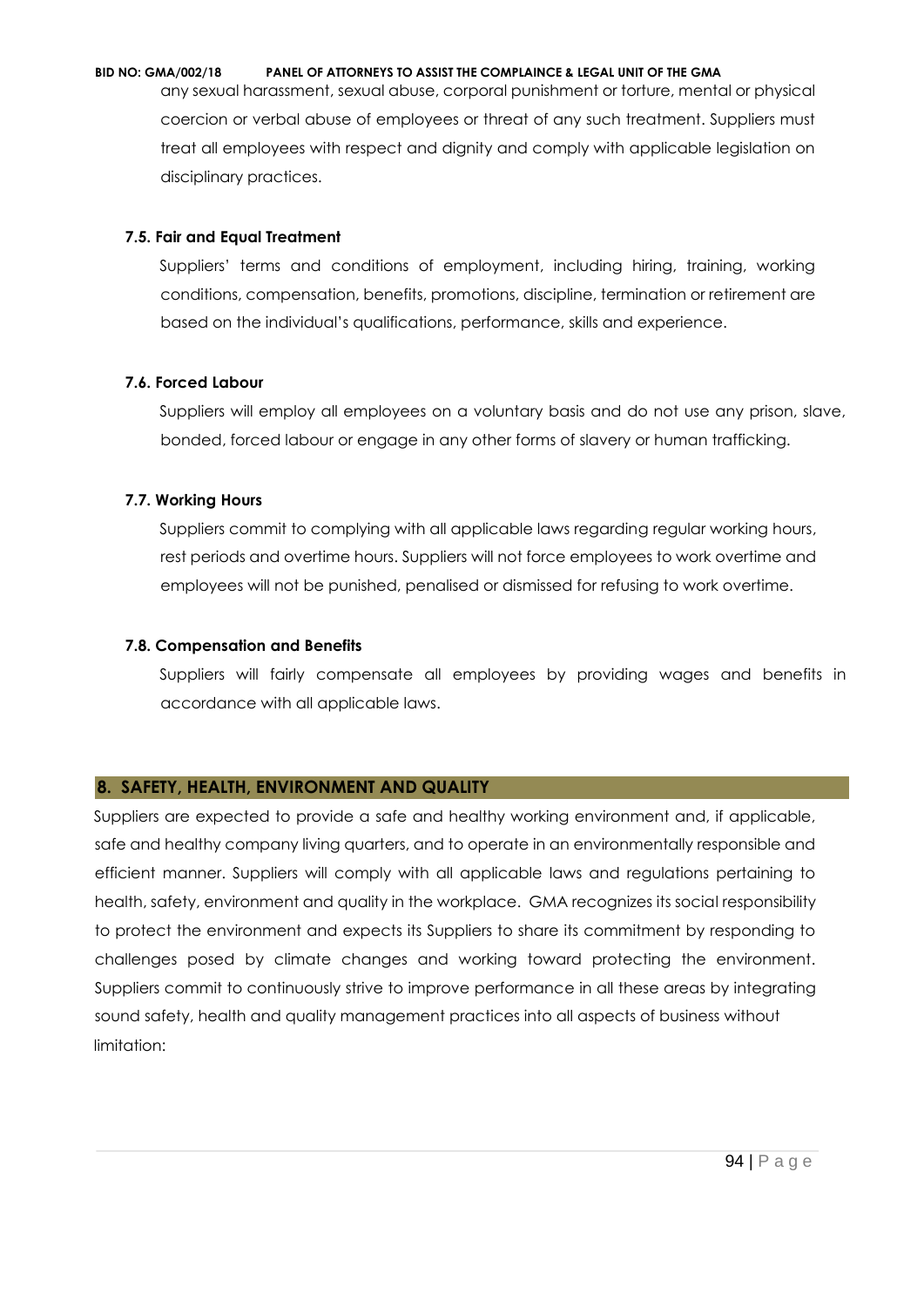## **BID NO: GMA/002/18 PANEL OF ATTORNEYS TO ASSIST THE COMPLAINCE & LEGAL UNIT OF THE GMA 8.1. Occupational Health and Safety**

Suppliers will protect their employees from any chemical, biological and physical hazards and physically demanding tasks in the workplace as well as from risks associated with any infrastructure used by their employees. Suppliers will provide appropriate controls, safe working procedures and preventative maintenance and necessary technical protective measures to mitigate health and safety risks in the workplace.

#### **8.2. Product Safety**

Suppliers will make available material safety data sheets containing all necessary safetyrelevant information for all hazardous substances and will be provided to GMA and other parties in case of legitimate need.

## **8.3. Resource Conservation and Climate Protection/Waste and Emissions**

Suppliers will minimise or eliminate negative impact on the environment and climate at their source or by practices such as the modification of production, maintenance and facility processes, material substitution, conservation, recycling, material reutilisation, use of climate-friendly products, processes to reduce power consumption and greenhouse gas emissions. Suppliers will have systems in place to ensure safe handling, movement, storage, recycling, reuse and management of waste, air emissions and wastewater discharges. Suppliers will have systems in place to prevent or mitigate accidental spills and releases into the environment.

#### **8.4. Quality Requirements**

Suppliers will meet generally recognised or contractually agreed quality requirements in order to provide goods and services that consistently meet GMA's needs, perform as warranted and are safe for their intended use.

# **9. MANAGEMENT SYSTEMS**

Suppliers are encouraged to fulfil the expectations set forth in this Supplier Code of Conduct by implementing management systems to facilitate compliance with all applicable laws and to promote continuous improvement and sustainability performance. Suppliers must communicate the principles set forth in this Supplier Code of Conduct to their employees and supply chains, and are expected to take disciplinary action against any of its employee or business partner, involved in discharging the Supplier's obligations towards the GMA, who acts contrary to the letter or spirit of this Code of Conduct.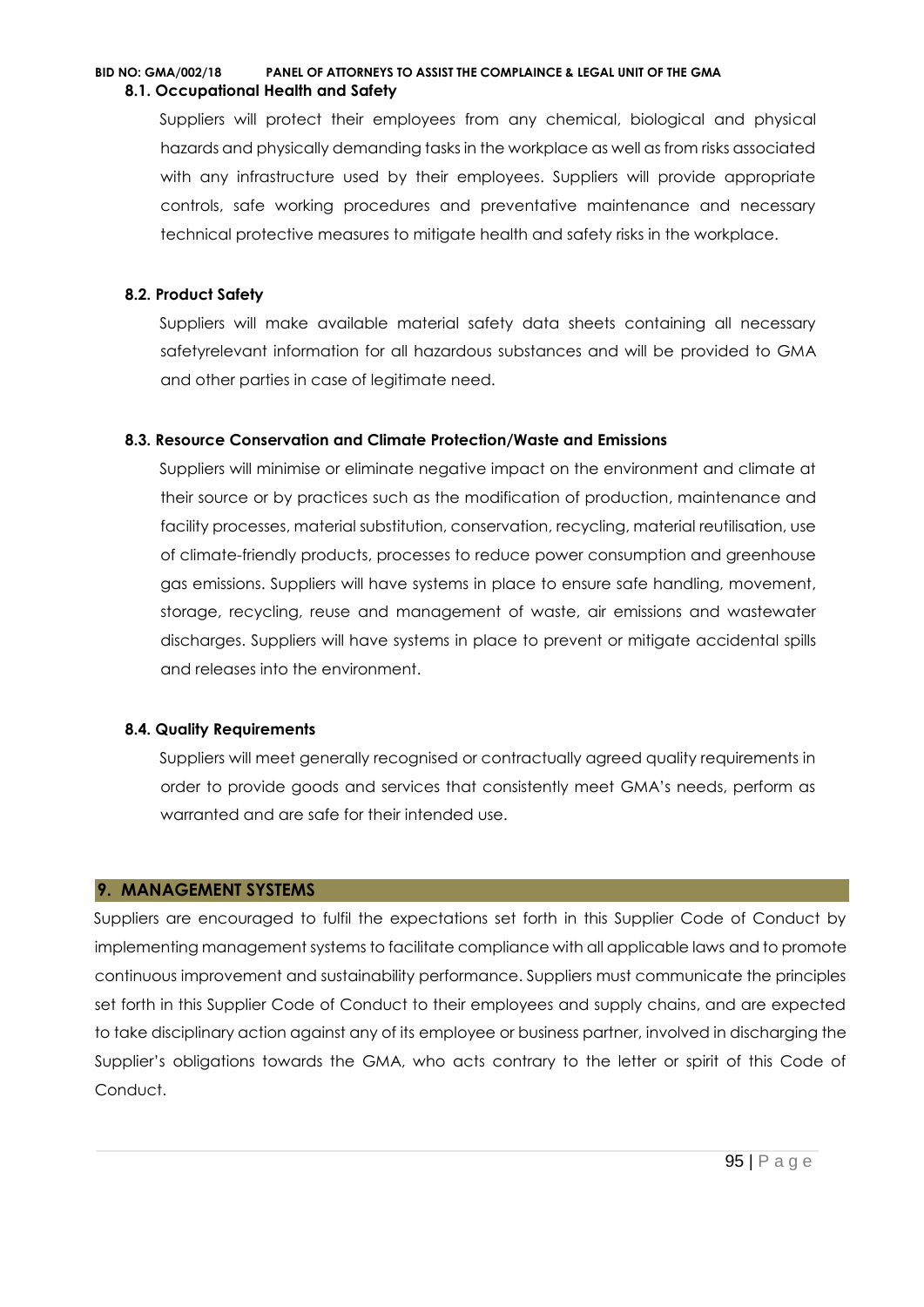Suppliers are expected to self-monitor and demonstrate their compliance with this Code of Conduct. Where non-compliance is detected, the GMA may, at its sole discretion:

- immediately remove from GMA premises, a Supplier who behaves in a manner that is inconsistent with this Code of Conduct or any GMA policy; or
- suspend any Purchase Order from the Supplier until satisfactory corrective action is implemented;
- terminate its relationship with the Supplier;
- facilitate the listing of the Supplier in the National Treasury Register of Restricted Suppliers or its equivalent; and/or
- report the Supplier to appropriate authorities or associations.

Suppliers are responsible for prompt reporting of actual or suspected fraud, corruption, theft, financial misconduct, dishonesty, or unethical conduct, relating to SCM processes in which they are involved, or the discharge of their contractual obligations towards the GMA, to the GMA's management, or the GMA's Fraud Hotline.

|  |  |  |  | <b>10. ROLES AND RESPONSIBILITIES</b> |  |
|--|--|--|--|---------------------------------------|--|
|--|--|--|--|---------------------------------------|--|

| <b>Responsibility</b>        | <b>Designation</b>               | Level of Responsibility /<br><b>Accountability</b>                                                                                                         |
|------------------------------|----------------------------------|------------------------------------------------------------------------------------------------------------------------------------------------------------|
| <b>Accounting Officer</b>    | Chief Executive Officer<br>(CEO) | The Chief Executive Officer is<br>responsible for articulating the<br>core values for the GMA.                                                             |
| <b>Responsible Authority</b> | Chief Financial Officer<br>(CFO) | • Responsible for communicating this<br>code to the Suppliers<br>and<br>providing guidance on the                                                          |
|                              |                                  | management of exceptions to<br>this code.<br>Responsible for implementing<br>suitable systems to support the<br>implementation of this code of<br>conduct. |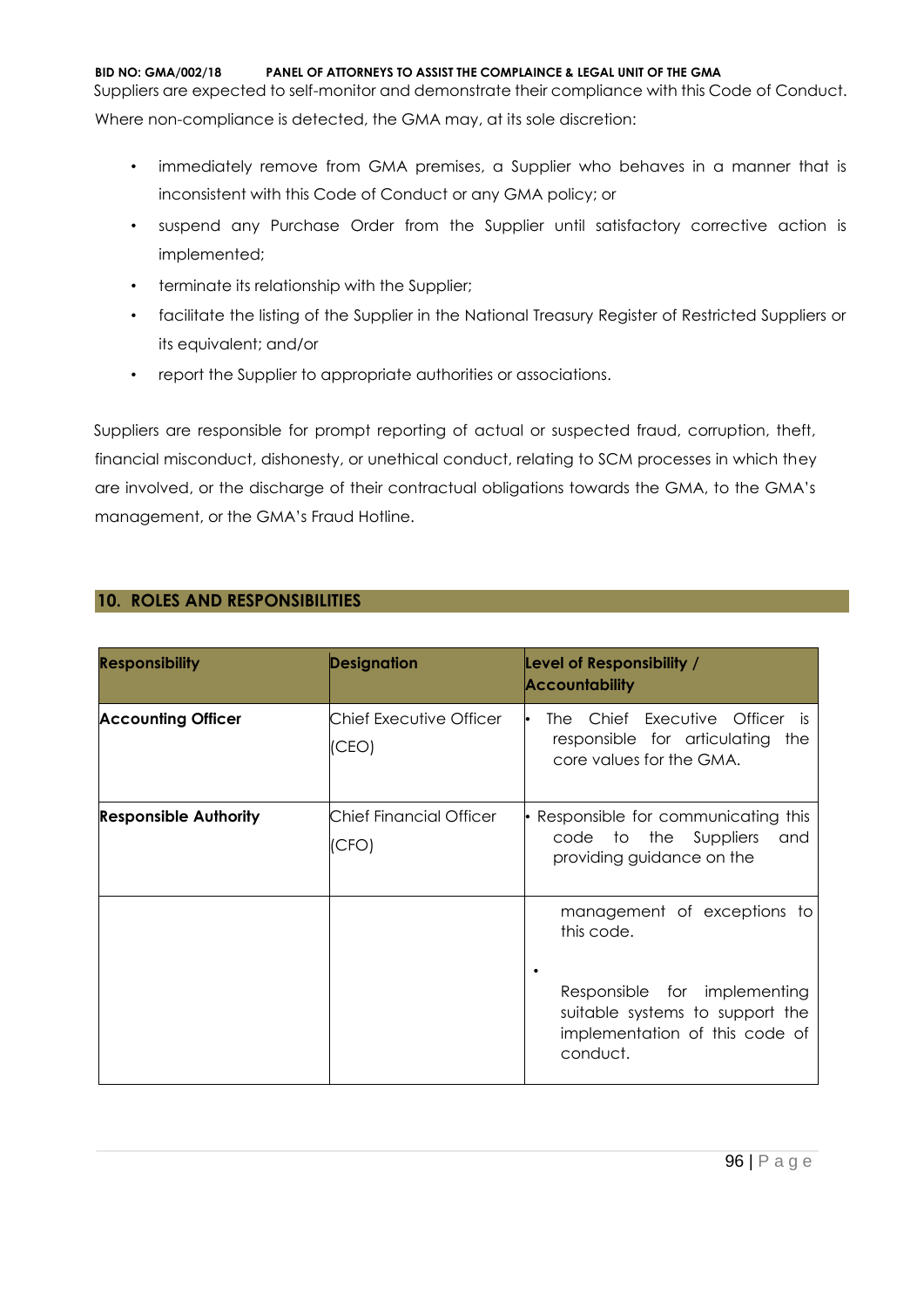| <b>BID NO: GMA/002/18</b>                              | PANEL OF ATTORNEYS TO ASSIST THE COMPLAINCE & LEGAL UNIT OF THE GMA |                                                                                                                                                                                                                                                                          |
|--------------------------------------------------------|---------------------------------------------------------------------|--------------------------------------------------------------------------------------------------------------------------------------------------------------------------------------------------------------------------------------------------------------------------|
| <b>Executing Authorities</b>                           | All GMA employees and<br>Suppliers                                  | Responsible for upholding and<br>$\bullet$<br>putting into action this code of<br>conduct.                                                                                                                                                                               |
|                                                        |                                                                     | Responsible for ensuring<br>compliance and reporting<br>noncompliance to this code of<br>conduct.                                                                                                                                                                        |
| Administrative/Revisions/A<br>mendments Responsibility | Executive Manager:<br><b>SCM</b>                                    | Responsible for the annual review<br>$\bullet$<br>of the code and/or amending of<br>the code as necessary.                                                                                                                                                               |
| <b>Enquiries</b>                                       | <b>Chief Financial Officer</b><br>(CFO)                             | Responsible<br>the<br>for<br>overall<br>$\bullet$<br>management and<br>implementation of GMA SCM<br>Proposed Corrections<br>policies.<br>amendments<br>and/or<br>to<br>this<br>document must be forwarded to<br>the Executive Manager: SCM in<br>the Finance Department. |

# **11. RELATED DOCUMENTS**

Content of this Code of Conduct is informed by the following legal standards:

- i. The Constitution of the Republic of South Africa, act 108 of 1996, Section 217;
- ii. Occupational Health and Safety Act, 1993;
- iii. Public Finance Management Act (PFMA) of 1999;
- iv. Preferential Procurement Policy Framework Act (PPPFA) of 2000 and its related Regulations;
- v. Construction Industry Development Board Act of 2000 and its related Regulations;
- vi. Prevention and Combating of Corrupt Activities Act of 2002;
- vii. Gautrain Management Act of 2006;
- viii. Broad-Based Black Economic Empowerment Act (B-BBEE) and Codes of Good Practice of 2013 and its related Regulations; ix.
- GMA Supply Chain Management Policy;
- x. GMA Fraud Prevention and Whistle Blowing Policy;
- xi. GMA Brand Policy; and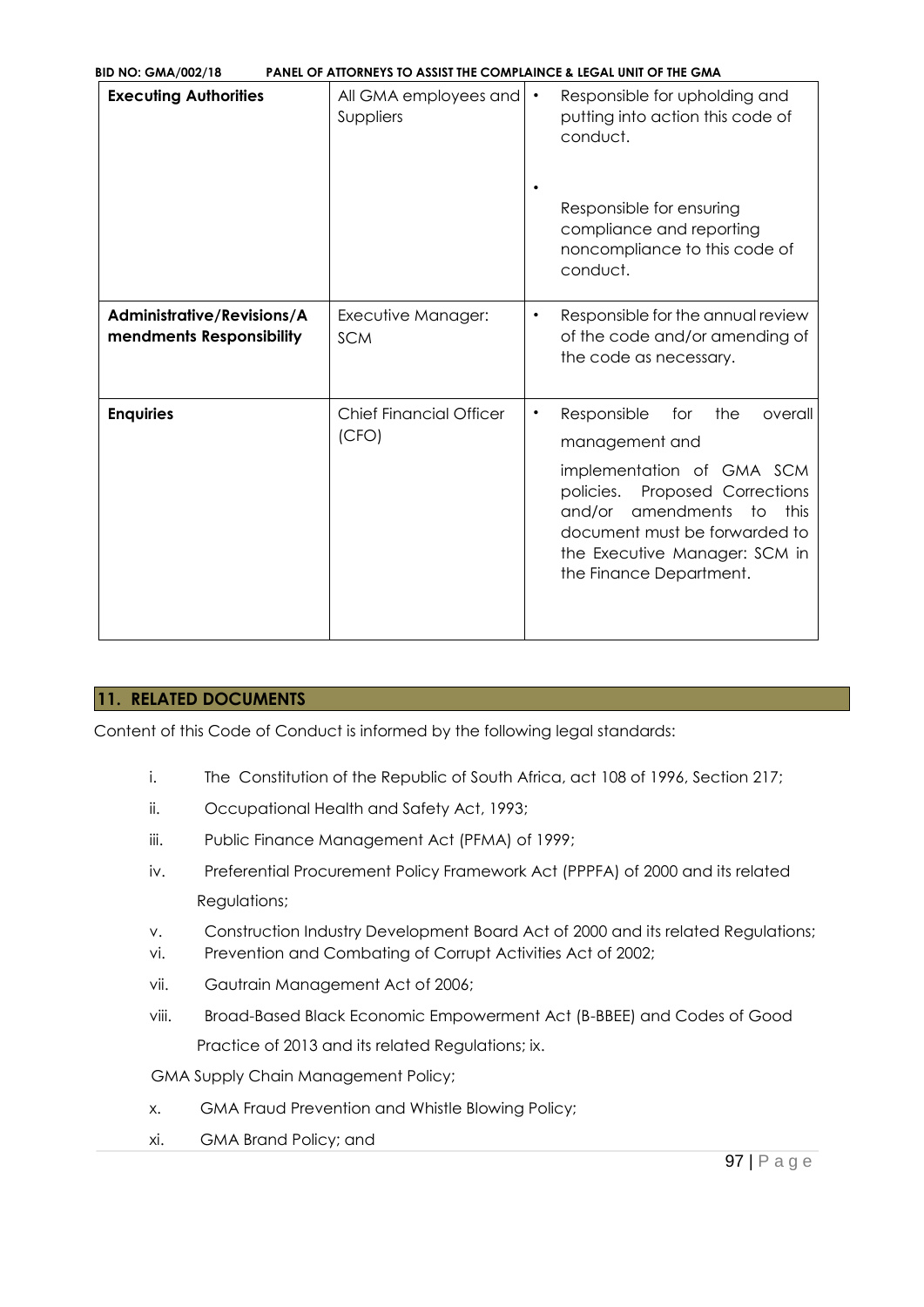| <b>NAME OF BIDDER</b>       |  |
|-----------------------------|--|
| <b>POSITION</b>             |  |
| <b>AUTHORISED SIGNATORY</b> |  |
| <b>DATE</b>                 |  |

# **CHECKLIST**

Bidders are to use this checklist to ensure that the bid documentation is complete for administrative compliance. If any of the required documents are not submitted as prescribed may invalidate the bid proposal. The bidder is to indicate that the documentation is complete and included in the bid document by completing the table below.

| <b>ITEM</b> | <b>DESCRIPTION</b>                                                                                | <b>YES</b> | <b>NO</b> |
|-------------|---------------------------------------------------------------------------------------------------|------------|-----------|
| 1.          | Is your Bidders Response completed in full and signed?                                            |            |           |
| 2.          | Have you submitted all relevant annexure/s duly completed<br>and additional information required? |            |           |
| 3.          | SBD 2 (Tax Clearance Certificate)                                                                 |            |           |
| 4.          | SBD 3.1 (Pricing Schedule)                                                                        |            |           |
| 5.          | SBD 3.2 (Price Declaration)                                                                       |            |           |
| 6.          | SBD 4 (Declaration of Interest)                                                                   |            |           |
| 7.          | SBD 6.1 (B-BBEE Certificate)                                                                      |            |           |
| 8.          | SBD 7.2 (Declaration of offer)                                                                    |            |           |
| 9.          | SBD 8 (Declaration of Bidder's past supply chain management<br>practices)                         |            |           |
| 10.         | SBD 9 (Certificate of Independent Bid Determination)                                              |            |           |
| 11.         | SHE (Safety, Health and Environment)                                                              |            |           |
| 12.         | Original bank details - either a cancelled cheque or letter from<br>the bank                      |            |           |